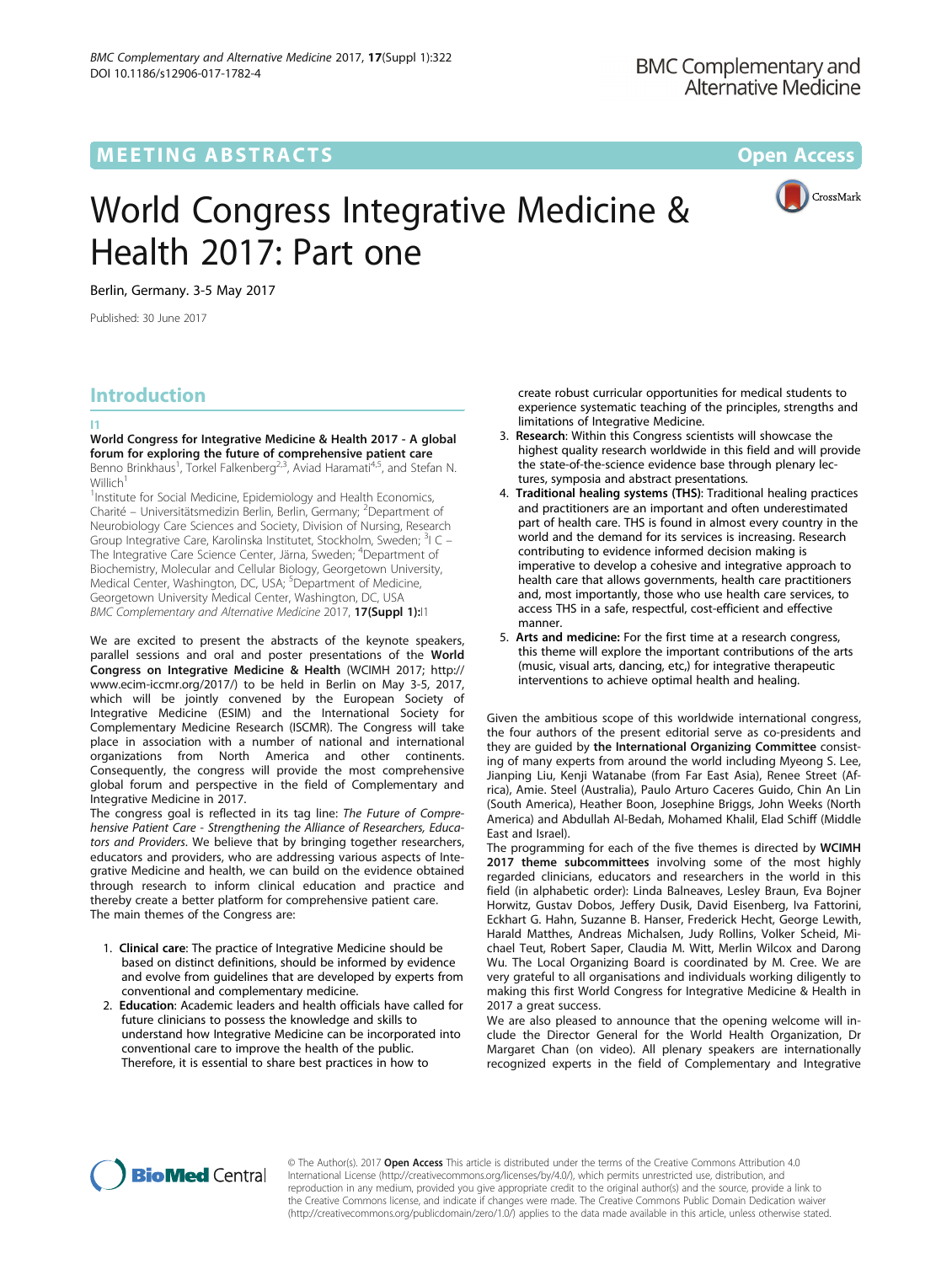Medicine such as Josephine B Briggs (US) and Merlin Willcox (UK) as keynote speakers for the theme traditional healing systems; Klaus Linde (Ger) and Michael Moore (UK) for the research theme; Lisa M Wong (US) and Töres Theorell (Sweden) will address the theme of arts and medicine; Darong Wu (China) and Jeffery A Dusek (US) are presenting on the theme of clinical care; and Aviad Haramati and David Eisenberg (both US) will close the Congress with presentations on education.

In addition, more than 100 oral presentations in over 40 parallel sessions will be in the program to provide newly emerging data from recent research projects, experiences from new treatment aspects in clinical care, descriptions of new models of education in medicine, information about integration of traditional healing systems in health care systems and new aspects on the integration of arts in medicine. In addition, more than 400 posters will be presented in guided poster sessions during the three days of the Congress.

To translate the congress goals and objectives into a tangible action for the field, a Berlin Agreement is being developed. With the title 'Social and Self-responsibility in practicing and fostering Integrate Health and Medicine Globally,' this document is meant to help shape the future of comprehensive patient care in Integrative Medicine, and addresses the responsibilities of all participants, including patients and citizens, physicians and all colleagues working in the healthcare system. The Berlin Agreement has been developed by the WCIMH 2017 congress presidents and the International Organizing Committee to create a document for further distribution to the scientific and clinical community and to health care stakeholders, decision makers, and politicians. We anticipate having the final version of the Berlin Agreement endorsed by a number of organizations prior to the Congress and also soliciting the support of congress at the WCIMH 2017 in Berlin. Our hope is that this document will provide an important impetus for further engagement world-wide after the Congress has concluded.

Immediately before the start of WCIMH 2017 on Wednesday May 3rd 2017 there will be several high-quality pre-conference workshops covering all congress topics. Reflecting the political situation in recent years, especially in Europe, we have arranged for a unique halfday workshop on the topic: "Refugees with Chronic Diseases between the Middle-East and Europe: The Role of Traditional and Integrative Medicine in Bridging Gaps", The speakers are all from the Middle East and Europe and will address how Integrative Medicine may serve as an important element to overcome the problematic health situation of refugees around the world.

We are convinced that the field of Complementary and Integrative Medicine, including traditional healing systems and medicine and the arts, will benefit from The 2017 World Congress on Integrative Medicine & Health—a preeminent scientific international forum that is focused on highlighting advances in these thematic areas. We invite all practitioners, educators and researchers in the field of Integrative Medicine to come together, participate and engage together to make this Congress an exciting meeting for the successful advancement of Integrative Medicine across the globe.

## I2

## The Berlin Agreement: Self-Responsibility and Social Action in Practicing and Fostering Integrative Medicine and Health Globally April 5, 2017

BMC Complementary and Alternative Medicine 2017, 17(Suppl 1):12

#### Introduction

Faced by multiple challenges, including the rise of chronic, lifestyle related diseases, and grossly inequitable access to healthcare, we are committed to achieving the Sustainable Development Goals 2030 to foster healthy lives and promote well-being for all ages. We are part of a global movement to orient care, and the education, research and policy that support it, toward a model that draws on biomedical, complementary and traditional medicine practices and respects multiple philosophies. This approach to medicine and healthcare:

" … reaffirms the importance of the relationship between practitioner and patient, focuses on the whole person, is informed by evidence, and makes use of all appropriate therapeutic and lifestyle approaches, healthcare professionals and disciplines to achieve optimal health and healing."<sup>1</sup>

Our work stands on that advanced in 1978 at the Alma-Ata Conference that mobilized a movement for primary healthcare for all and officially declared the importance of integration of effective traditional practices to promote global health. Today, the World Health Organization (WHO) advocates universal health coverage and integration of safe and effective traditional providers and complementary services into health service delivery, as well as self- care practices. These are key objectives of the WHO's traditional medicine strategy 2014-2023. We also affirm our alignment with the declarations from Beijing in 2008 and Stuttgart in 2016 and fully support calls on governments and non-governmental agencies to adopt, support, fund, research and promote activities that advance evidence informed integrative care models.

With this Berlin Agreement we call on ourselves as individuals to engage, to the best of our abilities, in the following:

#### Model Health

Recognizing that our ability to impart and enhance health and wellbeing is not only performed by a social and professional health practice, but is also informed by our own self-care and resilience, we strive to model personal engagement in health-creating practices. Engage Patients

Knowing that the most important strategy for fostering health is to engage patients in better lifestyle choices, we seek to develop our skills to activate patients to be self-responsible, to strengthen their resilience, and become captains of their own healing processes.

In respect for the importance of natural processes as guides for enhancing well-being, we educate and stimulate patient understanding of, and participation in, efforts to protect and sustain the natural environment.

Promote Interprofessionalism and Team Care

Knowing that no single type of practitioner has all the answers that can be useful to a given patient, we individually seek to develop quality relationships with members of other disciplines and professions to guarantee that we can quickly connect patients to the right services from the right practitioners and right professions at the right time;

Aware that such care may be provided via knowledge or practitioners from multiple global healing traditions, we personally commit to continuously broadening our understanding, awareness and engagement with other fields and resources.

Recognise the importance of traditional medicine in global healthcare

Given that traditional medical products, practices and practitioners are the main access to healthcare in most regions of the world, we highlight the importance of global investment to systematically develop best practices in these diverse systems that supports their safe and effective use and integration with biomedical practices. Commit to Evidence-Informed Dialogue and Practice

Aware that a substantial portion of what is done in medicine and healthcare lacks a quality evidence base, we personally seek ever more effective ways to end polarizing dialogue and to stimulate collaboration in our collective ability to research, create and operationalize optimal evidence informed integrative care.

## Foster Whole Systems Research

Committed to practices that respect the whole human being through use of diverse modalities and often through teams of practitioners, we personally champion development of methods, funding, and dissemination of research that address chronic diseases from multiple etiologies and treatments that often are best resolved through whole person and whole systems approaches.

Aware that questions related to cost are often an obstacle to the system-wide implementation of these models and thus access to these services, we will personally endeavor to support heightened focus on research that includes the economic dimensions of integrative models of care.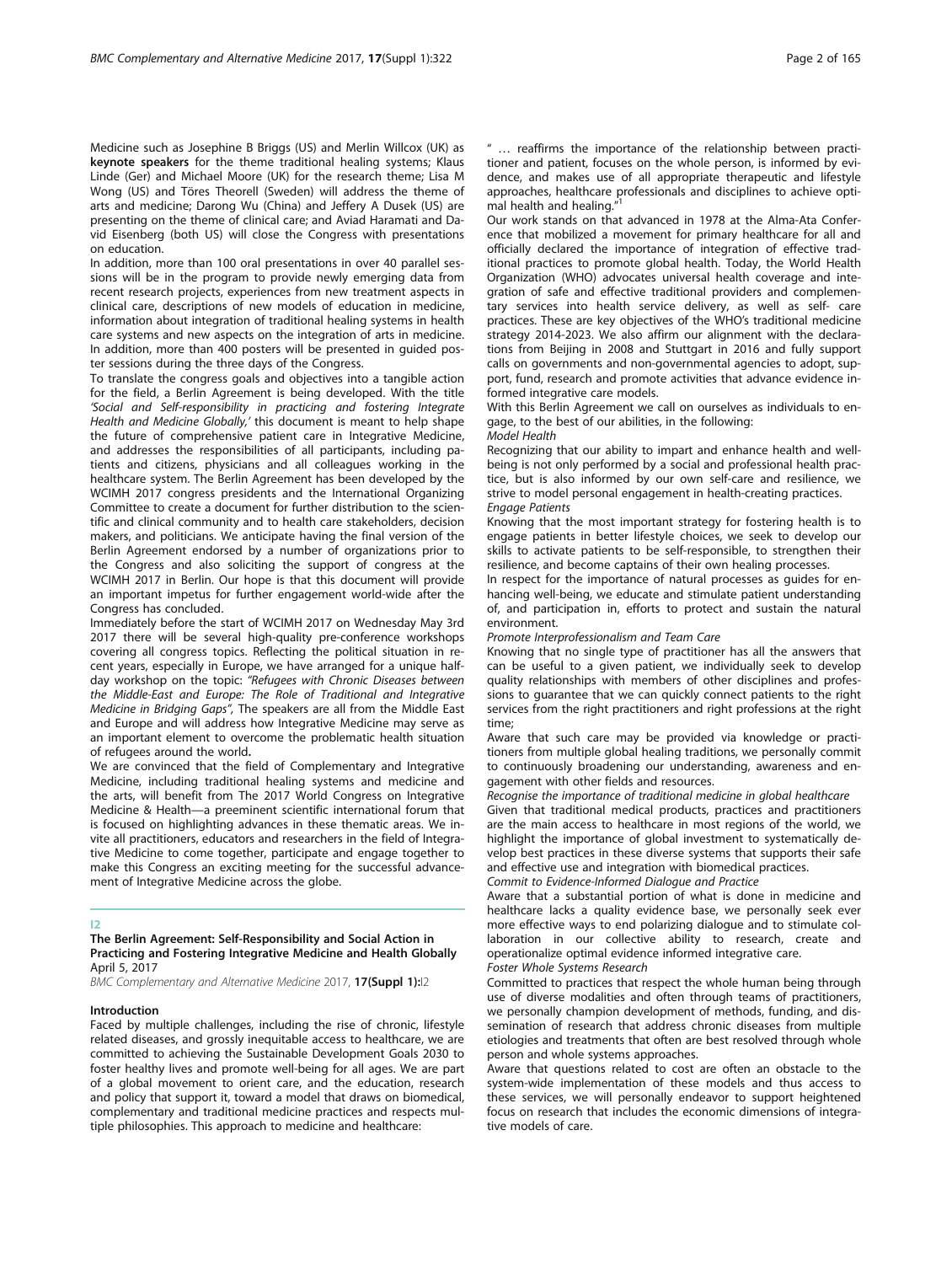## Stimulate Collaboration

Given the limitations and harm that can emanate for professions and stakeholders operating in isolation, we challenge ourselves individually, and within our own professional organizations and institutions, to commit to programs and projects that stimulate increased respect, collaboration and understanding across disciplines, traditions, professions, and stakeholders.

Bridge Clinical Care with Prevention, Community and Public Health

Knowing that clinical medical interventions represent but 10%–20% of the factors that shape the health of a community, we actively engage in creative methods to deepen the preventive and lifestyle dimensions of our individual practices while also connecting our practices and patients to community and public health resources.

## Engage as Change Agents

Recognizing that imbalances in social, environmental, economic and political structures are major influences in the health of citizens, we seek to foster more equitable communities and societies.

To better empower our own work, we seek to expand our abilities to work closer and more constructively with other professions, government agencies, non-governmental organizations, private and not for profit businesses, patients and other stakeholders in advancing integrative health and medicine.

Through engaging these personal and social responsibilities, we will improve individual patient care and positively influence the preconditions of healthcare systems, locally and globally, to achieve optimal health and healing in the individuals, communities and planet we serve.

## <sup>1</sup>Definition of Integrative Medicine and Health. Academic Consortium for Integrative Medicine and Health ([www.imconsortium.org\)](http://www.imconsortium.org/)

This agreement was developed by the Congress Presidents (B. Brinkhaus (Germany), A. Haramati (USA), T. Falkenberg (Sweden) and S.N. Willich (Germany) with J. Weeks (USA) and the other members of the International Organizing Committee (A.M.N. Al-Bedah (Saudi Arabia), H. Boon (Canada), P.A. Caceres Guido (Argentina), M. Khalil (Saudi Arabia), M.S. Lee, (Korea), C.A. Lin (Brazil), J. Liu (China), E. Schiff (Israel), A. Steel (Australia), R. Street (South Africa) and K. Watanabe (Japan) of the World Congress on Integrative Medicine and Health 2017 in Berlin and is supported by several societies such as the e.g. European Society of Integrative Medicine (EU)

Academic Collaborative for Integrative Health (USA)

Integrative Health Policy Consortium (USA)

Academy of Integrative Health and Medicine (USA)

Umbrella Association of Austrian Doctors for Holistic Medicine (AUT)

Association of Anthroposophic Physicians in Germany (Germany) Interprofessional Organization for Anthroposophic Medicine (Germany)

German Physicians Society of Osteopathy (Germany)

International Society for Chinese Medicine (Germany) German Physicians' Association for Ayurvedic Medicine (Germany) The Society of Complementary Medicine in Israel (Israel)

German Association of Homeopathic Physicians (Germany)

Latin American Society of Phytomedicine (Latin America)

Argentine Council of Osteopaths - Registry of Osteopaths (Argentina) First Ayurveda Health Foundation (Argentina)

Spanish Federation of Integrative Medicine (Spain)

as well as individual clinicians, researchers, educators and policy-makers.

## Plenaries

## Plenary session I

## S1

## The lessons from integrative medicine: sometimes less really is more

Josephine P Briggs NCCIH, NIH, Bethesda, MD, USA BMC Complementary and Alternative Medicine 2017, 17(Suppl 1):S1

It is widely recognized that our health care system does too much of some things, and too little of others. Learning what actually works and for whom – finding the true balance between benefit and harm - is the charge to the biomedical research enterprise. Negative findings are as important a product of evidence-based medicine as

the positives. Three examples will be explored: cancer screening, pain management, and end-of life care. Critical examination of common health care practices in these areas is yielding surprises; careful examination of data from observational studies and large scale randomized trials is frequently finding less benefit than expected (or even harm) of some drugs, widely used screening strategies, and other health interventions; and in some cases a more favorable benefit to harm ratio of gentle 'old-fashioned' approaches that come from outside the mainstream.

Nevertheless, translation of evidence into good care remains problematic. Increasingly it is understood that the answers will lie in part with greater patient engagement and shared decision making. Integrative medicine practitioners are defining an innovative style of practice that provides a model for greater openness to the patient's voice. Health care decision making needs to more effectively marry the insights that come from evidence-based medicine with the individual values of each patient. Integrative practitioners tap into an interest of patients in greater involvement and often in less use of technology. While the input and expertise of the health care practitioner is essential for good care, so is an active, partnership with the patient and the flexibility to adapt to the patient's concerns.

#### S2

# Traditional medicine and primary healthcare in Africa

Merlin Willcox (Merlin.willcox@phc.ox.ac.uk)

Department of Primary Care and Population Sciences, University of Southampton, Aldermoor Health Centre, Coxford Rd, Southampton 2016 5ST, UK

BMC Complementary and Alternative Medicine 2017, 17(Suppl 1):S2

#### **Background**

It is often stated that 80% of the world's population relies on traditional medicine for their primary health care [1]. However very few countries in Africa have attempted to integrate traditional and modern healing systems for the benefit of patients. On the contrary, traditional medicine has been widely discouraged and some practices even banned. We set out to investigate ways in which traditional and modern medical systems could better collaborate, for the benefit of patients. Methods

Surveys were undertaken in Mali, Uganda and Ethiopia of treatments used by patients for febrile illnesses, and associated outcomes. In Mali, we selected the plant associated with the best outcomes for further clinical research using a "reverse pharmacology" approach [2], in order to develop an improved traditional medicine. In Mali and Uganda, the "confidential enquiry" methodology was used to investigate maternal, perinatal and child deaths in a total of 10 subdistricts over 3 years. Local panels analysed how deaths could have been avoided by improvements in both traditional and modern medical systems, and made recommendations to this effect. Results

Prevalence of use of traditional medicine for febrile illnesses varied widely, from 0% in the Apac district of Uganda, to 60% in the Sikasso area of Mali [3]. Of 66 plants traditionally used in Mali, Argemone mexicana was the only one systematically associated with clinical recovery. This was further investigated in a dose-escalating trial [4], and then in a randomised controlled trial [5]. Its use has since increased. The confidential enquiry revealed that traditional healers and traditional birth attendants had been involved in the care of 15% of children who had died (ranging from 5% to 36% in different districts), whereas official health centres and hospitals had been involved in 58% of cases in Mali and 49% in Uganda. The majority of children who had consulted a traditional healer had not been referred in a timely manner. Training courses were organised to improve recognition and referral of severe illnesses.

## Conclusions

In Africa, usage of traditional medicine in primary care is still prevalent, at least for febrile illness in children, including illnesses which are eventually fatal. The "reverse pharmacology" approach facilitated the development of an evidence-based improved traditional medicine in Mali, which became more widely used. The "confidential enquiry" approach engaged both traditional and modern practitioners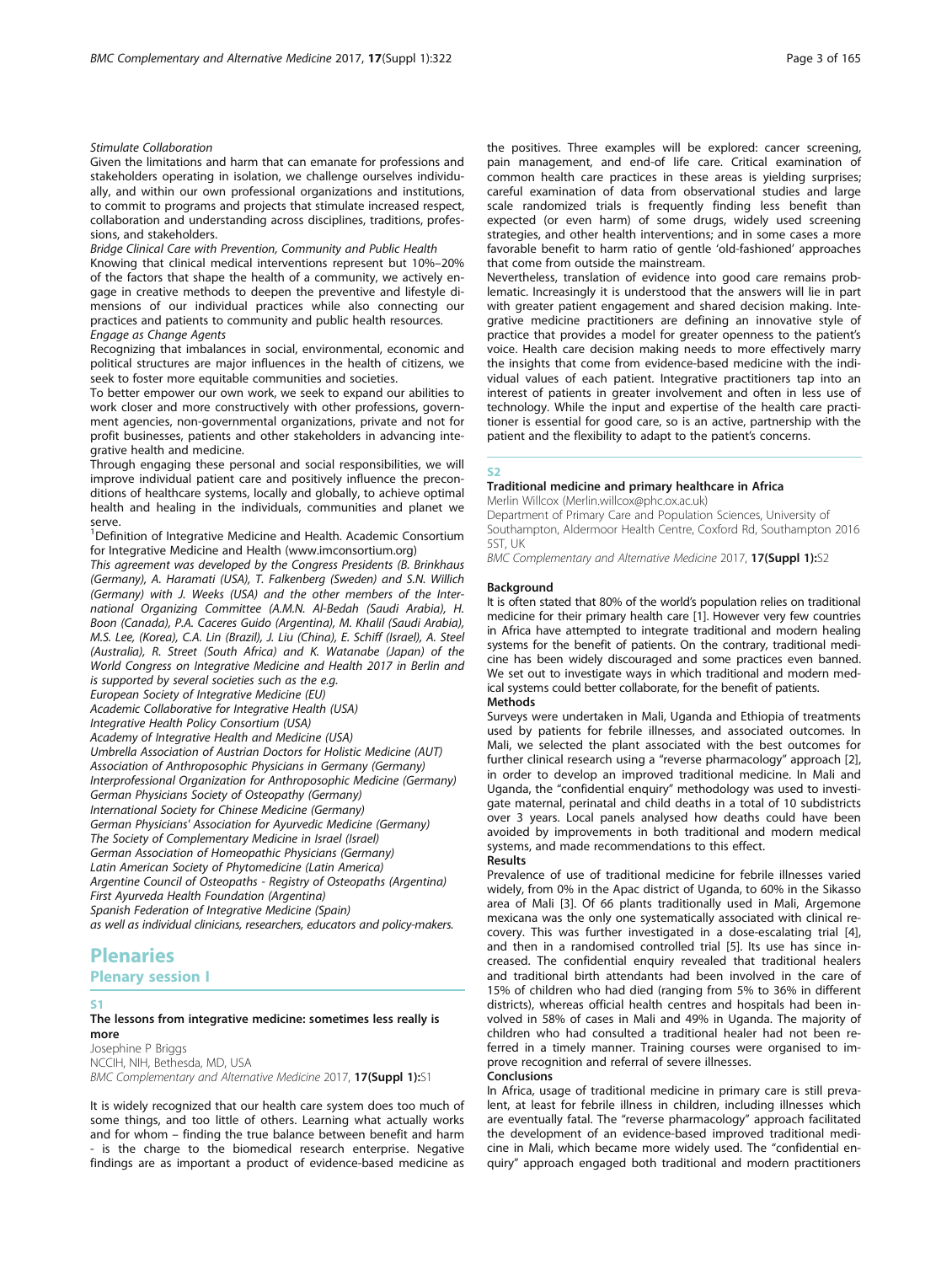## together in a discussion of what could be done to reduce childhood deaths.

## References

- 1. Bannerman R, Burton J, Wen-Chieh C. Traditional Medicine and Health Care Coverage. Geneva: World Health Organisation; 1983.
- 2. Willcox M, Graz B, Falquet J, Diakite C, Giani S, Diallo D. A "reverse pharmacology" approach for developing an anti-malarial phytomedicine. Malaria Journal. 2011;10(Suppl 1):S8.
- 3. Diallo D, Graz B, Falquet J, Traore AK, Giani S, Mounkoro PP, et al. Malaria treatment in remote areas of Mali: use of modern and traditional medicines, patient outcome. Trans R Soc Trop Med Hyg. 2006;100(6):515-20.
- 4. Willcox ML, Graz B, Falquet J, Sidibe O, Forster M, Diallo D. Argemone mexicana decoction for the treatment of uncomplicated falciparum malaria. Trans R Soc Trop Med Hyg. 2007;101(12):1190-8.
- 5. Graz B, Willcox ML, Diakite C, Falquet J, Dackuo F, Sidibe O, et al. Argemone mexicana decoction versus artesunate-amodiaquine for the management of malaria in Mali: policy and public-health implications. Trans R Soc Trop Med Hyg. 2010;104(1):33-41.

## Plenary session II

## S3

Evidence of effectiveness but not efficacy - why many complementary therapies are so hard to accept for biomedicine

Klaus Linde (klaus.linde@tum.de)

Institute of General Practice, Technical University Munich, Munich, Germany

BMC Complementary and Alternative Medicine 2017, 17(Suppl 1):S3

While the integration of complementary therapies into health care practice continues to progress in many countries, the scientific and academic debate on many of these therapies seems to heat up again in the last decade after a period of relative openness. Interestingly, both those attacking and defending complementary medicine claim that their view is evidence-based. In my presentation I will try to analyze important reasons why there is so much, often fierce debate. Using acupuncture and homeopathy as examples I will show how the same evidence is sometimes interpreted completely different. The more controversial the topic, the more interpretation is shaped by the influence of prior beliefs, personal preference of different types of evidences, previous knowledge and experience. The main problem for the acceptance of many complementary therapies is not the lack of evidence that patients benefit but weak theoretical foundations (leading again to stronger demand of proof of specificity). I will explain why "specificity" is such a crucial tool for demarcation of the unacceptable, both for science and the medical profession. At the same time, many of these "intellectual" problems do not seem to be relevant in the pragmatic reality of everyday practice.

In my view there are two important consequences of these considerations: 1) a public debate is needed whether "scientific nonsense" could be effective in practice – and if so, whether it should be reimbursed by public health insurance; 2) there is a strong need for more research on how complementary therapies work, but this research should not take the often naïve and mechanistic theoretical concepts of these therapies as granted.

## Plenary session III

#### $S$ 4

# Arts in health promotion

## Töres Theorell

<sup>1</sup>Department of Neuroscience, Karolinska Institute, Stockholm, Sweden; <sup>2</sup>Stress Research Institute, Stockholm University, Stockholm, Sweden BMC Complementary and Alternative Medicine 2017, 17(Suppl 1):S4

Arts (music, writing, dance, visual arts and theatre) have a strong potential in health promotion. Health can be defined in many ways, ranging from strict absence of medical conditions to well-being in a wide social sense [1]. When we discuss musical experiences, flow is potentially a central concept in health promotion. The flow concept

is particularly applicable to music performance. When a subject has practiced a difficult music piece and is finally able to perform it well, a high level of arousal and at the same time a high degree of elation arises. Our own experiments indicate that this state is associated with a concomitant activation of the sympathetic and parasympathetic systems. A subject who is allowed to have these rare experiences repeatedly collects flow experiences which add to a high quality of life. This would correspond to life-long flow capital. Flow experiences can arise in several domains, in sports, while performing theatre, while giving a lecture etc. According to our theory flow experiences add importantly to quality of life.

Alexithymia, inability to differentiate, describe and communicate feelings, is a central concept in psychosomatic medicine. Our research has shown that competence in arts is associated with a good ability to handle emotions. Each one of the artistic skills (see above) adds statistically to emotional ability and there are also additive effects. Since alexithymia has an established role in early stages of hypertension, burnout syndrome and abuse of alcohol these relationships are of importance to health promotion. However, our twin research has shown that a large part of the relationship between musical practice and alexithymia is genetically determined [2,3]. Therefore relatively large controlled intervention studies are required in order to establish health effects of musical experiences. An RCT study, the Culture Palette study, performed on health care centres in Stockholm, showed that cultural activities organized for women with burnout syndrome for three months twice a week were followed by improved burnout and alexithymia scores which were not seen in the control group [4]. The alexithymia changes were even more pronounced three months after the cultural intervention than immediately after the end, findings which may indicate that health promotion processes have started. Efforts to stimulate cultural activities should start in childhood [5].

## References

- 1. Theorell T: Psychological Health Effects of Musical Experiences: Theories, Studies, and Reflections in Music Health Science Dordrecht, Netherlands: Springer, 2014
- 2. Theorell TP, Lennartsson AK, Mosing MA, Ullén F. Musical activity and emotional competence - a twin study. Front Psychol. 2014 Jul 16;5:774. doi: [10.3389/fpsyg.2014.00774](http://dx.doi.org/10.3389/fpsyg.2014.00774).
- Lennartsson AK, Bojner Horwitz E, Theorell T and Ullén F (2017) Lack of creative artistic achievement (writing, music, dance, theatre, visual arts) is related to alexithymia. Creativity Research Journal. In press 2017
- Grape Viding C, Osika W, Theorell T, Kowalski J, Hallqvist J and Bojner Horwitz E (2015) "The Culture Palette" a randomized intervention study for women with burnout symptoms in Sweden. Brit J Med Practitioners 2015; 8(2):a813
- 5. Theorell T, Lennartsson AK, Madison G, Mosing MA, Ullén F. Predictors of continued playing or singing–from childhood and adolescence to adult years. Acta Paediatr. 2015 Mar;104(3):274-84. doi: [10.1111/apa.12870](http://dx.doi.org/10.1111/apa.12870)

#### SS

## Healing the community through the arts: framing and reflections Lisa M. Wong (lisamwong@gmail.com)

Arts and Humanities Initiative, Harvard Medical School, Boston, MA 02115, USA

BMC Complementary and Alternative Medicine 2017, 17(Suppl 1):S5

The arts are an essential element of human life that foster health, wellness and balance. Through the arts, the relationship between practitioner and patient can be affirmed and deepened. The arts in medicine focus on the whole person, making use of several therapeutic approaches: through dance, individuals living with movement disorders enhance their flexibility with grace and confidence; through mask-making, wounded veterans find a voice as they struggle with PTSD.

Integrating the arts into the practice of medicine presents an exciting new intersection of fields. Important new questions emerge. What is the role of the physician musician? How can the experience and knowledge of music therapist, neuroscientist and physician best be utilized to institute a personalized care plan for the patient? What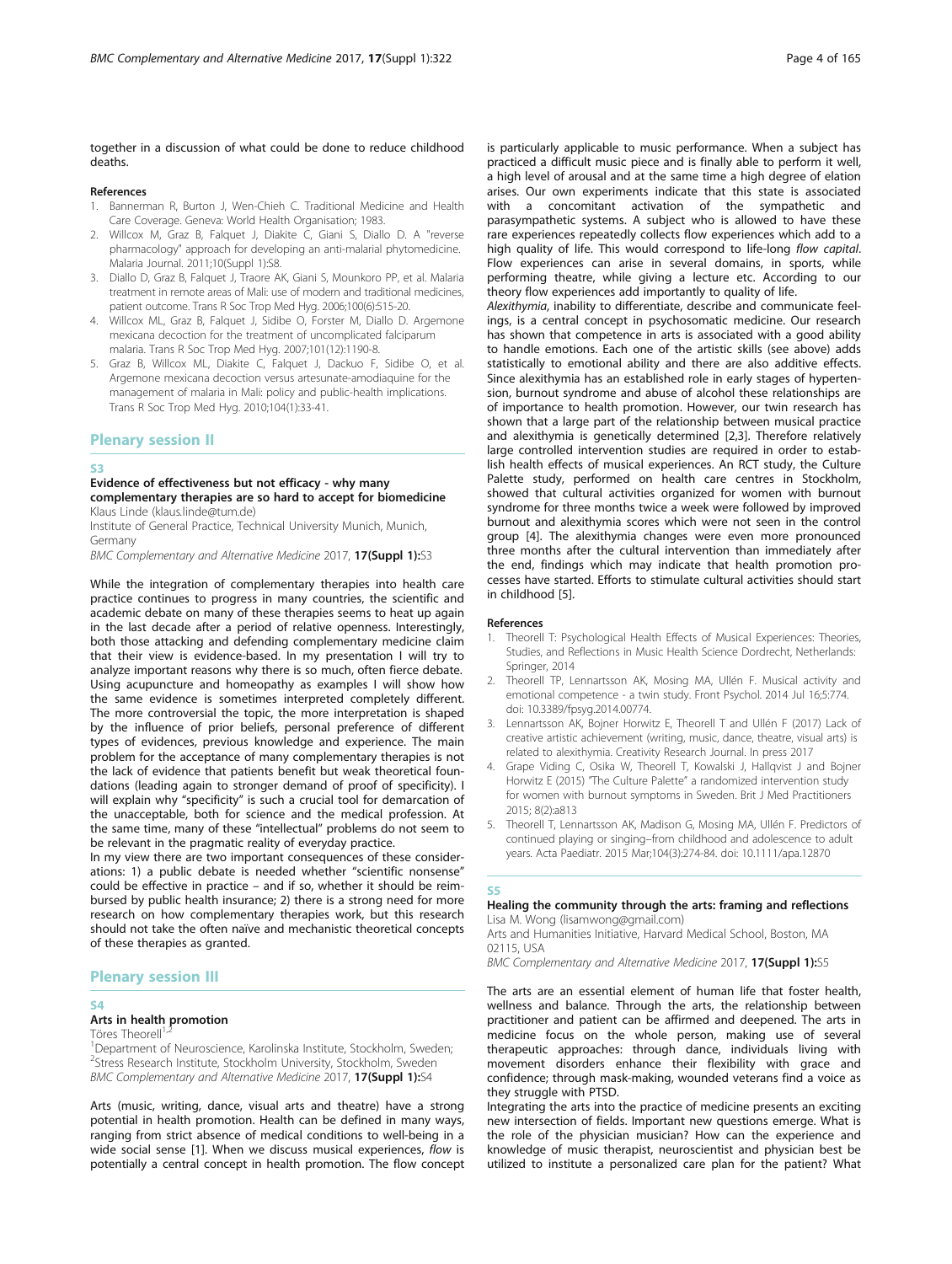does evidence-based practice look like through the lens of the artist in healthcare settings?

Caregivers and healthcare providers in training also benefit from the integration of the arts into their practice. Narrative medicine encourages healthcare providers to understand their own story, as well as the patient's story, beyond the diagnosis. Looking deeply at art in the museum enhances observation skills, critical thinking, and communication. Analyzing, playing and listening to music invites deeper reflection and analysis of complex diagnoses.

Join the growing number of physicians, musicians, therapists, neuroscientists, and patients who are embracing the arts as a critical aspect of integrative medicine. Together we will pave the way forward, discover new parallels, learn from each other, and ultimately improve the way we care for our patients and each other.

#### Plenary session IV

#### S6

#### Integrating complementary and integrative health therapies into US hospitals – the role of practice based research in guiding the field

Jeffrey Dusek

Psychosomatic medicine, Neuropsychology, Allina Health, Minneapolis, MN, USA

BMC Complementary and Alternative Medicine 2017, 17(Suppl 1):S6

Consumer demand for complementary and integrative health (CIH) therapies continues to grow in the United States (US). As a result, about 15 years ago, several US health systems were early adopters in the inclusion of CIH therapies into hospital settings. Several randomized controlled trials provided initial evidence that specific CIH therapies (e.g., acupuncture) were efficacious for relief of symptoms (e.g., pain) in certain hospitalized patient populations (e.g., post-surgery). Additional studies suggested that the CIH therapies were safe for these patients. While results of the randomized trials were important, translation of these results into clinical practice has been challenging due to the fact that neither health care administrators, nor clinical providers are aware of which CIH therapy would be most effective for specific condition relief in specific patient populations. An important question being asked is: can the right patient be provided the right CIH therapy for the right symptom relief outcome? This presentation will include a description of the development and evolution of one early adopter model for the integration of CIH therapies services into a US hospital setting. The presentation will also include results from a large National Institutes of Health practice based research evaluation in the early adopter model to explore the effectiveness of different CIH therapies on pain in varied clinical populations. The presentation will detail lessons learned from these experiences that will provide health care system administrators and clinical providers with guidance for efficient delivery of CIH therapies in US hospital settings and perhaps across the world.

#### S7

## Integrating CAM into hospital care: prospectives from China (Abstract ID 220)

Darong Wu

2nd Affiliated Hospital of Guangzhou University of Chinese Medicine, Guangzhou, China

BMC Complementary and Alternative Medicine 2017, 17(Suppl 1):S7

### Objective

The integration of traditional Chinese medicine(TCM)and western medicine in China was initiated more than a century ago. Since early 1950s, TCM as one of the important component of complementary and alternative medicine (CAM), has been integrated into hospital care, including inpatients"medical services, due to several practical reasons, e.g. China"s health policy, Chinese traditions, patient"s promises and claims, etc. **Methods** 

There are mainly two types of model in terms of integration TCM into inpatient/hospital settings in China, (1) Disease-based model, which has been adopted in most of the western medicine hospitals, especially in the departments of cardiovascular disease, tumor disease, or other rehabilitation related diseases, or virus infection diseases; (2) Pattern diagnose-based model, usually is applied in the hospitals of integrative medicine or TCM medicine. Despite the types of model, more and more physicians and other health care professionals realize that it is important to help the patients to make informed health care decision during the integration procedure. And it shall combine the management methods which have been successfully applied in hospital operation, including clinical pathways and lean management.

## Results

Clinical pathways has been adopted to efficient the progress of integrating TCM into inpatient services since 2002 in China. Researches found that it might help to reduce the length of stay, to maintain the cost within a reasonable range, and would still keep the quality of medical services in the same or even higher levels. The ideas of evidence-based practice, patient-informed decision,etc, have been embodied, while we would not ignore any "unexpected" outcomes from clinical practiceswhichmight be "new" ideas for further researches orfuture evidences.

## Discussion

ntegrating TCM into inpatient services has six-decade history in China, any further development in this area may face both opportunities and challenges ahead.

Keywords: Integration, Complementary and Alternative Medicine (CAM), Traditional Chinese Medicine (TCM), Hospital Care, China

## Plenary session V

#### S

## Nutrition and lifestyle education in an era of obesity and diabetes – might "Teaching Kitchens" serve as catalysts of personal and societal transformation?

David Eisenberg

Department of Nutrition, Harvard University T H Chan School of Public Health, Boston, MA 02115, USA

BMC Complementary and Alternative Medicine 2017, 17(Suppl 1):S8

To address dramatic global increases in obesity, diabetes and other lifestyle-related diseases, the medical establishment must invent and experiment with novel approaches whereby patients – and caregivers as role models – learn to eat, cook, move and think differently. As a result of this presentation, participants will:

- Review trends in obesity, diabetes and other lifestyle-related chronic diseases in the US and globally
- Be introduced to the conceptual construct of a "Teaching Kitchen". This includes educational approaches which combine: (1) nutrition education, (2) hands-on culinary instruction, (3) mindfulness training, (4) enhanced movement and exercise, and (5) optimal behavior change strategies including health coaching
- Appreciate the unique role played by mindfulness in these curricula
- Learn about Teaching Kitchen prototypes being developed and evaluated at universities, medical schools, hospitals, corporate workplaces, colleges, K-12 schools and community settings across the US, Europe and Asia
- Envision future models of medical education and healthcare delivery which focus on both: (a) "salutogenesis", the creation and maintenance of health and wellness, in combination with (b) "pathogenesis", which typically focuses on disease diagnosis and treatment, in an effort to enhance public health and reduce total healthcare related expenditures
- Be introduced to the recently established "Teaching Kitchen Collaborative" which includes more than 30 institutions with Teaching Kitchens, all of whom are committed to (a) establishing best practices; (b) developing shared research strategies; and (c) participating in multi-site studies to assess the clinical and financial impact of these emerging models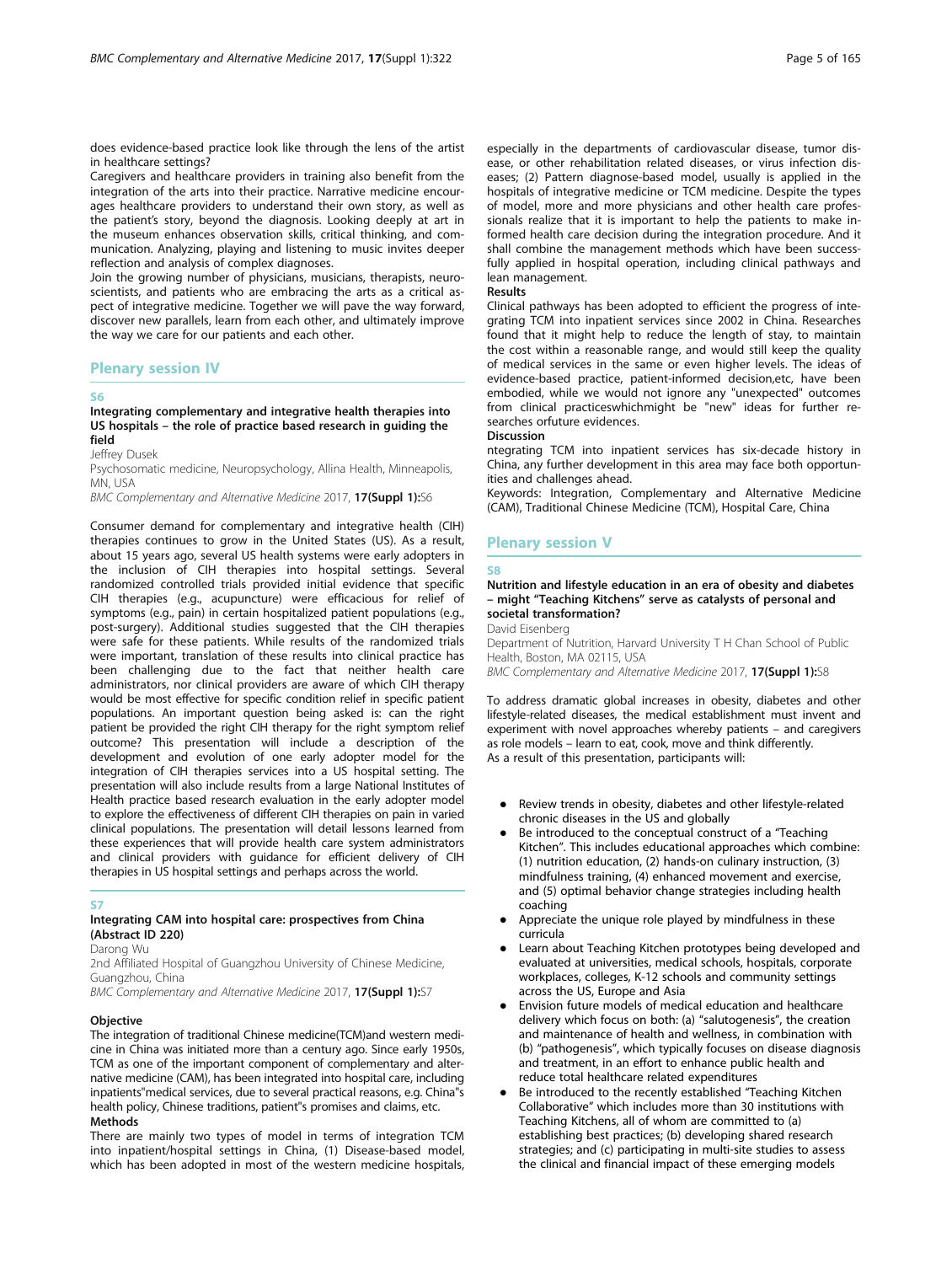## S9

## Addressing chronic stress and burnout in health professionals: the educational imperative for incorporating mindfulness for self-care Aviad Haramati

School of Medicine, Georgetown University, Washington D.C., United States

BMC Complementary and Alternative Medicine 2017, 17(Suppl 1):S9

Recent reports suggest that chronic stress and burnout among physicians are pervasive problems and cause for concern. More than half of all physicians in the United States experience some element of burnout, and this can lead to changes in the patient-provider relationship and adversely impact on the quality of care. In some specialties, the rates are even higher. This trend may begin earlier with the observed decline in empathy during medical student training and the alarming rates of burnout in medical and other students in the health professions. In response, various groups are developing interventions with medical students, residents and faculty to address the rise in burnout and the decline in professional resiliency. Keys to this work are themes of self-awareness, mindfulness and exploring domains of control and meaning in the clinical encounter. In this plenary presentation, Dr. Haramati will review published outcomes on interventions using mindfulness approaches to reduce stress and burnout and improve wellbeing. A physiologic framework will be provided to explain why mindfulness appears to be effective. He will also share his perspective on why it is essential to incorporate mind-body techniques into the training curriculum for all health professionals—something that will require both skill and courage.

## Pre-workshops

## Research

#### A1

## Qualitative research methods in complementary and integrative medicine

Bettina Berger (bettina.berger@uni-wh.de)

Department of Health, University of Witten/Herdecke, Witten/Herdecke, Germany

BMC Complementary and Alternative Medicine 2017, 17(Suppl 1):A1

This workshop will give an insight in qualitative research methods for complementary and integrative medicine, teach how to reflect quality criteria of qualitative research methodology and try different ways to interpret data to know more about the diversity of qualitative methodologies.

#### $\Delta$ 2

## Getting your work published – tips from editors

Kathi Kemper (kathi.kemper.md@gmail.com) OSU, Blacklick, OH, United States BMC Complementary and Alternative Medicine 2017, 17(Suppl 1):A2

This will be an interactive session led by three editors from prominent CAM journals – BMC CAM, Complementary Therapies in Medicine, and Journal of Alternative and Complementary Medicine. The pros and cons of submitting to different journals, the availability and recommended use of writing guidelines from the EQUATOR network will be reviewed and the participants will be offered a simple, hands on approach to writing a journal article without getting bogged down in writer's block.

#### A3

## Horizon 2020 – networking and creating working groups Beate Stock-Schröer<sup>1</sup>, Hedda Sützl-Klein<sup>2</sup>

<sup>1</sup>Carstens-Foundation and FORUM, D-45276 Essen, Germany; <sup>2</sup>ESIHR (European Society for Integrative Health Care), A-1070 Vienna, Austria Correspondence: Hedda Sützl-Klein (hedda.suetzl-klein@aon.at) BMC Complementary and Alternative Medicine 2017, 17(Suppl 1):A3

During the preconference of 12th WCIMH (World Congress Integrative Medicine & Health 2017)/10th ECIM (European Congress of Integrative Medicine) a Horizon 2020-Networking Workshop will offer researchers and potential participants of Horizon 2020-projects the opportunity to network, share information and create working groups for research proposals involving integrative medicine and multimodal approaches. The workshop was initiated by DDr. Hedda Suetzl-Klein and Dr. Beate Stock-Schröer with support from researchers of the FORUM research network (Forum universitärer Arbeitsgruppen für Naturheilverfahren und Komplementärmedizin: [http://www.uniforum-naturheilkunde.de\)](http://www.uniforum-naturheilkunde.de/).

#### Background and goals

Complementary and integrative medicine is supposed to provide opportunities for highly personalised medicine and other challenges of the specific programme "Health,

Demographic Change and Well-being" of Horizon 2020, the "EU Framework Programme for Research and Innovation" from 2014 – 2020. The goals of this pre-conference workshop are to analyse the current (and upcoming) work programme, to discuss potential topics of research and to build working groups for Horizon 2020 proposals. As well as defining topics, networking is a major aim, in order to form appropriate teams to formulate research proposals and increase the number of promising EU-projects (Horizon 2020-research projects) involving integrative medicine issues and multimodal approaches.

## Speakers and working group leaders

Dr. Wolfgang Weidenhammer (KOKONAT-TU Munich, CAMbrella project coordinator) will analyse work programmes and current developments, Dr. Pierre Madl (University of Salzburg, participant in 3 FP7 research projects: CATO, Bridge, NanoValid) will share experience and lessons learned from former applications and successful EU-research projects.

To build working groups for Horizon 2020 applications, the researchers are supported by Prof. Dr. Jost Langhorst (University of Duisburg-Essen, Department of Internal and Integrative Medicine, Kliniken Essen-Mitte), Dr. Wolfgang Weidenhammer (KOKO-NAT-TU Munich), Prof. Dr. Roman Huber (University of Freiburg, Center for Complementary Medicine, Institute for Environmental Health Sciences and Hospital Infection Control, focussing on: prevention and treatment of chronic diseases), PD Dr. Kristjan Plaetzer (University of Salzburg: AMR and antimicrobial strategies based on natural resources), Doz. Dr. Alexander Haslberger (University of Vienna: Epigenetically active nutrition in integrative medicine therapies and prevention) and Dr. Pierre Madl (University of Salzburg: Integrative medicine, health & biophysics).

## Clinical care

#### A4

## Integrated Cchronic Care Model and diabetes: the project as implemented within the Center of Integrated Medicine of the Hospital of Pitigliano

Rosaria Ferreri (tyvvf@tin.it)

Hospital Centre of Integrated Medicine, Hospital of Pitiglian,o ASL SudEst Toscana, Grosseto, Italy

BMC Complementary and Alternative Medicine 2017, 17(Suppl 1):A4

The care of people with diabetes is, all over the developed world, and now, even in countries in the developing world, one of the main problems of organization of systems of health protection. This goes far beyond the meaning of the care of a single disease, but rather is almost a paradigm of the Chronic Care Model, which, in most companies in the world, it is epidemiologically prevalent today. The challenge of this project is to develop an integrated protocol including Homeopathy and Phytotherapy to evaluate how, where and when it is possible to introduce the integrated protocol in the course of the CCM Diabetes. Proposals has been accepted by the chief of Medicine Department of the Hospital of Pitigliano. We are going to study different categories of diabetic patients included in the project: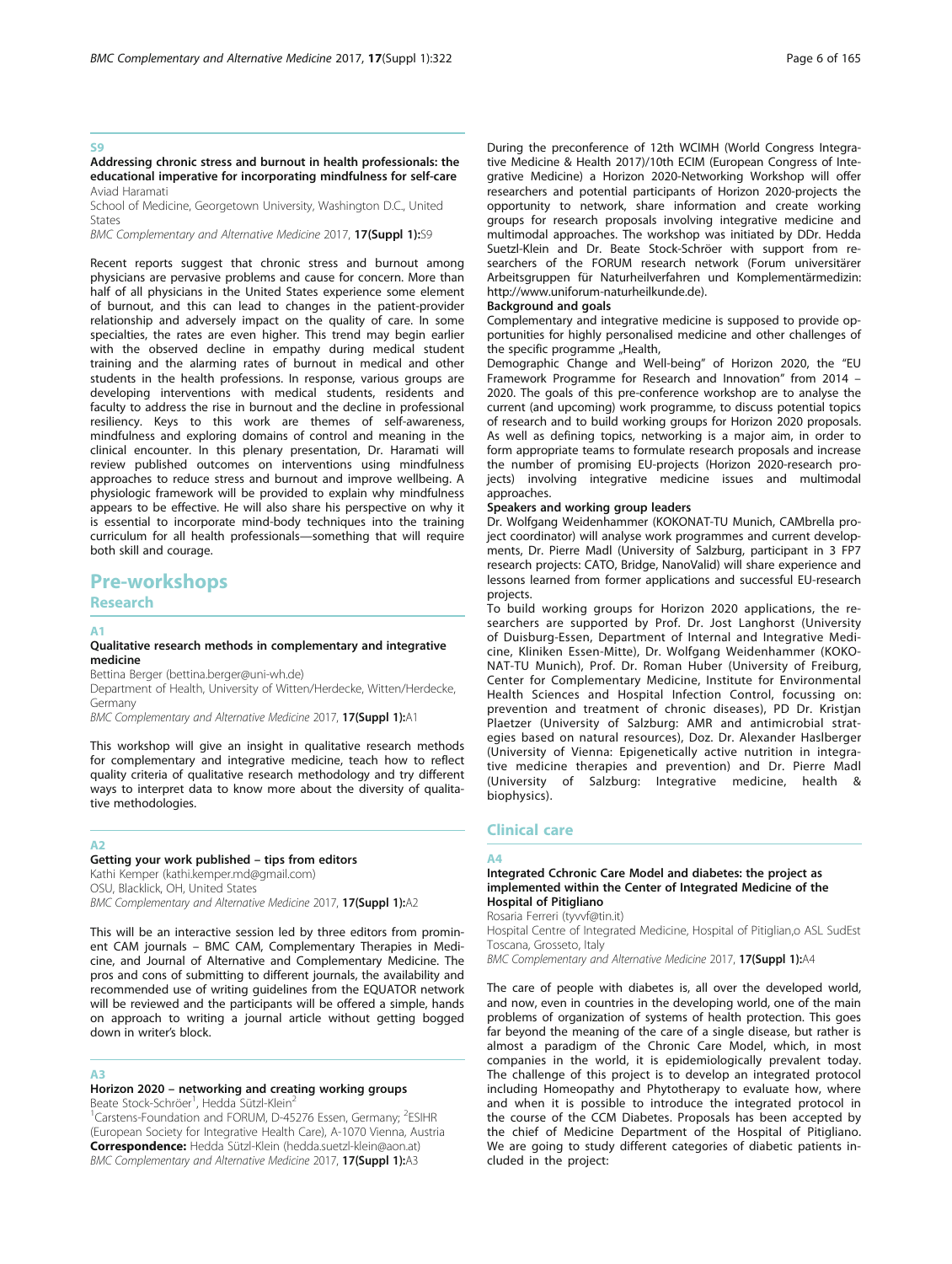- 1) Patients that have high value of emoglobina glicata, despite their anti diabetic oral therapy;
- 2) Patients that suffer from comorbidities (that could have influenced their metabolic status and the course of their diabetes)

We have approached the patients, collecting their informed consent, and establishing the integrated protocol to be adopted in each of the two categories. The protocols include:

- an homeopathic remedy
- a phytotherapy compound, made of two plants extracts

A group of 20 diabetic patients have been enrolled, ten of them were affected by diabetes and other ten have comorbidities; for each of them, we have collected data related to: blood sugar level, glycated haemoglobin, renal and hepatic function, blood pressure, (other parameters that will be included in a second phase of the project). To each of them we have given: a Questionnary (as SF12) for the quality of life and ADL skills for daily ability; we have also used EDMONTON scales for the assessment of symptoms and a CARD for the consumption of conventional drugs, to monitoring the use of antidiabetic drugs.

Results and discussion

We describe:

- A new organisational model, which includes new roles and new functions.
- A new common pathway.
- How to identify proactive patient using risk stratification tools.
- How we have improved hospital infrastructure, which supports sharing information and patient monitoring.

A common set of shared objectives and indicators linked to health outcomes and process improvement have been adepte and we"ll show the results in terms of:

- Ameliorating QoL: from 68 to 85% of them declare improvements in the general health feelings
- Improving HB glycate value : in 12 weeks have been improved about - 10%-
- Reducing use of conventional drugs: preliminary data will be shown

## A5

## Phyto-nutrition and diabetes

Rosaria Ferreri (tyvvf@tin.it) Hospital Centre of Integrated Medicine, Hospital of Pitigliano, ASL SudEst Toscana, Grosseto, Italy

BMC Complementary and Alternative Medicine 2017, 17(Suppl 1):A5

## Introduction

Managing blood glucose and preventing complications in diabetes care are important goals for anyone with this chronic disease. Nutrients present in various foods play an important role in maintaining the normal functions of the human body and some phytonutrients help to lower blood glucose. Others protect insulin-producing cells in the pancreas from oxidative damage. But where can we get these nutrients? The best challenge is to have them through a studied diet, not only based upon calories and nutrients, but also taking in account the so called phyto-nutrients. That also why, recently, vegeterian regimen has been proposed to be the best to cope with diabetes.

#### Materials and methods

Phytonutrients are the plant nutrients with specific biological activities that support human health. Due to the fact that some of these

#### Discussion

Well show the composition of an ideal diet for patients with diabetes, that could be more helpful in the control of hyper insulinism and also in the control of oxidation process. We propose our rationale for the choice of foods and their distribution during the day, based upon the best research in the field of plant-derived preparations, such as pomegranate seed oil[1], grape skin extract [2], blood orange extract [3] barley b-glucan [4], anthocyanins from cherries [5], and green tea (2)-epigallocatechin-3 [6]. We also show that this strategy is also comparatively cheap, easy to be used by aged people and could significantly reduce health care costs.

#### Bibliography

1. Vroegrijk, I.O et al. -2011- Pomegranate seed oil, a rich source of punicic acid, prevents dietinduced obesity and insulin resistance in mice. Food Chem. Toxicol. 49: 1426–1430

2. Hogan, S. et al - 2011-. Dietary supplementation of grape skin extract improves glycemia and inflammation in diet-induced obese mice fed a Western high fat diet. J. Agric. Food Chem. 59: 3035–3041

3. Titta, L., et al. -2010-. Blood orange juice inhibits fat accumulation in mice. Int. J. Obes. (Lond.) 34: 578–588

4. Choi, J.S et al – 2010- Consumption of barley beta-glucan ameliorates fatty liver and insulin resistance in mice fed a high-fat diet. Mol. Nutr. Food Res. 54: 1004–1013

5. Jayaprakasam, B. et al - 2006- Amelioration of obesity and glucose intolerance in highfat-fed C57BL/6 mice by anthocyanins and ursolic acid in Cornelian cherry (Cornus mas). J. Agric. Food Chem. 54: 243– 248

6. Lee, M.S et al – 2009 - Green tea (-)-epigallocatechin- 3-gallate reduces body weight with regulation of multiple genes expression in adipose tissue of diet-induced obese mice. Ann. Nutr. Metab. 54: 151–157

#### A6

#### A comprehensive integrative approach to the management of chronic pain

Gary Kaplan

The Kaplan Center for Integrative Medicine, Georgetown University, McLean, VA, United States BMC Complementary and Alternative Medicine 2017, 17(Suppl 1):A6

"Chronic pain" and "depression" are not actionable diagnoses; they are, instead, symptoms of a neuroinflammatory disease of multiple and compounding aetiologies. Exploring the proposal that accepted medical practices often fail to help chronic pain sufferers because they have been based on a fundamental misunderstanding of the illness itself, the goal of this workshop is to understand the pathophysiology of chronic pain and depression according to a neuroinflammatory model as well as the multiple aetiologies of neuroinflammation.

The participants will learn how to take a comprehensive, chronic-pain history according to the neuroinflammatory model of chronic pain and, based on that, create an integrative treatment.

## A7

## Visit of Gemeinschaftskrankenhaus Havelhoehe: Anthroposophic medicine in workaday life for patient centred care in a capital town (8.30-12.00 a.m, half day) Harald Matthes

Hospital Havelhöhe, Berlin, Germany

BMC Complementary and Alternative Medicine 2017, 17(Suppl 1):A7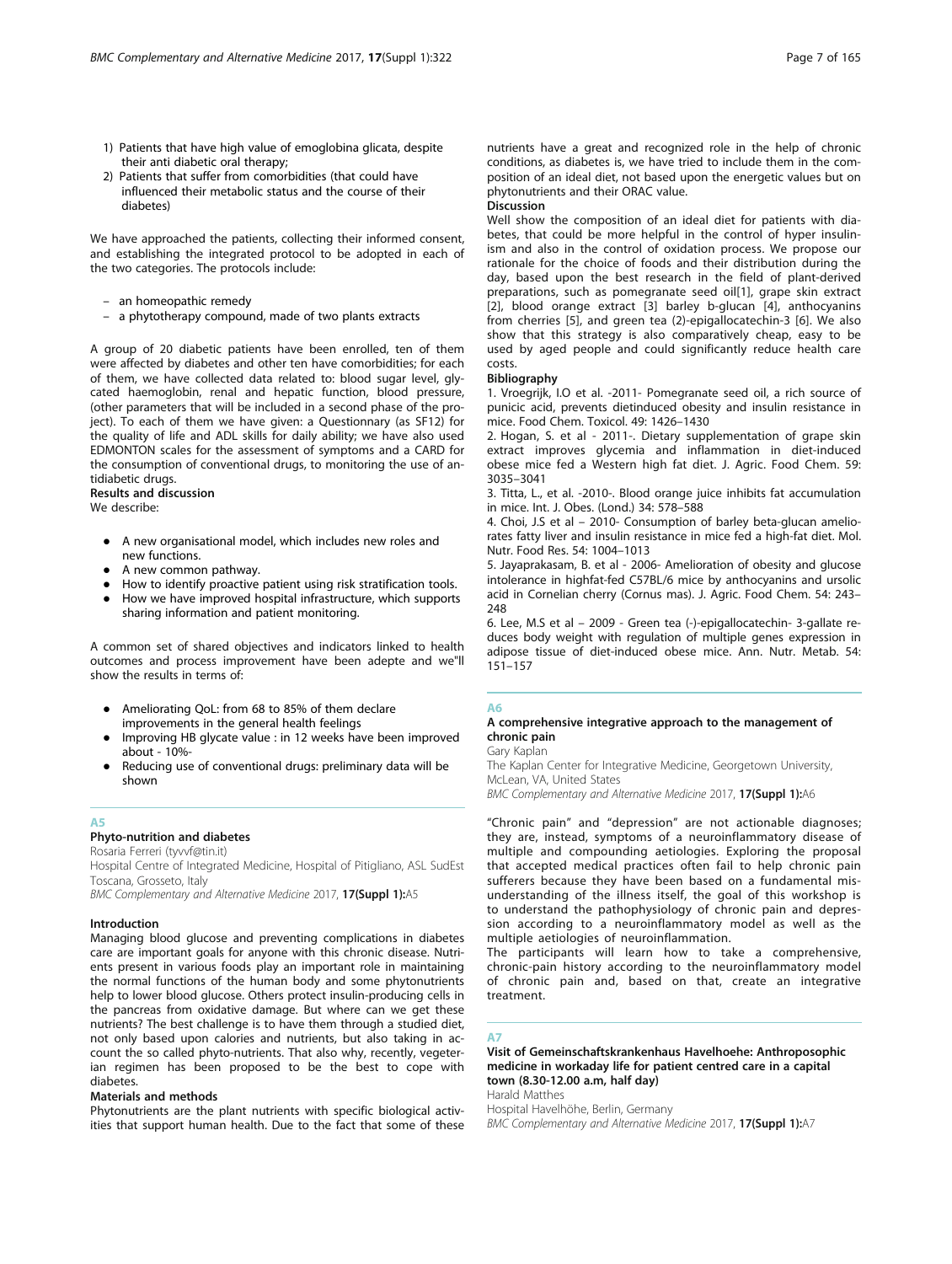On this excursion the participants will experience the concept of the Anthroposophic Clinic "Havelhoehe" and get to know practical integrative concepts. The program includes a guided Visit in different (optional) fields: a) From the intracardiac catheter to the Heart school (life style modification) b) Integrative Oncology in a certified oncology centre (OnkoZert) c) Integrative Pain Unit d) Integrative Psychosomatic Medicine e) Integrative Concepts of functional diseases (IBS) f) The Self-Governing Concept of the Clinic.

Time: 8.30 am - 12.15 pm (including bus transfer)

## A8

## Introduction to osteopathic medicine – a hands-on workshop Gabriele Rotter (gabriele.rotter@charite.de)

Institute for Social Medicine, Epidemiology and Health Economics, Charité University Hospital, Berlin, Germany BMC Complementary and Alternative Medicine 2017, 17(Suppl 1):A8

This workshop offers an introduction to osteopathic medicine and is intended for medical students and medical doctors with few or no knowledge in osteopathic medicine. The participants should learn basic osteopathic principles, their indication and contraindication as well as the integration of osteopathy into the overall treatment strategy of a patient. During the hands-on part of the workshop participants are given a practical demonstration of basic examination procedure with special emphasis on palpation, as well as selected treatment techniques.

## **Education**

## **A**<sup>o</sup>

## Implementing skills from hypnosis and touch therapies to improve doctor-patient communication

Elad Schiff<sup>1</sup>, Zahi Arnon<sup>2,3</sup>

<sup>1</sup>Internal medicine and Complementary medicine service, Bnai Zion Medical Center, Haifa, Israel; <sup>2</sup>Complementary-Integrative Surgery Service, Bnai Zion Medical Center, Haifa, Israel, <sup>3</sup>The Emek Yezreel Academic College, Yezreel Valley, Israel

Correspondence: Elad Schiff

BMC Complementary and Alternative Medicine 2017, 17(Suppl 1):A9

Currently, education toward optimal physician-patient communication does not take into account the impact of positive and negative suggestions on health and disease. Moreover, there is vast evidence in the medical literature that such suggestions can trigger placebo, or nocebo effects respectively. As an example, saying to a patient "here are your pain pills" implies that the patient owns the pain (nocebo), whereas "here are medications that will help you reduce pain, and increase your comfort" activate patient empowerment and control over pain (placebo). Implementing fundamentals of hypnosis to suggestions embedded in communication with patients can tremendously improve the outcomes of such encounters.

Hypnosis is a mind-body technique aimed to activate innate healing forces by using words with positive suggestions as well as nonverbal communication such as touch. The effect of hypnosis is thought to occur best in a "trance state" where the sub-conscious mind is more receptive to suggestions, which are conveyed to the nervous & immune systems. In contrast to the common belief that hypnosis requires patients to be calm and relaxed, hypnotic trance due to stressful health conditions is very common. Actually, patients are in spontaneous trance state during most encounters with physicians. Hypnotic trance places patients in a state-of-mind where they are highly influenced by suggestions- for the good (placebo), and for the bad (nocebo). Consequently, physicians could learn how to activate patient's healing forces by using the correct suggestions in verbal and non-verbal communication (i.e. touch and body gestures), based on fundamentals of hypnosis. The workshop will introduce health-providers and medical students to hypnotic based

communication that potentiates the healing capacity of patients. Videos of real patient-physician encounters as well and vivid demonstrations, and hands on techniques to improve physical exam skills, are built in the workshop.

#### A10

## Developing pre-residency core entrustable professional activities in integrative medicine: a skills-based workshop for medical educators and students

Eckhard Hahn (eckhart.hahn@uk-erlangen.de) Medicine I, University Hospital Erlangen, Erlangen, 90154, Germany BMC Complementary and Alternative Medicine 2017, 17(Suppl 1):A10

The goal of this workshop is to provide the participants with a hands-on opportunity to create core Entrustable Professional Activities (EPAs) in integrative medicine for trainees entering residency and post-graduate training. EPAs are becoming an important part of outcomes based education and are increasingly looked at being essential in preparing students for graduate medical training. This workshop will build on precourse assignments, start with an interactive summary of this knowledge and will then shift to experiential as we create the opportunity for participants to work in groups and develop team-based core EPAs in integrative medicine that include interprofessional practice. Outline of Workshop

- 1. Participants introduce themselves 5 min.
- 2. Workshop Activity: 20 min. Q&A 5 min

How to develop a team-based EPA – interactive summary of precourse assigment.

- 3. Work in small groups with facilitator: Creating a blueprint for team-based EPAs in Integrative Medicine. 30 min.
- 4. First patient encounter
- 5. Self-care
- 6. Treatment plan (a patient with breast cancer)

Coffee break 15 min.

- 4. Experiential learning of IM-EPAs: team-based practice. 30 min.
- 5. A simulated IM patient encounter
- 6. A simulated self-care session (patient with breast cancer)
- 7. A simulated assessment session of IM-EPA (treatment plan for
- patient with breast cancer). 8. Debriefing – later letters. 15 min

Total time 120 minutes Precourse assignment:

- 1. Integrative Medicine in the Continuum of Medical Education;
- 2. Entrustable Professional Activities (EPAs) especially core EPAs for entering residency;
- 3. Interprofessional aspects of Integrative Medicine (the teambased approach).

## A11

#### Differentiating the psychological and physiological mechanisms of relaxation versus mindfulness: an experiential workshop and clinical implications

Christina M. Luberto (cluberto@mgh.harvard.edu)

Department of Psychiatry, Massachusetts General Hospital, Boston MA, USA

BMC Complementary and Alternative Medicine 2017, 17(Suppl 1):A11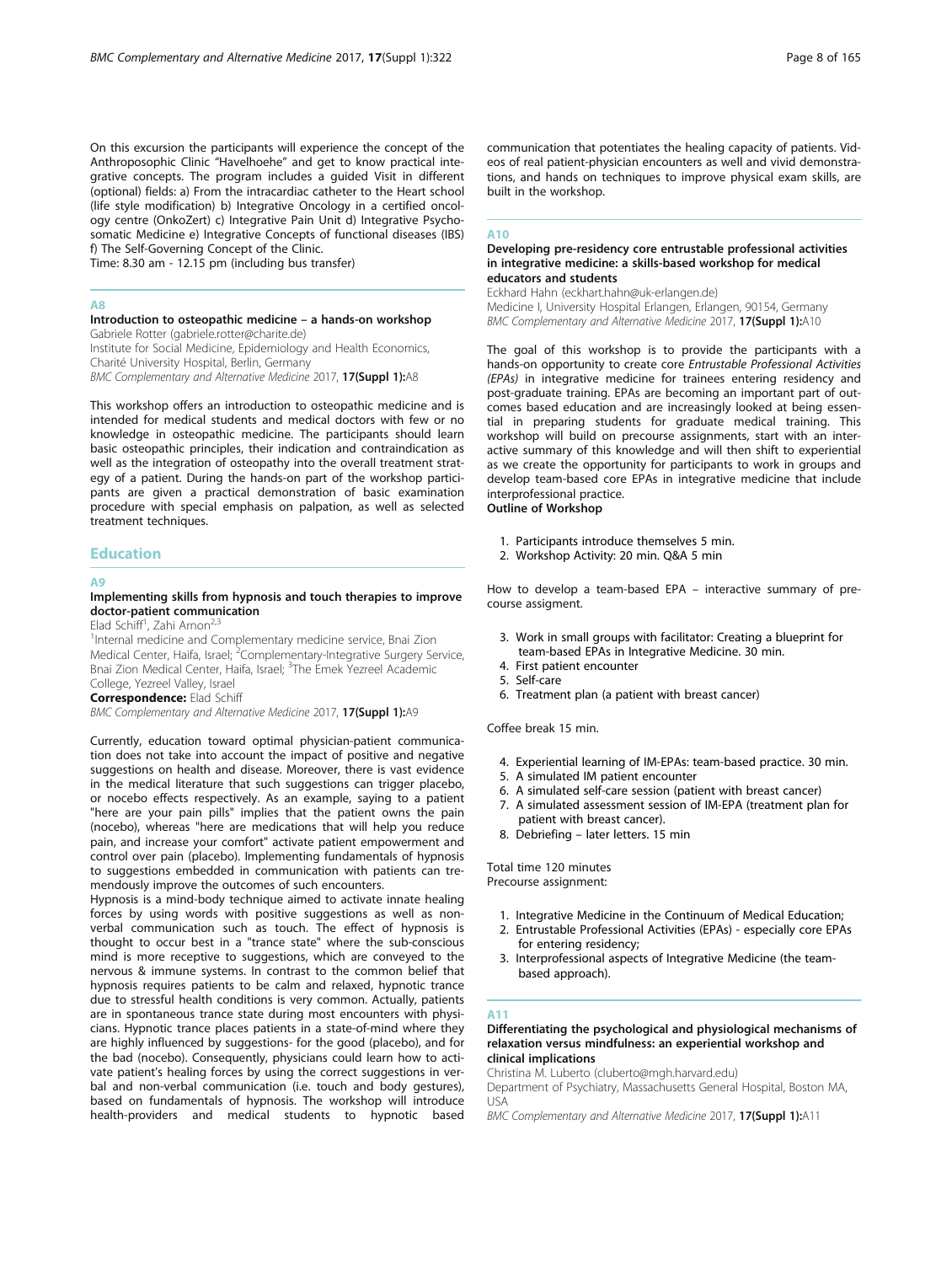Mind-body therapies, used to treat a variety of stress and painrelated conditions, often include the use of both relaxation techniques and mindfulness exercises. Relaxation techniques are interventions such as progressive muscle relaxation and diaphragmatic breathing that are intended to alter physiological and emotional states by eliciting the relaxation response. Mindfulness techniques, which can be taught using stand-alone exercises (e.g., mindful breathing, mindful sitting) or formal mindfulness-based interventions (e.g., Mindfulness-Based Stress Reduction), are intended to promote present moment awareness and acceptance as a way of enhancing self-regulation. Thus, there is a distinct difference in both the intention and, ultimately, the psychological and physiological mechanisms associated with these two approaches - which have important implications for informing clinical practice. Unfortunately, over time, the term "mind-body therapies" has become synonymous with both the use of relaxation therapies and mindfulness techniques, thereby obscuring these critical differences.

Therefore, the primary purpose of this workshop is to provide participants with a deeper understanding of the differences in the psychological and physiological mechanisms associated with relaxation versus mindfulness techniques, using a combination of experiential exercises and brief didactics. Four relaxation and mindfulness exercises (20-30 minutes each) will be used throughout the workshop to allow participants to experientially learn the difference between these two approaches. Each exercise will be followed by paired and/ or group discussions to provide opportunities for processing and reflection. Three didactics will be interspersed throughout the workshop in order to supplement the experiential exercises: (1) theoretical/conceptual similarities and differences between relaxation and mindfulness approaches; (2) extant research documenting differences in psychological and physiological mechanisms and outcomes between these approaches; and (3) implications for clinical practice and research settings. Case examples will be used to exemplify when relaxation versus mindfulness training would be most clinically indicated based on evidence-based recommendations. This session deserves to be included in the program because it provides a depth of theoretical and practical knowledge that can help clinicians and researchers alike more accurately differentiate between types of mindbody practices to select interventions best suited to their clients' needs. This level of nuance, comparing and contrasting specific mind-body approaches, is also an important next step for moving the field of mind-body medicine forward.

#### A13

## Meditation and medicine – investigating the underlying laws and forces

David Martin, Silke Schwarz

Children's Hospital, University of Tübingen, Tübingen, 72076, Germany Correspondence: David Martin (david.martin@med.uni-tuebingen.de) BMC Complementary and Alternative Medicine 2017, 17(Suppl 1):A13

Meditation is increasingly becoming a relevant health factor: What do students and physicians need to know? What are the underlying factors and "natural laws"? What actually happens during meditation? This experiential workshop focuses on the different types of meditation and what they can do for students, physicians, medical personnel and patients.

#### A14

#### Developing clinical clerkships in Integrative medicine Diethard Tauschel

Integrated Curriculum for Anthroposophic Medicine, Faculty of Health, University of Witten/Herdecke, Herdecke, Germany BMC Complementary and Alternative Medicine 2017, 17(Suppl 1):A14

In this workshop the participants will discover possibilities and problems in establishing, conducting and sustainably developing clinical clerkships in Integrative Medicine (IM). This will include aspects of curriculum development like needs assessment, finding and setting adequate goals, learning objectives and the use of feedback and evaluation.

Participants will be given an overview about the opportunities and challenges of IM clerkships, examples from 12 years of experiences of establishing and conducting IM Clerkships within the Integrated Curriculum for Anthroposophic Medicine.

## Traditional healing systems

#### A15

#### Herbal medicine research: from margins to mainstream Andrew Flower

University of Southampton, Southampton, SO16 5ST, United Kingdom BMC Complementary and Alternative Medicine 2017, 17(Suppl 1):A15

## This pre-congress-workshop allows the participant to explore different research methods used to investigate herbal medicines as done at the University of Southampton.

The key domains of herbal medicine research such as quality control, batch consistency, the importance of stabilising levels of known active compounds, interactions with pharmaceuticals, model validity, and herbal pharmacokinetics will be considered.

Besides, the idea is to develop a model for future research into herbal medicines that can incorporate a properly phased, iterative programme of research that will optimise both pragmatic rigour and the clinical relevance of these investigations.

#### A16

## Cost and health benefits from integrating new age Ayurveda into European health systems

Harsha Gramminger

<sup>1</sup>Euroved GmbH, Bell, Germany; <sup>2</sup>European Ayurveda Association, Bell Germany

BMC Complementary and Alternative Medicine 2017, 17(Suppl 1):A16

General Health Costs are spiraling in all developed and developing nations of the world. In 2013, Germany spent almost € 315 billion on health. This was an increase of about € 12,1 billion compared to 2012 : 3910,00 € in 2013 vs. 3770,00 € in 2012 per inhabitant.

Type 2 Diabetes, Obesity, Hyperlipidemia, Hypertension & Other "civilization" diseases are the main factors for these costs. With over 8 million sufferers (in 2009 and growing), Diabetes Mellitus is one of the most widespread diseases in Germany. Serious "secondary complications" and "associated diseases"/co-morbidities include heart attack, stroke, athlete's foot etc. Total costs € 3.817.00 includes three components: Direct - disease (), Indirect () & associated complication () Obesity is another new global epidemic and set to become the "number one health problem globally" by the year 2025. In 2013 52% of all Germans were overweight, which is about 42.02 Million people! The associated conditions include: Type 2 Diabetes, Hypertension, Vascular diseases, Stroke, Coronary heart disease, Gall stones, Cancer, Sleep Apnea Syndrome, Diseases of the joints and of the skin and more. Clinical and practical experience is proven, that Ayurveda is able to improve the condition of both Type 2 diabetes and Obesity. Furthermore it is able by its lifestyle guidance and preventive holistic approach, to reduce and avoid follow – up diseases and costs. The presentation will show with facts and figures how the wisdom of Ayurveda can be followed for the New Age to prevent, manage and cure such diseases. Figures for savings to the European Health care costs will be presented and discussed. The presentation will show with facts and figures how the wisdom of Ayurveda can be followed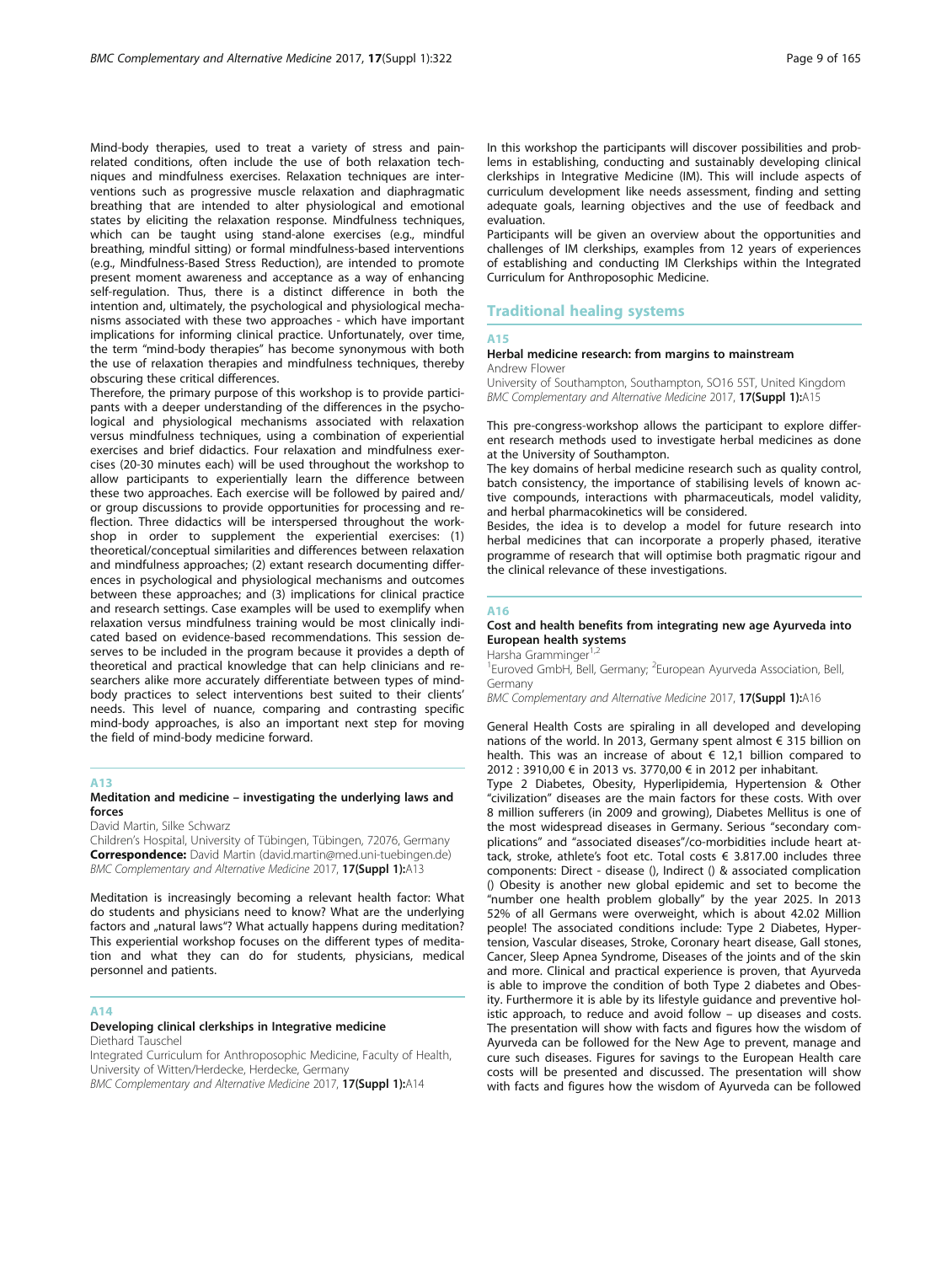for the New Age to prevent, manage and cure such diseases. Figures for savings to the European Health care costs will be presented and discussed.

#### A17

## Ayurvedic herbs in modern times

Hedwig H Gupta (info@dr-gupta.de) Private Medical Practice, Ludwigsburg, 71638, Germany BMC Complementary and Alternative Medicine 2017, 17(Suppl 1):A17

Ayurveda is an Asian Medical System with a history of more than three thousand years.

Through the centuries, as documented by ayurvedic texts, the materia medica kept changing slightly as new plants were described and added. But all in all the system stayed stable as the population using ayurvedic herbs grew only slowly and the usage of ayurvedic plants was confined mainly to southern Asia.

With the globalization of medical systems and the development of modern life Ayurveda faces tremendous changes which give rise to many questions that will be discussed in this presentation as: How can Ayurveda be practiced if more and more people use its herbs? Many classically described herbs are grown in the Himalayans or other areas of a very specific climate. Is it feasable and sensible for the whole world to use these plants? What effects do environmental changes, industrial agriculture of herbs and pollution have on the quality of herbs? How can locally grown plants be understood and integrated in a modern and ecologically correct ayurvedic therapy?

## A18

## West meets east - differences in general attitudes between European and Indian Ayurveda-patients

SN Gupta<sup>1,2</sup> (quptayurveda@yahoo.com)

<sup>1</sup> Kayacikitsa (PG) Department, J. S. Ayurveda college & P.D. Patel Ayurveda Hospital, Nadiad (Gujarat), India; <sup>2</sup>Academic advisory board, European Academy of Ayurveda, Birstein, Germany BMC Complementary and Alternative Medicine 2017, 17(Suppl 1):A18

Human behavior is always influenced by sociocultural environments. This is applicable also for patients, particularly regarding their attitude towards their disease, its treatment, their health service providers and co-patients. With a growing popularity of Ayurveda, contacts of European patients with Ayurvedic doctors are also growing. Socio-cultural differences may cause bilateral difficulties, often in the form of a cultural shock. To develop a physician-patient rapport, it is essential for the physician to understand these aspects, in which European patients differ from their Indian counterparts.

The article is not based on a scientific research, but on a 20 years' observation in treating a great number of European patients in India and in Germany.

#### Faith and evidence

For Indians faith in the system is prime. For them the tradition of thousands of years is not challengeable. While in the West, an evidence based rational approach is the dominant factor. Decisions and actions are less emotionally driven as in Indians. Religious and spiritual beliefs play important roles in the context of healing for Indian patients, while Europeans expect scientifically evaluated therapies.

## Individuality and relationship

Familial and social bonds in India are very strong therefore family members or close friends of a patient take care of the basic needs even a decision about treatment. While In the West, since the individuality is dominating, usually patient has to look after himself together with a decision about the treatment.

#### Disclosing ability

Western patients are very good in disclosing and explaining their problems, which is helpful for the physician. While in India, certain aspects of life, though very important e.g. sex, are still taboos.

## Privacy

If European patients tend to respect other patients' privacy and not embarras them by intervening while Indians, when upset, generally value people showing concern.

## Accuracy

Europeans expect accuracy in everything. These features are seldom seen in Indian patients.

The mentioned differences still can be observed in most parts of India. But a few westernized islands already exist in India, too, mainly in urban Indian centers, where the differences are not as obvious.

#### A19

Home remedies from all over the world – evaluation and education

Annette Kerckhoff

Naturopathy, Charité University Hospital, Berlin, Germany BMC Complementary and Alternative Medicine 2017, 17(Suppl 1):A19

This workshop focuses on the evaluation of traditional folk remedies from all over the world. The top ten ingredients for home remedies will be examined closer; relevant data from food pharmacology and clinical trials will be presented to understand the active principle. Reliable and safe simple interventions are presented and advice for education is given.

These evaluated interventions using easy-to-get, worldwide spread and cheap ingredients can support health and self-efficacy.

## A20

#### Ayurveda in Europe– what's needed when healing tradition travels abroad?

Christian S Kessler<sup>1,2</sup>, Andreas Michalsen<sup>1,2</sup> <sup>1</sup>Institute of Social Medicine, Epidemiology and Health Economics, Charité University, Berlin, Germany; <sup>2</sup>Department for Complementary Medicine, Immanuel Hospital Berlin, Berlin, Germany Correspondence: Christian S Kessler (c.kessler@immanuel.de)

BMC Complementary and Alternative Medicine 2017, 17(Suppl 1):A20

Ayurveda is one of the oldest codified traditional systems of medicine worldwide. During the last decades an increasing usage and acceptance of Ayurveda in countries outside of its original context, particularly in European countries and North America, has been observed. Notably, Ayurveda has developed quite heterogeneously during this journey by interacting with other concepts of healing and philosophy. Depending on where and by whom it is being practiced and called upon, it has taken different shapes to different degrees depending on a significant number of cultural, political, economic, geographical and other factors. Due to this complexity, interdisciplinary Ayurveda research and networking is required in all related fields, e.g. medicine, anthropology, philosophy, Indology, religious sciences and health economics, in order to further clarify Ayurveda's current statuses in Western countries and its health care potentials in countries outside of South Asia. This pre-conference workshop invites (1) leading scientists in the field to present their research work related to Ayurveda as practiced outside of South Asia, (2) senior clinicians with long standing expertise in treating patients with Ayurvedic medicine in Western contexts to share their experience, and (3) board members of the leading Western therapists' associations for Ayurveda (DÄGAM,VEAT, AFGIM, EUAA, EURAMA, DGA and others) to highlight crucial aspects related to national/supranational health care economics and policy making. This session deserves to be included in the program because Ayurveda is one of the fastest growing traditional systems of medicine in Western countries, however, it is still lacking acceptance as a whole system of medicine in conventional mainstream medicine. This session aims to develop strategies for a long-term inclusion of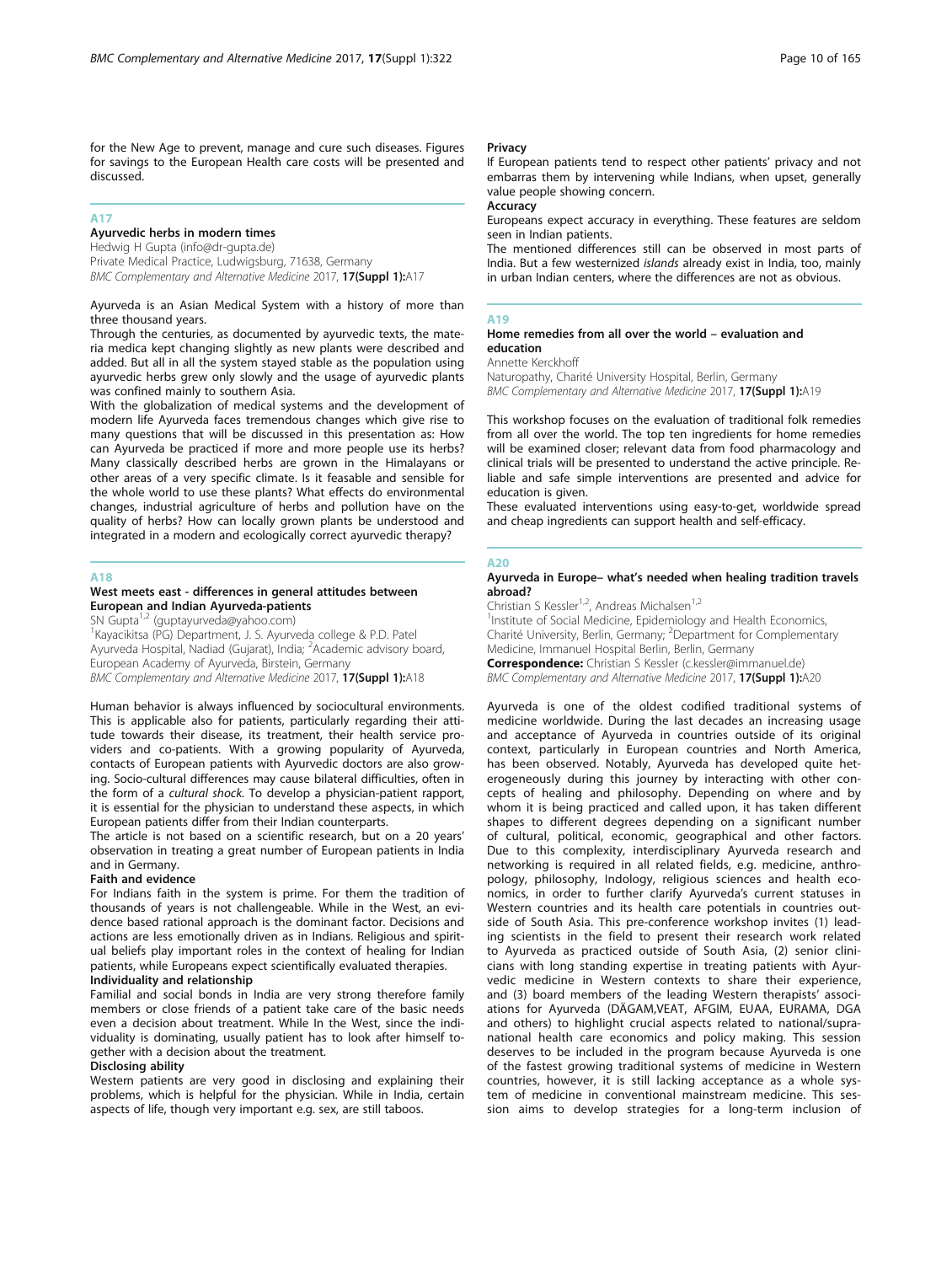evidence-based Ayurvedic therapies into reimbursable Western health care delivery and health education in countries outside of South Asia. 6 interconnected short presentations  $(10 + 3 \text{ min.})$  will be followed by a 40 min. round table discussion to conclude the 120 min. session.

#### A21

## Clinical trials on Ayurveda in western countries: implications for future projects

Christian S Kessler<sup>1,2</sup> (c.kessler@immanuel.de)

<sup>1</sup>Institute for Social Medicine, Epidemiology and Health Economics, Charité University, Berlin, Germany; <sup>2</sup>Immanuel Hospital Berlin, Department for Complementary Medicine, Berlin, Germany BMC Complementary and Alternative Medicine 2017, 17(Suppl 1):A21

Clinical research on traditional systems of medicine like Ayurveda should not just be doing research on unconventional therapies by using conventional methodology. Several issues have to be taken into account in order to facilitate a successful implementation of clinical trials that should simultaneously fulfill quality criteria of modern research methodology and internal criteria of complex whole systems approaches like Ayurveda. Moreover, within international collaboration projects cultural-, context- and setting-aspects as well as clear research communication between partners have to be taken into account in order to guarantee fruitful research cooperation. Experiences from clinical trials on Ayurveda in Germany will be presented, outlining chances, challenges, obstacles and pitfalls.

#### A22

## Integrative Korean medicine treatment for the management of pregnant women's health: Korean medicine approach

Eun S. Kim<sup>1</sup>, Eun H. Jang<sup>2</sup>, Rana Kim<sup>3</sup>, Sae B. Jan<sup>1</sup>

<sup>1</sup>Gynecology in Korean Medicine, You and Green Korean Medical Clinic, Daejeon, 35262, South Korea; <sup>2</sup>Acupuncture, You and Green Korean Medical Clinic, Daejeon, 35262, South Korea; <sup>3</sup>Obstetrics and Gynecology, You and Green Korean Medical Clinic, Daejeon, 35262, South Korea

Correspondence: Eun S. Kim (greenmiz@naver.com) BMC Complementary and Alternative Medicine 2017, 17(Suppl 1):A22

During the process of treating diseases and enhancing the health of pregnant women, Korean Medical Treatment increases rate of success of other medical treatments, at the same time as reducing any complications to help maintain pregnancy and induce term delivery. Under the binary medical system, separated as western and Korean Medicine Systems, there are various treatment modules for the improvement of pregnant women and the management of diseases during pregnancy.

In this respect, we suggest Korean Medical Treatment including acupuncture, moxibustion, hip steam bath, and traditional medicine as an effective adjuvant tool, could help reduce any complication caused by other medical treatments and even help improve health of patients overall. As the title of this year's conference means, for the comprehensive patient care, introduction of integrative Korean Medicine Treatment would give a safe and effective way to reduce complications and, later improve overall health of patients psychologically and physically.

On the whole, Korean gynecology, based on the theory of traditional Korean Medicine, encompasses the disciplines of physiology and pathology of pregnant women from conception till delivery. Emesis gravidarum or cold is a common complication that occurs during early pregnancy period. It is possible to treat common cold with proper management of symptom such as prevention of pathogenic factors. Abortions such as threatened abortion can be prevented with inducing hemostasis and speeding up the absorption of hematoma.

There might be preterm labor associated with development of the fetus during the mid-pregnancy because of plummeting bearing capacity of uterine lining. This can be improved by increasing blood flow to uttering lining. Even in case of placenta previa, increasing blood flow to placenta would prevent abruption of placenta and slow down placenta previa. Amniotic fluid is interrelated with nutrition supply to fetus, so oligohydramnios can be partially improved just by increasing blood flow to the fetus. Growth of the fetus gives strain on your waist and causes musculoskeletal pain. Once the blood flow to the fetus naturally increases, muscles and ligaments supporting musculoskeletal system weaken. Consequently, musculoskeletal pain occurs in spite of little movement. This can be improved by applying acupuncture, moxibustion, Korean physical therapy. Delivery can be completed by the contraction of uterus. In Korean medicine, natural delivery does not mean reducing the pain, but shortening the pain interval. Thus, maximizing blood flow to uterine lining would shorten pain interval to achieve natural delivery.

#### A23

## Ayurveda and salutogenesis

Martin Mittwede (martin.mittwede@ayurveda-akademie.org) Director, Faculty of Ayurvedic Medicine, European Academy of Ayurveda, Birstein, Germany BMC Complementary and Alternative Medicine 2017, 17(Suppl 1):A23

Since more than 2500 years Ayurveda is based on concepts that were developed from a combination of philosophy and clinical practice. From a modern perspective we have to ask whether Ayurveda is more than a philosophy of life or a knowledge system. Traditional systems of medicine have a strong focus on health, wellbeing and prevention.

Ayurveda does not only include medicine and therapy, but is also a teaching of balanced life. On the basis of knowing oneself and knowing what is really strengthening or weakening in life, right decisions can be made which are the basis of action in everyday life and lead to good habits.

In this sense, knowledge of life also includes profound selfknowledge and healthoriented action. Inner and outer reality are connected to one another and give an integrated feeling of life (sense of coherence in the sense of salutogenesis)

Through scientific research, not only the successes of Ayurvedic therapies can be examined, but also the beneficial effects of a balanced life. It is important that the research approaches reflect the complex nature of the ayurvedic system and the multifactorial genesis of health as well.

By comparing Ayurveda with concepts of Salutogenesis deeper insights in traditional medical systems can be reached; and these can inspire new lines of empirical research.

## A24

#### Introducing Ayurveda in a GP practice

Wiebke Mohme (mohme@gmx.net)

Ayurveda and naturopathy, General Practice, Hamburg Eimsbüttel, Germany

BMC Complementary and Alternative Medicine 2017, 17(Suppl 1):A24

A large percentage of patients asking for Ayurveda in my GP practice suffer from stress-related and psychosomatic diseases. Ayurvedic concepts of lifestyle changes, diet, physical therapies and phytotherapy tailored to the individual state and constitution offer a perspective towards healing. Due to limited resources in terms of time, finances and availability of remedies and therapies practical approaches have to be chosen to translate these concepts into practical steps that fit into patients' everyday life. To talk with the patients and explaining everything in a way they can relate to becomes crucible. The inclusion of yoga practice, breathing techniques, relaxation and meditation have proven useful and effective. The focus is on supporting the patient's motivation to change their condition, and exploring the patient's resources, skills and potential. If a condition cannot be changed it is important to foster acceptance of what is. Since most of the success of a treatment depends on the patient's cooperation and homework, anything that is offered has to add a sense of joy and satisfaction to their life.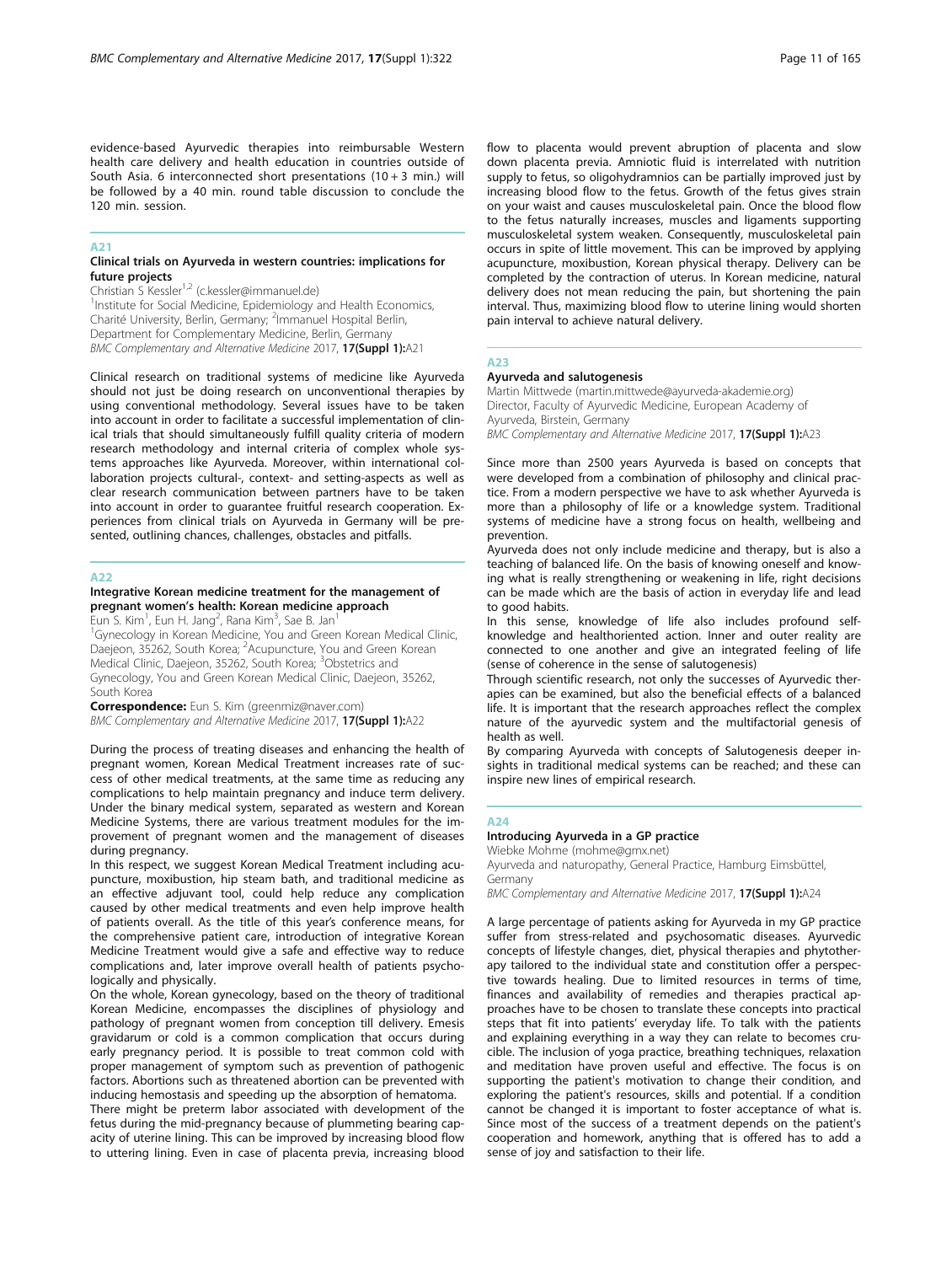## Various topics

#### A25

## Refugees with chronic diseases between the Middle-East and Europe: the role of traditional and integrative medicine in bridging gaps

Eran Ben-Arye<sup>1,2</sup>, Massimo Bonucci<sup>3</sup>, Bashar Saad<sup>4</sup>, Thomas Breitkreuz<sup>5,6</sup>, Elio Rossi<sup>7,8</sup>, Rejin Kebudi<sup>9</sup>, Michel Daher<sup>10</sup>, Samaher Razaq<sup>11</sup>, Nahla Gafer<sup>12</sup>, Omar Nimri<sup>13</sup>, Mohamed Hablas<sup>14</sup>, Gunver Sophia Kienle<sup>15</sup>, Noah Samuels<sup>16</sup>, Michael Silbermann<sup>17</sup>

<sup>1</sup>Integrative Oncology Program, Lin Medical center, Clalit Health Services, Haifa, Israel; <sup>2</sup>Faculty of Medicine, Technion-Israel Institute of Technology, Haifa, Israel; <sup>3</sup>The Association for Integrative Oncologic Therapies Research (A.R.T.O.I.), Rome, Italy; <sup>4</sup>Al-Qasemi Academy, Baqa El-Gharbia, Israel; <sup>5</sup>Die Filderklinik, Stuttgart, Germany; <sup>6</sup>Paracelsus-Krankenhaus Unterlengenhardt, Bad Liebenzell, Germany; <sup>7</sup> ASL Tuscany North West, Lucca, Italy; <sup>8</sup>Tuscan Network for Integrative Oncology, Florence, Italy; <sup>9</sup>Cerrahpaşa Medical Faculty, Istanbul University, Istanbul, Turkey; <sup>10</sup>St. George Hospital, Balamand University, Beirut, Lebanon;<br><sup>11</sup>Children's Welfare Teaching Hospital, Baghdad, Iraq; <sup>12</sup>Radiation &<br>Isotope Centre, Khartoum, Sudan; <sup>13</sup>Ministry of Health, Amman, Jordan; <sup>14</sup>Palliative Care Services, Gharbiya Cancer Society, Al Gharbiya, Egypt;<br><sup>15</sup>University of Witten/Herdecke, Freiburg, Germany; <sup>16</sup>Tal Center for Integrative Oncology, Institute of Oncology, Sheba Medical Center, Ramat Gan, Israel; 17Middle East Cancer Consortium, Haifa, Israel Correspondence: Eran Ben-Arye (eranben@netvision.net.il) BMC Complementary and Alternative Medicine 2017, 17(Suppl 1):A25

The recent wave of immigration from the Middle-East to Europe has intensified the need to find a model for supportive care which is tailored to the dominant paradigm of health belief among refugees, with its high affinity for complementary and traditional (CTM) medicine. The Middle-Eastern context of health care contrasts significantly from that of integrative medicine research and clinical practice which is prevalent in Europe and other developed nations, where complementary medicine is typically used by patients from the upper socioeconomic and educational level of society. The goal of the workshop will be to address the cross-cultural health conflicts experienced by refugees from the Middle East who have fled to Europe. The workshop will be comprised of integrative physicians from Middle Eastern countries invited by the Middle-East Cancer Consortium, as well as leading European figures from the field of integrative medicine. This workshop reflects the commitment of clinicians and researchers from Europe and the Middle East to bridge cross-cultural gaps experienced by refugees and health care providers by the use of an integrative bio-psycho-social-spiritual approach.

# Young people in integrative healthcare – workshops

#### Y1

## Open dialogue with experts - Integrative Medicine: A Conversation with Experts

Lena Bandelin, Anna-Lena Lang Institute for Social Medicine, Epidemiology and Health Economics, Charité University Hospital, Berlin, Germany BMC Complementary and Alternative Medicine 2017, 17(Suppl 1):Y1

This workshop will provide a space for conversation between students, young doctors, practitioners, and experts in the field of integrative medicine. This meeting will be casual in nature, where general questions that represent the diverse perspective may be asked to explore issues related to pursuing a career in integrative medicine. This session is for people who may ponder: What does integrative medicine mean to me? What does a holistic approach to patient care mean? Where do I see myself in the medical health system of the future? How will I get there? What integrative medicine resources are available to me to inform and improve medical practice? Hearing perspective from experts in various fields of integrative medicine whose work ranges from research to patient care, inpatient

to outpatient practice, and public to private practice will help the attendee of this session have a better understanding of how to navigate their journey in integrative medicine. Possible experts that may serve on this panel include: Michalsen (Naturopathic medicine), Stange (Naturopathic medicine), Kessler (Ayurveda), Chris von Scheid (MBM), Haramati (Mindfulness), Brinkhaus (TCM), Girke (Anthroposophic Medicine)

#### Y2

## Integrative medicine hands on workshop

Eva Wartner

Naturopathy, Immanuel Hospital Berlin-Wannsee, Berlin, Germany BMC Complementary and Alternative Medicine 2017, 17(Suppl 1):Y2

90 minutes of Integrative Medicine/CAM practice! Discover elements of different IM disciplines through hands-on experience. Join us for cupping massage, sound therapy, phytotherapy, wet packs, yoga, dietary and mind body medicine. Leave with new knowledge and skills that you can immediately incorporate into your practice.

#### Y3

## Integrative medicine online

Christoph Holtermann Pediatrics, Filderklinik, Filderstadt, Germany BMC Complementary and Alternative Medicine 2017, 17(Suppl 1):Y3

How does integrative medicine relate to the Internet? How do people interested in integrated medicine network and access information? This workshop will explore these questions using online networking and information tools like Facebook, mailing lists, and Wikipedia as case studies. The focus will be on how we are both affecting the medium and being shaped by the medium. How can we best utilize these resources to effectively communicate with one another? How can we further utilize these tools to address the questions and tasks necessary for integrative medicine's development and success in the future?

#### Y4

## Comparing medical student integrative medicine curricula from around the world

Maxwell Binstock University of California, Berkeley, CA 94720-4206, USA BMC Complementary and Alternative Medicine 2017, 17(Suppl 1):Y4

This event will explore the various integrative medicine curricula available to undergraduate medical students in different countries. Our panel will have medical student representatives from a diverse array of countries. They will share the student experience of integrative medicine education, including, but not limited to accessibility, topics, and curriculum design. We will compare and contrast programs from different countries and explore facilitators and barriers to undergraduate medical student learning and practice of integrative medicine. Ample time will be left for additional perspectives from other students in the audience as well as questions. The purpose of this session is to give students and educators additional insight, inspiration, and ideas of how to improve integrative medicine education for their country's undergraduate medical student. This workshop is meant for students, educators, practitioners, and researchers.

## Y5

## Composing the moment

Robert Riebau, Edin Mujkanovic Institute for Music Scieneces and Music Pedagogy, University of Osnabrück, 49074 Osnabrück, Germany

BMC Complementary and Alternative Medicine 2017, 17(Suppl 1):Y5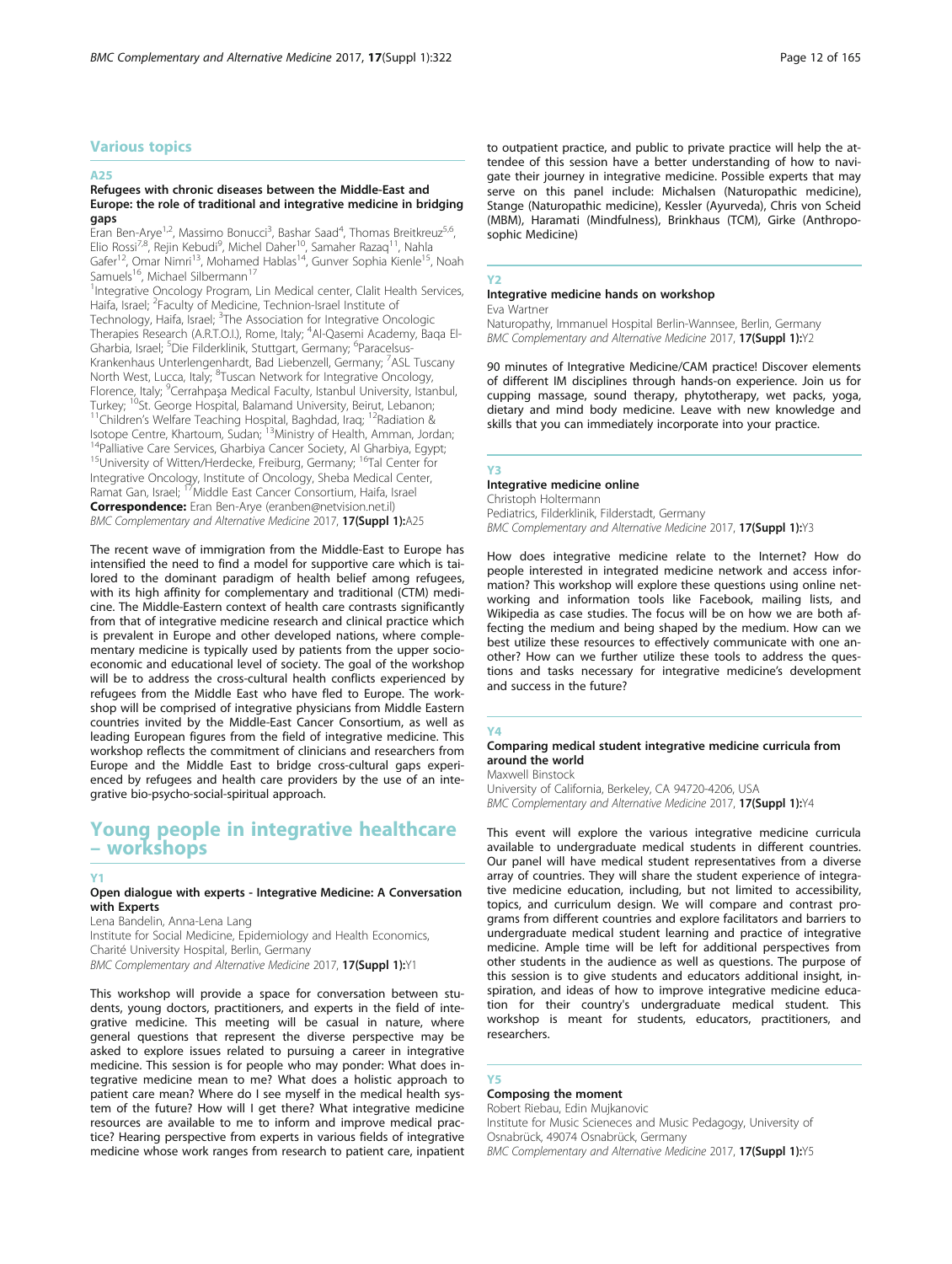Music may give one access to inspiring experiences of the moment. In our workshop we will explore unconventional techniques to get in touch with our creative energy. It is not about being "right" or

"wrong," but rather learning how to have an open mind. We will have fun communicating and improvising through various instruments and sound making objects. Come on out and play!

# Symposia

Research

## X1

## Yoga in therapy and prevention: the current state of the science on utilization, efficacy and safety

Holger Cramer<sup>1</sup>, Romy Lauche<sup>2</sup>, Andres Michalsen<sup>3</sup>, Lesley Ward<sup>4</sup> <sup>1</sup>University of Duisburg-Essen, Essen, Germany; <sup>2</sup>University of Technology Sydney, Sydney, Australia; <sup>3</sup>Charité – University Medical Centre, Berlin, Germany; <sup>4</sup> Oxford University, Oxford, UK

Correspondence: Holger Cramer (h.cramer@kliniken-essen-mitte.de) BMC Complementary and Alternative Medicine 2017, 17(Suppl 1):X1

As yoga is gaining increased popularity as a therapeutic practice, it has become one of the therapies with the most rapid increase in prevalence. Accordingly, yoga's potential as a preventive or therapeutic means has been explored in a growing number of clinical trials to date. The purpose of this symposium is to present a comprehensive overview on the state of the science on the application of yoga in therapy and prevention. Presenters will review scientific research on utilization, efficacy, and safety of yoga for the general population as well as for selected patient samples with specific mental or physical conditions. Dr. Lauche will present data on the association between yoga and weight control from clinical trials, systematic reviews and current cross-sectional analyses. Dr. Michalsen's presentation will cover the current state of knowledge on yoga for stress reduction and include results of a new study on yoga for stress reduction in schools. Dr. Ward will present data on yoga for pregnancy, and for neurological conditions; and discuss the content of yoga interventions which have been developed for these conditions. Dr. Cramer's presentation will cover the current state of knowledge on the safety of yoga both in clinical care and in everyday use. Presenters will also describe highlights of their own ongoing yoga research initiatives to further illustrate these concepts and approaches; and recent trends, developments and future directions for this field of research.

Given its relatively low costs, yoga could easily be implemented worldwide as a preventive or therapeutic means for a variety of important health conditions. As such, health-care providers are increasingly presented with patients using, or interested in trying, yoga for the management of their medical conditions. This increased use of yoga raises the issue of the efficacy and safety of yoga as a prevention strategy and therapy. The symposium will present up-to-date scientific evidence on the prevalence and patterns of yoga use as well as on the efficacy and safety of yoga for health conditions of global medical and socioeconomic importance. This information will promote evidence-based decision making on the clinical application of preventive or therapeutic yoga interventions. Gaps and open question in current research and implications for further studies will also be highlighted. The symposium thus aims to improve both clinical decision making and research quality on one of the most prevalent complementary therapies used for the prevention and therapy of chronic health conditions.

## X2

## The safety of yoga – a comprehensive review of clinical and epidemiological data

Holger Cramer

Department of Internal and Integrative Medicine, University of Duisburg-Essen, Essen, 45276, Germany

BMC Complementary and Alternative Medicine 2017, 17(Suppl 1):X2

While yoga has long been viewed as a cure without harm, this view has been challenged in recent years. Mainly based on anecdotal evidence, the safety of yoga has been questioned in a number of laypress articles. These publications seem to have led to a general uncertainty among yoga practitioners and those interested in starting practice.

To address this issue from a scientific perspective, the results of a systematic review of case reports on yoga-associated injuries and other adverse events are presented. Systematic reviews as well as own studies on epidemiological data will also be reported, assessing data from more than 10,000 yoga practitioners. Large populationbased surveys on associations of yoga practice with falls, injuries, and joint problems will be covered. Further, clinical data will be presented in a meta-analysis on all available randomized trials on yoga reporting on safety-related data. In total, 94 trials with more than 8,400 participants were analyzed.

The available evidence shows that just as any other mental or physical practice, yoga is indeed associated with certain risks of injuries and other adverse events. However, yoga appears just as safe as other forms of exercise. Between one in four and one third of yoga practitioners have been injured or suffered another adverse event due to their yoga practice; however most were mild and transient. Given that yoga has been shown effective for a number of conditions and risk constellations, there no need to discourage yoga practice for healthy people or those with underlying physical or mental ailments.

#### X3

## Effects of integrative medicine on purinergic signalling and on the autonomous nervous system - implications for the treatment of anxiety and pain

Dominik Irnich<sup>1</sup>, Wolfram Stör<sup>2</sup>, Geoffrey Burnstock<sup>3</sup>, Hans-Georg Schaible<sup>4</sup>, Thomas Ots<sup>5</sup>

<sup>1</sup>Department of Anesthesiology, Multidisciplinary Pain Centre, University of Munich, Munich, Germany; <sup>2</sup>German Medical Association for Acupuncture (DÄGfA), Munich, Germany; <sup>3</sup>Autonomic Neuroscience Centre, University College Medical School, London, NW3 2PF, United Kingdom; <sup>4</sup>Institute of Physiology, University of Jena, Jena, Germany,<br><sup>5</sup>Privato practico Graz, Austria <sup>5</sup>Private practice, Graz, Austria

Correspondence: Dominik Irnich (dominik.irnich@med.unimuenchen.de)

BMC Complementary and Alternative Medicine 2017, 17(Suppl 1):X3

This session presents the scientific underpinnings of the mind–body connection documenting the numerous interactions of the peripheral, autonomous and central nervous system. First, this session will provide important background information about how these systems profoundly impact human functioning, and how this can be modulated on different levels by techniques like acupuncture, neuraltherapy, meditation, relaxation techniques and movement therapies.

Second, it will be assessed how this knowledge can be translated into daily practice to achieve long term effects in chronic pain and anxiety disorders.

Strategies using a patient-centered approach will be presented for group treatment as well as in an individualized setting. Speakers will demonstrate that desensitization, somatic awareness, understanding, respect, discipline, empathy and patience are the basic principles of a successful treatment.

## X4

## Integrative gastroenterology

Jost Langhorst (j.langhorst@kliniken-essen-mitte.de) Kliniken Essen-Mitte, University of Duisburg-Essen, Duisburg, Germany BMC Complementary and Alternative Medicine 2017, 17(Suppl 1):X4

#### Expertise

I have serious experiences regarding conference' and session' organizing and have chaired and held sessions at several conferences, in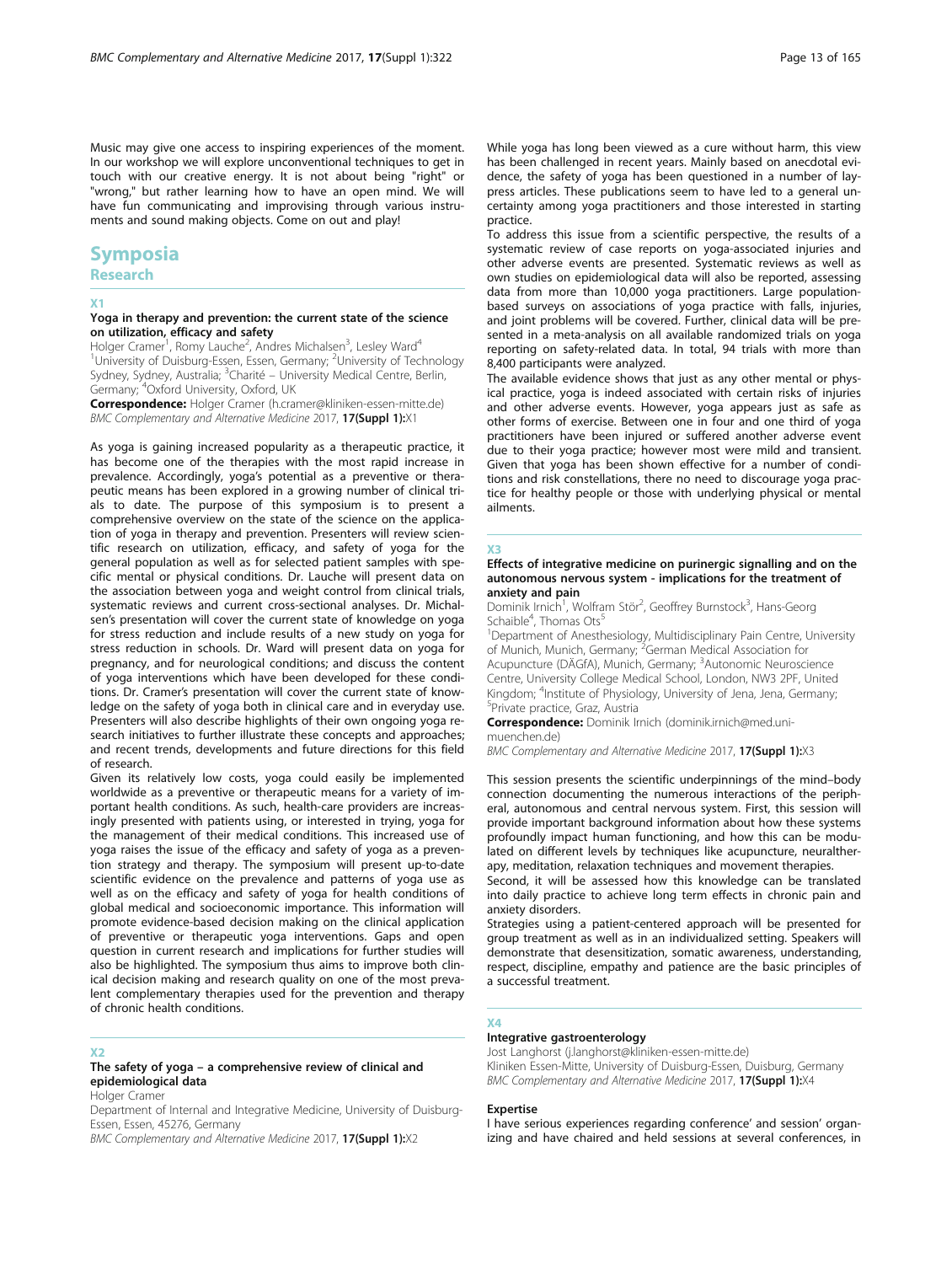the field of complementary medicine as well as in gastroenterology and internal medicine. I have published numerous articles in the field of gastroenterology, conventional and complementary. Integrative gastroenterology can be considered my field of expertise, witnessed by several trials and publications. I am the director of the department for integrative gastroenterology with special focus on patient care and clinical as well as basic research. I am the expert in the field for complementary and alternative medicine (CAM) and psychosomatic medicine in Inflammatory bowel diseases for the German Society of Gastroenterology (DGVS). I am capable of organizing this session in an intelligent and forward fashion. The invited speakers demonstrate outstanding experience in high quality research in integrative gastroenterology on an international level. They have all been attending or organizing conferences in the past and are well recognized and leading experts in the field of integrative gastroenterology. We expect this session to be a success.

#### Synospis

There is a huge interest of the public in an integrative approach implementing complementary treatment approaches into gastroenterology; however evidence for the efficacy and safety of complementary therapies is still sparse or of lower quality in various fields leading to dissatisfaction among patients and practitioners. During the past years several trials and reviews have been conducted increasing the evidence base for integrative gastroenterology. Chinese Medicine has a long history in the treatment of digestive disease and with faecal microbiota transfer an old therapy strategy with a long history in medicine is gaining more and more attention at the moment. This is based on the enormous interest in the scientific field of the microbiome where fascinating interactions between the mind and the microbiome have been proposed.

The purpose of this symposium is to present recent clinical trials, systematic reviews and basic research on complementary and alternative therapies with the focus on Chinese Medicine, faecal microbial transfer and the mind-gut axis. The presenters, coming from three different continents, will not only provide the most recent developments in the field of integrative gastroenterology, but also point out blind spots of current research in order to direct future research for the best possible patient care. The presenters will further describe highlights of their own ongoing research initiatives in the field of integrative gastroenterology. The session will consist of three talks.

#### X5

## Yoga for weight loss and weight control – a critical review of research findings

Romy Lauche

Australian Research Centre in Complementary and Integrative Medicine (ARCCIM), University of Technology Sydney, Ultimo, 2007, Australia BMC Complementary and Alternative Medicine 2017, 17(Suppl 1):X5

The rates of overweight and obesity have reached epidemic proportions worldwide, with nearly two in three people in Germany, Australia and the United States classified as overweight or obese. A large percentage of complementary medicine interventions specifically target overweight and obesity, and as such it is not surprising that weight loss is one of the most frequently stated reasons for many CM practices including yoga. Yoga is in fact regularly advertised as the magic remedy for weight management in public yet a lack of quality research has been identified to fully understand the role of yoga in weight management, from public health and clinical perspectives.

The aim of this presentation is to evaluate latest research on the associations of yoga with dietary patterns, body weight, body image and eating disorders, and methods to lose or control weight; to summarize findings from clinical trials and systematic reviews; and to discuss directions for future research needed to establish a scientific foundation for the use of yoga in overweight and obesity.

#### X6

## Evidence-based assessment of integrated care for pain – how do we best integrate different outcomes, to understand the effects of integrated care?

Tobias Sundberg, Torkel Falkenberg IC –The Integrative Care Science Center, Stockholm, Sweden **Correspondence:** Tobias Sundberg (tobias.sundberg@integrativecare.se)

BMC Complementary and Alternative Medicine 2017, 17(Suppl 1):X6

### Brief summary

The overall aim of this session is to present and inform international stakeholder perspectives and expert opinions on integrating different outcomes in the evaluation of integrated care, i.e. the evidencebased assessment of integrated healthcare interventions for pain.

Timeline (90 minutes)

- 1) A panel of researchers and stakeholders will share their expert perspectives, experiences and opinions about the integration of outcomes in the assessment of integrated pain rehabilitation interventions. (45 min)
- 2) The audience is invited to contribute to the discussion sharing their views of integrated outcomes for integrated care via a panel dialogue, possibly complemented by means of small group participatory "think tanks". (30 min)
- 3) The session will finish by summarizing the proposed "best" outcomes to be integrated and used in the evaluation of integrated care for pain. (15 min)

#### Why this session deserves to be in the program

The impact of bringing together expert opinions from key stakeholders including research and industry leaders to summarize scientific outcomes for evidence-based assessment of integrated pain rehabilitation is anticipated to be of high importance contributing to improved understanding of the use of integrated outcomes in integrated care for pain in clinical practice and research. Additionally, it is the organizers' intention that this session will contribute with information and outcomes to inform a subsequent report. Importantly, together with data from a literature review, this session may contribute with information to a proposed "toolbox", i.e. a document that can be used by different stakeholders for informing relevant evidencebased assessments of healthcare interventions with a special emphasis on integrating multiple outcomes in the evaluation of integrated care for pain. The audience will

- 1) Gain international stakeholder perspectives and expert opinions on the integration of outcomes in the evaluation of integrated care for pain.
- 2) Gain knowledge about clinical and research based outcomes for evidence-based assessment of integrated care for pain.
- 3) Take home ideas and hypothesis with relevance for clinical practice and future research in the area of integrated care for pain.

## Clinical care

## X7

## Implementation of integrative medicine in a german pediatric hospital setting – clinical realization of complementary and alternative treatment approaches

Catherina Amarell

Kinderkrankenhaus St. Marien, Landshut, Germany BMC Complementary and Alternative Medicine 2017, 17(Suppl 1):X7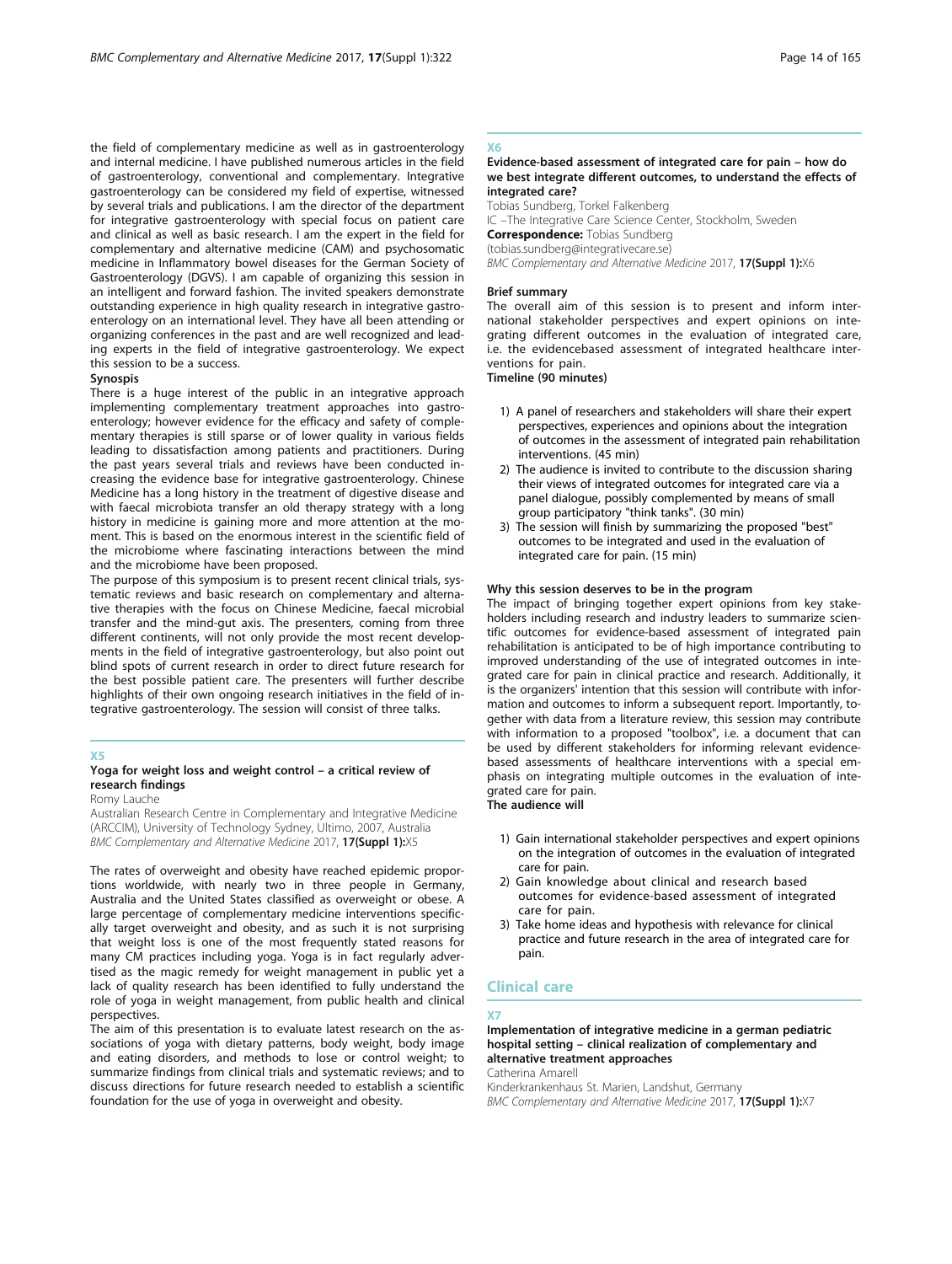Complementary and alternative medicine (CAM) can support and amplify traditional therapies, especially in children. However, they are barely being used in in-patient treatment. The children's hospital St. Marien initialized a responsible use of CAM as part of a model project.

Over the past years, CAM methods were integrated into routine pediatric care of the hospital in in-house and outpatient treatments. Complementary treatments are not only provided for acute illness like upper airway nfections, headache or abdominal pain but are also offered as a supportive treatment to children with chronic illnesses.

The clinical implementation of these treatments was undertaken in close collaboration of all healthcare professionals (nurses, physiotherapists, doctors, etc).

Different modalities were implemented, using methods of acupressure, relaxation techniques, herbal medicine, wraps and poultices and aromatherapy.

Regular in-house trainings led to broad knowledge and embedding of different techniques in all therapeutic areas.

One important pillar of implementation is the education of parents. Parents are regularly involved in the implementation process, receiving guidance on how to apply CAM and also receiving informational material informing them of possible complementary treatments as well as recommended life style changes for their children.

## X8

## Update on pediatric integrative medicine – three main topics – upper airway infections

Catherina Amarell

Kinderkrankenhaus St. Marien, Landshut, Germany BMC Complementary and Alternative Medicine 2017, 17(Suppl 1):X8

Upper respiratory tract infections (URI) are very common among children and account for a majority of visits to pediatric clinics. A small child suffers from about 6-10 URIs per year. They are usually mild, 90% viral and self-limiting, however the symptoms can cause irritability, fever and great discomfort- both for the child and the parents. Antibiotic treatment is not necessary in uncomplicated URI episodes. Over the counter medicines ("conventional"and complementary products) are widely used, but many of them are not effective (or: evidenced based) and can even cause a variety of side effects, particularly in very young children.

In this part of the symposium an update will be given on integrative approaches of treatment strategies for URIs by taking into account not only current evidenced based treatments to shorten the duration and reduce symptoms, but also taking a closer look at home remedies, dietary changes, supplements and lifestyle changes.

## X9

## Update on pediatric integrative medicine – three main topics chronic headaches

Melanie Anheyer Elisabeth Krankenhaus Essen, Essen, Germany BMC Complementary and Alternative Medicine 2017, 17(Suppl 1):X9

Headaches are one of the most common pain conditions in children. The worldwide prevalence is estimated about 58.4%, with an increasing incidence during the last years. The classification of headache for children and adolescents as well as for adults is defined by the International headache Society and published in the International Classification of Headache Disorders III (ICHD-3). The most common headache types in childhood are migraine and tension-type headaches. Both types are generally associated with a reduction of overall quality of live and a high frequency of school absence.

This part of the session will give an overview of the current evidence for integrative treatment options of primary chronic headaches in children and adolescents. On this occasion especially mind body therapies, acupuncture, herbal medicine and nutritional supplements will be taken into account.

## X10

## Implementation of integrative medicine in a german pediatric hospital setting– development of a concept and steps towards realization

Marion Eckert (dr-eckert@t-online.de) Kinderkrankenhaus St. Marien, Landshut, Germany BMC Complementary and Alternative Medicine 2017, 17(Suppl 1):X10

Complementary and Alternative Medicine (CAM) has not been systematically institutionalized in the pediatric care so far. Therefore it is often used without the knowledge of the attending pediatrician and compartmentalized mostly into the outpatient care.

For the responsible implementation and systematic evaluation of complementary medicine in pediatric care a model project "Integrative Pediatrics – implementation of naturopathic and complementary medicine in pediatrics" was initialized in 3 different pediatric hospitals in Germany, one of them being the "Kinderkrankenhaus St. Marien" Landshut. Within this project we started to implement CAM Methods in the pediatric routine care of the hospital and the outpatient setting. A concept of the implementation process has been developed based on clinical care, teaching and scientific evaluation. The concept and the main steps which lead to successful implementation will be presented and individual speakers will introduce the audience into selected treatment modalities implemented and scientifically evaluated over the period of one year.

#### X11

#### Update on pediatric integrative medicine - three main topics functional abdominal pain

Marion Eckert<sup>1</sup>, Mercedes Ogal<sup>2</sup>

<sup>1</sup>Kinderkrankenhaus St. Marien, Landshut, Germany; <sup>2</sup>Arztpraxis für Kinder und Jugendliche, Brunnen, Switzerland

Correspondence: Marion Eckert (dr-eckert@t-online.de) BMC Complementary and Alternative Medicine 2017, 17(Suppl 1):X11

Abdominal pain is a common complaint of many children. According to the KiGGS study up to 69% of all 3- to10-year old children and about 60% of all children age 11-17-years complain about abdominal pain over the period of 3 months. The entity of functional abdominal pain is considerd to make for about 8% percent of abdominal pain episodes in children. It is characterized and defined as ROME III criteria and many times difficult to diagnose and treat.

Many children undergo numerous diagnostic tests and sometimes painful procedures before the diagnosis functional abdominal pain is made. The ROME III criteria were developed to avoid unnecessary diagnostic tests and help facilitate the diagnosis.

It still is challenging to treat and give the children strategies to deal with their pain.

In this part of the symposium we will focus on giving an update on the current evidenced based treatment strategies in "conventional medicine" and also focus on evidenced based integrative approaches for functionel abdominal pain in different treatment settings.

#### X12

## Implementation of integrative medicine in a german pediatric hospital setting – concept and realization using the example of the Kinderkrankenhaus St. Marien, Landshut

Marion Eckert<sup>1</sup>, Catherina Amarell<sup>1</sup>, Annette Schönauer<sup>1</sup>, Birgit Reisenberger<sup>1</sup>, Bernhard Brand<sup>1</sup>, Dennis Anheyer<sup>2</sup>, Gustav Dobos<sup>2</sup> <sup>1</sup> Kinderkrankenhaus St. Marien, Landshut, Germany; <sup>2</sup>Klinik für

Naturheilkunde und Integrative Medizin, Knappschafts-Krankenhaus, Kliniken Essen-Mitte, Essen, Germany

Correspondence: Marion Eckert (dr-eckert@t-online.de) BMC Complementary and Alternative Medicine 2017, 17(Suppl 1):X12

Complementary and Alternative Medicine (CAM) has not been systematically institutionalized in the pediatric care so far. Therefore it is often used without the knowledge of the attending pediatrician. The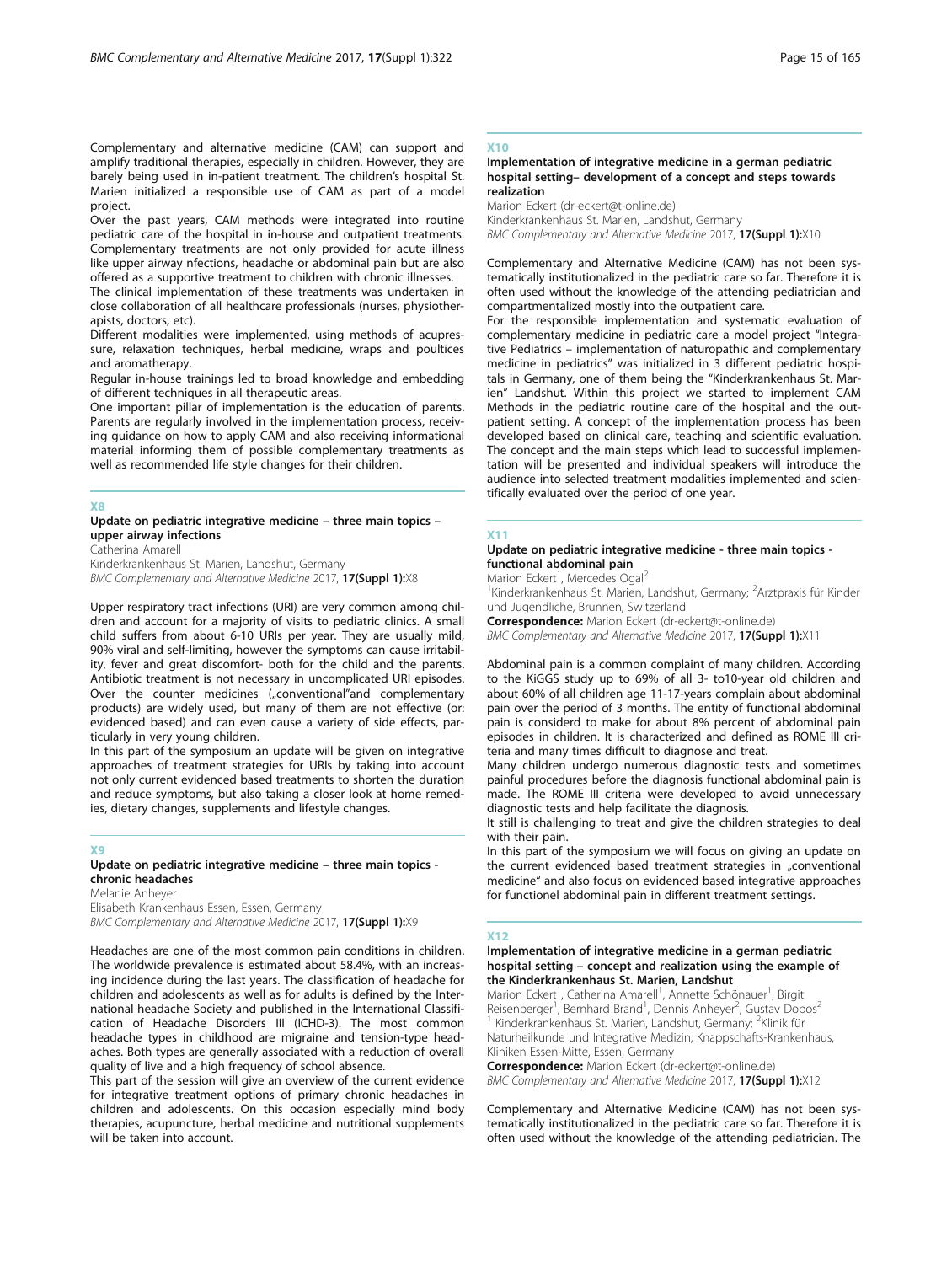growing interest amongst users as well as therapists leads to an increasing need of information about safety and efficacy for the CAM methods used.

For the responsible implementation and systematic evaluation of complementary medicine in pediatric care a model project Integrative Pediatrics – implementation of naturopathic and complementary medicine in pediatrics was initialized in 3 different pediatric hospitals in Germany, one of them being the Kinderkrankenhaus St. Marien Landshut. Within this project we started to implement CAM Methods in the pediatric routine care of the hospital and the outpatient setting. A concept of the implementation process has been developed based on clinical care, teaching and scientific evaluation. The main steps which lead to successful implementation will be presented and individual speakers will introduce the audience into selected treatment modalities implemented over the period of one year. The modalities presented will be methods of TCM, relaxation techniques, foot reflexology, wraps and poultices, aromatherapy and homeopathy. Other modalities implemented are yoga and herbal medicine. To evaluate the implementation process a survey of expectations, knowledge and usage of CAM among patients and the medical staff was performed at the onset of this project. Also qualitative and quantitative data of this survey will be presented to the audience.

#### X13

## The anthroposophic-medical approach to the treatment of insomnia, other stress-related complaints and ADHD

Matthias Kroez<sup>1</sup>, David Martin<sup>2</sup>, Harald Matthes<sup>3</sup>, Aldo Ammendola<sup>4</sup> <sup>1</sup>Interdisciplinary Oncology, Hospital Havelhöhe, Berlin, Germany; <sup>2</sup>Pediatrics, University of Tübingen, Tübingen, Germany, <sup>3</sup>Hospital Havelhöhe, Berlin, Germany; <sup>4</sup> Weleda AG, Arlesheim/CH, Arlesheim, Switzerland BMC Complementary and Alternative Medicine 2017, 17(Suppl 1):X13

Anthroposophic medicine (AM) is an integrative multimodal treatment system based on a holistic understanding of disease and treatment. It is building on a concept of four levels of formative forces in nature and on the model of a three-fold human constitution. AM is practiced by conventionally-trained physicians, therapists and nurses who have undergone additional, specialized training, learning to apply a broad array of effective natural medicines. This whole-person approach also incorporates art, music, movement (eurythmy), and massage therapies as elements of a multidisciplinary health care.

More than forty percent of all adults suffer adverse health effects from perceived stress, e.g. insomnia; about seventy-five percent of all doctor's office visits are for stress-related complaints. Stress playing also a role in problems such as headaches, high blood pressure, diabetes, asthma, arthritis, depression and anxiety is mainly a hazard of the workplace which costs the industries worldwide several hundreds of billions Euro annually.

Attention deficit hyperactivity disorder (ADHD) is a mental disorder characterized by problems paying attention, excessive activity, or disruptive behavior. Despite being the most commonly studied mental disorder in children, the exact cause is unknown in the majority of cases. ADHD treatment varies by country and usually involves some combination of counseling or behavioral therapy, lifestyle changes, and medications.

The anthroposophic-medical approach to stress-related complaints, exemplified in this symposium by insomnia and other diseases, include counseling with regard to behavioral changes (daytime and sleep hygiene adapting to an individual circadian rhythm, inner spiritual sleep preparation e.g. with a review of the day, meditation or prayer), external applications (lower leg and foot embrocation) e.g. with lavender oil or cuprum ointment, and anthroposophic medications such as Bryophyllum pinnatum, potentized Phosphorus, Avena sativa combinations, or possibly also medications such as Neurodoron® or Cardiodoron® from Weleda AG. Similar approaches to the management of ADHD will also be presented and discussed.

## X14

## Advancing the science and care of integrative oncology around the world

Jun J Mao<sup>1</sup>, Claudia Witt<sup>2</sup>, Yufei Yang<sup>3</sup>, Gustav Dobos<sup>4</sup> <sup>1</sup>Integrative Medicine Service, Memorial Sloan Kettering Cancer Center, New York, USA; <sup>2</sup>Institute for Complementary and Integrative Medicine, University Hospital Zurich, Zurich, Switzerland; <sup>3</sup>Clinical Cancer Center in Xiyuan Hospital, China Academy of Chinese Medical Sciences, Beijing, China; <sup>4</sup> Complementary and Integrative Medicine, Clinic for Internal and Integrative Medicine, University of Duisburg-Essen, Essen, Germany Correspondence: Jun J Mao

BMC Complementary and Alternative Medicine 2017, 17(Suppl 1):X14

Advances have been made in research to develop evidence and improve clinical delivery of integrative onoclogy care. In this international symposium, the speakers will discuss the current status of clinical care delivery in North America, Europe, and Asia. In addition, this international group of physician scientists will discuss their own research in the areas of acupuncture, mind-body medicine, and herbal medicine for cancer care. Following their talks, they will engage the audience to discuss how to increase collaboration to advance the science and care of integrative oncology around the world.

## X15

## From communication to integration – consultations about complementary medicine in cancer care

Miriam Oritz<sup>1</sup>, Markus Horneber<sup>2</sup>, Petra Voiß<sup>3</sup>

<sup>1</sup>Institute for Social Medicine, Epidemiology and Healthe Economics, Charité University, Berlin, Germany; <sup>2</sup>Oncology, Klinikum Nürnberg Nürnberg, Germany; <sup>3</sup>Naturopathy and Integrative Medicine, University of Duisburg-Essen, Essen, Germany

Correspondence: Miriam Oritz (Miriam.oritz@charite.de) BMC Complementary and Alternative Medicine 2017, 17(Suppl 1):X15

This session will give an overview about how to effectively communicate with patients (and relatives) about complementary medicine in routine oncological care. Four talks will be provided on:

- Needs and expectations: a patient's perspective
- Tasks and topics for the health professionals: case presentations
- Consultation service: results of a collaborative research project
- Implementation strategies: international perspective on consultation models

After the session the audience will

- Be able to understandthe oncological patients`perspective
- Know about special communication skills in integrative oncology
- Know about models for implementing integrative oncology in practice

#### X16

## Implementation of integrative medicine in a german pediatric hospital setting– integration of foot reflexology as one pillar of an integrative treatment approach for hospitalized children Birgit Reisenberger

Kinderkrankenhaus St. Marien, Landshut, Germany BMC Complementary and Alternative Medicine 2017, 17(Suppl 1):X16

Direct involvement of parents in the treatment of their sick child is very important for the wellbeing of the child, the parents, as well as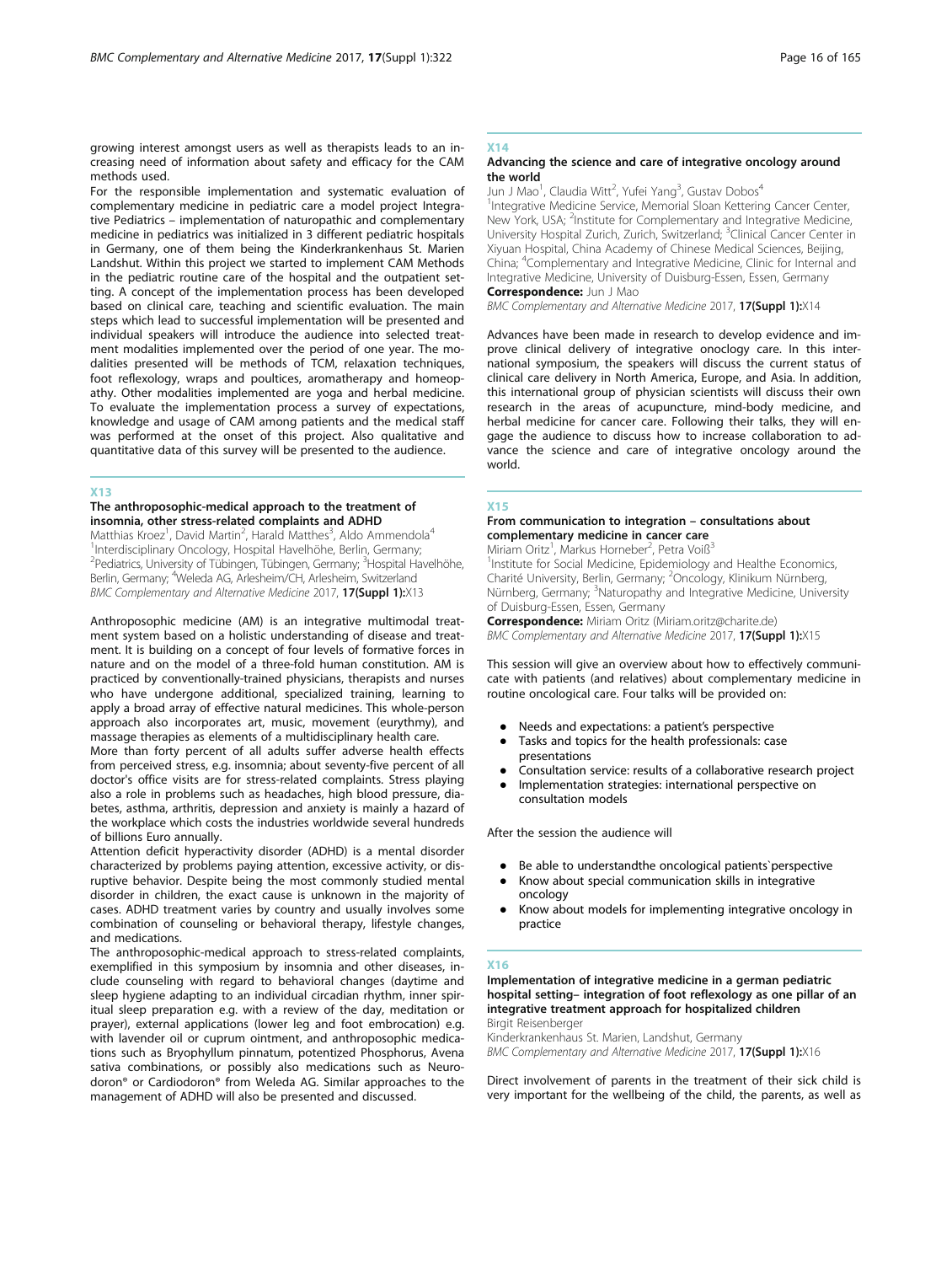for the staff involved in treating the child. Foot reflexology is a great means to accomplish this goal and an effective way to provide fast alleviation of symptoms in many cases. Out of the many indications for the application of foot reflexology we chose two common ailments in children for which we offer this additional treatment modality: abdominal pain and lung affections such as bronchitis.

The parents are given teachings by physiotherapists and nurses apply certain techniques whilst caring for the children. Additionally handouts explaining the technique are provided. The aim is to offer parents and caretakers of the children a practical and easy way to alleviate symptoms and activate self-regulating mechanisms in their children in the hospital and at home.

For scientific evaluation a study was initiated to investigate the effects of the treatment. Questionnaires were developped to be filled in by the parents before and 2 weeks after the initiation of the intervention. Certain aspects of the parent's stress level resulting from their child's illness, as well as practicability, comprehension and effectivity of the techniques used are assessed.

So far there has been a very positive feedback and openness to the study and foot reflexology. It is perceived as an efficient help for the children and also as an emotional relief for the parents by lowering their own stress levels.

## X17

#### Up-date on integrative pediatrics

Alexandra von Rosenstiel<sup>1</sup>, Marion Eckert<sup>2</sup>, Mercedes Ogal<sup>3</sup>, Catharina Amarell<sup>2</sup>, Melanie Anheyer<sup>4</sup>

<sup>1</sup>Pediatrics, Rijnstate Hospital, Arnhem, the Netherlands; <sup>2</sup>Pediatrics, Kinderkrankenhaus St. Marien, Landshut, Germany; <sup>3</sup>Integrative pediatrics, medical office, Brunnen, Switzerland; <sup>4</sup>Pediatrics, Elisabeth Krankenhaus, Essen, Germany

Correspondence: Alexandra von Rosenstiel (Ivonrosenstiel@rijnstate.nl) BMC Complementary and Alternative Medicine 2017, 17(Suppl 1):X17

The aim of this 90 minute symposium is to equip individual clinicians and multidisciplinary teams with up-to-date knowledge of an integrative approach to manage common problems in pediatrics.

For three pediatric key domains (1) chronic headache (2) functional abdominal pain and (3) upper airway infections the latest scientific research and clinical expertise on integrative therapies in various age groups will be discussed by pioneers from 3 European countries. Culture-sensitive concepts and frameworks relevant for informed,

shared decision making with families will be provided.

This session also highlights successful strategies for incorporating integrative pediatrics into conventional medicine set ups across Europe.

#### X18

# Integrative oncology in anthroposophic medicine - concept,

**research and clinical practice**<br>Friedemann Schad<sup>1,3\*</sup>, Marc Schläppi<sup>2</sup>, Matthias Kröz<sup>1,3,4</sup>, Arndt Büssing<sup>5</sup> , Gil Bar-Sela<sup>6,</sup> Harald Matthes<sup>1,3</sup>

<sup>1</sup> Community Hospital Havelhöhe, 14089 Berlin, Germany; <sup>2</sup> Center of Integrative Medicine, Hospital St. Gallen, 9000 St. Gallen, Switzerland; <sup>3</sup>Research Institute Havelhöhe, 14089 Berlin, Germany; <sup>4</sup>Institut for Social Medicine, Epidemiology and Health Economics, Charité University Medicine, 10117 Berlin, Germany; <sup>5</sup>Institute for Integrative Medicine, Faculty of Health, Witten/Herdecke University, 58313, Herdecke, Germany; <sup>6</sup>Rambam Health Care Campus, The Ruth and Bruce Rappaport Faculty of Medicine, Technology Institute of Israel, 3525433 Haifa, Israel

#### **Correspondence:** Friedemann Schad

BMC Complementary and Alternative Medicine 2017, 17(Suppl 1):X18

#### Background

For decades Anthroposophic Medicine (AM) has provided integrative concepts in cancer care. In hospitals as well as ambulant settings multimodal integrative oncology (IO) treatment options have been developed combining high quality provision of conventional cancer treatment with art therapies, movement therapies, eurythmy therapy and mind body interventions. In addition, therapeutic nursing interventions, rhythmical massage, psycho-oncology and mistletoe treatment complement daily care. Based on guideline orientated medicine, central aspects are the individualized approach, the relationship between professionals and patients, health related quality of life and patient orientation. Further development of academic structures and research and exchange with other integrative concepts are future challenges. The World Congress of Integrative Medicine and Health 2017 (WCIMH) in Berlin, Germany provides the necessary platform to address these aspects of IO.

#### Methods

Individual aspects, concepts and clinical practice of IO in Anthroposophic healthcare will be subsequently deepened in a first WCIMH discussion panel consisting of physicians from European healthcare institutions which have successfully implemented and exercised IO concepts.

## **Results**

The panel provides recent data from various fields of IO and AM: clinical outcome of advanced and metastatic pancreatic cancer treated with standard and IO concepts in a certified cancer center, multimodal treatment concepts and perspectives of chronic fatigue in breast cancer patients, and spiritual needs of oncological patients. Furthermore, research and clinical approaches of IO through the example of Swiss, Israeli and German hospitals and the implementation in AM concepts will be introduced and discussed.

#### Conclusion

Addressing academization and implementation of IO concepts in Anthroposophic healthcare a discussion panel of the WCIMH world congress 2017 was set up to deepen and discuss results of actual studies, individual approaches, concepts and clinical practice in this field.

#### X19

#### An integrative approach to understanding & managing procedural anxiety - a 3600 perspective

Elad Schiff<sup>1,2</sup>, Eran Ben-Arye<sup>3,4</sup>, Zahi Arnon<sup>5</sup>, David Avshalomov<sup>6</sup>, Samuel Attias<sup>2</sup>

<sup>1</sup>Internal Medicine, Bnai Zion Medical Centre, Haifa, Israel <sup>2</sup>Complementary Medicine Service, Bnai Zion Medical Centre, Haifa Israel; <sup>3</sup>Integrative Oncology Program and Western Galilee Oncology Service, Lin Medical Center, Clalit Health Services, Haifa, Israel; <sup>4</sup>Rappaport Faculty of Medicine, Technion-Israel Institute of Technology, Haifa, Israel; <sup>5</sup>Psychology & Mind-Body therapies, Complementary Medicine Servive, Bnai Zion Medical Centre, Haifa, Israel; <sup>6</sup>Chinese Medicine, Bnai Zion Medical Center, Haifa, Israel; <sup>7</sup>School of Public Health, University of Haifa, Haifa, Israel

Correspondence: Elad Schiff (elad.schiff@b-zion.org.il) BMC Complementary and Alternative Medicine 2017, 17(Suppl 1):X19

Pre-Operative Anxiety (POA) is associated with a negative patient experience, increased morbidity, and even mortality. Conventional management of POA is suboptimal and relies on anxiolytics. Complementary and Integrative Medicine (CIM) therapies have been shown to reduce POA. In the session, we will present:

- 1) Patient's and health care providers' perceptions of POA and its impact on patient-provider communication. We will contemplate at anxiety within the broader bio-psycho-social-spiritual context of the patient's health belief model.
- 2) We will also present a variety of CIM therapeutic perspectives on POA: Traditional Chinese Medicine (the "Shen" concept), Reflexology (4 elements theory), Hypnotherapy (fear of death, and nocebo effects). A hands-on experience will be given for each modality, so that participants will be able to apply simple techniques for relieving anxiety.
- 3) In addition, we will present findings from state-of-the-art research on CIM for POA related to obstetric, general surgery/ anesthesia, and gastroenterology procedures.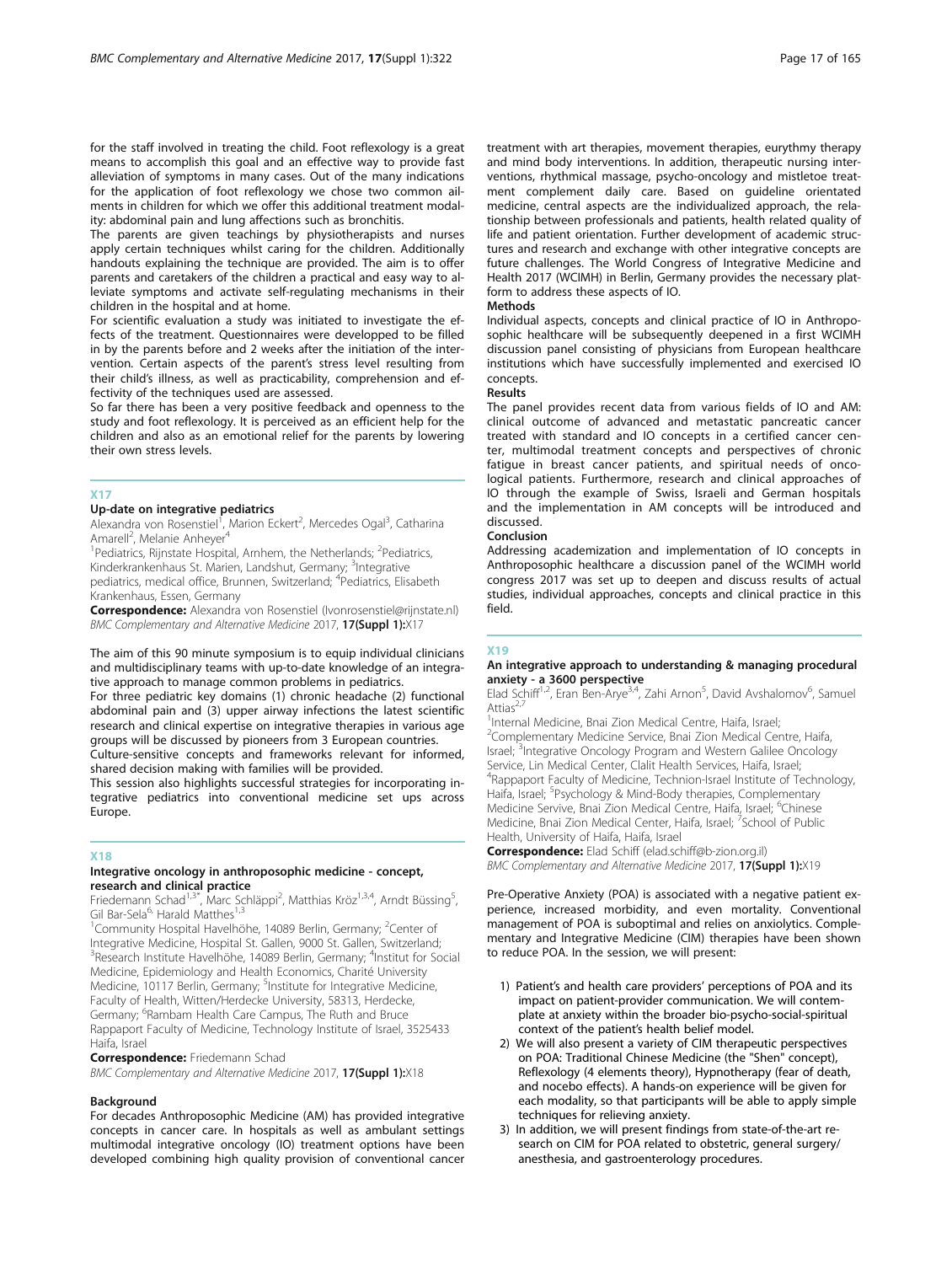4) Finally we will share our experience with thousands of patients at Bnai Zion Medical Center in preventing & treating POA. 5) Q&A

Session will be interactive with audience mainly during the segment on therapeutic approaches.

#### X20

## Implementation of integrative medicine in a german pediatric hospital setting – homeopathy as one pillar of an integrative treatment approach for hospitalized children

Annette Schönauer

Kinderkrankenhaus St. Marien, Landshut, Germany BMC Complementary and Alternative Medicine 2017, 17(Suppl 1):X20

Over the course of many years, there has been an increasing interest in the homeopathic treatment of children suffering from various ailments. Not only cough and the common cold, but also acute diseases such as pneumonia or severe chronic illnesses like rheumatism, asthma, etc. have been targets for a homeopathic supportive therapy.

For more than 10 years we have been offering a consult service for the homeopathic complementary treatment for various different diseases in the "Kinderkrankenhaus St. Marien, Landshut" with great success. The patients are treated with classical allopathic and evidence based treatment modalities and additionally a consult service conducted by a highly experienced homoepathic doctor is offered 24 hours a day. Inhouse teachings are given on a regular basis to the staff and treatment policies are provided on the intranet of the hospital.

Patients and families as well as the medical staff highly welcome this additional possibility of treatment for the children. In a study performed in 2016, 80% oft he parents who have been offered the additional homeopathic treatment for their child accepted this option readily. For the staff a more comprehensive treatment of the whole child is made possible this way.

An overview over the concept for the homepathic care, financing strategies and benefits for the treatment of hospitalized children will be given during this session.

## Education

#### X21

Challenges, outcomes and lessons learned from implementing a mind-body,edicine program into the health professions curriculum Aviad Haramati<sup>1</sup>, Claudia Witt<sup>2</sup>, Benno Brinkhaus<sup>3</sup>, Sian Cotton<sup>4</sup>, Miek Jong<sup>5</sup>, Mats Jong<sup>6</sup>

<sup>1</sup>School of Medicine, Georgetown University, Washington, DC, United States; <sup>2</sup>Institute for Complementary and Integrative Medicine, University and University Hospital Zurich, Zurich, Switzerland; <sup>3</sup>Institute for Social Medicine, Epidemiology and Health Economics, Charité - University, Berlin, 10117, Germany, <sup>4</sup>Centre for Integrative Health and Wellness, UC College of Medicine, Cincinnati, OH 45267, USA; <sup>5</sup>Louis Bolk Institute, Driebergen, 3972LA, Netherlands; <sup>6</sup>Department of Nursing, Mid Sweden University, Sundsvall, Sweden

Correspondence: Aviad Haramati (haramati@georgetown.edu) BMC Complementary and Alternative Medicine 2017, 17(Suppl 1):X21

Reports from many countries suggest that burnout among physicians and other health professionals is a pervasive problem and a cause for concern. More than half of all physicians in practice in the US, and residents in training in Canada, experience burnout, and this can lead to changes in the patient-provider relationship and can adversely impact on the quality of care. Some believe that this process begins with the decline in empathy and rise in cynicism seen during medical school and post-graduate training. In response, there is increased interest among faculty, adminstrators and policy makers to develop interventions with medical students, residents and faculty and provide them with tools to address the rise in chronic stress and burnout and the decline in resiliency. Keys to this work are themes of self-awareness and mindfulness and exploring domains of selfcare and finding meaning in one's work. At Georgetown University School of Medicine, a mind-body medicine skills course was developed to provide opportunities for students, residents and faculty to experience various mind-body techniques in a safe, confidential group setting. The program has now been adapted by a number of

other institutions in the US and Europe. In this 90-minute session, representatives from 6 institutions (Germany, Netherlands, Sweden, Switzerland and the US) who have implemented mind-body programs will share perspectives on the challenges they faced, the strategies they used to implement the program into the curriculum, the outcomes they obtained, and the lessons learned. The symposium will involve short (10) minute presentations, which will enable at least a 30 minute discussion with the audience participants.

By the end of the session, participants will be able to:

- 1. Describe of the challenges and barriers to implementation of a mind-body medicine program into the curriculum
- Understand the strategies that facilitated the successful curricular implementation of mind body medicine programs
- Delineate some of the outcomes that programs have reported in their students and faculty

#### X<sub>22</sub>

Promoting development in one self and others: educating for selfcare and leadership in integrative health care

Christian Scheffer<sup>1</sup>, Aviad Haramati<sup>2</sup>, Diethard Tauschel<sup>1,3</sup>, Friedrich Edelhäuser1,3

<sup>1</sup>Integrated Curriculum for Anthroposophic Medicine, University of Witten/Herdecke, Witten Herdecke, Germany; <sup>2</sup>School of Medicine Georgetown University, Washington, DC, United States; <sup>3</sup>Faculty of Health, University of Witten/Herdecke, Witten, Germany Correspondence: Christian Scheffer (Christian.scheffer@posteo.de)

BMC Complementary and Alternative Medicine 2017, 17(Suppl 1):X22

Integrative Medicine and Health Care focuses on individual preferences, needs and values of patients. Fast changing health care systems with progressive economization, with a digital-technologic transformation and with global interdependencies ask for increased capabilities of health care professionals, especially leadership and self care. Based on educational research and educational experiences at Georgetown University in the US and at Witten/Herdecke University in Germany we will present contemporary learner centered educational tools to meet these challenges.

Adi Haramati will introduce the symposium by outlining the Principles of Mindful Leadership and then describing how the Mind-Body-Medicine program at Georgetown University School of Medicine has been effective to foster self-care, self awareness, and professional identity formation among faculty.

Diethard Tauschel will present successful tools of Self-Directed Learning to Promote Leadership in Self-Development. Friedrich Edelhäuser will address the topic: Becoming a Change Agent: Fostering Student Engagement and Transformational Learning. Christian Scheffer will give the final presentation on the topic: "Responsibility Drives Learning - Leadership and Self-Care during Active Participation in Patient Care. The latter three presenters will describe essentials of their educational experiences with the Integrated Curriculum for Anthroposphice Medicine at Witten Herdecke University. This 90 minute session will include 4 short (15 minute) presentations followed by 30 minutes of audience participation and discussion, Participants will be able to:

- 1. Understand the basis for self-awareness and self-care as key elements that form the basis of mindful leadership and also of learner-centered education
- 2. Distinguish among various approaches that foster selfawareness
- 3. Describe different educational methods to foster leadership in integrative medical education.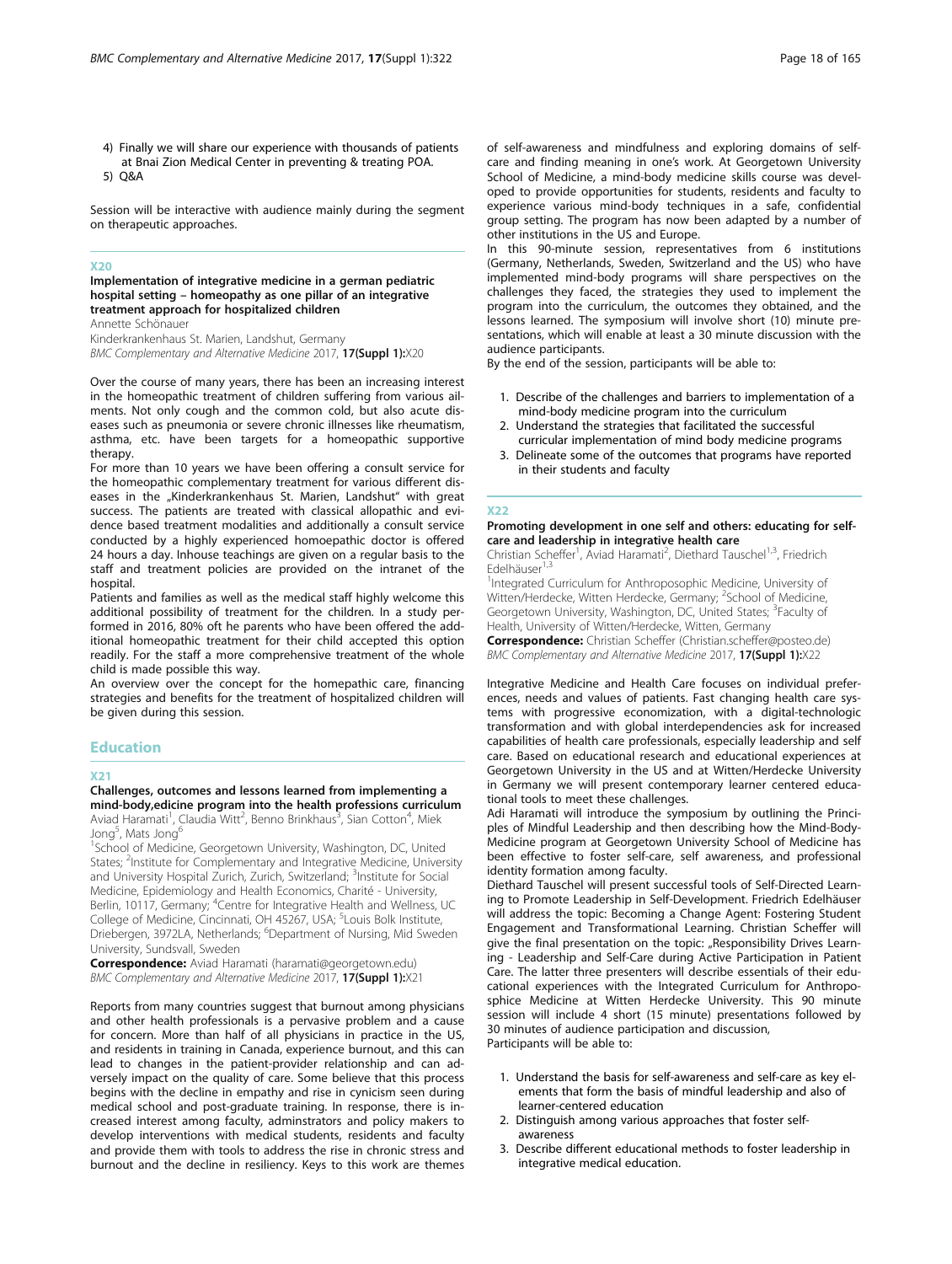## Traditional healing systems

#### X23

## Wet cupping: evidence, guidelines and policy

Abdullah AlBedah<sup>1</sup>, Myeong Soo Lee<sup>2</sup>, Mohamed Khalil<sup>1</sup> <sup>1</sup>National Centre for Complementary and Alternative Medicine, MOH, Riyadh, Saudi Arabia; <sup>2</sup>Korean Institute of Oriental Medicine, Daejeon, Korea

Correspondence: Abdullah AlBedah (aalbedah33@yahoo.com) BMC Complementary and Alternative Medicine 2017, 17(Suppl 1):X23

Wet cupping is a leading traditional therapy in Asia and Middle East as a part of traditional healing systems or as a complementary therapy. The session will give an overview of taking wet cupping therapy beyond research stages and discuss the experience of developing guidelines and policy in complementary and integrative medicine. During the session, Dr AlBedah will highlight the Saudi Governmental experience in regulating and integrating wet-cupping in the conventional health care. Dr Lee will give a talk on Cupping therapy in Korean medicine clinical practice guideline, then Dr Khalil will present a model for evaluating wet cupping evidence and the reality of policy makings.

**Objectives** 

- Policy and regulation of wet cupping in Saudi Arabia, obstacles and opportunities
- Developing clinical guidelines in Korea
- The scientific evidence and reality of policy making: Model of using wet cupping in low back pain

## X24

## Kampo medicine (traditional Japanese medicine) for cancer care under integrated universal health care coverage in Japan Keiko Ogawa<sup>1</sup>, Yoshiharu Motoo<sup>1</sup>, Junsuke Arimitsu<sup>2</sup>, Masao Ogawa<sup>1</sup>

, Genki Shimizu<sup>3</sup>

<sup>1</sup> Kanazawa University Hospital, Kanazawa, Japan; <sup>2</sup>Clinical Immunology, Osaka University, Suita, Osaka, Japan; <sup>3</sup>Departement of East Asian Traditional Medicine, Ehime Prefectural Central Hospital, Matsuyama, Japan

Correspondence: Keiko Ogawa (ikkandoo@gmail.com) BMC Complementary and Alternative Medicine 2017, 17(Suppl 1):X24

## The effectiveness of traditional Japanese herbal (Kampo) medicine in cancer care is attracting more and more attention in medical system in Japan.

Kampo is the most frequently used alternative and complementary medicine in Japan. The aim of Kampo therapy is to improve patients condition whatever their diseases are. Kampo therapy is unique because its focus is patients condition not their disease. Therefore, Kampo Medicine plays more and more important roles in closing the gap between modern modern medicine and demand of patients. It can be also used easily for cancer patient because it is operated under integrated universal health care by Japanese government. Patients are diagnosed from both viewpoints of modern and Kampo medicine, and they are treated with the appropriate combination of both therapies. This characteristic suggests an ideal form of integrated medicine, where scientific and analytical approach of western medicine is integrated with holistic approach of Kampo Medicine. Though its origin was in ancient China, Kampo Medicine has been developed under the influence of Japanese nature and culture, and nowadays is working as an independent medical system significantly different from Traditional Chinese Medicine (TCM). We would like to discuss on the advantage and disadvantage of Kampo medicine for cancer patients through some clinical researches and reports.

According to four key objectives of WHO strategy, policy to integrate TM within national health care systems, establishment of the safety, efficacy and quality of TM, and preservation of the right of patients to access TM. Japanese medical system might be a good example for countries where traditional medicines are used.

- 1. Provide some information on Kampo medicine through some clinical researches and case reports.
- 2. Discuss on the efficacy of Kampo medicine, Japanese medical system, and usage of Kampo medicine in cancer care.

#### X25

## Phytotherapy in therapy and prevention: current state of science and regulation and perspectives of future uses

Rainer Stange<sup>1,2</sup>, Karin Kraft<sup>3</sup>, Kenny Kuchta<sup>4</sup> <sup>1</sup>Immanuel Krankenhaus, Berlin, Germany; <sup>2</sup>Charité University Medical Centre, Berlin, Germany; <sup>3</sup>University of Rostock, Rostock, Germany;<br><sup>4</sup>National Instituto of Hoalth Sciences, Tokyo, Japan National Institute of Health Sciences, Tokyo, Japan

Correspondence: Rainer Stange (r.stange@immanuel.de) BMC Complementary and Alternative Medicine 2017, 17(Suppl 1):X25

Phytotherapy has been the basis of almost any Traditional Medicine for ages. Appr. after 1850 and beginning in Europe, there has been increasing use of botanical, pharmaceutical and later pharmacological scientific efforts to guarantee delivery of phytotherapeutical products of highest quality and to evaluate their use in therapy as well as to a smaller part also in preventive medicine for a variety of medical conditions. Today, phytotherapy is well regulated in countries with Western standards of drug regulation. We overlook a number of clinical trials of any type as well as reviews and systematic reviews. Traditional use of phytotherapy esp. as teas or decocts, still is around.

The purpose of this symposium is to present different dimensions on the state of the science on the application of phytotherapy in therapy and prevention. Presenters will review scientific research on utilization, efficacy, and safety of phytotherapy for the general population as well as for selected patient samples with specific mental or physical conditions. One example will be the current state of knowledge on the use of phytotherapy for therapy and prevention of infectious diseases, esp. urinary tract in and airways infections.

Kampo medicine in Japan is a very good case to study its implementation into the Japanese public health system. Presently, freeze-dried granules of 148 traditional prescriptions are covered by public health insurance in Japan. One of these is Yokukansan, a novel phytotherapeutic preparation for the treatment of neuronal disorders on the basis of traditional Japanese Kampo medicine.

Given its relatively low costs, phytotherapy could easily be implemented worldwide as a preventive or therapeutic means for a variety of important health conditions. As such, health-care providers are increasingly presented with patients using, or interested in trying, phytotherapy for the management of their medical conditions. This increased use of phytotherapy raises the issue of the efficacy and safety of phytotherapy as a prevention strategy and therapy.

Gaps and open question in current research and implications for further studies will also be highlighted. The symposium thus aims to improve both clinical decision making and research quality on one of the most prevalent complementary therapies used for the prevention and therapy of chronic health conditions.

Given its relatively low costs and so far good safety records, phytotherapy should be implemented on a wider sale, as is also suggested by WHO with its quest for broader acceptance and understanding of Traditional Medicines.

## X26

## Globalization of traditional healing systems

Kenji Watanabe (watanabekenji@keio.jp) Keio University, Tokyo, Japan

BMC Complementary and Alternative Medicine 2017, 17(Suppl 1):X26

International classification of diseases (ICD) is an international platform for health statistics of mortality and morbidity since 1900. In 2018, ICD-11 will be launched and traditional healing system will be incorporated at the first time in the long history of ICD. First Traditional healing system features the Asian Traditional Medicine originating from ancitne China. Other modalities such as Ayurveda or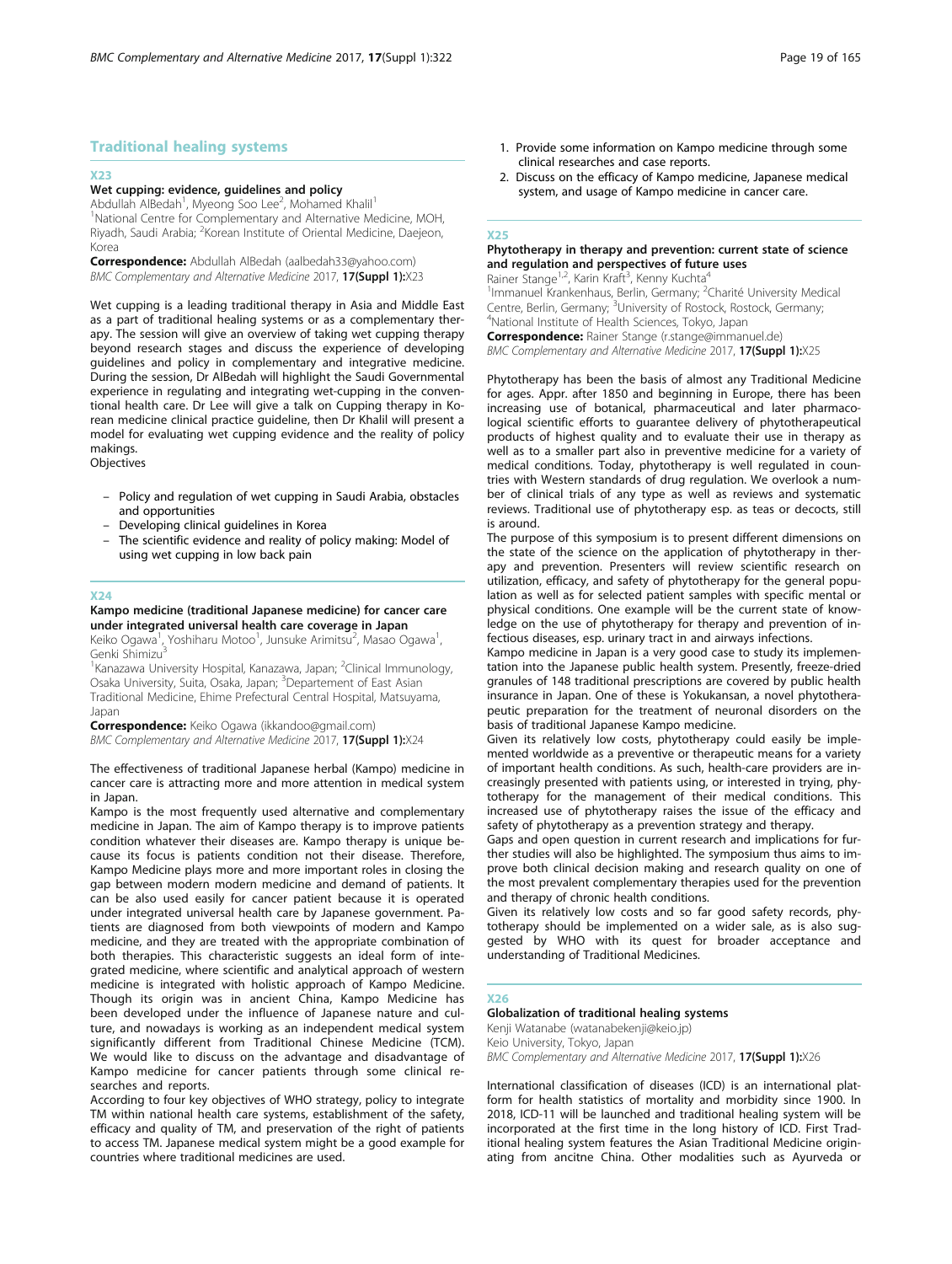Unani are expected to follow in future. This session will spotlight the meaning of the globalization of traditional healing system.

## Medicine and arts

#### Y<sub>27</sub>

## Therapeutic recitation in anthroposophic therapeutic speech: physiological and psychological interactions of respiration, pulse and well-being

D Bonin

GTM, Anthroposophic Therapeutic Speech, Bern, Switzerland BMC Complementary and Alternative Medicine 2017, 17(Suppl 1):X27

#### **Objectives**

In two studies we investigated cardiorespiratory synchronization in healthy subjects during (simultaneous effects) and after (immediate effects) recitation of ancient verse (Hexameter, H/Alitteration A), controlled and spontaneous breathing (C and S) as well as random conversation (R). Cardiorespiratory synchronization was analyzed with respect to the oscillations in heart rate induced by respiration, i.e. respiratory sinus arrhythmia (RSA) and a respiratory trace. Ancient verse (e.g. Hexameter) is used frequently in Anthroposophic Speech Therapy ATS, and effects of stress reduction and improved breathing have been attributed to its therapeutic application.

## Methods

## Simultaneous effects study

20 healthy subjects were included in the study. Each subject had to perform three different exercises in the following sequence: 15 min. sitting - 20 min. walking and exercise - 15 min. sitting. The exercises were: Hexameter exercise (H), Controlled breathing (C), Spontaneous breathing (S).

## Immediate effects study

7 healthy subjects were included in the study. Each subject had to perform three different exercises in the following sequence: 15 min. sitting (S1) - 30 min. walking and exercise - 15 min. sitting (S2). To ensure comparable levels of physical activity during the exercises, the subjects walked at a pace of 50 steps/min. The exercises performed were: Hexameter exercise (H), Alitterative verse (A), Random conversation (R). The participants were asked to comment on moodchanges in free text.

#### Results

## Simultaneous efffects study [1]

In total 180 recordings were analysed. All exercises showed an increase in heart rate, whereas heart rate always decreased after exercise as compared to baseline. The hexameter exercise showed the highest heart rate (mean 82.9/min.). Cardiorespiratory synchronisation was high after hexameter recitation ( $v = 0.70$ ), less after controlled breathing ( $γ = 0.57$ ) and desynchronized after spontaneous breathing ( $γ = 0.15$ ).

## Immediate effects study [2]

In total 105 recordings were analyzed. The overall binary pattern predominance (PP) as well as the frequency of predominant and cyclically recurrent cardiorespiratory phase locking patterns were calculated. Furthermore the changes of low and high frequency heart rate variability. ATS provoked alterations in heart rate dynamics which were different from those after control exercises and which persisted at least during 15 minutes following exercise.

## References

- 1. Cysarz D, et al. Oscillations of heart rate and respiration synchronize during poetry recitation. Am J Physiol Heart Circ Physiol. 2004;287:H579 - H587
- 2. Bettermann H, et al. Effects of speech therapy with poetry on heart rate and cardiorespiratory coordination. International Journal of Cardiology. 2002;84/1:77-88

## X28

## Eurythmy therapy – effects observed in clinical studies Arndt Büssing

Witten/Herdecke University, Witten/Herdecke, Germany BMC Complementary and Alternative Medicine 2017, 17(Suppl 1):X28

Eurythmy Therapy (EYT) is a non-pharmacological mindfulnessoriented movement therapy of Anthroposophic Medicine. It focuses on the relationship and regulation of spirit and soul with the physical body and life forces. EYT expresses sound and rhythm which are transformed in specific movements. It is used for several quite heterogeneous indications, which underlines the importance to examine more closely its effectiveness.

So far there are two systematic reviews on EYT effects in clinical settings. The 2008 review from Büssing et al., published in BMC Complementary and Alternative Medicine, referred to 8 citations which met the inclusion criteria and indicated that EYT is a "potentially relevant add-on in a therapeutical concept". In 2015 Lötzke et al. published an updated systematic review in the Journal of Integrative Medicine and referred to 11 studies published since 2008. Most of these studies described positives treatment effects with effect sizes ranging from small to large. The studies were heterogeneous according to the indications, study design, methodological quality, and outcome measures.

A recent randomized clinical study by Büssing, Michalsen, Krötz et al., which was not included in the 2015 review, compared the efficacy of three active interventions, i.e., EYT, yoga and physiotherapeutic exercises (PhyE) in a group 270 persons suffering from chronic low back pain. The study had an eight week intervention and an eight week follow-up phase. All three interventions were similar effective to significantly decrease patients' physical disability and pain perception, while SF-12's mental health component increased. Here, EYT had a significant benefit compared to PhyE. Moreover, there were significant improvements of stress perception, life satisfaction and mood for yoga and EYT, which were not seen for patients receiving PhyE. Significant improvements of patients' self-efficacy expectation were observed within the active intervention period only in the EYT group. Thus, with respect to the different 'levels' of the human being, all three interventions were effective on the physiological level (pain and associated disability), yoga and EYT on the emotional level (psychological quality of life components), and EYT on the level of the 'inner self' (self-efficacy). This larger study showed that EYT can be a therapeutic option for patients with chronic low back pain comparable to the 'gold standard' PhyE - and similarly effective as Yoga which is already implemented in the US guidelines.

In summary, EYT is an important and promising intervention already established in Anthroposophic Medicine, and worth of further research in conventional settings.

#### X29

## Arts therapies within anthroposophic medicine – one essential modul of holisitic medical approach

Harald Gruber (Harald.gruber@alanus.edu) Alanus University of Arts and Social Sciences, Alfter, Germany BMC Complementary and Alternative Medicine 2017, 17(Suppl 1):X29

Anthroposophic medicine is based on science and includes the whole range of conventional therapies. It furthermore aims to strengthen the whole constitution of the patient by taking into account the vital, emotional, mental, spiritual and social dimension as seriously as the physical one. Arts Therapies as sculpture-, painting-, music-, speech-, and eurythmie therapy are well established and appreciated in Anthroposophic Medicine since decades. They can directly influence emotions and psychophysiological parameters one the one side and can help nonverbal selfexpression and self-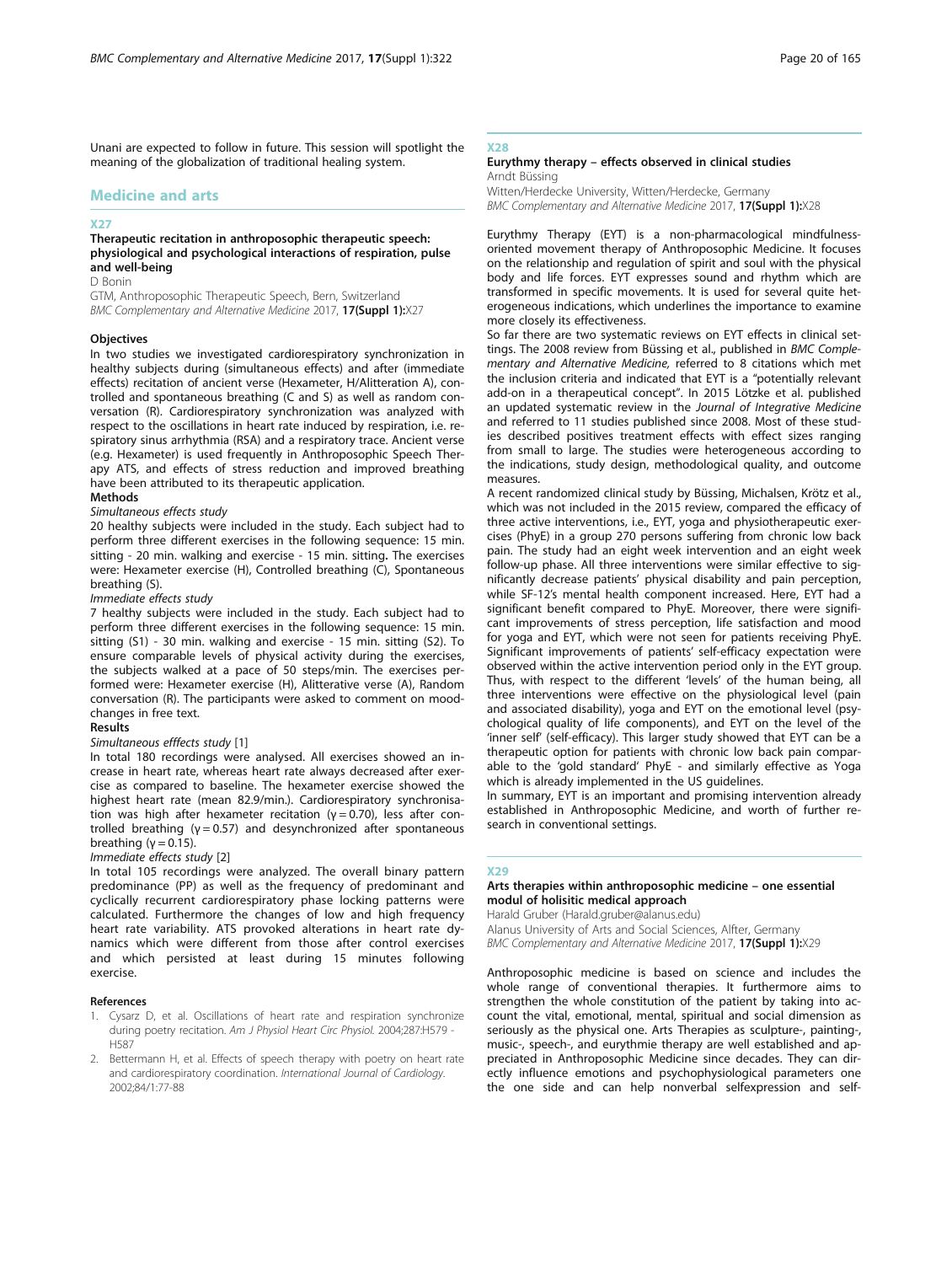realisation on the other side. Within Anthroposophic Medicine Arts Therapies are therefore more than only a "nice to have". The different applied Arts Therapies are based on traditional approaches and modified by anthroposophically enhanced perspectives. Research results from speech therapy, music therapy, and eurythmie therapy give evidence for the effectiveness of these special therapeutic approaches in Anthroposophic Medicine. Basic research studies and randomised controlled trials are accumulating, documenting the effectiveness of Arts Therapies for various patient groups. More comprehensive research is necessary but the first findings are promising.

#### X30

## Research in arts therapies

Sabine Koch<sup>1</sup>, Harald Gruber<sup>1</sup>, Urs Pohlmann<sup>1</sup>, Christine Caldwell<sup>2</sup> , Barbara Krantz<sup>3</sup>, Ria Kortum<sup>1</sup>, Lily Martin<sup>1</sup>

<sup>1</sup> Research Institute for Creative Arts Therapy, Alanus University Alfter/ Bonn, Alfter/Bonn, Germany; <sup>2</sup>Naropa University, Boulder, CO;<br><sup>3</sup>Hoogaschool Nijmogen, Nijmogen, Netherlands <sup>3</sup>Hoogeschool Nijmegen, Nijmegen, Netherlands Correspondence: Sabine Koch (sabine.koch@alanus.edu) BMC Complementary and Alternative Medicine 2017, 17(Suppl 1):X30

Art Therapy, Music Therapy, Dance Movement Therapy, Drama Therapy and Poetry Therapy together form the field of Creative Arts Therapies (CATs) and are mainly applied in mental health contexts. Recently they have also expanded into work and research on neurological and cardiovascular diseases as well as prevention, where they have been found to significantly reduce stress and to enhance the parent-infant relationship. In palliative care, art, music and dance movement therapy have been shown to reduce pain, anxiety and depression for cancer patients; for patients suffering from Parkinson's disease they have been shown to increase quality of life. Yet in many areas, research needs to be expanded, enhanced and deepened as to what specifically works in arts therapies. How can we investigate active factors and mechanisms? How can we apply psychophysiological measures for the benefit of the field? This symposium provides an overview of existing empirical evidence, research findings, and directions in Creative Arts Therapies. (4 presentations; 90 Minutes)

- 1. Arts Therapies: Dr. Christine Caldwell, Naropa University, Boulder, CO, USA: Measuring synchronization of physiological parameters in arts therapies – Ideas and first results
- 2. Art Therapy: Dr. Ria Kortum & Prof. Dr. Harald Gruber, Alanus University, Germany; Effects and Active Factors in Art Therapy: An overview for the field of palliative care
- 3. Music Therapy: Barbara Krantz, M.A., Nijmegen: Parent-infant Music Therapy: Effects, efficacy and practice - A research overview
- 4. Dance Movement Therapy: Prof. Dr. Sabine C. Koch/Lily Martin, Alanus University/SRH University, Heidelberg: Dance movement therapy research: Efficacy of DMT and therapeutic factors across the arts therapies

## Workshops Research

# W1

## The Cochrane risk of bias tool - how to use the updated tool for assessing clinical trial evidence

Lisa S Wieland<sup>1</sup>, Ben Kligler<sup>2</sup>, Susan Gould-Fogerite<sup>3,4</sup> <sup>1</sup> Center for Integrative Medicine, University of Maryland School of

Medicine, Baltimore, MD, USA; <sup>2</sup>Department of Family and Community Medicine, Icahn School of Medicine at Mount Sinai, Brooklyn, New York, NY, United States; <sup>3</sup>ICAM, Rutgers School of Health Professions, Newark, New Jersey, USA; <sup>4</sup>Clinical Laboratory Sciences and Primary Care, Rutgers School of Health Professions, Newark, New Jersey, USA

Correspondence: Lisa S Wieland (Iswieland@gmail.com) BMC Complementary and Alternative Medicine 2017, 17(Suppl 1):W1 Cochrane systematic reviews are considered the gold standard for evaluating the clinical trials evidence for a given therapeutic approach. However many clinicians still find Cochrane reviews intimidating and difficult to translate into the setting of clinical decisionmaking. One reason for this gap is a lack of clear understanding among health care providers of the specific methodology and tools that Cochrane reviews rely on to arrive at their conclusions. In particular, the Cochrane tool for assessing risk of bias—which forms the core of the Cochrane strategy for assessing the methodological quality of clinical trials included in a review, and contributes to the overall assessment of the quality of the evidence stemming from the review —is not well understood by most clinicians, educators and even researchers. The Cochrane risk of bias tool has been updated by Cochrane methodologists and will be presented to the Cochrane community in late 2016. This workshop provides an opportunity to bring the latest methodological advances in this area to integrative medicine clinicians, educators, and researchers.

This hands-on workshop will provide an overview of the risk of bias tool, followed by a supervised practice session in which participants will work through the process of evaluating an article using the tool. This first-hand experience in utilizing the risk of bias tool will equip participants to feel more confident in understanding and using Cochrane reviews, and demonstrate how they themselves could participate as a Cochrane reviewer if they are interested.

The workshop will consist of two parts:

## 1) Presentation

We will introduce the participants to the Cochrane review process and how the risk of bias tool is used in Cochrane reviews. We will describe the components of the updated tool and how each domain of risk of bias is to be assessed.

2) Hands-on experience

We will supervise the participants in working through an article describing an integrative medicine clinical trial, and applying the risk of bias tool to the trial. At the end of the hands-on session, we will review the risk of bias assessments and answer any questions about the concepts or their application.

#### W2

## How to develop clinical practice guidelines for integrative medicine part 1: assessing the quality of the evidence used to inform a recommendation

Yuqing Zhang<sup>1,2,3</sup>, Lisa S Wieland<sup>4</sup>, John J Riva<sup>5,6</sup>

<sup>1</sup>Clinical Epidemiology and Biostatistics department, McMaster University, Hamilton, Canada; <sup>2</sup>Michael G. DeGroote National Pain center, McMaster University, Hamilton, Canada; <sup>3</sup>Quality, Methodology and Innovation (QMI), Doctor Evidence, Santa Monica, USA; <sup>4</sup> Center for Integrative Medicine, University of Maryland School of Medicine, Baltimore, MD, USA; <sup>5</sup>Department of Family Medicine, McMaster University, Hamilton, Ontario, Canada; <sup>6</sup>Department of Health Research Methods, Evidence and Impact, McMaster University, Hamilton, Ontario, Canada

Correspondence: Yuqing Zhang (madisonz1220@gmail.com) BMC Complementary and Alternative Medicine 2017, 17(Suppl 1):W2

Clinical practice guidelines (CPG) have become increasingly important to guide optimal clinical practice. They play the crucial role of translating research findings into succinct clinically relevant recommendations to facilitate clinicians, patients and caregivers in making clinical decisions. When developing evidence-based CPGs, trials, systematic reviews and meta-analyses are some of the most common sources of evidence to inform evidence-based recommendations.

Clinicians want to get a sense of how much they should trust underlying evidence. However, the quality of the evidence depends upon many factors including the availability, biases, precision, and consistency of the underlying evidence. The quality of the evidence obtained influences the confidence in effect estimates for each outcome underpinning CPG recommendations. The Grading of Recommendations, Assessment, Development and Evaluation (GRADE) approach is a systematic and transparent method for summarizing the quality of evidence for an outcome into simple phrasing for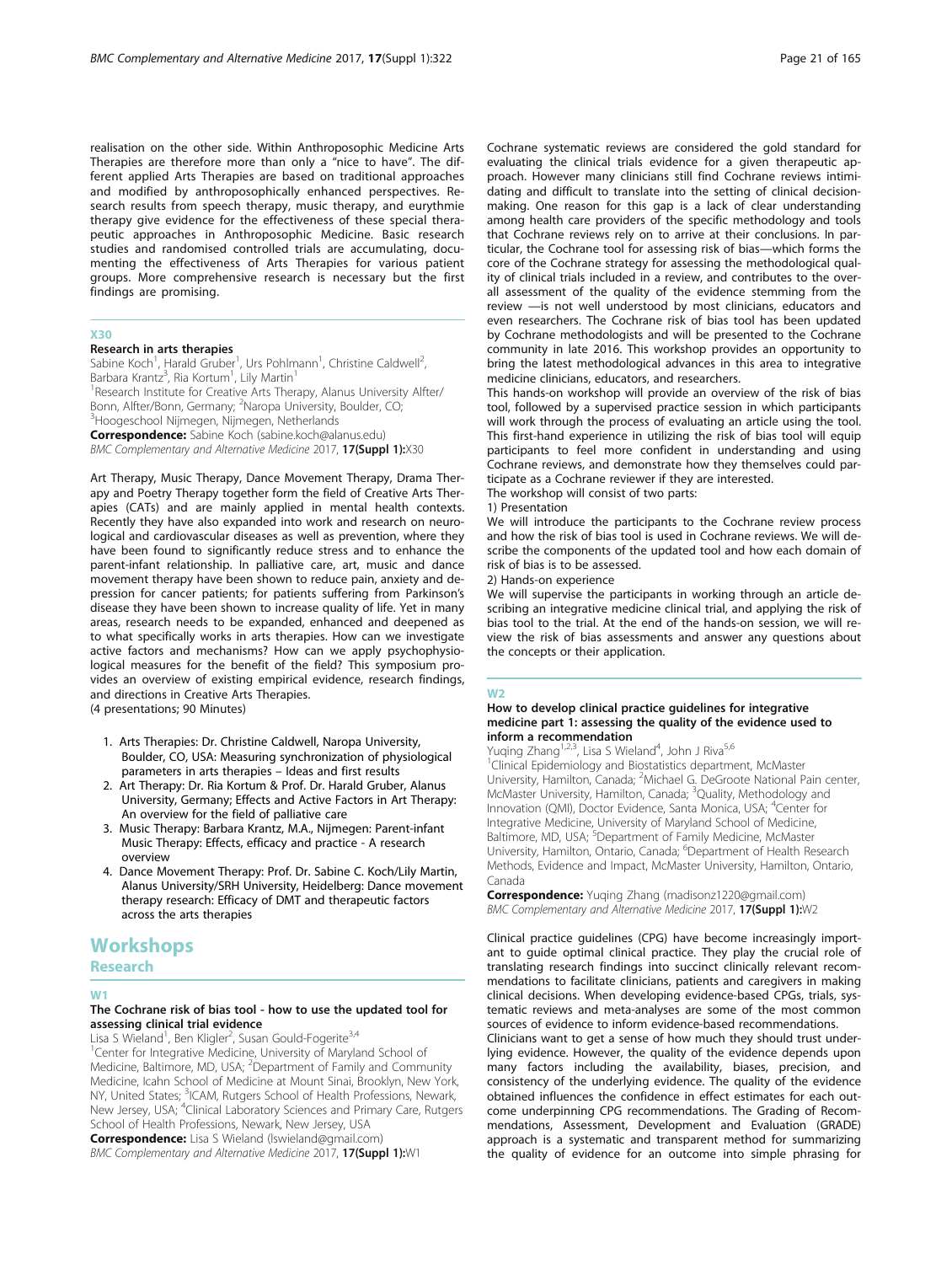clinicians. The formulation of evidence-based CPGs relies upon GRADE assessments of the evidence, and it is therefore important for CPG developers to understand how to use this approach. GRADE also allows clinicians, policy makers, and consumers to use reviews' results and recommendations efficiently and reliably.

This workshop will have two main components:

#### 1) A learning component;

We will introduce the participants to the GRADE approach for quality appraisal developed by the GRADE working group in McMaster University, Hamilton, Canada. We will describe why it is important to evaluate the quality of the evidence in the context of integrative medicine Cochrane systematic reviews, the relevance of the GRADE approach to clinicians, researchers and policy makers, GRADE's objectives, and the five domains that are used to assess the quality of the evidence.

## 2) A hands-on component

We will provide an example based on an evidence profile of a research question of interest in integrative medicine. The participants will work in small groups, applying the concepts presented in the learning section to this evidence.

Participants will obtain the introductory skills to assess the quality of evidence for estimates from integrative medicine Cochrane systematic reviews. This skill is important for understanding the conclusions of a Cochrane-style systematic review, and essential for those who may be considering carrying out a Cochrane-style systematic review. Participants will also master one of the crucial steps in developing evidence-based CPGs to make evidence-based integrative medicine related recommendations.

## **Education**

## W3

## Understanding and learning the skills to manage stress in hospital residents and medical faculty

Michael Lumpkin<sup>1</sup>, Emily Ratner<sup>2</sup>

<sup>1</sup>Georgetown University School of Medicine, Washington DC, USA; 2 Medstar Health, Columbia, Maryland, USA

Correspondence: Michael Lumpkin (mlumpk01@georgetown.edu) BMC Complementary and Alternative Medicine 2017, 17(Suppl 1):W3

Numerous studies show that hospital residents and medical/ healthcare faculty suffer from excess stress, burnout, and loss of empathy. To address the challenge of healing these healers so that they may better serve their patients and themselves, we will briefly highlight the current knowledge about the physiology of the stress response in the context of the mind-body connection and describe the pathophysiological consequences of chronic stress on residents and faculty. Having defined the problem, participants will learn through experiential practice how to more effectively manage their own stress through the use of several mind-body medicine techniques including guided imagery, meditation, and autogenic biofeedback. To enhance the impact and meaning of the experiential activity, a real-time, non-invasive monitoring device will be provided to measure the result of mindfulness practice.

Timeline: Introduction and Goals-5 min; Physiology and Pathophysiology of Stress-20 min; Guided Imagery Experiential-15 min; Constructing a Program for Residents and Faculty to Adress Stress and Burnout-15 min; Experiential Session with Meditation and Biofeedback with Monitoring Device-25 min; Processing and Discussion-10 min.

The importance of such a session to the program is to promote the long-term health and well-being of healthcare providers so that they may more effectively and reliably provide comprehensive healthcare to patients into the future.

## W4

## Concepts of TCM education in China and Europe - what can we learn from each other

Liu Ping<sup>1</sup>, Pei Jian<sup>1</sup>, Gesa-Meyer Hamme<sup>2</sup>, Xiaosong Mao<sup>2</sup>, Han Chouping<sup>3</sup>, Sven Schröder<sup>2</sup>

<sup>1</sup> Longhua Hospital Shanghai University of Traditional Chinese Medicine Shanghai, China; <sup>2</sup>HanseMerkur Center for TCM at the UKE, Hamburg-Eppendorf, Germany; <sup>3</sup>International Education College, Shanghai University of TCM, Shanghai, China

Correspondence: Sven Schröder (schroeder@tcm-am-uke.de) BMC Complementary and Alternative Medicine 2017, 17(Suppl 1):W4

In China full academic education in TCM started 60 years ago is now available throughout the country at universities and colleges on all levels including bachelor, master and PHD programs. After receiving their bachelor degree, students usually choose a specialization, either acupuncture/tuina or internal (herbal) medicine for their further studies.

In Europe TCM is seen as an additive to Western medicine after graduation. Education programs started in the 1950th but are mainly non-academical and organized by societies of physicians and practitioners. In Germany medical doctors can reach a postgraduate specialization degree for acupuncture, education on Chinese herbal medicine is not regulated. Non-medical practitioners can receive a limited allowance for treatment. However, a few academical programs at non-medical universities have been introduced recently in Europe.

Based on 30 years of sistercityship the TCM University Shanghai and the HanseMerkur Center for TCM at the University Medical Center Hamburg Eppendorf cultivated an active exchange on all aspects of TCM with frequent reciprocal visits, cooperative research projects, coorganized symposiums and reciprocal training for many years.

Nowadays, many textbooks and classical texts are available in English language. Furthermore, chinese scientific articles increasingly provide an english abstract and more and more research on TCM is performed in western countries. Main differences in education can be found in didactic concepts. In China lectures are mainly teacher oriented with less interactive elements. In western countries, students demand modern teaching material, problem oriented learning and discussions. Chinese teachers expect exact repetition of textbook contents, while western didactics pronounce context oriented learning and transferal of information. However, transferal of information is only possible, if there is a basic understanding of facts and terms. One further difference is the evaluation of the PHD education. In China, PHD studies are seen as a combination of further qualification in the specific field and the scientific thesis. In western countries more impact is put on the experiments, thesis and the following scientific publication. For the internationalization of TCM education, both educational systems have to be taken into account. Furthermore, transfer of knowledge, exchange of teachers, harmonization of curricula and cooperative international projects are mandatory.

To approve an educational academic cooperation in practice, Shanghai and Hamburg are planing an academization of TCM education at a western medical university. The concept includes common teaching by chinese and german specialist in Hamburg as well as in Shanghai; and common research projects for master and PHD theses.

## Traditional healing systems

#### W5

Treatment of allergic rhinitis and asthma with Chinese Medicine Josef Hummelsberger<sup>1</sup>, Michael Wullinger<sup>2</sup> <sup>1</sup>SMS, Munich, Germany; <sup>2</sup>Medical Practice, Rosenheim, Germany

Correspondence: Josef Hummelsberger BMC Complementary and Alternative Medicine 2017, 17(Suppl 1):W5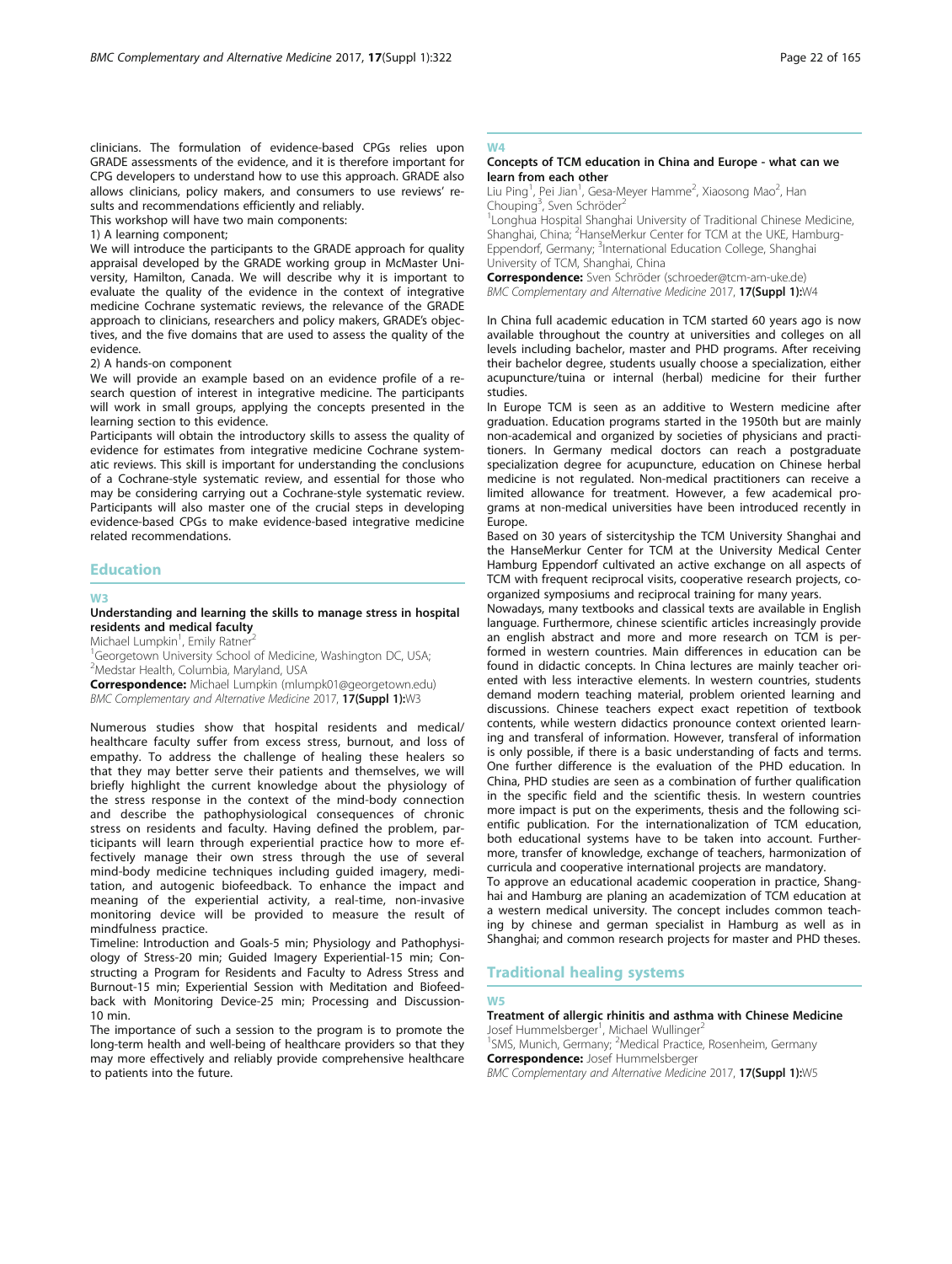According to actual trials Acupuncture and CHM seem to be a alternative method to help patients with Allergic rhiniits. Decicisve in TCM is a correct pattern differentiation. Aim of this workshop is to help the physican to give hi a clear and practical help and guideline to use TCM in this disease effectively.

#### Medicine and arts

## W6

## Performing arts medicine: preventing injuries and restoring resiliency in musicians

Marc Brodzky $^{1,2,3}$ , Christoff Zalpour $^{3,4}$ 

<sup>1</sup> Center for Integrative Medicine and Wellness, Stamford Hospital, Connecticut, USA; <sup>2</sup>Columbia University, New York, USA; <sup>3</sup>Performing Arts Medicine Association (PAMA), Englewood, USA; <sup>4</sup>INAP/O, Institute of Applied Physiotherapy and Osteopathy, University of Osnabrück, Osnabrück, Germany

Correspondence: Marc Brodzky

BMC Complementary and Alternative Medicine 2017, 17(Suppl 1):W6

## INAP/O, Institut für angewandte Physiotherapie und Osteopathie; Hochschule Osnabrück, Osnabrück, Deutschland

Performing Arts Medicine (PAM) is the study of the prevalence, etiology and management of playing-related disorders. Similar to Integrative Medicine, PAM embodies relief of suffering from pain, nutrition and other lifestyle recommendations, and mindbody stress reduction strategies to help people overcome anxieties that may hinder performance during high pressure situations.

Musicians are predisposed to certain injuries such as musculoskeletal overuse, nerve entrapment conditions, and focal dystonia. They may also experience stress-related psychological conditions. Barriers to care include affordability, access, and attitudes.

This workshop/case conference session will introduce the audience to the unique health needs of performing artists. Thorough history taking and pertinent physical exam may identify potential or existing performing-related conditions. Preventing injury and restoring resiliency may optimize a sense of well-being and performance in musicians and other artists.

#### W7

## Using art to enhance observation skills and improve patient care and provider communication

Julia Langley (Julia.langley@georgetown.edu)

Arts and Humanities Program, Georgetown Lombardi Comprehensive Cancer Center, Georgetown University, Washington, D.C., USA BMC Complementary and Alternative Medicine 2017, 17(Suppl 1):W7

Keen observation and communication skills are critical to patient care. The ways in which we see, understand and respond to patients, caregivers and colleagues are complex and often ineffective due to missed cues, distractions and time constraints. If each individual and every situation is unique, how can we be certain that we convey the nuances of each case with clarity and precision? Especially when time is of the essence? This workshop uses the analysis of artworks, active sketching and expressive writing to teach participants how to look carefully, describe precisely and communicate directly – skills which transfer directly from the classroom to the clinic.

## References

- Herman, Amy H. Visual Intelligence: Sharpen Your Perception, Change Your Life, Boston: Houghton Mifflin Harcort, 2016.
- 2. Wellbery C. The value of medical uncertainty, The Lancet. 2010; 375(9727):1686-1687.

## **Discussions** Research

#### D1

## Planning for and successfully conducting pragmatic trials of complementary and integrative interventions

Wendy Weber<sup>1</sup>, Lanay M Mudd<sup>1</sup>, Peter Wayne<sup>2</sup>, Clauda Witt<sup>3,4</sup> <sup>1</sup>Division of Extramural Research, National Center of Complementary and Integrative Health, National Instititutes of Health, Bethesda, MD, USA; <sup>2</sup>Osher Center for Integrative Medicine, Brigham and Womens Hospital Boston, MA 02215, United States; <sup>3</sup>Institute for Social Medicine, Epidemiology and Health Economics, Charité University Medicine, Berlin, 10117, Germany; <sup>4</sup> University of Zurich, Zurich, Switzerland **Correspondence: Wendy Weber** 

BMC Complementary and Alternative Medicine 2017, 17(Suppl 1):D1

In the last few years there has been a growing interest by the public and the scientific community in pragmatic clinical trials that test research hypotheses, which will directly inform the health care system. This interest has been driven by a number of factors including the high cost of traditional efficacy studies and the exclusion of many individuals from efficacy trials resulting in results that do not generalize to many patients. The proposed discussion session will include presentations that will provide definitions of pragmatic trials; how feasibility studies can inform design of large scale pragmatic trials and how they differ from explanatory trial feasibility studies; and provide resources for planning and conducting pragmatic trials. Dr. Mudd will highlight an overview of pragmatic trials and how to plan feasibility studies to inform design of pragmatic trials. Dr. Wayne will present results of feasibility studies of a community delivered tai chi program in preparation for larger scale studies. Dr. Witt will provide an overview two full scale pragmatic trial she has recently published. Presenters will discuss an overview of the challenges encountered in conducting these studies and how they have overcome these challenges. Dr. Weber will provide highlights of a pragmatic trials that are ongoing in the field of complementary health and a final summary of resources developed by the NIH Health Care System Research Collaboratory for investigators who are planning and conducting pragmatic trials [\(www.nihcollaboratory.org\)](http://www.nihcollaboratory.org/). The session will close with a panel discussion with all presenters to answer questions from the audience.

This session will provide attendees with a strong overview of how to conduct pilot studies to plan for successful conduct of pragmatic trials. Attendees will also be informed of resources and tools available to help them better understand the complexity of pragmatic trials.

## D<sub>2</sub>

#### The future of collaborative research on complementary medicine in Europe

Wolfgang Weidenhammer<sup>1</sup>, Vinjar Fønnebø<sup>2</sup>, Heather Boon<sup>3</sup> <sup>1</sup>Competence Centre for Complementary Medicine and Naturopathy, Klinikum rechts der Isar, TU München, Munich, Germany; <sup>2</sup>NAFKAM Tromsø, Norway; <sup>3</sup>University of Toronto, Toronto, Canada **Correspondence:** Wolfgang Weidenhammer

(Wolfgang.weidenhammer@tum.de)

BMC Complementary and Alternative Medicine 2017, 17(Suppl 1):D2

Since finishing the EU-funded CAMbrella project – defined as a coordination action – no convincing organizational structure could be established yet to continue and further develop the network of European CAM/IM research groups. The discussion should disclose the reasons for this development and compile new ideas for a modified strategy taking into account the needs and specific conditions of the research groups. The discussion should be fuelled by 3 short inputs: i) history of ISCMR European chapter (Weidenhammer), ii)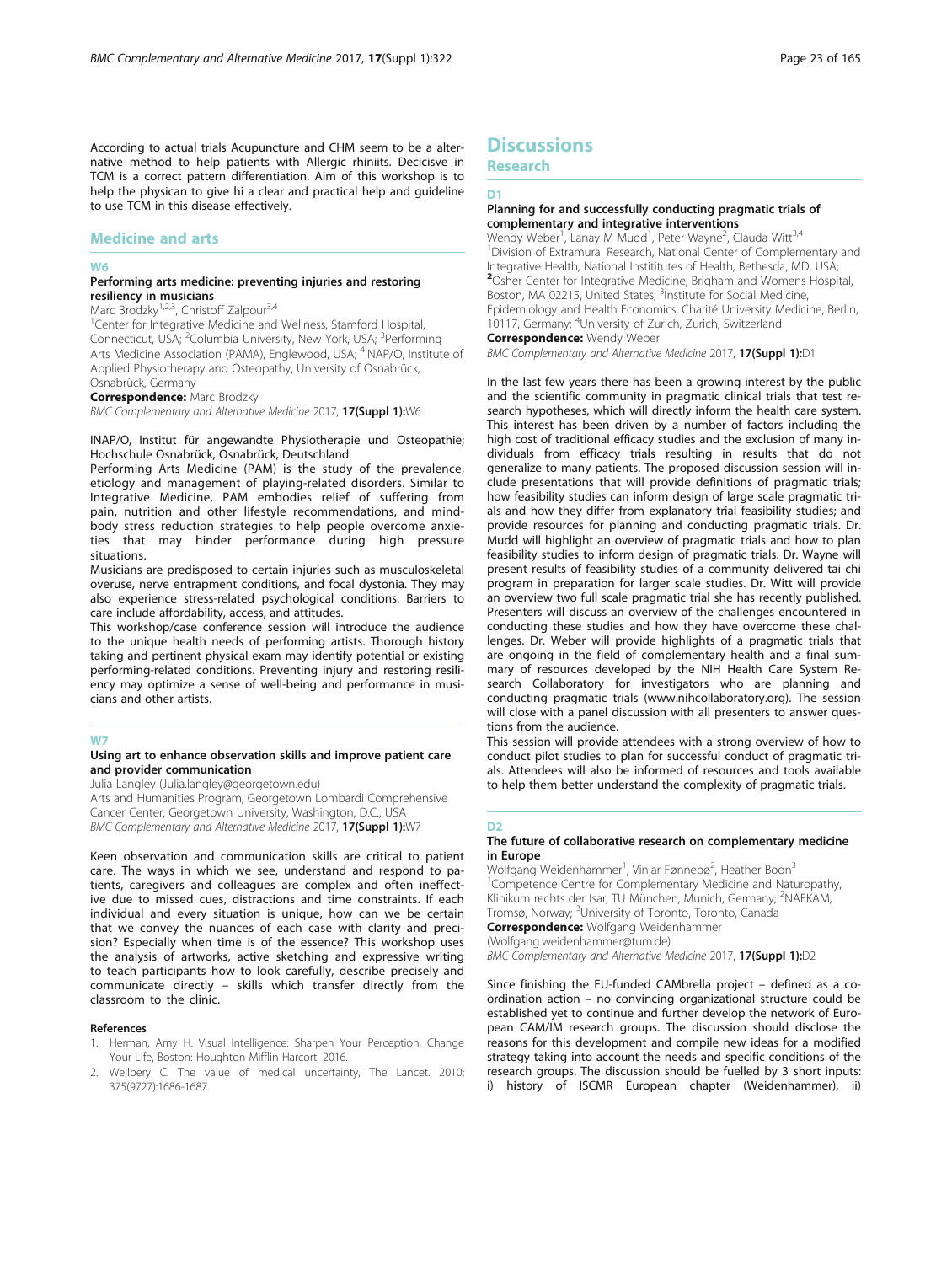experiences from the Canadian chapter (Boon), iii) organizational framework for networking provided by ISCMR (Fønnebø). This international meeting is an ideal platform to sort out the current situation, the need for networking and ideas for future strategies to facilitate international collaborative CAM/IM research.

## **Education**

#### D3

## Development of a framework to support critical enquiry in complementary and integrative medicine education programs: a collaborative discussion

Amie Steel<sup>1,2</sup>, Andrea Bugarcic<sup>3</sup>, Melisa Rangitakatu<sup>1</sup>

<sup>1</sup>Endeavour College of Natural Health, Brisbane City, Australia; <sup>2</sup>University of Technology Sydney, Ultimo, Australia; <sup>3</sup>University of Queensland, Brisbane, Australia

Correspondence: Amie Steel (amie.steel@endeavour.edu.au) BMC Complementary and Alternative Medicine 2017, 17(Suppl 1):D3

Complementary and integrative medicine practitioners face unique challenges when drawing upon relevant information sources to inform clinical decision-making and as such require specific skills in critical enquiry to navigate the available evidence. This session will provide an overview of the current challenges facing educators within CIM practitioner education programs regarding the development of critical enquiry skills in their students and provide the foundation for future progress in this topic. The speakers will present current research, initiatives and insights from the context of CIM education which relates to critical enquiry. Dr Steel will present original research from CM education institutions exploring the challenges associated with the inclusion of both traditional knowledge and scientific research within the curriculum (Approx. 15 minutes). Dr Bugarcic will overview a novel approach to engendering skills in critical enquiry amongst students of CIM practitioner programs (Approx. 15 minutes). Dr Rangitakatu will discuss the role of reflectivity in critical enquiry and practitioner competence (Approx. 15 minutes). Attendees will then to contribute to a discussion about key elements which could be included in a critical enquiry framework for CIM practitioners (Approx. 30 minutes). The outcomes of this discussion will provide a platform to inform the advancement of meaningful and relevant critical enquiry in CIM education. The international audience of the conference will strengthen the diversity of the discussion, and ensure the outcomes are appropriate and relevant to the wider international CIM community.

## D4

## The Practitioner Research and Collaboration Initiative: establishment and baseline data for the world's largest practicebased research network in complementary healthcare

Amie Steel<sup>1</sup>, Jon Adams<sup>1</sup>, David Sibbritt<sup>1</sup>, Jon Wardle<sup>1</sup>, Matthew Leach<sup>1</sup> , Janet Schloss<sup>2</sup>, Helene Dieze<sup>2</sup>

<sup>1</sup>University of Technology Sydney, Ultimo, Australia; <sup>2</sup>Office of Research, Endeavour College of Natural Health, Fortitude Valley, Brisbane City, 4006, Australia

Correspondence: Amie Steel

BMC Complementary and Alternative Medicine 2017, 17(Suppl 1):D4

## Purpose

Practice-based research networks (PBRNs) are an accepted infrastructure which supports pragmatic research drawn from real-life clinical environments. There has been a strong growth in PBRNs in recent years encompassing a wide range of health professions including integrative medicine. The Practitioner Research and Collaboration Initiative (PRACI) is the largest PBRN within complementary healthcare in that it encompasses fourteen (14) different complementary medicine health professions.

#### Methods

All CM practitioners with qualifications in the professional groups included in PRACI were invited to complete a workforce survey. Those

764 CM practitioners joined PRACI with the highest number of practitioners reporting qualifications in massage therapy ( $n = 447$ ; 58.5%), naturopathy (n = 202; 26.4%), nutrition (n = 110; 14.4%), and reflexology ( $n = 102$ ; 13.4%). The largest number of PRACI members have a practice based in Victoria (34.7%), Queensland (24.6%) and New South Wales (22.8%) although members are also represented in all other States and Territories. The PRACI members reported diverse practice interest areas.

## **Conclusions**

PRACI is a PBRN which affords the potential to support diverse research projects due to its innovative sub-study design. As a result, PRACI offers significant opportunity to facilitate economies of scale and growth in CM research across a broad range of research areas.

## Traditional healing systems

#### D5

## Statutory regulation of traditional and complementary medicine professionals: operationalizing the World Health Organization guidelines

Heather Boon, Nadine Ijaz University of Toronto, Toronto, Canada **Correspondence:** Heather Boon (Heather.boon@utoronto.ca) BMC Complementary and Alternative Medicine 2017, 17(Suppl 1):D5

The World Health Organization has called upon states to regulate practitioners of traditional and complementary medicine (TCAM) systems and therapies, and an increasing number of jurisdictions are taking steps to do so. However, to date, scholarship that addresses the distinct complexities of TCAM professional regulation has been scant. The objectives of this project were: 1) To explore the factors that distinguish TCAM professional regulation from that of biomedical health providers; and 2) to develop a public interest framework to guide TCAM professional regulation. Data collection included an extensive review of literatures reporting various jurisdictions" approaches to and experiences with regulating TCAM providers; and reanalysis of our research team"s fifteen-year study of TCAM professionalization in Ontario, Canada which has included a multiple sets of qualitative interviews with front line TCAM practitioners and leaders, as well as a survey of all Chinese medicine, naturopathy and homeopathy practitioners in the Province ( $n = 1047$ ). We found several features that differentiate TCAM professional regulation from that of biomedical professionals, including: contrasting epistemic frameworks and conceptualizations of evidence; traditional medicine"s concurrent clinical and cultural importance; the internal diversity of traditional health care systems; and historically-situated, differential power relations between TCAM and biomedicine. Applying critical theories of the professions as well as post-coloniality, we propose a principle-based framework for guiding TCAM professional regulation across jurisdictions. Underpinned by the principle of regulatory equity, our framework prioritizes traditional knowledge protection alongside patient safety, quality of care, and accessibility. We discuss how these principles may be diversely interpreted and applied across contexts, with respect to such specific issues as: professional standards, linguistic regulatory requirements, and biomedical professionals" increasing adoption of TCAM practices.

#### D6

## How to prioritise traditional treatments for further research, including clinical trials

Merlin Willcox, Michael Heinrich, George Lewith, Andrew Flower, Bertrand Graz

University of Southhampton, Southhampton, United Kingdom Correspondence: Merlin Willcox (Merlin.willcox@phc.ox.ac.uk) BMC Complementary and Alternative Medicine 2017, 17(Suppl 1):D6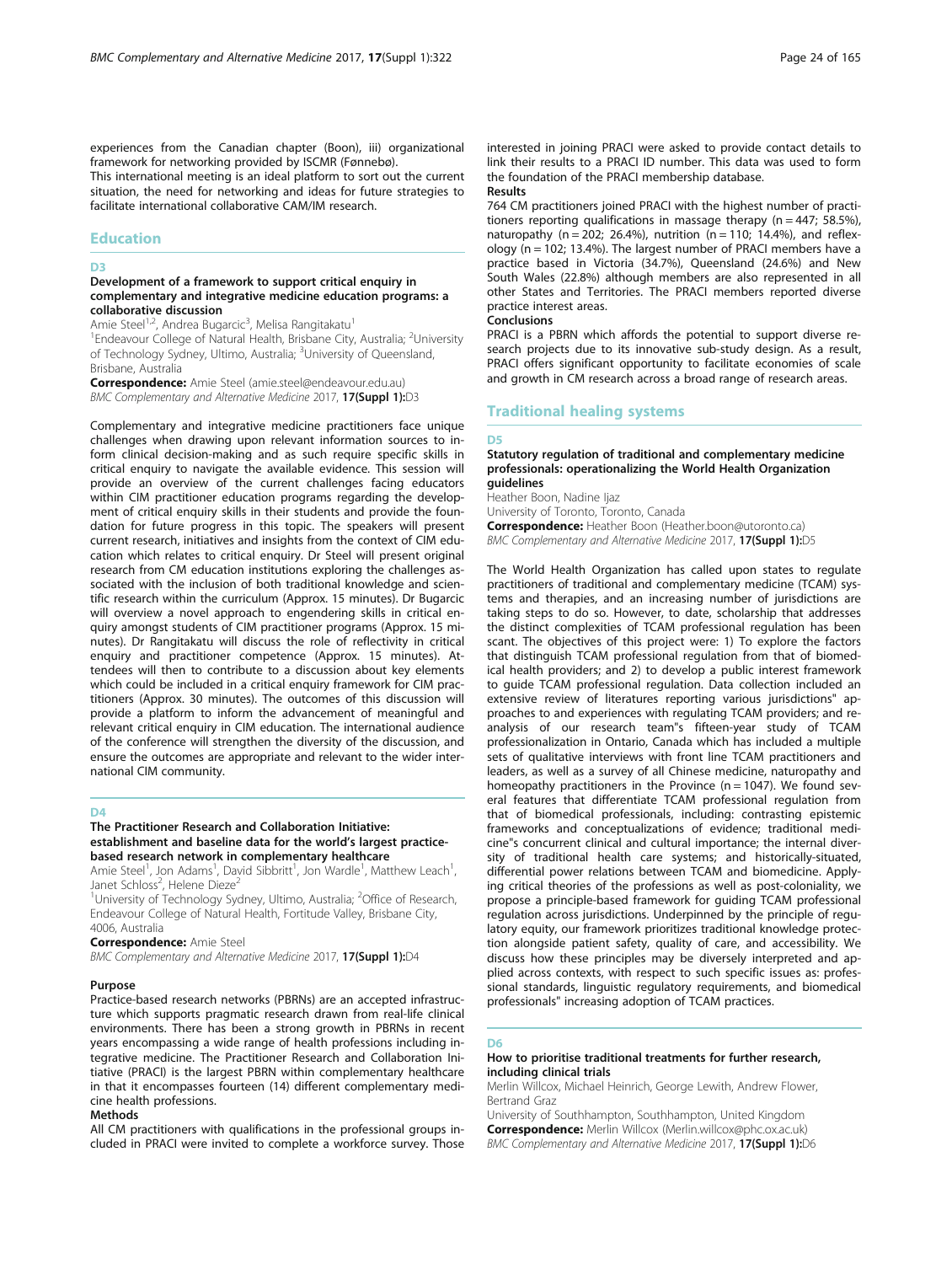There are tens of thousands of traditional treatments used throughout the world, and limited resources for their evaluation, especially in clinical trials. To date, there have been no scientific guidelines on how to prioritise which treatments should be researched in depth, including for clinical trials. We propose to present several ideas from different viewpoints, and to engage the audience in discussing how these ideas could be developed into guidelines to improve the efficiency of research on traditional medicines.

Specifically we will have short presentations on the following approaches:

- 1. The need for consolidated standards on reporting ethnopharmacological research – Prof Michael Heinrich
- 2. Ethnopharmacological studies with diverging expections: why a consensus? – Dr Bertrand Graz
- 3. Novel methods for prioritising plants for further research the "RITAM score"; and the "Retrospective Treatment Outcome study" – Dr Merlin Willcox
- 4. The "5-phase model" to define good practice Dr Andrew Flower and Prof George Lewith

# Orals

Research

O1

## Impact of acupuncture on medication use in patients suffering seasonal allergic rhinitis – results of the ACUSAR trial

Daniela Adam, Linus Grabenhenrich, Miriam Ortiz, Sylvia Binting, Thomas Reinhold, Benno Brinkhaus

Institute for Social Medicine, Epidemiology and Health Economics, Charité - Universitätsmedizin Berlin, Berlin, 10117, Germany Correspondence: Daniela Adam (daniela.adam@charite.de) BMC Complementary and Alternative Medicine 2017, 17(Suppl 1):01

## **Background**

Seasonal allergic rhinitis (SAR) is a common disease with diminishing effects on quality of life (Qol). An estimated 18% of the patients try to alleviate their symptoms through acupuncture. The ACUSAR (ACUpuncture in Seasonal Allergic Rhinitis) study assessed the impact of acupuncture on SAR and showed significant improvements in rhinitis specific Qol (RQoL), SAR symptoms and the use of rescue medication (RM). We investigated patients use for antihistamines into more detail.

## Methods

Patients were randomised into three study groups: acupuncture plus RM, sham acupuncture plus RM and RM alone. They documented their medication use before and during the intervention period (8 weeks). Main outcome were the days of antihistamine used. Statistical analyses were conducted using parametric and non-parametric tests. Robustness of the results was tested by sensitivity analyses. Results

Data of 414 patients were analysed. Following results were determined for the intervention period: The acupuncture group used antihistamines on significantly fewer days than the other groups (acupuncture vs. sham acupuncture: mean difference = -4.49 days, p  $= 0.01$ ; acupuncture vs. RM: mean difference  $= -9.15$  days,  $p < 0.001$ ). About 38% of the acupuncture group did not use any antihistamine compared to only 16% in the RM group. Acupuncture patients did not need to increase the days of antihistamine use to handle their symptoms in contrast to patients who used RM alone.

## Conclusions

Besides improving RQoL and SAR symptoms, acupuncture significantly reduces the use of antihistamines and can therefore be considered as a valuable treatment option for SAR patients.

## O<sub>2</sub>

## Measuring existential qualities of patients' health and suffering – the first stages of instrument development

Susanne Andermo<sup>1,2</sup>, Tobias Sundberg<sup>1,2</sup>, Torkel Falkenberg<sup>1,2</sup>, Johanna Hök Nordberg<sup>1,2</sup>, Maria Arman<sup>1,2</sup>

<sup>1</sup>Division of nursing, Karolinska Institutet, Huddinge, 14183, Sweden; <sup>2</sup>I C – The Integrative care science center, Järna, Sweden

**Correspondence:** Tobias Sundberg (tobias.sundberg@ki.se)

BMC Complementary and Alternative Medicine 2017, 17(Suppl 1):02

## Purpose

Patients may appreciate integrative care by its whole person and existential approaches. However, such caring qualities can be difficult to measure. The aim of this Swedish study was to develop a first version of an instrument measuring patients' experiences of health and suffering with an existential focus.

## Methods

A methodological design with three phases for instrument development was used. First; an item pool was developed based on qualitative interviews  $(n = 64)$  from patients receiving integrative care. Subsequently the relevance of the items was explored in 2 iterative rounds of cognitive patient interviews ( $n = 5$  and  $n = 3$ ). Finally expert stakeholder consultations ( $n = 5$ ), were used to further refine the instrument.

## Results

The first phase development of the instrument resulted in two interrelated dimensions: existential qualities of "health" and "suffering", characterized by 5 domains; "Life passion and energy", "Personal freedom", "Present in life" "Relations" and "Meaning". Instrument items were formulated as word pairs on a semantic differential scale representing opposite ends of a continuum. The cognitive patient interviews and expert opinions helped to refine items and domains, but did not change the overall instrument construct.

## Conclusions

The dimensions and domains of this first version of the instrument, developed from a contemporary use of language, resemble well with theories in caring science focusing on existential qualities of health and suffering as integral to human life. The instrument is anticipated to be of value for evaluations in research, development of integrative and conventional health care practice as well as for theory development in caring science.

## O3

## Epigenetics alterations associated with short-term relaxation response training in healthy subjects

Manoj Bhasin<sup>1,2</sup>, Xueyi Fan<sup>2</sup>, Towia Libermann<sup>1,2</sup>, Gregory Fricchione<sup>3,4</sup> John Denninger<sup>3,4</sup>, Herbert Benson<sup>3,4</sup>

<sup>1</sup>Benson-Henry Institute for Mind Body Medicine, BIDMC, Harvard Medical School, Medicine, Boston, MA, United States; <sup>2</sup>Genomics, Proteomics, Bioinformatics and Systems Biology Center, Department of Medicine, Beth Israel Deaconess Medical Center, Harvard Medical School, Division of Interdisciplinary Medicine and Biotechnology, and Division of Interdisciplinary Medicine and Biotechnology, Boston, MA, United States; <sup>3</sup>Benson-Henry Institute for Mind Body Medicine at Massachusetts General Hospital, Boston, MA, United States; <sup>4</sup>Massachusetts General Hospital, Harvard Medical School, Boston, MA, United States Correspondence: Manoj Bhasin (mbhasin@bidmc.harvard.edu) BMC Complementary and Alternative Medicine 2017, 17(Suppl 1):03

## Background

The relaxation response (RR) is the physiological and psychological opposite of the fight-or-flight or stress response. The RR has been reported to be effective in a number of disorders that are believed to be caused or exacerbated by stress. We had performed multiple genomics and systems biology studies in healthy and disease conditions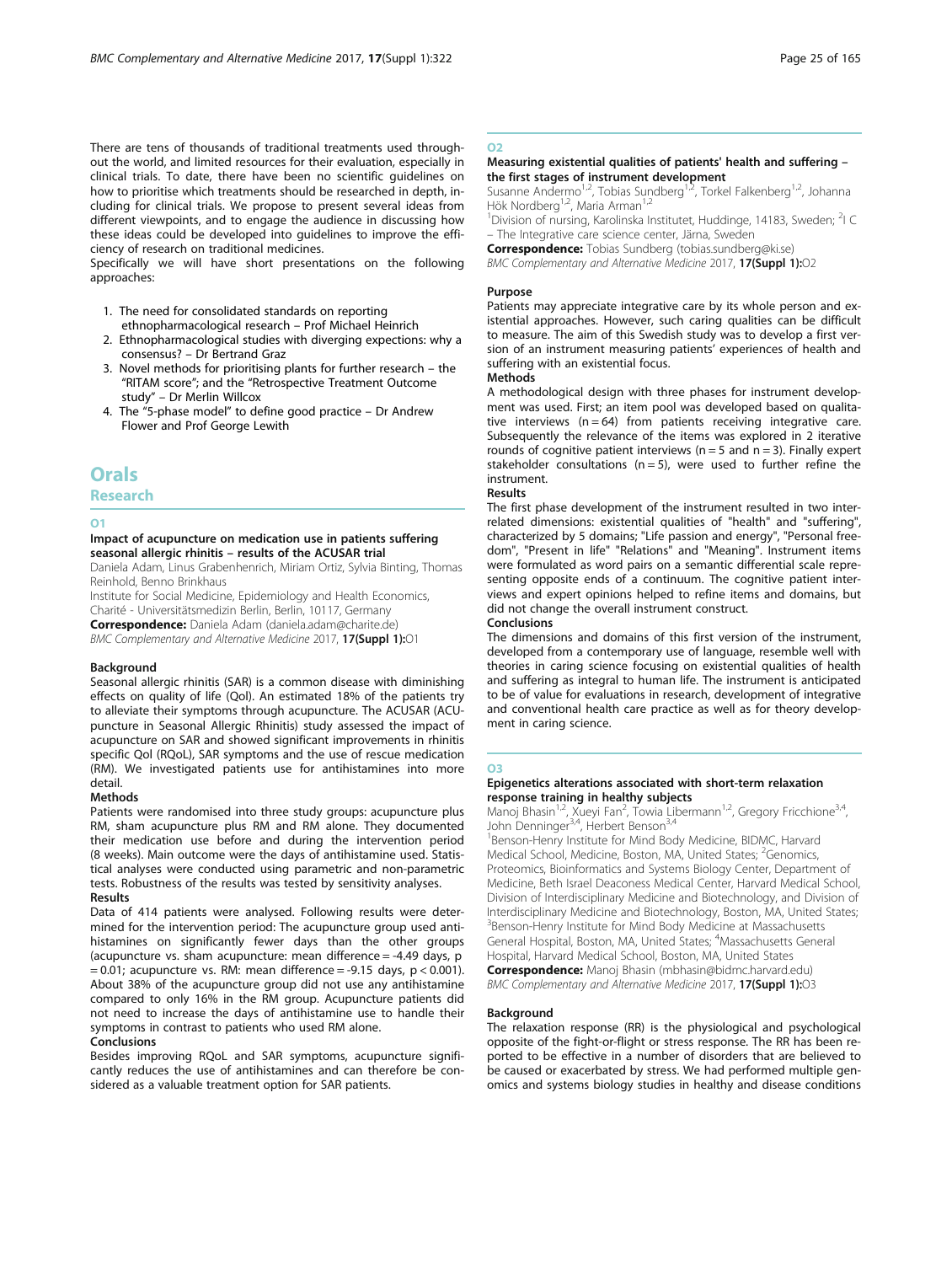to understand the molecular mechanism of RR. Our studies provided compelling evidence that the RR elicits specific gene expression changes linked to upregulation of energy production and insulin secretion, and downregulation of NF-kB mediated inflammation.

#### Methods

To explore further whether the beneficial effects of RR are associated with upstream epigenetic modifications (specifically, changes in DNA methylation), we now report a pilot study on 6 healthy subjects before and after 8 weeks of RR training. To identify RR-associated epigenetic changes, we performed genome-wide bisulfite sequencing to measure methylation changes. We also carried out integrated analysis of methylation and transcriptome data to identify molecular alterations which affect both regulatory and transcriptional genomic spaces.

## Results

Comparison of pre- and post- RR methylation data identified 18,979 significantly hypo- or hyper- methylated regions (Adjusted P value < .01), corresponding to hyper- and hypo- methylation of 1,033 and 1,587 genes, respectively. Pathway enrichment analysis revealed significant hypo-methylation of genes linked to: neuron and muscle cell differentiation and development; lipid metabolism; mRNA processing and MAPK signaling. A similar analysis revealed hyper-methylation of multiple pathways, including: interferon gamma response; cell cycle regulation; and systemic lupus erythematosus.

We also performed an integrated analysis of our epigenetic and gene expression data from a previous study of healthy subjects ( $n = 19$ ). The comparison identified multiple pathways that significantly impacted both at the transcriptional and epigenetics levels: Electron transport chain signaling pathways had significant hypo-methylation and up-regulation at the gene expression levels, indicating a positive effect of RR on energy production, mRNA processing, GPCR ligand Binding and Epithelial Cell Differentiation pathways. Further regulatory analysis of epigenetics and transcriptional data showed activation of INSR, a key molecule in insulin signaling, indicating that RR may have a positive effect on glucose metabolism. Similarly, the analysis indicated inhibition of the expression of IL6, a key cytokine associated with chronic inflammation, supporting the role of RR in downregulating inflammation.

## Conclusion

This pilot study provides a unique insight into how the RR effects DNA methylation and gene expression of energy production, glucose metabolism and immune response pathways.

## O4

**Prolonged fasting in T1DM – case study from patient perspective**<br>Bettina Berger<sup>1</sup>, Rainer Stange <sup>2</sup>, Andreas Michalsen <sup>2</sup>, David D Martin <sup>3,4</sup> <sup>1</sup>University Witten/Herdecke, Health, Herdecke, Germany; <sup>2</sup>Immanuel Hospital, Berlin, Germany; <sup>3</sup>Hospital of Children, University, Tuebingen, Germany; <sup>4</sup>Hospital of Children, Filderstadt, Germany Correspondence: Bettina Berger (bettina.berger@uni-wh.de)

BMC Complementary and Alternative Medicine 2017, 17(Suppl 1):04

#### Background

Fasting as a medical treatment has been proven to be a valuable therapeutic method for chronic diseases like rheumatoid arthritis, hypertension, and metabolic syndrome [1]. For patients with Type 1 Diabetes mellitus (T1DM), fasting therapies has neither been recommended nor excluded by fasting guidelines [2] and most fasting clinics do not accept people with T1DM for fear of ketoacidosis. The literature on fasting in T1DM is scarce and limited to fasting during Ramadan [3].

## AIMS: Report on a single case study of prolonged fasting in a T1DM patient for about seven days.

## Methods

A femal patient (age 49 y) suffering from T1DM for 39 years, decided to fast on her own. Fasting during 7 days scheduled a reduction of insulin dosage from around 36 units short acting insulin and 18 units basal insulin/d to basal insulin only (18 units/d). The faster took water, tea, and vegetable broth only. She measured blood sugar level

## daily 10-12 times and took carbohydrates in case of blood sugar level below 60 mg/dl. She decided to measure ketone body daily and to take carbohydrate in case of uncertanty. Results

Fasting was performed during 7 days without any carbohydrate intake. Only two times a mild hypoglycemia (treated with two units of carbohydrates) and two times a mild hyperglycemia (treated with four units of short acting insulin) but no serious hypoglycemia or hyperglycemia, not ketoacidosis occurred. Glucose profil were balanced between 60 and 180 mg/dl, av. 150 mg/dl during the whole time. The patient felt very well.

## Conclusion

To the best of our knowledge, this is the first case report on prolonged complete fasting in T1DM. It indicates that persons with Type 1 diabetes can participate safely in prolonged fasts provided they reduce their usual insulin dose and carefully supervise their blood sugar level. Interventional studies are needed on the effects of fasting on metabolism, quality of life and longevity.

## Literatur

1. Michalsen A, Li C. Fasting therapy for treating and preventing disease - current state of evidence. Forsch Komplementmed. 2013;20(6):444-53.

2. Wilhelmi de Toledo F, Buchinger A, Burggrabe H, Holz G, Kuhn C, Lischka E, et al. Fasting therapy - an expert panel update of the 2002 consensus guidelines. Forsch Komplementmed. 2013;20(6):434-43.

3. Alabbood MH, Ho KW, Simons MR. The effect of Ramadan fasting on glycaemic control in insulin dependent diabetic patients: A literature review. Diabetes & metabolic syndrome. 2016.#

#### O5

## Hypnotherapy or transcendental meditation versus regular relaxation exercises in the treatment of children with primary headaches: a multi-centre, pragmatic, randomized clinical study Inge Boers<sup>1</sup>, Arine Vlieger<sup>2</sup>, Miek Jong<sup>1</sup>

<sup>1</sup> Louis Bolk Institute, Driebergen, 3972LA, Netherlands; <sup>2</sup>Antonius Hospital, Nieuwegein, Netherlands

Correspondence: Inge Boers (i.boers@louisbolk.nl)

BMC Complementary and Alternative Medicine 2017, 17(Suppl 1):05

#### **Questions**

To investigate the effectiveness of hypnotherapy or transcendental meditation (TM) versus regular relaxation exercises added to usual medical treatment of paediatric primary headaches. Methods

A pragmatic, randomized controlled trial was carried out in six hospitals in de Netherlands. Children (age 9-18 years) with primary headache and headache attack frequency of  $\geq 2$  times per month were randomized to receive either hypnotherapy or TM or regular relaxation exercises (control group), in addition to usual medical treatment. Primary outcome were mean frequency of primary headache attacks and clinically relevant (>50%) reduction in headache frequency, after three months of intervention. Secondary outcome was subjective improvement in symptoms (adequate relief).

#### Results

112 children were included: hypnotherapy (N = 39), TM group (N = 36) and control group ( $N = 37$ ). Mean age was 13.3 years and 77% was female. Preliminary analysis were performed and showed that headache frequency was significantly reduced after 3 months for all groups from 18 to 13 days with headache per month  $(p = 0.0001)$ . No significant differences were found between the groups ( $p = 0.95$ ). The percentage of children with clinically relevant reduction in headache attacks was 38% and did not significantly differ between the three groups. Subjective improvement after intervention (adequate relief) was reported by 30% of children, with no significant difference between groups, although there was a positive trend for hypnotherapy (38,5% versus 25% in TM and control group,  $p = 0.34$ ). No adverse events were reported.

## Conclusions

Final analysis and conclusions with respect to the effects of hypno-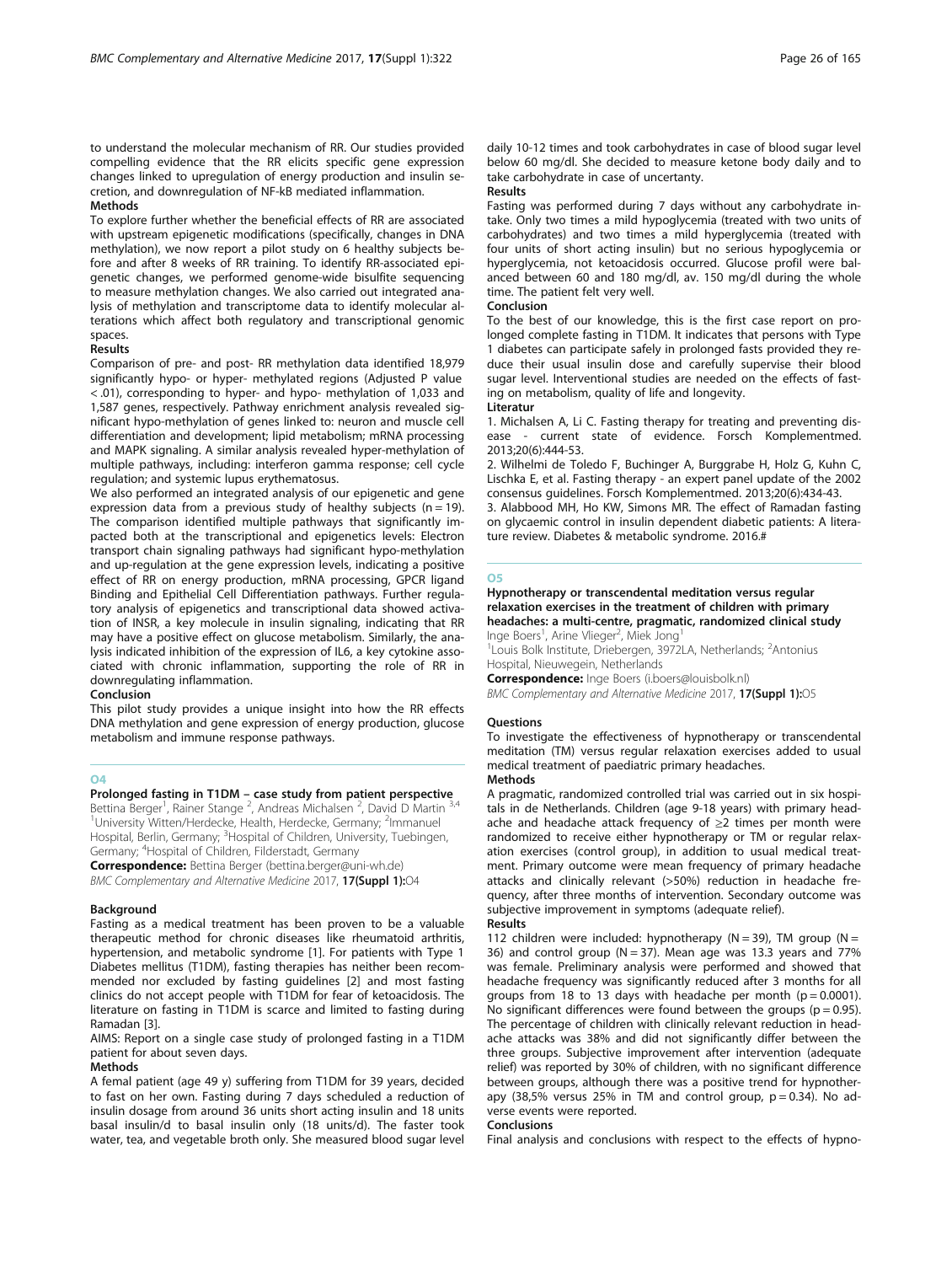therapy or meditation versus regular relaxation techniques on primary headaches in children will be completed before the start of the conference and presented there.

## O6

## Cupping in chronic low backpain – a randomized three-armed partly-blinded clinical trial

Benno Brinkhaus, Michael Teut, Alexander Ullmann, Miriam Ortiz, Gabriele Rotter, Sylvia Binting, Fabian Lotz, Stephanie Roll Institute for Social Medicine, Epidemiology and Health Economics, Charité University, Berlin, 10117, Germany

Correspondence: Benno Brinkhaus (benno.brinkhaus@charite.de) BMC Complementary and Alternative Medicine 2017, 17(Suppl 1):06

## **Background**

Cupping is used frequently in chronic low back pain (cLBP) although its effectiveness is not clear. The study aim was to investigate the effectiveness of pulsatile cupping in cLBP.

#### Methods

cLBP patients were randomly allocated to 1) pulsatile cupping (8 treatments), 2) minimal cupping (8 treatments) or 3) a control group. All groups received paracetamol on demand. Patients in both cupping groups were blinded in regard to which cupping they received. Primary outcome was the pain intensity measured with the VAS (0- 100 mm) after 4 weeks. Secondary outcomes included back function measured with the Funktionsfragebogen Hannover Rücken (FFbH-R) and paracetamol intake.

#### Results

A total of 110 patients were randomized to pulsatile cupping ( $n =$ 37), minimal cupping ( $n = 36$ ) and control group ( $n = 37$ ). The mean adjusted (for baseline values) VAS pain intensity after 4 weeks for the pulsatile cupping group was 34.9 (95% CI: 28.7;41.2), 40.4 (34.2;46.7) for minimal cupping and 56.1 (49.8;62.4) for control group (group differences: cupping vs. control (p < 0.001); minimal cupping vs. control ( $p = 0.001$ ); pulsatile cupping vs. minimal cupping ( $p = 0.225$ )). After 12 weeks VAS pain intensity was significantly lower for pulsatile cupping vs. control (-15.1 (3.1;27.1);  $p = 0.014$ ), but not for minimal cupping vs. control (-11.5 (-0.44;23.4),  $p = 0.059$ ) and pulsatile cupping vs. minimal cupping  $(3.7 (-8.6; 15.9); p = 0.554)$ . Pulsatile cupping was better than  $(p = 0.045)$  control for back function after 4 weeks, but not after 12 weeks ( $p = 0.088$ ). Minimal cupping was not significant better than control after 4 and 12 weeks. Paracetamol intake did not differ significantly between the groups.

## Conclusion

Both forms of cupping were efficacious in patients with cLBP after 4 weeks. However only pulsatile cupping showed significant effects compared to control in some outcomes after 12 weeks.

## O7

## Developing an integrative treatment program for cancer-related fatigue with stakeholder engagement

Claudia Canella<sup>1</sup>, Michael Mikolasek<sup>1</sup>, Matthias Rostock<sup>1</sup>, Jörg Beyer<sup>2</sup> , Matthias Guckenberger<sup>3</sup>, Josef Jenewein<sup>4</sup>, Esther Linka<sup>2</sup>, Claudia Six<sup>5</sup> , Sarah Stoll<sup>6</sup>, Roger Stupp<sup>2</sup>, Claudia M Witt<sup>1</sup>

<sup>1</sup>Institute for Complemetary and Integrative Medicine, University Hospital Zurich, Zurich, Switzerland; <sup>2</sup>Department of oncology, University Hospital Zurich, Zurich, Switzerland; <sup>3</sup>Department of radiation oncology, University Hospital Zurich, Zurich, Switzerland; <sup>4</sup>Department of Psychiatry and Psychotherapy, University Hospital Zurich, Zurich, Switzerland; <sup>5</sup>Patient and member of the stakeholder advisory board, University Hospital Zurich, Zurich, Switzerland; <sup>6</sup>Cancer League Ostschweiz, St. Gallen, Switzerland

Correspondence: Claudia Canella (claudia.canella@usz.ch) BMC Complementary and Alternative Medicine 2017, 17(Suppl 1):07

#### Background

Although cancer-related fatigue (CRF) has gained increased attention in the past decade, it remains difficult to treat. An integrative approach combining conventional and complementary medicine (CM) interventions seems promising. Treatment programs are more likely to be effective if the needs and interests of the people involved are well represented. This can be achieved by stakeholder engagement. **Objectives** 

The aim of the study was to develop an integrative CRF treatment program using stakeholder engagement and comparing it to an expert's version.

#### Method

In a qualitative study a total of 22 stakeholders (4 oncologists, 1 psycho-oncologist, 1 radiation-oncologist, 5 nurses/nurse experts, 9 patients, 1 patient family member, 1 representative of the Swiss Cancer League) were interviewed either in a face-to-face or in a focus group setting. For data collection and data analyses the method of qualitative content analyses was used.

Results

The stakeholder engagement resulted in an adjustment to the individual and real-life situations and in a request for highlighting interventions where patients can be active. Compared to the expert's version which had all intervention options on the same level, the stakeholder engagement resulted in a program with 3 different levels. The first level includes non-pharmacological mandatory interventions, the second non pharmacological choice based interventions and the third pharmacological interventions for severe CRF. Conclusion

By adopting the approach of stakeholder engagement, we integrated the needs and preferences of people who are directly affected by CRF. This resulted in an integrative CRF treatment program with graded recommendations for interventions and therefore with a higher potential to be sustainable in a usual care setting.

#### O8

## Patient perceptions of group and individual acupuncture in an urban, underserved, primary care setting

Elisabeth Chuang<sup>1,2</sup>, Ben Kligler<sup>1</sup>, Melissa D McKee<sup>1,2</sup>

<sup>1</sup>Icahn School of Medicine at Mount Sinai, Department of Family and Community Medicine, Brooklyn, New York, NY, United States; <sup>2</sup>Albert Einstein College of Medicine, Family and Social Medicine, Bronx, New York, NY, United States

Correspondence: Ben Kligler (benkligler@gmail.com) BMC Complementary and Alternative Medicine 2017, 17(Suppl 1):08

## **Ouestion**

What are the perceptions of patients from an ethnically diverse, urban, underserved population on the experience of acupuncture for pain in the individual setting vs. the group setting? **Background** 

In March 2015, the Acupuncture Approaches to Decrease Disparities in Pain Treatment (AADDOPT-2) trial, a two-arm comparative effectiveness trial, was launched to assess whether acupuncture for chronic pain delivered in a group setting is as effective as individual acupuncture in an underserved and ethnically diverse patient population at risk for health disparities. The trial has recruited 512 of a projected 700 patients and will conclude in late 2017. A second objective of the AADDOPT-2 trial was to use qualitative analysis to better understand the patient experience of both individual and group acupuncture.

## Methods

Semi-structured open-ended interviews were conducted with 20 participants in each study arm. The interview guide was created through interactive process including research team members and patient stakeholders. Questions aimed to elicit patients' pain narrative; experience of acupuncture during sessions and social interactions; and perceptions of the outcomes of acupuncture. The sample was purposely selected for representation of both genders, all study sites and patients with good and poor functional status. Interviews were conducted by phone, audiotaped and transcribed verbatim. Material was coded using Dedoose software and analyzed using a constant comparison technique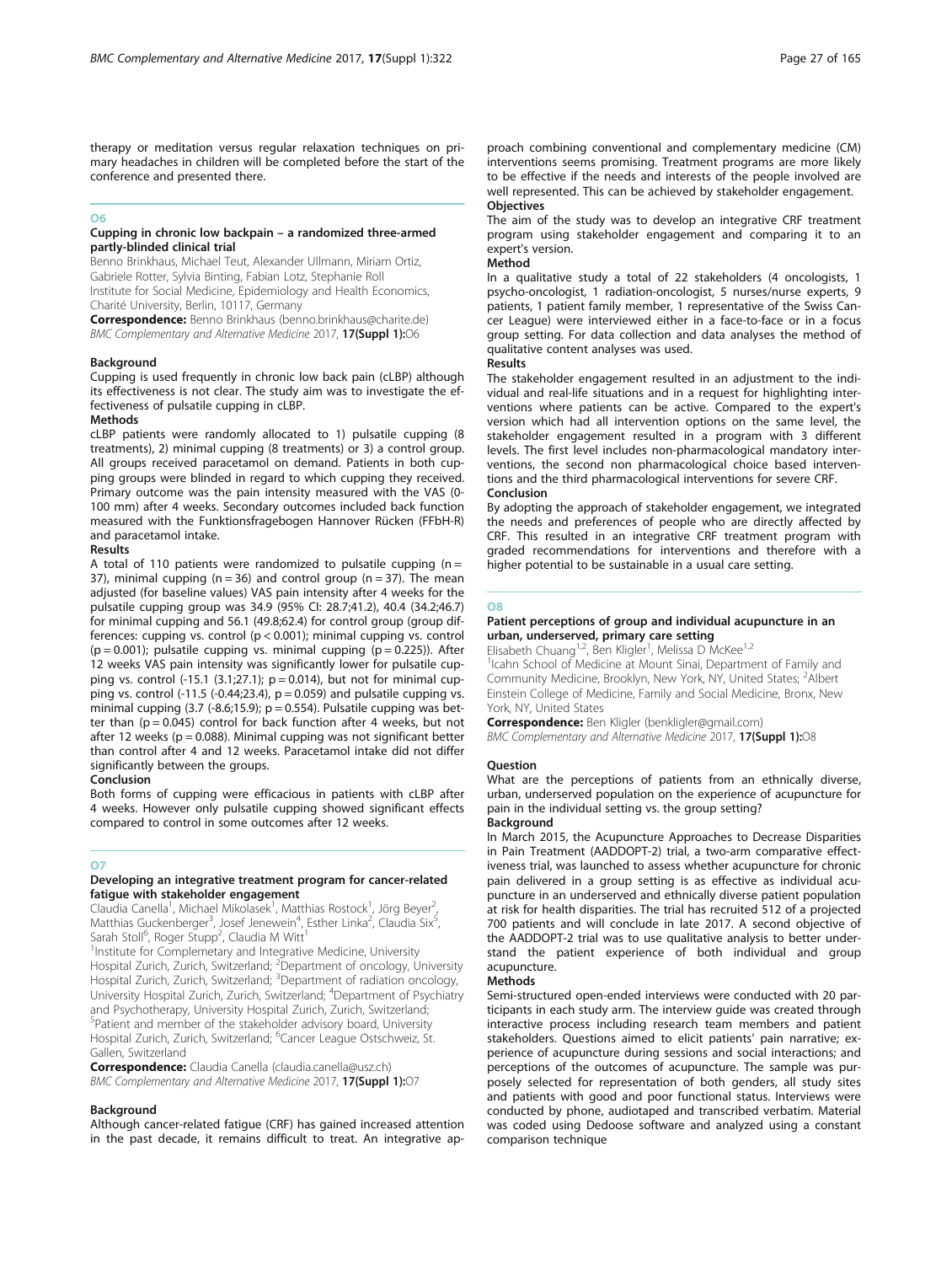## Results

Patients in both study arms valued the pain relief, holistic approach and relaxation experienced during acupuncture. The relationship with the acupuncturist was described positively by patients in both arms, but with greater richness by patients in the individual arm. A minority of patients in both arms cited concerns about privacy and receiving acupuncture in mixed gender groups, however, patients who were assigned to group acupuncture noted that being allowed to wear street clothing and acupuncturist efforts to maintain privacy assuaged their concerns. A small number of patients assigned to group acupuncture noted an ongoing feeling of vulnerability around being in pain due to needling in a public setting. A few patients assigned to group acupuncture expressed that non-clinical physical environment gave them initial misgivings about the legitimacy of acupuncture treatments. Group dynamics varied; some groups fostered a supportive, therapeutic interaction between patients, while others were more reserved

## Conclusions

There were important differences in the experience of acupuncture in the group vs. individual setting. Patients in both arms valued their acupuncture experience. and group patients reported both positives and negatives regarding the group experience.

#### O9

## Yoga for women diagnosed with breast cancer – a systematic review and meta-analysis

Holger Cramer<sup>1,2</sup>, Romy Lauche<sup>2</sup>, Petra Klose<sup>1</sup>, Silke Lange<sup>1</sup>, Jost Langhorst<sup>1</sup>, Gustav Dobos<sup>1</sup>

<sup>1</sup>Department of Internal and Integrative Medicine, University of Duisburg-Essen, Essen, 45276, Germany; <sup>2</sup>Research Center in Complementary and Integrative Medicine, University of Technology Sydney, Sydney, Australia

Correspondence: Holger Cramer (h.cramer@kliniken-essen-mitte.de) BMC Complementary and Alternative Medicine 2017, 17(Suppl 1):O9

#### Question

What are the effects of yoga on health-related quality of life, mental health, and cancer-related symptoms in women diagnosed with breast cancer?

## **Methods**

This abstract is based on a draft and pre-peer review version of a Cochrane Review. Upon completion and approval, the final version is expected to be published in the Cochrane Database of Systematic Reviews [\(www.cochranelibrary.com\)](http://www.cochranelibrary.com/). The Cochrane Breast Cancer Group Specialised Register, MEDLINE, EMBASE, IndMED, and CENTRAL were searched through February 2016 for randomized controlled trials (RCTs) assessing the effects of yoga on health-related quality of life, depression, anxiety, fatigue, or sleep disturbances in women diagnosed with breast cancer. For each outcome, standardized mean differences (SMD) and 95% confidence intervals (CI) were calculated. The quality of evidence was assessed using the Cochrane risk of bias tool and the GRADE recommendations.

#### Results

Twenty-four RCTs on 2,166 women were included. Compared to no therapy, moderate quality evidence for short-term effects of yoga was found for health-related quality of life  $(SMD = 0.22; 95\% CI =$ 0.04,0.40;  $I^2 = 19\%$ ), fatigue (SMD = -0.48; 95%CI = -0.75,-0.20;  $I^2 =$ 72%), and sleep disturbances (SMD = -0.25; 95%CI = -0.40,-0.09;  $I^2$  = 0%). Compared to psychosocial/educational interventions, moderate quality evidence for short-term effects on depression (SMD = -2.29;  $95\%CI = -3.97, -0.61;$   $I^2 = 96\%$ , anxiety  $(SMD = -2.21; 95\%CI = -3.90, -1.5)$ 0.52;  $I^2 = 95\%$ ), and fatigue (SMD = -0.90;  $95\%$ CI = -1.31,-0.53;  $I^2 = 0\%$ ) was revealed. No group difference compared to exercise occured. No serious adverse events were reported.

## Conclusions

Moderate quality evidence supports the recommendation of yoga as a supportive intervention for women diagnosed with breast cancer. Very low quality evidence suggests that yoga might be equally effective as other exercise interventions.

## O10

#### Acupuncture and related therapies for treating irritable bowel syndrome: overview of systematic reviews and network metaanalysis

Vincent CH Chung<sup>1</sup>, Hoi LC Wong<sup>2</sup>, Xin Y Wu<sup>1</sup>, Grace YG Wen<sup>1</sup>, Robin ST Ho<sup>1</sup>, Jessica YL Ching<sup>1</sup>, Justin CY Wu<sup>1</sup>

<sup>1</sup> Jockey Club School of Public Health and Primary Care, The Chinese University of Hong Kong, Shatin, 999077 Hong Kong; <sup>2</sup>Department of Medicine and Therapeutics, The Chinese University of Hong Kong, Shatin, 999077 Hong Kong

Correspondence: Vincent CH Chung (vchung@cuhk.edu.hk) BMC Complementary and Alternative Medicine 2017, 17(Suppl 1):010

#### Purpose

Recent clinical evidence has shown the effectiveness of acupuncture and related therapies for improving irritable bowel syndrome (IBS) symptoms. However, the relative performance among different types of acupuncture and related therapies is unknown. This network meta-analyses (NMA) was conducted to evaluate comparative effectiveness of various acupuncture and related therapies.

## Methods

Eight electronic databases were searched for SRs focusing on randomized controlled trials (RCTs) which investigated acupuncture and related therapies among IBS patients. Data from RCTs were extracted for pair-wise meta-analyses. NMA was used to explore the most effective treatment option.

## Results

From 8 SRs, 132 RCTs ( $n = 10,694$ ) assessing acupuncture and related therapies were included. Result from pair-wise meta-analyses showed that acupuncture did not have significant beneficial effect on treating pain and diarrhoea symptoms among IBS patients when compared with Pinaverium Bromide (an oral western medication). Three trials comparing moxibustion, electroacupuncture and catgut embedding with Pinaverium Bromide demonstrated beneficial effects of various types of acupuncture on treating IBS overall symptoms (RR  $=$ 1.35, 95%CI: 1.09 to 1.67, moxibustion; RR = 1.55, 95%CI: 1.11 to 2.17, electroacupuncture;  $RR = 1.55$ ,  $95\%$ CI: 1.13 to 2.13, catqut embedding). Results from NMA of seven RCTS showed no differences on the comparative effectiveness among five types of acupuncture and related therapies, but moxibustion had the highest probability (68.2%) of being the best option for improving IBS overall symptoms. Conclusion

The effectiveness of all acupuncture and relative therapies reviewed on treating IBS symptoms appeared to be similar, with moxibustion showing the highest probability of being the best treatment on IBS. To confirm the effectiveness of moxibustion, well conducted, adequately powered trials are needed in the future.

#### O11

#### The experience of a pet therapy visit on patients in an acute care setting

Amanda Coakley<sup>1</sup>, Jane Flanagan<sup>1,2</sup>, Christine Annese<sup>1</sup>, Joanne Empoliti<sup>1</sup> <sup>1</sup>Nursing, Massachusetts General Hospital, Boston, MA, United States; 2 Boston College, Chestnut Hill, MA, United States

Correspondence: Amanda Coakley (abcoakley@partners.org) BMC Complementary and Alternative Medicine 2017, 17(Suppl 1):011

#### Background

Limited research supports pet therapy for people who are hospitalized. Findings from one study indicated that pet therapy was beneficial to patients post-vascular surgery (Coakley & Mahoney, 2009). Earlier research indicated that following pet therapy visits, patients reported feeling happier calmer and less alone (Cole & Gawlinski, 1995). Another study with patients on general care units found that they reported feeling comforted, satisfied, relaxed, attached, and peaceful after dog visits (Coakley 2003).

#### Specific Aims/Question

To explore the outcomes related to well-being, stress, and comfort in patients who participate in the dog pet therapy program at Massa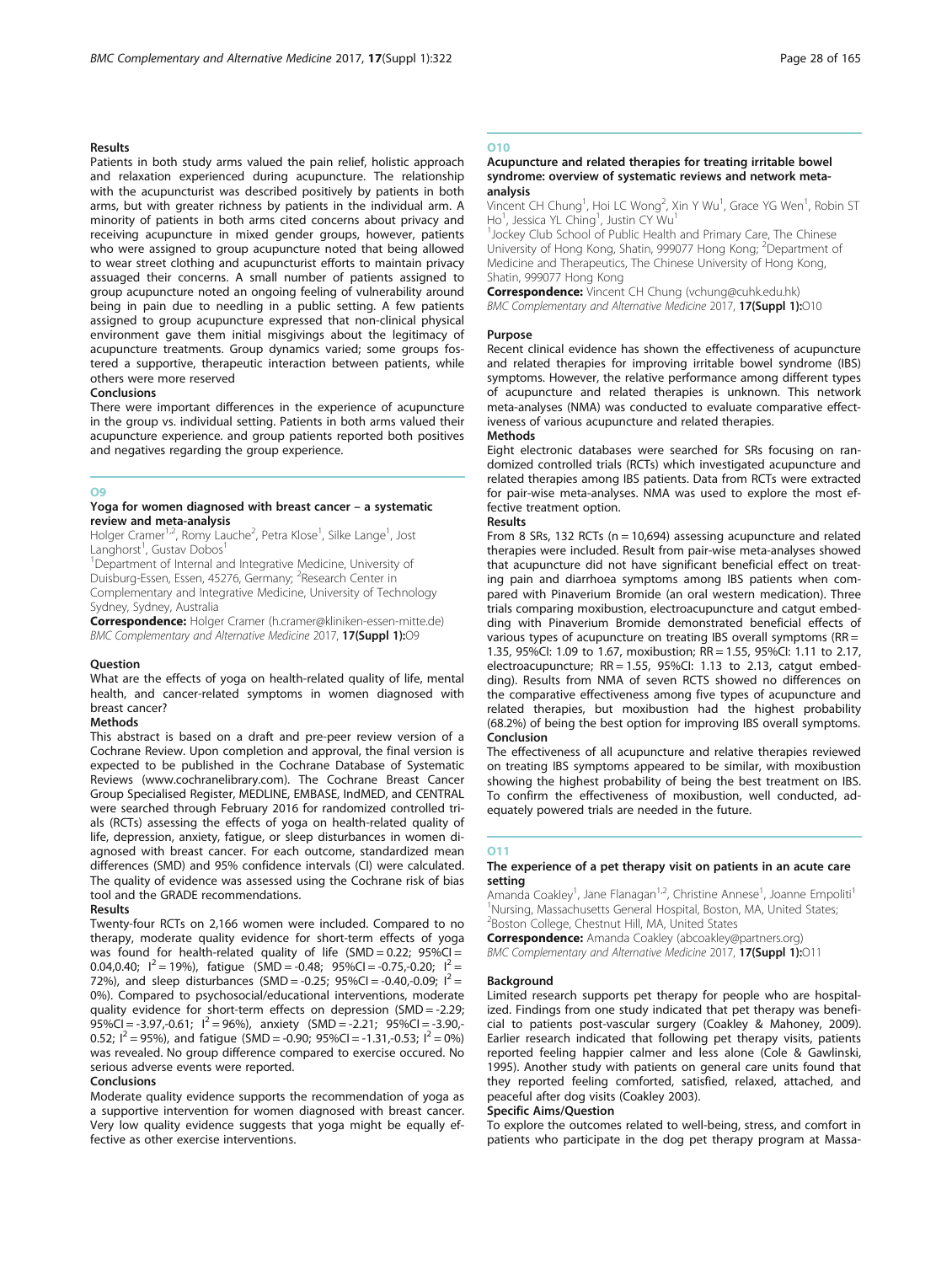chusetts General Hospital (MGH):

## **Methods**

This study employed a descriptive non-experimental design and a convenience sample to explore the experience of dog pet therapy program on well-defined outcome measures pre - and post a pet therapy visit. The sample included patients on four inpatient surgical units. Measures included: vital signs, visual analog scale (VAS) of comfort and well-being, the Spielberger state anxiety and salivary cortisol levels. Demographic variables related to the sample were also captured.

## **Results**

Preliminary results show that there is significant improvement in pulse, respirations, level of comfort and well being following a pet therapy visit.

## Conclusion

A dog pet therapy program in the hospital setting is beneficial to patients in regards to their level of comfort and well-being. Further research is needed to determine if this program is beneficial to patients across other settings.

#### O12

## Acupuncture at acupoints may prevent risks of cardiovascular diseases in migraine patients by reversing plasma glutamate and APOB ratio

Zishan Gao<sup>1</sup>, Xugang Liu<sup>2</sup>, Shuguang Yu<sup>2</sup>, Xianzhong Yan<sup>3</sup>, Fanrong Liang $^2$ 

1 Helmholtz Zentrum München, Research Unit of Molecular Epidemiology (AME), Munich, Germany; <sup>2</sup>Chengdu university of Tranditional Chinese Medicine, Chengdu, China; <sup>3</sup>National Center of Biomedical Analysis, Beijing, China

Correspondence: Zishan Gao (zishan.gao@helmholtz-muenchen.de) BMC Complementary and Alternative Medicine 2017, 17(Suppl 1):012

#### **Ouestion**

The efficacy difference between acupuncture and sham acupuncture arise great debate in evidence-based medicine. The aim of the current study was to investigate the metabolomic evidence for the efficacy difference between acupuncture and sham acupuncture in treating migraine by using 1H nuclear magnetic resonance (NMR) based metabolomic technology.

#### Methods

We recruited 60 migraine patients and 10 health adults. First, 1H-NMR experiment and multivariate analysis were conducted to characterize metabolic profiling of migraine and potential biomarkers for migraine patients. Second, migraine patients were randomly assigned to special acupoints group and non-acupoints group. Acupuncture treatment were accordingly practiced on these groups lasted for two sessions. 1H-NMR experiment was conducted, multivariate analysis and Ingenuity Pathway and network analysis (IPA) was used to identify function change and metabolic pathway difference between acupuncture at acupoints and acupuncture at non-acupoint in predicted proteinmetabolomic network model of migraine.

## Results

We found that metabolic profiling of acupuncture at acupoints group change very similar to health adults as acupuncture treatment session increases. 6 metabolites including citrate, acetone, pyruvate, glutamate, creatine, LDL were significant reversed after 2 session of acupuncture treatment. In contrast, metabolic profiling of nonacupoints group was clearly separated from health adults as treatment session increases. Only glutamate, a classic migraine biomarker, was significantly reversed after 2 session of treatment in acupuncture at non-acupoints group. Particularly, acupuncture at acupoints could reverse novel cardiovascular biomarker- APOB ratios in predicted protein- metabolomic network model, and also could significantly activate lipid metabolism function and decrease amino acids metabolism function in predicted bio-function migraine model. However, acupuncture at acupoints did not exhibit such effect in the predicted protein-metabolic migraine model.

## Conclusions

Our data suggest acupuncture might exhibit non-specific effect on both acupoints and non-acupoints by decreasing plasma glutamate therefore reliving migraine attack. However, acupuncture at acupoints may exhibit sustained effect on migraine by gradually reverse the metabolic profiling of migraine patients compared with acupuncture at non-acupoints. In particular, acupuncture at acupoint but not non-acupoints may prevent risks of cardiovascular diseases in migraine patients by reversing both plasma glutamate and APOB ratio.

#### O13

## Effectiveness of leech therapy in treatment of chronic low back pain - a randomized controlled clinical study

Christoph D Hohmann<sup>1</sup>, Nico Steckhan<sup>1</sup>, Thomas Ostermann<sup>2</sup>, Arion Paetow<sup>3</sup>, Evelyn Hoff<sup>3</sup>, Andreas Michalsen<sup>1</sup>

<sup>1</sup>Internal and Complementary Medicine, Charité University, Berlin, Germany; <sup>2</sup>Department of Psychology and Psychotherapy, University of Witten/Herdecke, Witten/Herdecke, Germany; <sup>3</sup>KPW Garbsen, Garbsen, Germany

Correspondence: Christoph D Hohmann

(christoph.hohmann@charite.de)

BMC Complementary and Alternative Medicine 2017, 17(Suppl 1):013

## Question

Low back pain has a high relevance in means of prevalence and socioeconomic burden. This paper presents a clinical trial assessing the effectiveness of medical leech therapyin chronic low back pain. **Methods** 

We aimed to investigate the effectiveness of leech therapy in chronic low back pain. Forty-fourpatients with chronic low back pain who scored > 40 mm since at least 3 months on a 100 mm VAS pain scale were randomized to a single treatment with 4-7 locally applied leeches (leech group) or a 28 day course with back exercise once a week for one hour led by a physiotherapist. Primary outcome measure was change of overall pain on the 100 mm VAS from baseline to day 28. Secondary outcomes were overall impairment (bothersomeness) by pain (100 mm VAS), disability (Roland Morris Disability Scale, Funktionsfragebogen Hannover), quality of life (SF-36), and pain perception (SES). Patients were examined baseline and at days 28 and 56 after treatment.

## Results

Overall pain score at day 28 was reduced from 61.23/-15.6 to 33.74/-22.7 in the leech group (n = 25) and from 61.55/-14.76 to 60.44/- 17.52 in back exercise group ( $n = 19$ ) (mean group difference -25.23; 95%CI -41.01 to -9.45; p = 0.0018). Significant treatment effects were also observed for bothersomeness, disability, quality of life and pain perception. Results were not affected by outcome expectation.

#### Conclusions

A single course of leech therapy is effective in relieving pain, improving disability and quality of life for at least 2 months. Leech therapy is an effective option in the treatment of chronic low back pain. The study is registerd at german clinical trials register under identifier DRKS00004871.

#### $O14$

# Andrographis paniculata for symptomatic relief of acute

respiratory tract infections: a systematic review and meta-analysis Xiao-Yang Hu<sup>1</sup>, Ruo-Han Wu<sup>2</sup>, Martin Logue<sup>1</sup>, Clara Blonde<sup>3</sup>, Lily Y Lai<sup>1</sup> , Beth Stuart<sup>1</sup>, Andrew Flower<sup>1</sup>, Yu-Tong Fei<sup>2</sup>, Michael Moore<sup>1</sup>, Jian-Ping Liu<sup>2</sup>, George Lewith<sup>1</sup>

<sup>1</sup>University of Southampton, Southampton, SO16 5ST, United Kingdom; <sup>2</sup>Centre for Evidence-Based Chinese Medicine, Beijing University of Chinese Medicine, Beijing, China; <sup>3</sup>AgroParisTech, Paris Institute of Technology for Life, Food and Environmental Sciences, Paris, France Correspondence: Xiao-Yang Hu (x.hu@soton.ac.uk); George Lewith BMC Complementary and Alternative Medicine 2017, 17(Suppl 1):014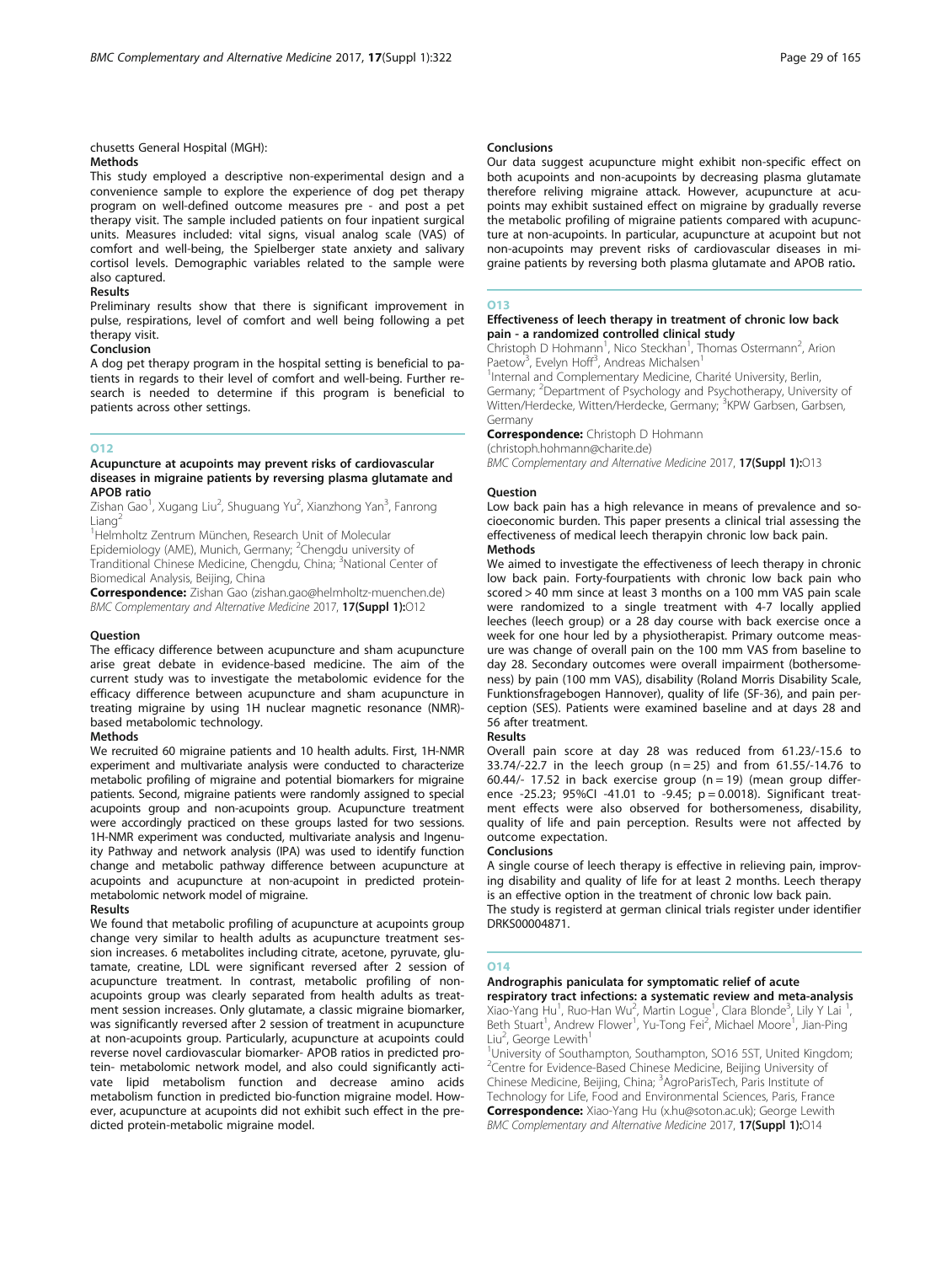## Purpose

This systematic review aimed to evaluate the clinical effectiveness and safety of A. paniculata for symptoms of acute RTIs.

## Methods

Nine databases were searched from their inceptions to March 2016 for randomised controlled trials (RCTs) evaluating oral A. Paniculata without language barriers. The primary outcomes were improvement in RTI symptoms and adverse reactions. Random effects model was used to poolthe standardised mean differences and risk ratio to incorporate heterogeneity with 95% CI reported. Methodological quality was evaluated using the Cochrane risk of bias; 2 reviewers independently screened eligibility and extracted data.

## Results

Thirty-three RCTs (7175 patients) were included. Interventions included A. Paniculata as a monotherapy and as an herbal formula. Most trials evaluated A. Paniculata provided commercially but seldom reported manufacturing or quality control details. It showed statistically significant effect in favour of A. Paniculata versus placebo (n  $= 445$ , SMD: -0.69, 95%CI [-1.26, -0.12] for overall symptom; n = 596, SMD: -0.39, 95%CI [-0.67, -0.10] for cough; and n = 314, SMD: -1.13, 95% CI [-1.37, -0.89] for sore throat). Favourable effects were shown when compared A. paniculata to standard care, and other herbal interventions. No major AEs were reported and minor AEs were mainly gastrointestinal. The methodological quality of included trials were limited.

## Conclusions

A. Paniculata appears beneficial and safe for relieving RTI symptoms and shortening time to symptom resolution. The evidence is inconclusive due to limited study quality and heterogeneity. Well-designed trials evaluating the effectiveness and safety of A. Paniculata are warranted.

## O15

## Yoga in school sport - a non-randomized controlled pilot study in Germany including a qualitative evaluation

Michael Jeitler<sup>1,2</sup>, Hannah Zillgen<sup>2</sup>, Manuel Högl<sup>3</sup>, Nico Steckhan<sup>2</sup> , Barbara Stöckigt<sup>2</sup>, Georg Seifert<sup>2</sup>, Andreas Michalsen<sup>1,2</sup>, Christian Kessler<sup>1,2</sup>

<sup>1</sup> Immanuel Hospital Berlin, Department of Internal and Complementary Medicine, 14109, Berlin, Germany; <sup>2</sup>Charité - University Medical Center, Berlin, Germany; <sup>3</sup>University Potsdam, Potsdam, Germany Correspondence: Michael Jeitler (mika.jeitler@gmail.com)

BMC Complementary and Alternative Medicine 2017, 17(Suppl 1):015

#### **Ouestion**

We aimed to evaluate potential effects of a 10-week yoga course as an alternative for regular school sport.

## Methods

A cohort study design with an active control group (school sport) was implemented in two secondary schools. Primary outcome measure was stress (CPS) from baseline to week 10. Secondary outcomes included depression/anxiety (HADS), attention (D2), quality of life (WHO-5), mood states (POMS) and VAS for general pain, neck pain, headache, fatigue and sleep quality. Outcome parameters were assessed at baseline, at week 10, and at a 6-month follow-up. A perprotocol analysis using mixed linear models was performed. Furthermore qualitative interviews in 3 focus groups with 6 participants each were performed.

#### Results

102 adolescents were screened for eligibility. 86 (53% female; mean age  $20.2 \pm 2.3$  years) were included into the study (50 participants in 3 yoga classes and 36 participants in 3 school sport classes). 85 data sets were included in the final analysis.

Yoga significantly reduced anxiety/depression when compared to school sport after 10 weeks ( $p = 0.004$ ). No significant treatment effects were found for the other outcome measures. Although nonsignificant, yoga showed greater improvement compared to school sport for most other outcomes. The 6-month follow-up showed inconsistent results.

In the qualitative interviews participants evaluated yoga classes enthusiastically and reported a variety of physical and psychological benefits as well as overall restorative effects. Conclusions

Yoga may be an effective method for coping with anxiety/depression in school sport settings for adolescents. Well-designed RCTs including active control comparisons are warranted.

#### O16

## Explain the perception and experience of infertile women undergoing IVF/ICSI from acupressure: a qualitative study

Talat Khadivzadeh, Maryam Hassanzadeh Bashtian, Shapour Badiee Aval, Habibollah Esmaily

Mashhad University of Medical Sciences, Mashhad, Iran, Islamic Republic of

Correspondence: Maryam Hassanzadeh Bashtian (m.h.bashtian@gmail.com) BMC Complementary and Alternative Medicine 2017, 17(Suppl 1):016

### Question

Fertility in many cultures has a high value. If it fails, it can become a destructive emotional experience. In this crisis situation, infertile couples more than other people are affected by depression, anxiety, low self-esteem and dissatisfied. The aim of this study is to explain the perception and experience of infertile women undergoing IVF/ICSI from acupressure.

## Methods

This study was a qualitative study and performed on the 16 infertile women undergoing IVF/ICSI in Milad IVF Center, Imam Reza hospital, Mashhad University of Medical Sciences. Qualified individuals purposefully selected according to inclusion and exclusion criteria and were randomly divided into two groups of real and sham acupressure. In the real acupressure group, P6 and HT7 points on two hands were under acupressure. Points in the sham acupressure group were two centimeters away from the main points. Acupressure was performed in twelve sessions. Four sessions were done by the practitioner and eight sessions by own patient. Acupressure was trained to the patient by practitioner. After intervention participants were interviewed. Then, interviews were organized and coded. Data analysis was done by using of conventional content analysis based on three primary phases of preparation, organization and reporting. Results

Results of the experience and perception were in two categories. Those were body understandings and positive experiences from acupressure.

## Conclusion

This study showed that acupressure is effective on infertile women health. Further research is justified about social flexibility and individual in women in related to reproductive and sexuality issues.

#### O17

## Differences in the tongue features of primary dysmenorrhea patients and controls

Jihye Kim, Keun H Kim

Korea Institute of Oriental Medicine, KM Fundamental Research Division, Daejeon, South Korea

Correspondence: Keun H Kim (rkim@kiom.re.kr)

BMC Complementary and Alternative Medicine 2017, 17(Suppl 1):017

#### **Objective**

## The aim of this study is to investigate the relationships between tongue features and the presence or absence of menstrual pain. Methods

This study was designed as a prospective, observational study and was conducted at the Kyung Hee University hospital. A total of 48 eligible participants aged 20 to 29 years were enrolled and assigned to two groups, with primary dysmenorrhea (PD) patients in Group A and healthy subjects in Group B, according to their visual analogue scale (VAS) scores. Group A included 24 females with PD caused by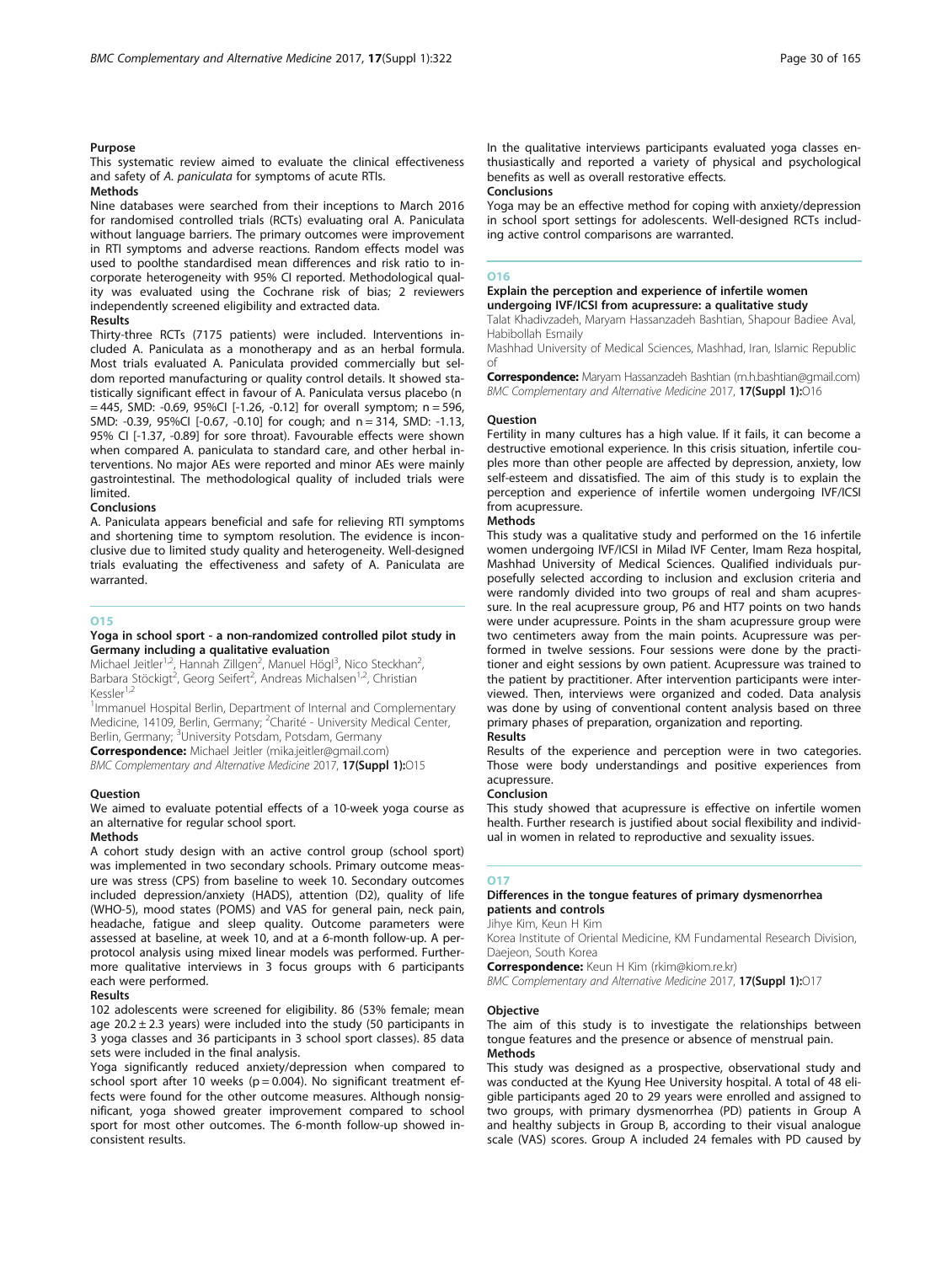qi stagnation and blood stasis syndrome (QSBS) with VAS scores  $\geq$  4. Group B, the healthy subjects, included 24 females with few premenstrual symptoms and VAS scores < 4. All participants completed four visits (menses-follicular-luteal-menses phases) and tongue images were obtained using a computerized tongue image analysis system. Results

The results of this study showed that the tongue coating thickness in the menstrual phase of the PD group was significantly less than that of the control group, and the tongue body was more reddish in the PD group than in the control group.

## Conclusions

According to traditional Korean medicine theory, patients with typical QSBS normally exhibit a purplish tongue and thin coating. The results of this study will provide basic information that may be used as a reference for further studies and to establish the principles of tongue diagnosis. Additionally, the present study suggests the usefulness of tongue features as an objective diagnostic tool.

#### O18

## Aromatherapy as a non-pharmacological intervention for dementia care – a review

Carina Klocke, Stefanie Joos

University Hospital Tübingen, Institute of General Practice and

Interprofessional Care, Tübingen, Germany

Correspondence: Carina Klocke (carina.klocke@med.uni-tuebingen.de) BMC Complementary and Alternative Medicine 2017, 17(Suppl 1):018

#### **Ouestion**

Non-pharmacological interventions in the area of complementary and alternative medicine are used to increase the well-being and quality of life of dementia patients. As low-threshold interventions, they are capable to be used by patients themselves or their caregivers, and possess a low risk of side effects. We earlier conducted a systematic research in order to identify their evidence. Two promising systematic reviews on aromatherapy show potentially positive effects for dementia care. However, inclusion criteria were very heterogeneous and, therefore, clear recommendations for the use of aromatherapy cannot be made. Hence, this study adopted a more homogeneous approach with the intention to draw specific recommendations.

#### Methods

A two-step approach was chosen: first, a research aiming at a scoping review on aromatherapy was conducted in PubMed from 11/ 2016 until 12/2016, including primary studies on patients with a diagnosis of dementia in English or German, interventions of aromatherapy/-massage, and control with other interventions or placebos or none. There was no restriction on specific outcome parameters. Second, studies assessing the use of lavender oil, most commonly used in the included studies, were chosen to produce a homogeneous verbal synthesis.

## Results

In the first step,  $n = 245$  studies were identified. Title and abstract screening left  $n = 17$  relevant studies for inclusion. A first analysis of the full texts showed the use of the following plants: lavender ( $n =$ 11), lavender/orange (n = 1), melissa (n = 2), lavender/orange in turn with rosemary/lemon ( $n = 1$ ), lavender in turn with sweet orange and tea tree (n = 1), not specified (n = 1). Focusing on lavender, the study designs are RCTs ( $n = 5$ ), CTs ( $n = 4$ ), no control ( $n = 2$ ). The ways of application are air diffusion ( $n = 6$ ), aroma massage ( $n = 5$ ), dermal application (n = 3), unknown (n = 1);  $n = 4$  studies examined more than one condition. Group sizes vary between  $n = 1$  and  $n = 73$ . Overall,  $n = 8$  studies using lavender show positive effects on agitation, behavioral and psychological symptoms, anxiety and insomnia;  $n = 3$ studies cannot conclude any consistent effects. The combination of aromatherapy with massage tends to be more effective.

#### Conclusion

Aromatherapy, with lavender in particular, shows potential for increasing the quality of life and well-being of dementia patients, independent of the way of application, e.g. through decreasing behavioral and psychological symptoms. Despite the number of

studies and their samples being small and a meta-analysis hence being as likely as not possible, starting points for further research and challenges will be discussed at the congress.

## O19

# Nigella sativa oil supplementation in asthma: a randomised,

double-blind, placebo-controlled, exploratory phase-II clinical trial Abdulrahman Koshak<sup>1</sup>, Li Wie<sup>1</sup>, Emad Koshak<sup>2</sup>, Siraj Wali<sup>2</sup>, Omer Alamoudi<sup>2</sup>, Abdulrahman Demerdash<sup>2</sup>, Majdy Qutub<sup>2</sup>, Peter Pushparaj<sup>2</sup> , Michael Heinrich<sup>1</sup>

<sup>1</sup>UCL School of Pharmacy, University College London, London, WC1N 1AX, United Kingdom; <sup>2</sup>Faculty of Medicine, King Abdulaziz University, Jeddah, Saudi Arabia

**Correspondence: Abdulrahman Koshak** 

(abdulrahman.koshak.12@ucl.ac.uk)

BMC Complementary and Alternative Medicine 2017, 17(Suppl 1):019

#### Background

Long-term medications in patients with asthma are needed to control the underlying inflammation and prevent symptoms. However, Asthma control is considered to be suboptimal regardless of the availability of conventional treatments. Traditionally, Nigella sativa L. (NS), known as black cumin seed, is thought to be effective in treating asthma or its key symptoms.

#### Objective

Our aim is to investigate the benefits of NS supplementation on clinical and inflammatory parameters of bronchial asthma in patients on standard therapy.

## Material and methods

A chemically characterised NS oil product (Marnys®) marketed as a food supplement was used in a randomised, double-blind, placebocontrolled, phase II trial (RDBPCT) with asthma patients. The primary outcome was the Asthma Control Test (ACT). The secondary outcomes were lung function (predicted FEV1%), blood eosinophils, serum total Immunoglobulin E (IgE), and multiple inflammatory mediators.

#### Results

Between Jun 1 and Dec 30, 2015, 80 patients were enrolled, with 40 patients each randomly assigned to treatment and placebo groups. After 4 weeks, 10 patients had withdrawn from each group. NS showed a statistically significant improvement in ACT and blood eosinophils count. NS showed non-significant elevation of predicted FEV1%. Changes in INF-gamma, IL-10, and IL-12p70 were noteworthy between both groups.

#### Conclusions

NS appeared to improve asthma symptoms, and some asthmarelated biomarkers. Future studies should follow patients for a longer period and be a multicentre.

Trial Registration: The trial was registered with clinicaltrials.gov, identifier NCT02407262.

Keywords: Herbal medicines, clinical trial, RCT, Asthma, Nigella sativa, Black seed

#### O20

## Research in integrative pediatrics at a University Children's Hospital in Munich, Germany

Sigrid Kruse, Isabell Fischer, Nadine Tremel, Joseph Rosenecker Dr. von Hauner's Children's University Hospital Munich, Department for Integrative and Rehabilitative Pediatrics, Munich, Germany Correspondence: Sigrid Kruse (sigrid.kruse@med.uni-muenchen.de) BMC Complementary and Alternative Medicine 2017, 17(Suppl 1):020

#### **Background**

The project Integrative Pediatrics was initiated in 2015 in three children's hospitals in Germany: Munich (Dr. von Hauners Children University Hospital), Landshut and Essen. Integrative Pediatrics means the best of conventional medicine plus complementary medicine including homeopathy and mind-body-medicine. It involves patient care, research and education. The primary aim is to clarify which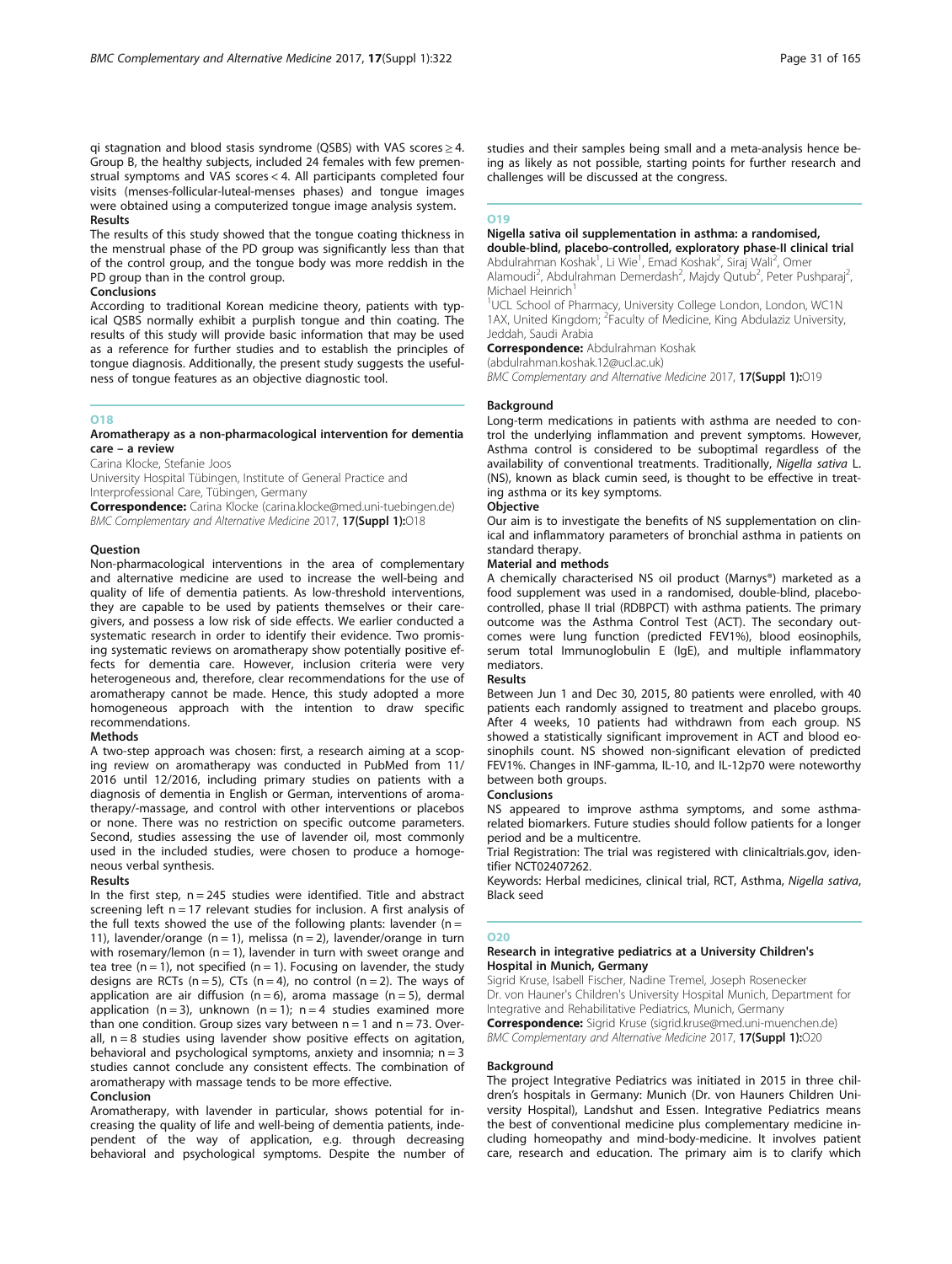methods are suitable for children in the two criteria effectiveness and safety. Homeopathy has been shown to fulfil these criteria very well since 1995, when integration of single-remedy-homeopathy began at the Dr. von Hauners Childrens University Hospital in Munich.

## Methods

Research is being conducted as prospective studies in the following fields:

- Hypnotherapy in children when taking blood
- Recurrent urinary tract infections in children: Phytotherapy, Homeopathy and conventional therapy in comparison
- Recurrent chronic obstructive bronchitis in children: singleremedy-homeopathy as add-on-therapy
- Postoperative urinary retention in children: Is the singleremedy-homeopathy effective to help in urination and to prevent the catheterization?

## Results

Preliminary results will be presented in May 2017 on the WCIMH in Berlin.

## Conclusion

The promising results of observational studies will be investigated more closely. The conclusions to be drawn will depend on the results obtained

Key words: Integrative Pediatrics, University Childrens Hospital Munich, Research, Homeopathy, Hypnotherapy, Phytotherapy

## O21

## Pilot study of acupuncture to treat anxiety in children and adolescents

Brenda Leung<sup>1</sup>, Wendy Takeda<sup>2</sup>

<sup>1</sup>University of Lethbridge, Health Sciences, Lethbridge, Canada; 2 Elements Physical Therapy and Acupuncture Ltd, Lethbridge, Canada Correspondence: Brenda Leung (brenda.leung@uleth.ca)

BMC Complementary and Alternative Medicine 2017, 17(Suppl 1):021

## **Background**

The prevalence of anxiety disorders in children has been estimated to be as high as 40%. Current treatments for paediatric anxiety have had limited success. Recently, studies show acupuncture to be relatively safe and effective, even in children.

## **Objectives**

To study the use of acupuncture for pediatric anxiety, and evaluate the feasibility of the randomization process, adherence to the intervention by this population, and changes to measures of anxiety. Methods

This pilot study was a randomized control trial of children with anxiety, age 9 to 15, and living in Lethbridge, AB and the surrounding communities. Participants were randomized to acupuncture or waitlist control groups. Participants in the waitlist group was given acupuncture after a wait-period of 5 weeks (matching the time the treatment group received acupuncture). Anxiety was measured using the Multidimensional Anxiety Scale for Children (MASC) self and parent rating forms, and the Hamilton Anxiety Rating Scale for Children and Adolescent (HAM-A). Acupuncture was provided by a licensed acupuncturist at 1 session per week for 5 weeks. The nurse using the HAM-A was blinded to the children"s group assignment.

## Results

Nineteen participants were enrolled, with 10 in the treatment and 9 in the waitlist group. Children in the acupuncture group had lower MASC-parent scores following completion of the acupuncture session than children in the waitlist (no acupuncture) group ( $p < .05$ ). Scores were significantly lower for all 3 measures of anxiety from the pre- to post- acupuncture assessments (p < .01).

## Conclusion

Children who received acupuncture treatments had lower anxiety scores from pre- to post assessments, and compared to the wait-list group. Acupuncture was tolerated and acceptable to patients and their families.

## O<sub>22</sub>

## Traditional Chinese medicine health education on improving subhealth status: a systematic review

Ning Liang, Xue Feng, Jian-ping Liu, Hui-juan Cao Beijing University of Chinese Medicine, Center for Evidence-based Chinese Medicine, Beijing, China Correspondence: Jian-ping Liu (jianping\_l@hotmail.com)

BMC Complementary and Alternative Medicine 2017, 17(Suppl 1):O22

## **Ouestion**

Sub-health status is an intermediate state between health and disease, and could restore to health if handled well with relative risk factors (e.g. excessive pressure, unbalanced diet). This article was to summarize the current delivery ways of traditional Chinese medicine (TCM) health education for sub-health status, and to explore the correlation between TCM health education and sub-health status. Methods

Six electronic databases were searched from inception till 2016 August. Studies with control group including randomized or nonrandomized controlled trials, cohort, case control, and cross-sectional studies were included.TCM education compared with no TCM education was included. Co-intervention was allowed in both groups. The sub-health status was considered as primary outcome and health knowledge and behavior changes as secondary outcomes.

## Results

Of the 1451 citations, 106 full papers were screened and finally 4 studies were included. TCM health education was delivered in two ways: school courses and individualized clinician counseling. One study showed that compared to common health education alone, adding on TCM clinicians specific health education improved total sub-health status(P < 0.00001), and specifically fatigue(P < 0.0001), psychological symptoms( $P < 0.00001$ ) and immunity ( $P = 0.0003$ ). A statistically significant association was found of female status (e.g. menstruation) and knowledge and behavior improvement ( $P = 0.000$ ) between with or without receiving school-based TCM health education. Conclusions

Based on limited number of evidence, there was positive correlaton between TCM health education and sub-health status or specific domains like female status or certain knowledge and behavior changes. Future more studies were needed and the incorporation with Eeducation should be paid much more attention to.

## O23

## A systematic review of the effects of meditation on empathy, compassion, and pro-social behavior

Christina M Luberto<sup>1</sup>, Nina Shinday<sup>2</sup>, Lisa Philpotts<sup>1</sup>, Elyse Park<sup>1</sup>, Gregory L Fricchione<sup>1</sup>, Gloria Yeh<sup>2</sup>

<sup>1</sup> Harvard Medical School/Massachusetts General Hospital, Boston, MA 02114, United States; <sup>2</sup>Harvard Medical School/Beth Israel Deaconess Medical Center, Boston, MA, United States

Correspondence: Christina M Luberto (cluberto@mgh.harvard.edu) BMC Complementary and Alternative Medicine 2017, 17(Suppl 1):O23

## **Ouestion**

Empathy (i.e., understanding of others emotions), compassion (i.e., desire to relieve others suffering), and pro-social behaviors (i.e., behaviors intended to help others) are necessary for societal well-being and improve individual health outcomes (e.g., psychological wellbeing, systemic inflammation). Traditionally, one implicit goal of meditation practices is to increase empathy and compassion. The purpose of the current study is to systematically review the empirical literature on the effect of meditation-based interventions on empathy, compassion, and pro-social behaviors.

## Methods

A literature search was conducted in PubMed, MEDLINE, PsycINFO, CINAHL, Embase, and Cochrane databases from inception through April 2016 using the search terms: mind-body therapies, mindfulness, meditation, tai chi, yoga, MBSR, MBCT, empathy, compassion, love, altruism, sympathy, or kindness. Randomized controlled trials in any population were included.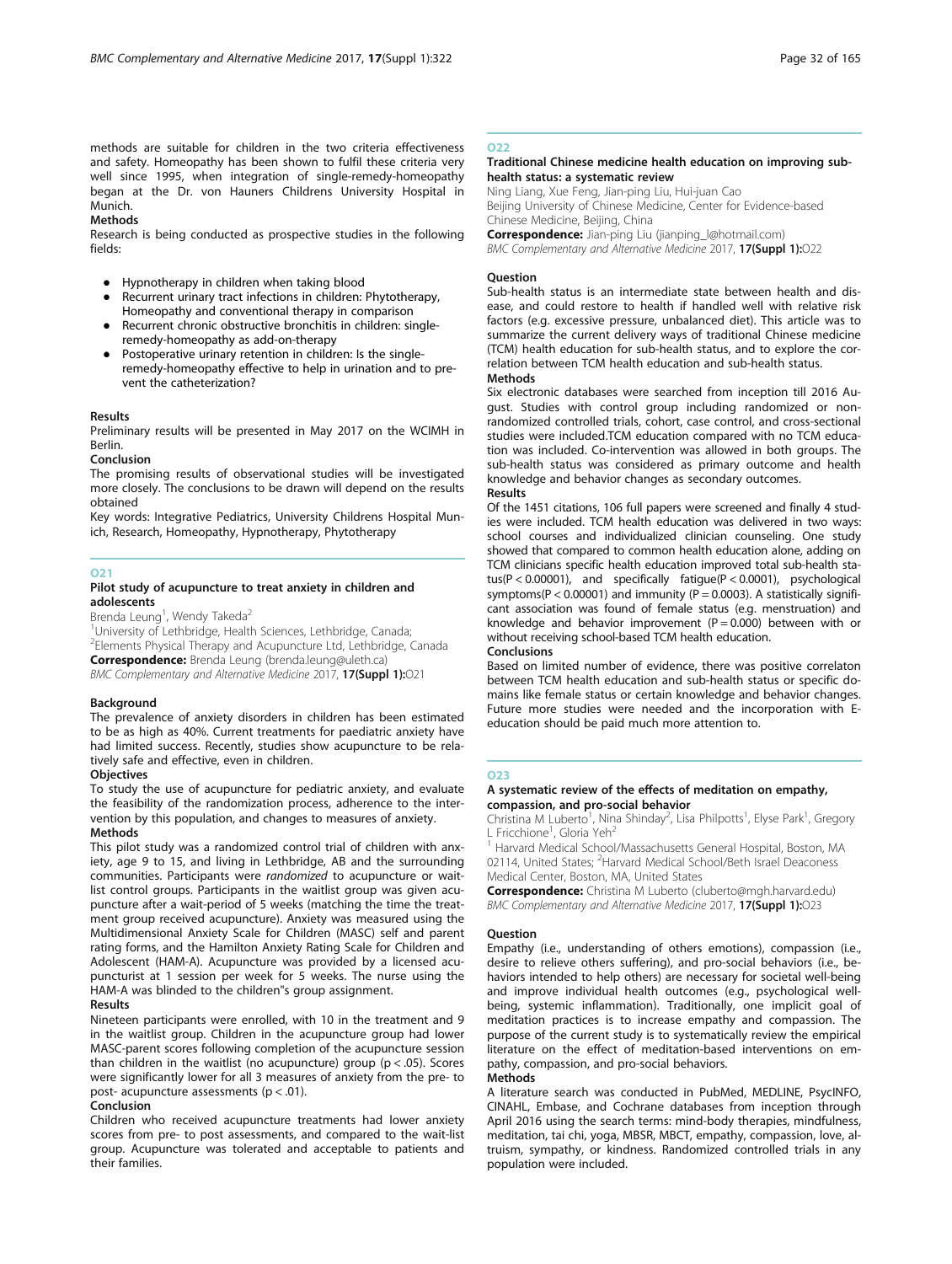## Results

Twenty-six studies met inclusion criteria (total  $N = 1,714$  subjects). Most studies were conducted among healthy adults  $(n = 11)$  using compassion meditation ( $n = 10$ ) or combined mindfulness/compassion meditation ( $n = 8$ ), often 8-12 weeks in duration ( $n = 12$ ) and delivered in a group format ( $n = 17$ ). Most control groups were wait-list or no-treatment ( $n = 15$ ). Outcome measures included self-reported emotions (e.g., composite scores, validated measures of empathy) and observed behavioral outcomes (e.g., real-world helping behavior, donations during computer games). Most studies showed a low risk of bias. Results of low-bias studies demonstrated significant improvements in observable pro-social outcomes following meditation training. Results for self-reported outcomes were encouraging, though less consistent.

## Conclusions

Meditation is efficacious for improving pro-social outcomes. Further research using more diverse samples, longer-term follow-up, and standardized interventions and outcome measures is warranted.

## O24

## Deficits in massage related adverse events case reporting and implications for the therapeutic massage and bodywork field: a systematic audit through mid-2016

Niki Munk<sup>1</sup>, Arash Zakeresfahani<sup>2</sup>, Trevor R Foote<sup>2</sup>, Rick Ralston<sup>3</sup>, Karen Boulanger<sup>4</sup>

<sup>1</sup>Indiana University School of Health and Rehabilitation Sciences, Health Sciences, Indianapolis, IN, United States; <sup>2</sup>Indiana University School of Physical Education, Tourism, and Management, Kinesiology, Indianapolis, IN, United States; <sup>3</sup>Indiana School of Medicine, Ruth Lilly Medical Library, Indianapolis, IN, United States; <sup>4</sup>Stanford University School of Medicine, Stanford, CA, United States

Correspondence: Niki Munk (nmunk@iu.edu)

BMC Complementary and Alternative Medicine 2017, 17(Suppl 1):O24

#### Introduction

Adverse event (AE) reporting is lacking in massage research. Many case reports exist describing medical intervention for purported massage related AEs. The current study provides a rich description regarding reporting thoroughness and implications of case reports documenting treatment for massage attributed AEs.

#### Methods

1)Systematic identification of published, peer-reviewed case reports for treatment of massage related AEs following PRISMA recommendations, 2)audit development based on CAse REport (CARE) guidelines and AE reporting guidelines, 3)audit implementation, and 4)descriptive analysis of audit scores.

## Results

Search identified 1041 articles; 71 met study inclusion criteria. Of the 51 audit items assessed, articles included approximately 49% of the necessary guideline items. Few audited case reports included client perspective (7%), race(11%), and occupation/activities(21%) or patient consent to publish the report(7%). On average, articles reported 1.7(SD1.2) of the 12 possible AE causing descriptors. None included a description of massage provider training, scope-of-practice, or setting and most (70%) did not describe the massage provider at all. Few articles included a description of the massage pressure (6%), number(32%), length(11%), frequency(6%), or duration(4%). None reported an attempt to contact the massage provider for information. Massage was the likely or absolute AE cause in 79% of cases but in 59% of those, massage was not the sole cause of the AE. Thirty percent of articles included situations of unforeseen, underlying, and/or coincidental conditions. Various implications are discussed.

#### Conclusion

Most articles implicated massage for AEs yet lacked enough detail to adequacy inform massage practice and education or massages role in these medically treated situations.

## O25

## Non-pharmacological multicomponent interventions as a method to treat dementia

Dominik Özbe, Elmar Gräßel, Katharina Luttenberger, Anna Pendergrass Universitätsklinikum Erlangen, Erlangen, Germany

Correspondence: Dominik Özbe (dominik.oezbe@uk-erlangen.de) BMC Complementary and Alternative Medicine 2017, 17(Suppl 1):025

#### **Background**

As there is no effective pharmacological treatment for dementia, it is profitable to focus on non-pharmacological interventions. Our objective is to present the promising approach of non-pharmacological multicomponent therapies using the example of a German randomized controlled trial (RCT) and to give a systematic review of the international literature.

#### **Methods**

In the German RCT 119 patients with primary degenerative dementia received either a highly standardized intervention consisting of motor stimulation, activities of daily living, and cognitive stimulation (MAKS) or treatment as usual. The systematic review was based on a search in MEDLINE, PsycINFO, and PSYNDEX. All articles published till August 2016 in English and German language were considered. Results

At 6 months the MAKS group showed an improvement in overall dementia symptoms compared to no change in the control group (adjusted mean difference (AMD) = -6.8, 95% CI = -10.3 to -3.3,  $P < .001$ , Cohen"s  $d = 0.66$ ). The results at 12 months (n = 61) showed, that the MAKS group remained stable in cognitive function (AMD = -7.7, 95% CI -14.0 to -1.4,  $P < .05$ , Cohen"s  $d = 0.45$ ) and ADLs (AMD = 3.6, 95% CI 0.7 to 6.4,  $P < .05$ , Cohen's  $d = 0.50$ ), whereas the control group showed a significant deterioration. The literature review showed that the most common components are varieties of physical and cognitive stimulation.

#### Conclusion

Multicomponent interventions are able to stabilize and even improve dementia symptoms. The growing body of work in this field needs to be systematically assessed and evaluated.

#### O26

## Acupuncture for patients with multiple sclerosis associated fatigue – a randomized controlled trial

Daniel Pach<sup>1,2</sup>, Judit Bellmann-Strobl<sup>3,4</sup>, Yinhui Chang<sup>1,5</sup>, Laura Pasura<sup>3</sup>, , Bin Liu<sup>5</sup>, Sven F Jäger<sup>3</sup>, Ronny Loerch<sup>1</sup>, Li Jin<sup>5</sup>, Benno Brinkhaus<sup>1</sup>, Miriam Ortiz<sup>1</sup>, Thomas Reinhold<sup>1</sup>, Stephanie Roll<sup>1</sup>, Sylvia Binting<sup>1</sup>, Katja Icke<sup>1</sup> , Xuemin Shi<sup>5</sup>, Friedemann Paul<sup>3,4,6</sup>, Claudia M Witt<sup>1,2</sup>

<sup>1</sup>Institute for Social Medicine, Epidemiology and Health Economics, Charité - Universitätsmedizin Berlin, Berlin, Germany; <sup>2</sup>Institute for Complementary and Integrative Medicine, University of Zurich and University Hospital Zurich, Zurich, Switzerland; <sup>3</sup>NeuroCure Clinical Research Center, Charité - Universitätsmedizin Berlin, Berlin, Germany; 4 Experimental and Clinical Research Center, Max Delbrueck Center for Molecular Medicine and Charité - Universitätsmedizin Berlin, Berlin, Germany; <sup>5</sup>First Teaching Hospital of Tianjin University of Traditional Chinese Medicine, Tianjin, China; <sup>6</sup>Department of Neurology with Experimental Neurology, Charité - Universitätsmedizin Berlin, Berlin, Germany

Correspondence: Daniel Pach (daniel.pach@charite.de) BMC Complementary and Alternative Medicine 2017, 17(Suppl 1):026

#### Background

Fatigue influences daily activities of patients with multiple sclerosis (MS) and reduces their quality of life. Most of clinical trials evaluating interventions for fatigue in MS have shown only minor benefits. **Objective** 

We aimed to evaluate whether 1) acupuncture or 2) mindfulnessbased stress reduction (MBSR) in addition to usual care are effective in reducing fatigue in MS patients compared to usual care alone.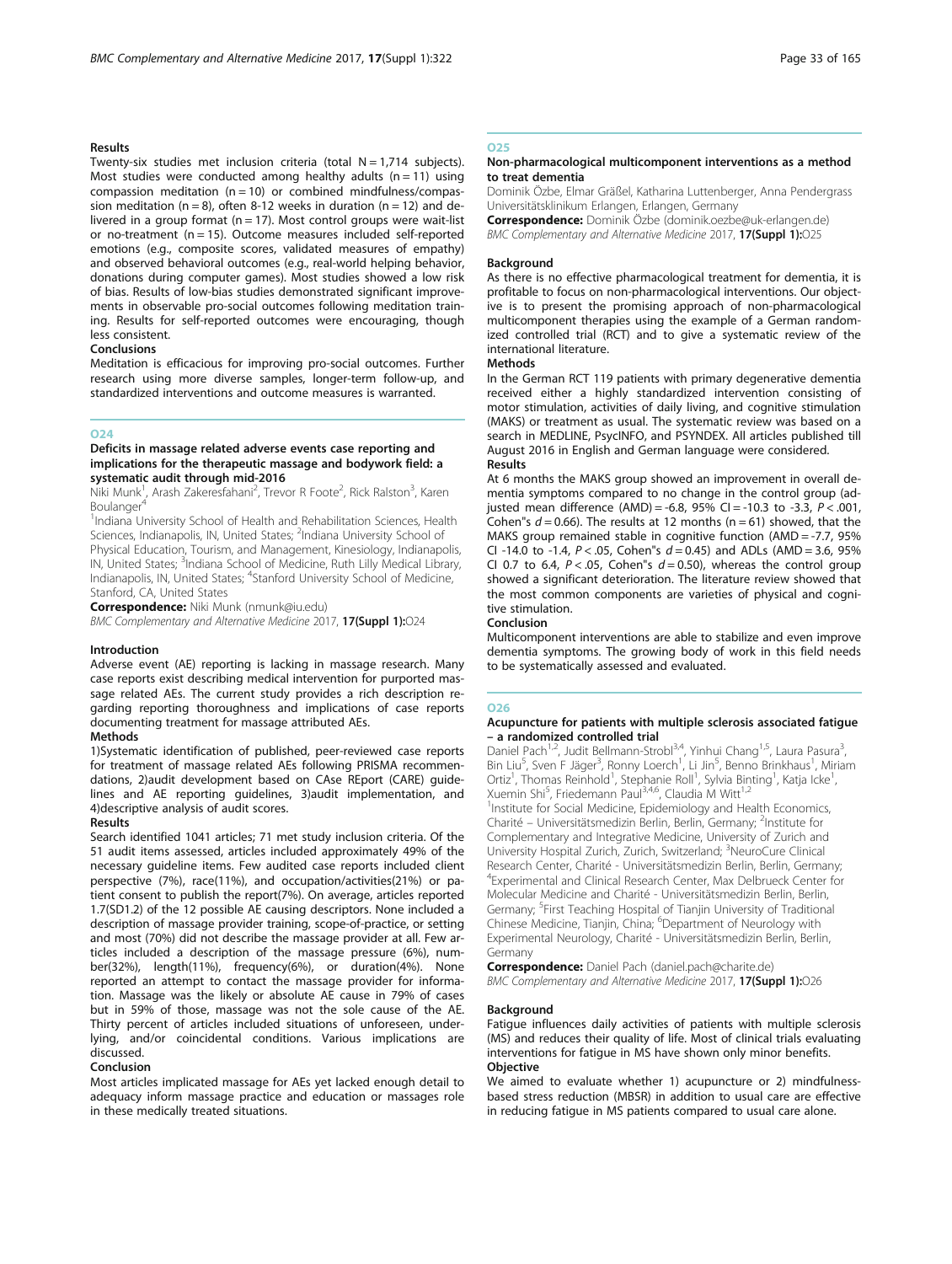## Methods

We performed a single-center, randomized, three-arm, controlled trial in a university study center specialized on MS. 116 outpatients with MS and fatigue for at least 3 months and an average score of  $\geq$  4 on the Fatigue Severity Scale (FSS) were randomly allocated to three groups (42 acupuncture, 21 MBSR, and 41 usual care). Patients in the acupuncture group received 24 treatments within 12 weeks in addition to usual care, the MBSR group received 12 weeks of MBSR treatment in addition to usual care, and the usual care group continued any previous treatment. The primary outcome was the Fatigue Severity Scale (FSS) after 12 weeks (values 1-7, with higher values indicating more fatigue). Because of recruitment difficulties recruitment for MBSR was stopped early and only acupuncture vs. usual care was analyzed in the primary analysis (ANCOVA adjusted for baseline FSS and gender).

#### Results

The primary outcome fatigue (mean adjusted FSS score after 12 weeks) was 4.7 (95% CI [4.4;5.1]) in the acupuncture group and 5.4 [5.0;5.7]) in the usual care group (difference: 0.6 [0.16; 1.07], p = 0.009).

#### Conclusion

Acupuncture in addition to usual care was significantly superior to usual care alone. Therefore acupuncture might be beneficial for MS patients with fatigue, particularly with regard to limited treatment options for these symptoms, but more research is needed. Further outcomes will be presented at the conference.

Trial Registration: ClinicalTrials.gov identifier NCT01864707

#### O<sub>27</sub>

## Osteopathic treatment in addition to medical standard therapy in patients with Gastroesophageal Reflux Disease (GERD): a randomized controlled trial

Michaela Rütz<sup>1</sup>, Andreas Lynen<sup>2</sup>, Meike Schömitz<sup>2</sup>, Maik Vahle<sup>2</sup> <sup>1</sup> German Academy of Osteopathy, Gauting, 82131, Germany; <sup>2</sup>Still Academy, Mühlheim, Germany

Correspondence:Michaela Rütz (f.schwerla@german-afo.de)

BMC Complementary and Alternative Medicine 2017, 17(Suppl 1):027

#### **Ouestion**

To evaluate the effectiveness of custom tailored osteopathic treatment in addition to medical standard therapy in patients suffering from GERD.

## **Methods**

Three trained osteopaths conducted the study in their private practices in Germany. 70 patients aged 27 to 75 years with a history of GERD were included in the study. By means of external randomization 35 patients were allocated to the intervention group and 35 to the control group. In the intervention group 4 osteopathic treatments at intervals of two weeks were performed with a followup after 12 weeks. All participants were allowed to continue with their individual pharmacological therapy on demand (usual care). Primary outcome parameter was frequency and severity of reflux symptoms (Reflux Disease Questionnaire, RDQ). As secondary outcome parameters quality of life in reflux and dyspepsia was assessed by a disease-specific questionnaire (QOLRAD).

## Results

The inter-group comparison of changes revealed relevant improvements in support of the osteopathic treatment for the main outcome parameter symptom frequency and severity (RDQ overall score: between group difference of means 5.9; 95% CI: 3 to 8.9; p < 0.005). Frequency of symptoms decreased by 37% and severity by 29%. Equally quality of life improved in favor of the osteopathic group (QOLRAD overall score: between group difference of means 0.7; 95% CI: 0.35 to 1; p < 0.005).

## Conclusion

Four osteopathic treatments over a period of six weeks led to statistically significant and clinically relevant positive changes of reflux symptoms and quality of life in reflux and dyspepsia in patients suffering from GERD.

German Clinical Register: DRKS00006824

## O28

## An integrative curcumin-mesalamine therapy for remission induction in mild-moderate active ulcerative colitis: an international, multi-center, randomized, double-blind, placebocontrolled trial

Nir Salomon<sup>1</sup>, Alon Lang<sup>1</sup>, Adi Lahat<sup>1</sup>, Uri Kopylov<sup>1</sup>, Shomron Ben-Horin<sup>1</sup> , Ofir Har-Noi<sup>1</sup>, Benjamin Avidan<sup>1</sup>, Rami Elyakim<sup>1</sup>, Dorit Gamus<sup>1</sup>, Siew NG<sup>2</sup> , Jessica Chang<sup>2</sup>, Justin Wu<sup>2</sup>, John Kaimiklotis<sup>3</sup>

<sup>1</sup> Sheba Medical Center, Tel Aviv, Israel; <sup>2</sup>Gastroenterology, Chinese University of Hong Kong, Hong Kong, Hong Kong; <sup>3</sup>Cyprus IBD Center IBD, Nicossia, Cyprus

Correspondence: Nir Salomon (nironsl@gmail.com)

BMC Complementary and Alternative Medicine 2017, 17(Suppl 1):O28

## Background and aims

Curcumin, a herbal-compound, may be efficacious in the treatment of ulcerative colitis (UC). In this study we investigated the efficacy of curcumin add-on therapy for inducing remission in patients with active mild-to moderate UC.

#### Methods

In this multi-center randomized, placebo-controlled double-blind study, 50 patients with active mild-moderate UC (defined by score of 5 to12 in the Simple Clinical Colitis Activity Index (SCCAI)) were allocated to receive 3gr daily of curcumin or placebo for one month on top of optimized (oral + topical) 5ASA treatment. Clinical index (SCCAI), endoscopic index (partial Mayo) and serological parameters were determined at entry and conclusion of study period.

## Results

In the intention-to-treat analysis, 14/26 (54%) patients receiving curcumin and 0/24 patients receiving placebo achieved clinical remission (SCCAI ≤2) at week 4 (P = 0.01, OR 42.2, 95CI 2.3 to 760). Clinical response (reduction of ≥3 points in SCCAI) was achieved in 17/26 patients receiving curcumin and in 3/24 patients receiving placebo (P < 0.001, OR 13.2, 95CI 3.1 to 56.6). Endoscopic remission (partial Mayo score  $\leq$  1) was observed in 8/22 (36%) of patients receiving curcumin and in  $0/16$  (0%) of the patients receiving placebo (P = 0.035, OR 23.5, 95CI 1.2 to 445). The mean change in partial Mayo score was +0,15  $\pm$  0.49 for the placebo arm compared to -0.55  $\pm$  0.79 in the curcumin arm  $(P = 0.04)$ . No serious adverse events were recorded. Conclusion

Curcumin as add-on therapy was superior to placebo for inducing clinical and endoscopic remission in mild-to-moderate active UC with no apparent adverse effects. Curcumin may be a safe and promising agent in the treatment of inflammatory bowel diseases.

#### O<sub>29</sub>

## Effects of yoga versus the low-FODMAP diet on gastrointestinal symptoms and the microbiota in patients with irritable bowel syndrome – a randomized controlled trial

Dania Schumann<sup>1</sup>, Ludovica Buttó<sup>2,3</sup>, Jost Langhorst<sup>1</sup>, Gustav Dobos<sup>1</sup> , Dirk Haller<sup>4,5</sup>, Holger Cramer<sup>1,6</sup>

<sup>1</sup> Department of Internal and Integrative Medicine, Kliniken Essen-Mitte, Faculty of Medicine, University of Duisburg-Essen, Essen, Germany; 2 Division of Gastrointestinal and Liver Disease, Case Western Reserve University School of Medicine, Cleveland, OH, United States; <sup>3</sup>Case Digestive Health Research Institute and Departments of Medicine, Case Western University School of Medicine, Cleveland, OH, United States; 4 ZIEL - Institute for Food & Health, Technical University of Munich, Freising, Germany; <sup>5</sup>Nutrition and Immunology, Technical University of Munich, Weihenstephan, Germany; <sup>6</sup>Australian Research Centre in Complementary and Integrative Medicine (ARCCIM), Faculty of Health, University of Technology Sydney, Sydney, Australia

Correspondence: Dania Schumann (d.schumann@kliniken-essenmitte.de)

BMC Complementary and Alternative Medicine 2017, 17(Suppl 1):029

#### Purpose

To examine the effect of a yoga intervention versus a low-FODMAP diet (LFD) on irritable bowel syndrome (IBS), as well as to explore potential changes in the gut microbiota.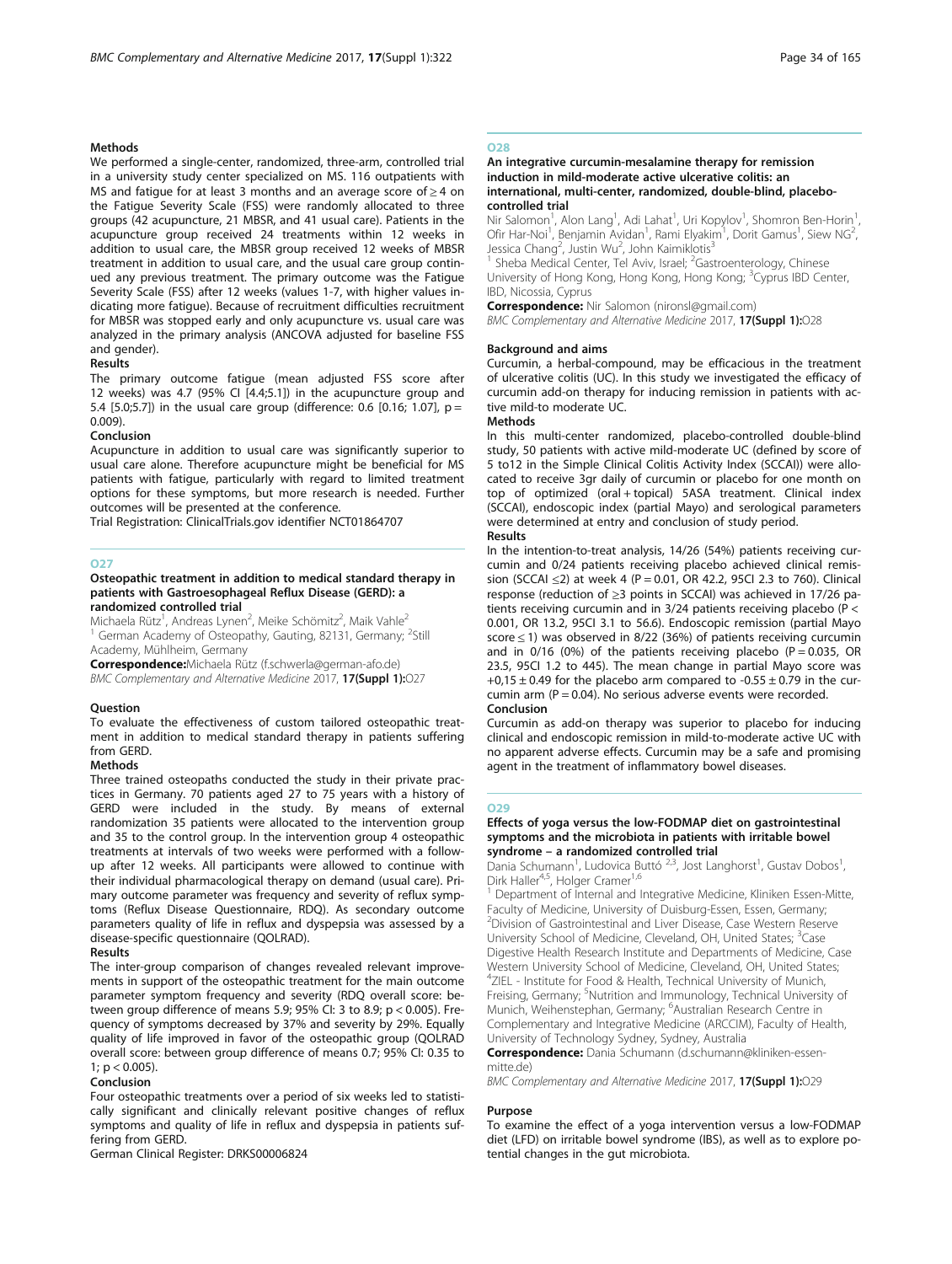## Methods

59 patients with IBS undertook a single-blind, randomized controlled trial involving a yoga intervention or LFD for 12 weeks. Changes in gastrointestinal symptoms (primary outcome IBS-SSS), quality of life (IBS-QOL, SF-36) and perceived stress (CPSSS, PSQ) were examined at weeks 12 and 24. 16S RNA analysis was performed after 12 weeks to investigate the microbiota.

#### Results

There was no significant difference between the groups after 12 weeks in the IBS-SSS (-31.80; 95%CI = -11.90,75.50; p = 0.151), or 24 weeks (-33.41; 95%CI = -4.21,71.04; p = 0.081). Explorative within group comparison showed significant effects for yoga and LFD at 12 weeks and 24 weeks (all  $p < 0.001$ ). Comparable within group effects occurred for the other outcomes. Significant changes in the composition of the gut bacteria could be seen between the groups after 12 weeks ( $p = 0.041$ , corr.  $p = 0.082$ ) with a decrease in certain species after the FODMAP intervention.

#### Conclusions

This study found that both yoga and LFD group had a significant reduction in gastrointestinal symptoms and an increase in the quality of life, but seemed to act though different pathways. The FODMAP diet might unfold its effects through a change in the gut bacteria composition while Yoga might act through the parasympathetic nervous system. More research is warranted on the underlying mechanism of both interventions and the potential benefit of their synergetic use, its effects and its safety.

## O30

## Acupuncture to improve live birth rates for women undergoing IVF: findings from a randomized controlled trial

Caroline Smith<sup>1</sup>, Sheryl de Lacey<sup>2</sup>, Michael Chapman<sup>3</sup>, Julie Ratcliffe<sup>2</sup> , Neil Johnson<sup>4</sup>, Jane Lyttleton<sup>1</sup>, Clare Boothroyd<sup>5</sup>, Paul Fahey<sup>6</sup> <sup>1</sup>Western Sydney University, NICM, Penrith, Australia; <sup>2</sup>Flinders University, Bedford Park, Australia; <sup>3</sup>University of New South Wales, Sydney, Australia; <sup>4</sup>University of Auckland, Auckland, New Zealand; <sup>5</sup>IVF Med, Brisbane, Australia; <sup>6</sup>Western Sydney University, School of Science and Health, Campbelltown, Australia

**Correspondence:** Caroline Smith

(caroline.smith@westernsydney.edu.au)

BMC Complementary and Alternative Medicine 2017, 17(Suppl 1):030

The evidence of acupuncture as an adjunct to IVF is conflicting. The aim of this study was to determine the efficacy of a short course of acupuncture compared with a non-invasive sham control for women undergoing a fresh IVF cycle on clinical outcomes.

Methods: a randomized controlled trial included women aged less than 43 years and undergoing a fresh IVF or ICSI cycle was conducted at IVF units in Australia and New Zealand. At randomization there was stratification by number of previous embryo transfers, age of the women and IVF clinic site. Treatment was administered between days 6 to 8 of the stimulated cycle and two treatments were administered on the day of embryo transfer. Participants, outcomes assessors and the analyst were blind to group allocation, and acupuncturists were not blinded. The primary study outcome was live birth. Secondary outcomes included clinical pregnancy, miscarriage prior to 12 weeks, quality of life, and infertility self-efficacy.

Results: 848 women were randomly allocated to acupuncture ( $n =$ 424) or sham acupuncture ( $n = 424$ ). Fifty one women were excluded due to post randomisation exclusions or women withdrew their consent, 193 women had a cancelled cycle e.g. no oocytes collected, no surviving embryo, clinical decision to freeze all embryos. 604 women proceeded to embryo transfer (acupuncture  $n = 301$ , sham acupuncture  $n = 303$ ). The live birth rate was 24.3% of those having an embryo transfer in the acupuncture group and 23.4% of those in the sham acupuncture control group (relative risk, 1.04, 95% confidence interval 1.04 to 1.38).

Conclusion: There was no evidence of a difference in the live birth rate for women undergoing embryo transfer for women receiving acupuncture or non-invasive sham acupuncture.

## O31

## Effects of a mindfulness training on perceived stress, selfcompassion and empathy of primary care physicians: a quantitative and qualitative analysis

Bram Tjaden<sup>1</sup>, Marja van Vliet<sup>2</sup>, Herman van Wietmarschen<sup>2</sup>, Miek Jong<sup>2</sup> <sup>1</sup> Aandachtigedokters.nl, Zeist, 3702GV, Netherlands; <sup>2</sup>Louis Bolk Instituut Driebergen, Netherlands

Correspondence: Miek Jong (m.jong@louisbolk.nl)

BMC Complementary and Alternative Medicine 2017, 17(Suppl 1):031

#### **Background**

Primary care physicians are subjected to high administrative demands and a high workload leading to a large incidence of burnout. Mindfulness training has been found to improve stress resilience in medical students and physicians. This study reports on the effects of an 8 week mindfulness training on self-compassion, empathy and perceived stress in primary care physicians.

#### Methods

A mixed quantitative and qualitative methodology was chosen. The enrolled primary care physicians completed questionnaires on perceived stress (PSS), self-compassion (Neff), self-reflection (Groningen reflective ability scale) at baseline, 6 months and 12 months. A phenomenological qualitative content analysis was conducted on 6 semi-structured interviews 3 months after the training to evaluate: in which manner the mindfulness training changed the way of looking at yourself, looking at your environment and looking at your patient. Results

First analysis of data from 44 participating primary care physicians indicated a significant reduction in perceived stress ( $p < 0,000$ ), improvement in self-compassion (p < 0,000) and an improvement in self-reflection ( $p = 0.018$ ) after the mindfulness training compared to before the training. Qualitative analysis revealed the themes awareness, acceptance, peace, openness, and integration in daily life several, related to changes in self-reflection and changes in perceiving your environment. Additionally, "connection with the patient" was revealed as a strong theme, indicating a better understanding of the patient and an improved ability to regard the patient as a whole. Conclusions

Mindfulness training is an effective approach for fostering compassion and self-reflection in primary care physicians, in addition to improvement of stress-resilience.

## O32

## Cancer therapy with mistletoe extracts. Short overview of 100 year experiences and recent clinical results

Wilfried Tröger (troeger@crdt.de)

Verein für Krebsforschung e.V., medial science, Arlesheim, Switzerland BMC Complementary and Alternative Medicine 2017, 17(Suppl 1):032

#### Introduction

Cancer therapy with mistletoe extracts has been proposed by Rudolf Steiner 100 years ago in 1917. The first preparation "Iscador" should "replace the knife of the surgeon" and be used in all types of cancer. The first cases already showed less morbidity of the patients and a better quality of life, as well as a surprisingly long survival time.

In the following, a short overview and recent results of randomized studies are shown.

## Methods

To find out the mode of action, in vitro research has been done since the early sixties. The first clinical trials were retrospective studies comparing with a historical population, case series prospective or non-randomized clinical trials. In parallel many ex vivo/in vitro - studies have been done, because of the multiple immunomodulating activities of mistletoe. End of the seventies the first prospective randomized clinical trials were published.

#### Results

Some constituents of mistletoe extract are cytotoxic. Mistletoe lectins induce apoptosis and viscotoxins cause necrosis in cancer cells. Surprisingly healthy human lymphocytes are not affected in the same way. In contrary, many of their subtypes are stimulated by mistletoe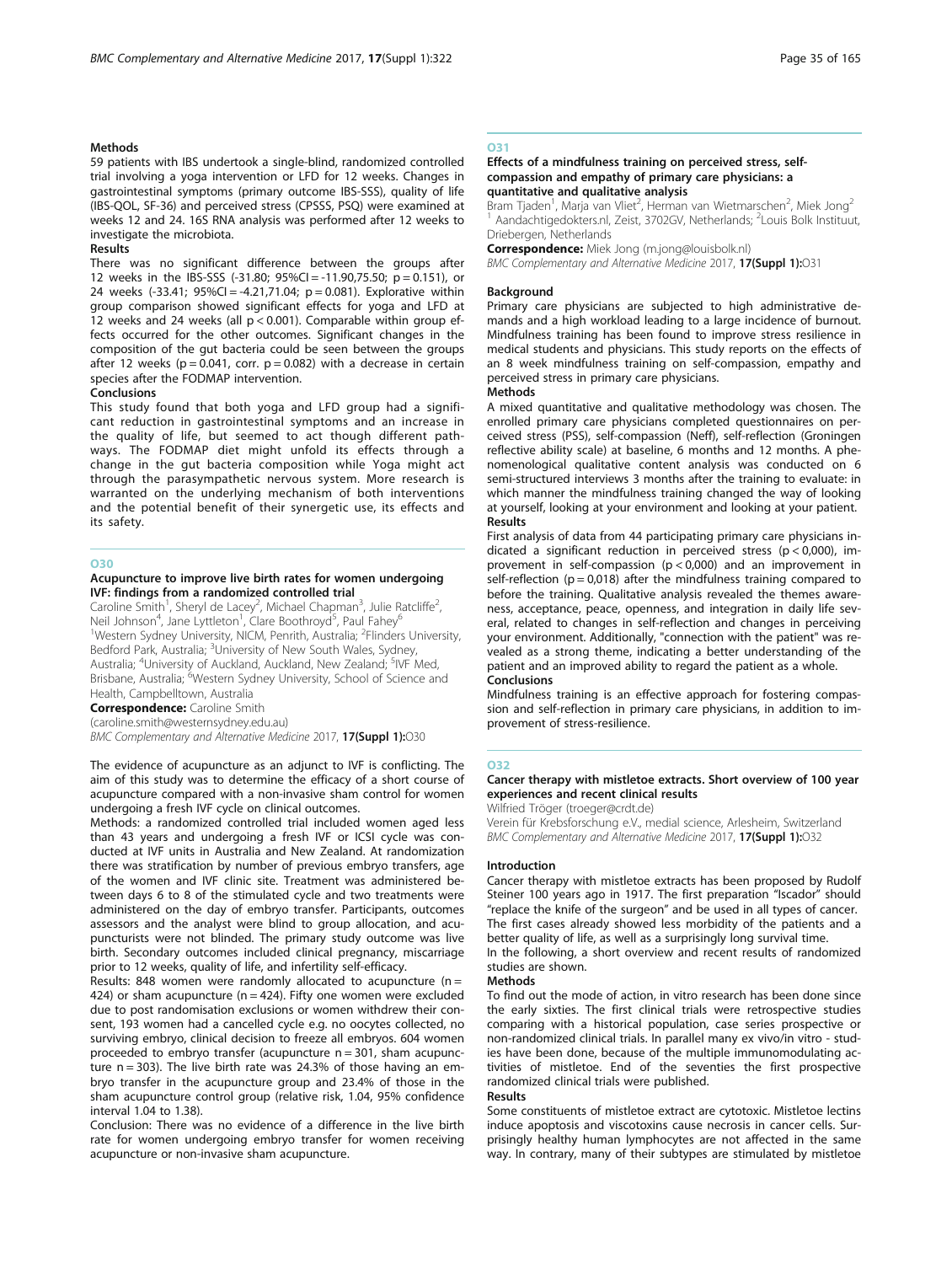lectins (T- and B-cells) or oligosaccharides like rhamnogalactouronanes (NK-cells) in in vitro assays. Mistletoe may protect healthy PBMC from the DNA-damaging effects of chemotherapy. Recent results even showed a synergistic effect of mistletoe and chemotherapy on cancer cells in vitro, testing different tumor cells and their respective standard chemotherapy regimen.

There are about 90 clinical trials with Iscador published since 1962. The examined tumour entities were in breast, colon, lung, skin, cervix, pancreas, stomach, bladder and others. Several reviews showed strong effects regarding morbidity and quality of life, and moderate effects on tumour response and survival. None of the studies showed negative effects or reported from serious adverse events.

Recent GCP-studies showed a benefit in quality of life as well as a prolongation of the survival time. A randomized early breast cancer study using Iscador in parallel to CAF showed the improvement of quality of life and neutropenia. A study with patients with locally advanced or metastatic carcinoma ot the pancreas showed a median survival of the Iscador-patients of 4,8 months and 2,7 months for the control patients, who received no therapy anymore (HR =  $0,49$ ; p <  $0,0001$ ).

#### Conclusion

Mistletoe extracts decrease the morbidity of the patients and increase the quality of life as well as the survival time of cancer patients. The therapy is safe.

#### O33

#### Research in complementary and alternative medicine in Finland: a literature review

Pia Vuolanto<sup>1</sup>, Paulina Aarva<sup>1</sup>, Minna Sorsa<sup>1</sup>, Kaija Helin<sup>2</sup>

<sup>1</sup>University of Tampere, Faculty of Social Sciences, Tampere, Finland; 2 Åbo Akademi University, Åbo, Finland

Correspondence: Pia Vuolanto (pia.vuolanto@uta.fi)

BMC Complementary and Alternative Medicine 2017, 17(Suppl 1):033

The situation and prerequisites of research in complementary and alternative medicine (CAM) vary between countries across the world. Some countries have well established CAM research centers and in most countries the numbers of CAM publications have grown steadily during the last couple of decades. Finland does not have a CAM research center and its prerequisites for CAM research have been very scarce. The regulation of CAM is far from being solved. Public discussion on CAM often ends up in controversies characterized by strong juxtapositions.

The presentation focuses on Finnish CAM research in the long-term perspective by analysing CAM research articles and PhD theses from the 1960s until 2015. The analysis shows the slow growth of the number of publications and the heterogeneity of settings for CAM research. However, certain trends in Finnish CAM research could be identified. The most important focus of research has been on CAM use and the experiences of CAM users. Also the attitudes of health care personnel in Finland have been studied, as well as the history of different traditional healing practices. Surprisingly little research conducted on the efficacy of CAM treatments was found which might be due to the lack and scarcity of research resources. We argue that due to the absence of national CAM policy including research policy and the dominance of research on CAM usage, the category of CAM and its central concepts have not been analysed thoroughly. This might have an impact on the strong controversies in public discussions about CAM treatments in the Finnish context.

## O34

## The potential of video analysis for recognising ergotropic and trophotropic phases of patients during music and occupational therapy

Claudia Wenzel, Iris Zoderer, Patricia Pammer, Patrick Simon, Gerhard Tucek

Department of Health Sciences, IMC University of Applied Sciences/ Austria, Krems an der Donau, 3500, Austria

Correspondence: Claudia Wenzel (claudia.wenzel@fh-krems.ac.at) BMC Complementary and Alternative Medicine 2017, 17(Suppl 1):034

## Purpose

As part of a mixed-methods study focusing on the optimum chronobiological phase for therapeutic processes, the main objective of this qualitative part of the study was to identify ergotropic and trophotropic phases of patients participating at music or occupational therapies with the help of systematic video analysis.

#### Methods

Data collection included videographies ( $n = 10$ ) of music and occupational therapies as well as qualitative expert interviews ( $n = 10$ ). Grounded Theory was used both as a methodology and as a method of analysis (coding). The computer software Atlas.ti (Vers. 7.0) was used for both interview and video analysis.

## Results

The systematic interview and video analysis showed that researchers and professionals can differentiate between ergotropic and trophotropic phases in the course of music or occupational therapies, but there are no unique categories referring only to ergotropic or to trophotropic phases. Posture & motor function, followed by verbal, action & activity, concentration facial expression and interaction were the most frequently categories.

#### Conclusions

As there are no unique categories for either ergotropic or trophotropic phases, the context of the therapy must be taken into account as well as parameters like the subjective motivation of the patient. The empirical results can be considered as the foundation for the development of an observance tool for identifying ergotropic or throphotropic phases of patients with the objective to find the right chronobiological phase for clinical therapies.

## O35

#### The use of complementary and alternative methods (CAM) among Swedish cancer patients

Kathrin Wode<sup>1</sup>, Roger Henriksson<sup>1,2</sup>, Lena Sharp<sup>1,3</sup>, Anna Stoltenberg<sup>1</sup> Johanna Hök Nordberg<sup>1,3</sup>

<sup>1</sup>Regional Cancer Center Stockholm Gotland, Stockholm, Sweden; <sup>2</sup>North Sweden University Hospital, Umeå, Sweden; <sup>3</sup>Karolinska University Hospital, Stockholm, 14186, Sweden

Correspondence: Johanna Hök Nordberg (Johanna.hok@ki.se) BMC Complementary and Alternative Medicine 2017, 17(Suppl 1):O35

Although Swedish conventional health care providers rarely discuss, recommend or prescribe CAM, research indicates use comparable to other high-income countries. The aim of this study was to describe patterns of CAM use among Swedish cancer patients.

In this cross-sectional study, questionnaires were distributed consecutively to 1297 cancer patients at Stockholm's university hospital's out-patient units. Response rate was 58% (n = 755). Answers were analyzed using descriptive statistics and content analysis.

Use of CAM over lifetime was reported by 34%; after cancer diagnosis by 26% and new CAM use since cancer diagnosis by 17%. Females, age 30-49 and high education predicted CAM use. Top 3 methods were vitamins and minerals, natural products and relaxation. Main reasons for use were improvement of physical, emotional and general wellbeing. Side-effects were few and mild; average monthly costs <50  $\epsilon$ ; satisfaction was high. One third discussed their CAM use with cancer care providers; 2% thought that the Oncology team didn't need to discuss CAM. Over 50% thought that CAM therapies should be offered in cancer care.

Swedish cancer patients use CAM despite limited access and information, are highly satisfied and experience specific benefits. In general, CAM use seems to be a conscious choice compatible with daily life and reflects patients' needs to contribute to their wellbeing. The lacking involvement of conventional providers in patients CAM use diverge with patients needs and might be a risk for patient safety. If cancer care has the ambition to be person centered, patients preferences about CAM need to be addressed.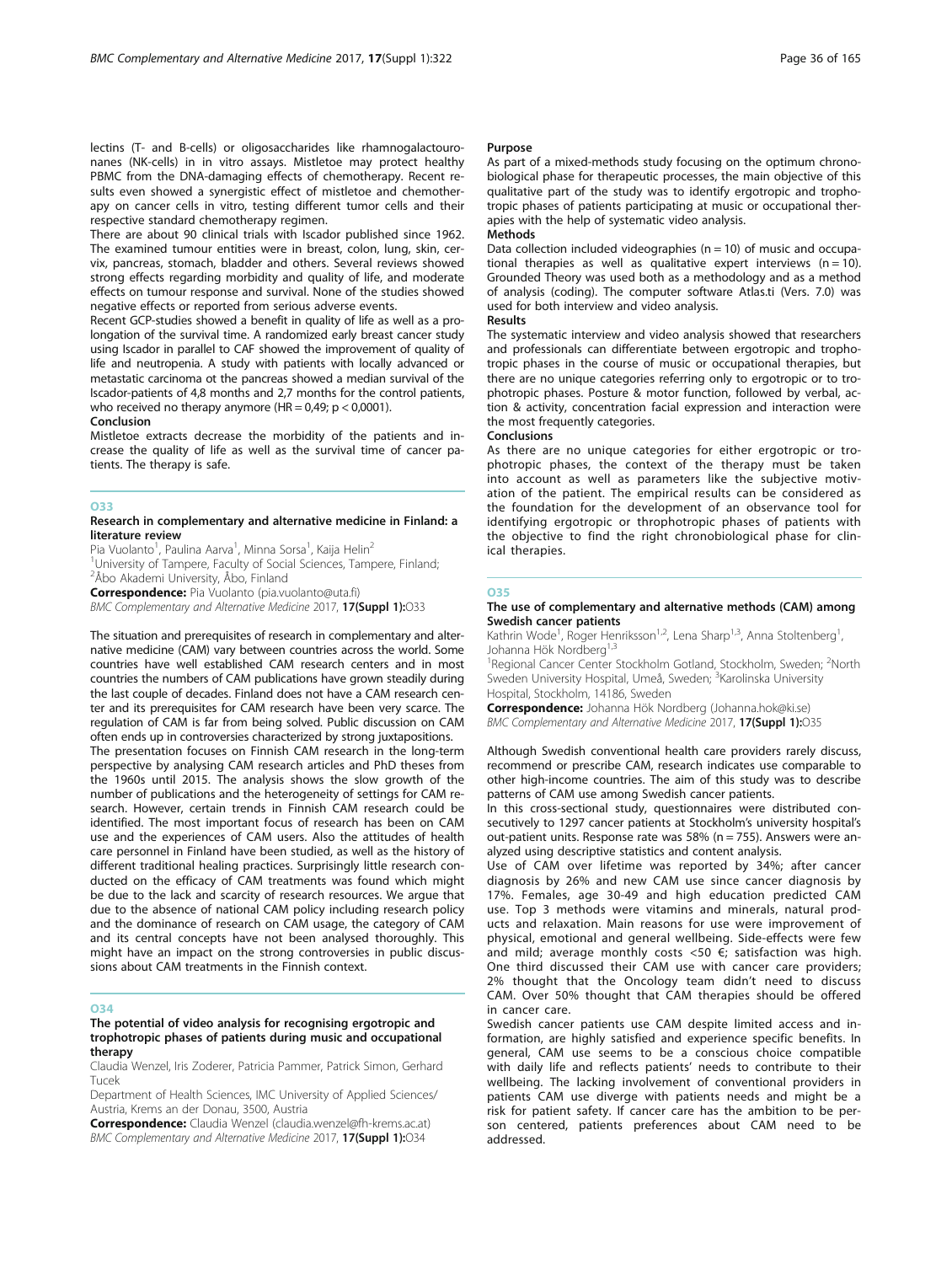## O36

#### Dengzhan Shengmai capsule as adjunctive treatment for ischemic stroke: a systematic review and meta-analysis of randomized clinical trials

Yang Xiao-ying, Li-qiong Wang, Jin-gen Li, Ning Liang, Ying Wang, Jianping Liu

Beijing University of Chinese Medicine, Centre for Evidence-Based Chinese Medicine, Beijing, China

**Correspondence:** Yang Xiao-ying (yuki-ying@bucm.edu.cn)

BMC Complementary and Alternative Medicine 2017, 17(Suppl 1):036

## **Objective**

The review aimed to assess the effectiveness and safety of Dengzhan Shengmai (DZSM) capsule for ischemic stroke.

## Methods

We searched six electronic databases for randomized controlled trials of DZSM capsule for people with ischemic stroke. Co-intervention was allowed if applied in all arms. Risk ratio and mean difference with a 95% confidence interval (CI) were used as effect measures by using RevMan 5.3.

## Results

We identified 14 RCTs involving 5206 participants, and all trials were conducted in China. Majority of the included trials were of high risk of bias in methodological quality. For acute ischemic stroke, adding DZSM capsule to conventional therapy achieved higher Barthel Index scores (MD 22.37, 95% CI 21.34 to 23.40), lower neurological function deficit scores (MD - 3.73, 95% CI -5.27 to -2.19) and lower recurrence rate (RR 0.22, 95% CI 0.10, 0.46). For patients in their convalescence (or convalescence and sequelae stage) of ischemic stroke, DZSM capsule was superior in improving quality of life (MD 28.8, 95% CI 7.10 to 50.50) and recurrence (RR 0.71, 95% CI 0.51 to 0.99) compared to placebo. No trials reported the serious adverse events.

## Conclusion

DZSM capsule appears to improve neurological function, quality of life and reduce recurrence rate based on conventional therapy for ischemic stroke and seems generally safe. However, the findings of benefit are inconclusive due to generally weak evidence, and further large, rigorous trials are still warranted.

## Clinical care

#### O37

## Medical cannabis access in Canada: new opportunities and challenges

Lynda Balneaves<sup>1</sup>, Rielle Capler<sup>2</sup>

<sup>1</sup> College of Nursing, University of Manitoba, Winnipeg, R3T 2 N2, Canada; <sup>2</sup>Interdisciplinary Studies Graduate Program, University of British Columbia, Vancouver, Canada

Correspondence: Lynda Balneaves (lynda.balneaves@umanitoba.ca) BMC Complementary and Alternative Medicine 2017, 17(Suppl 1):037

## Introduction

Since 2001, Canadians have had access to medical cannabis. In 2013, new regulations and a production system were instated to maintain reasonable access to medical cannabis while addressing safety issues. Recent court rulings, as well as a movement towards legalization, have further shifted how medical cannabis is conceptualized and offered in Canada. The purpose of this review is to examine the opportunities and challenges facing medical cannabis access in Canada. Methods

This review will reflect on the current literature and regulation history in Canada regarding how medical cannabis has been offered and produced, as well as research that has explored the access experiences of patients utilizing medical cannabis. Preliminary findings from a survey of 369 medical cannabis users will be considered in the context of new legislation.

#### Findings

Qualitative research has revealed Canadians have struggled to access medical cannabis, with gatekeeping, social stigma, and poor quality being reported as challenges. Survey research shows access remains problematic for 50% of patients, with cost, product availability, and wait-times posing significant challenges. To address these issues, new legislation has expanded the types of product available as well as legalized some forms of self-production. A recent task force on legalization has also been offered as a way to increase access to cannabis.

## Conclusion

While legalization of cannabis may improve access, it poses new challenges with regards to how medical cannabis use is conceptualized, researched and made available to Canadians. Thoughtful dialogue about these challenges is needed prior to future legislation changes and program development.

#### O38

#### Possibility of cure and prevention of radiation therapy injury

Chiara Bocci, Marta Guffi, Marina Paolini, Ilaria Meaglia, Patrizia Porcu, Giovanni B Ivaldi

ICS MAUGERI, Radiotherapy, Pavia, Italy

Correspondence: Chiara Bocci (chiara.bocci@fsm.it)

BMC Complementary and Alternative Medicine 2017, 17(Suppl 1):038

Radiotherapy treats many types of cancer effectively. But like other treatments, it often causes side effects. These are classified as acute (occurring within few weeks after therapy), intermediate or late (occurring months or years after the therapy) and can have a devastating effect on the quality of life of cancer patients and survivors. Due to the inadequacy of most of the radio-protectors in controlling the side effects of conventional cancer therapy the complementary and alternative medicines have attracted the view of researchers and medical practitioners more recently.

The use of compounds which can selectively protect normal tissues against radiation injury is of immense interest because beside protecting the normal tissue, could also permits use of higher doses of radiation to obtain better cancer control and possible cure. Curcumin, for example, has been reported to protect various study systems against the deleterious effects induced by ionizing radiation and also to enhance the effect of radiation.

Oncology acupuncture has become a new and promising field of research. Recent trials made efforts in studying hot flashes in breast cancer patients under hormonal therapy, xerostomia induced by radiotherapy in head and neck cancer, and fatigue and insomnia.

Dietary modification such as caloric restriction has been shown to decrease tumor initiation and progression and could be used during radiotherapy course as a novel therapeutic intervention to enhance cytotoxic therapies and reduce the cytotoxic effects on normal tissue.

Preliminary data support the efficacy of Homoeopathic topical Calendula for prophylaxis and treatment of acute dermatitis during radiotherapy.

#### O39

## Type D personality, anxiety and depression – does the presence of type 2 diabetes mellitus make a difference in coronary and hypertensive patients?

Simona Dragan, Petru Bucuras, Ana M Pah, Marius Badalica-Petrescu, Florina Buleu, Gheorghe Hogea-Stoichescu, Ruxandra Christodorescu University of Medicine and Pharmacy Victor Babes, Cardiology, Timisoara, Romania

**Correspondence:** Simona Dragan (simona.dragan@umft.ro) BMC Complementary and Alternative Medicine 2017, 17(Suppl 1):O39

#### Introduction

Cardiovascular morbidity and mortality rates are linked to certain personality traits associated with depression and anxiety. Type D behavior is characterized by the shared inclination to experience negative emotions and to inhibit them while avoiding social contact. In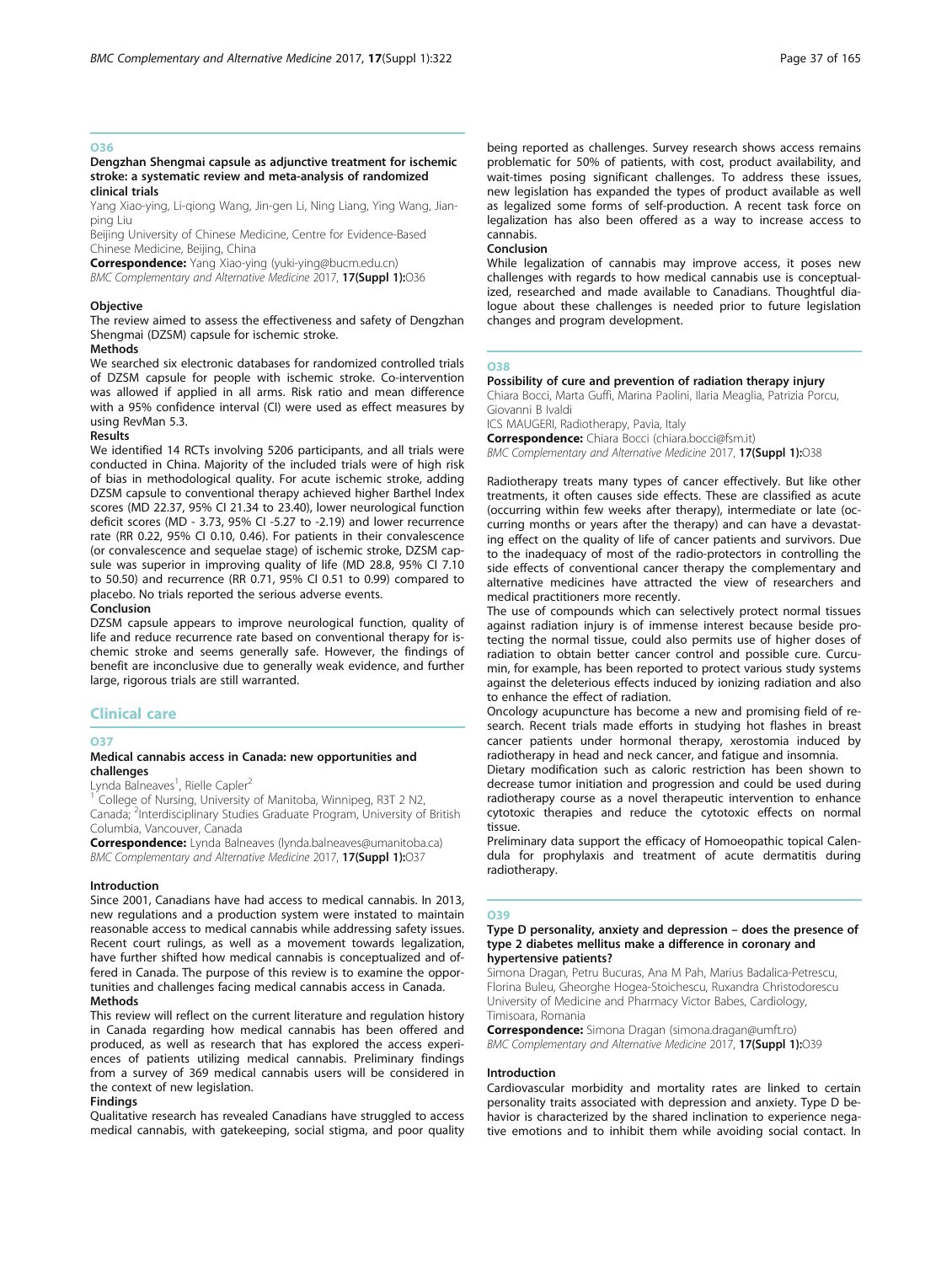this study, we assessed the impact of the presence of type 2 diabetes mellitus (T2DM) on quantified anxiety and depression scores and type D personality in hypertensive and coronary patients.

## Material and methods

The study was carried out on 107 patients with coronary artery disease (CAD; mean age 64.8 years) and 203 patients with hypertension (HT; mean age 63.7 years). The hospital-based 14 item anxiety and depression scale (HAD) and the Duke Anxiety-Depression Scale (DUKE) were used for standardized self-reported measurements for anxiety and depression scores. Type D personality was assessed using the DS-14 scale, containing 7 item negative affectivity (NA) and social inhibition (SI) subscales. Correlations were made using the chi2 test and the non-parametric Mann-Whitney and Kruskal-Wallis tests. Results

T2DM was present in 62 patients with CAD and 97 patients with HT. Type D personality (NA added to SI scores ≥14) was found in 29% patients with CAD and 27,7% with HT. Anxiety scores (HAD A) were significantly higher in CAD patients with T2DM than in non-diabetics ( $p = 0.014$ ) and correlated with LDL levels ( $r = 0.133$ ,  $p = 0.025$ ). DS-14 NA scores were significantly higher in HT patients with T2DM than in non-diabetics ( $p = 0.023$ ). Type D personality was present to a significant extent in HT patients with T2DM compared to non-diabetics (p  $= 0.015$ .

DUKE scale scores correlated significantly with HDL levels ( $r = 0.297$ , p < 0.001) and arterial diastolic pressure (ADP) levels for both CAD (r  $= 0.225$ , p = 0.004) and HT (r = 0.180, p = 0.003) patients. Higher DUKE scores were obtained in CAD compared to HT patients, regardless of T2DM diagnosis (Mann-Whitney test,  $p = 0.011$ ). Patients with stage 3 HT had higher DUKE scores than those with stage 2, thus correlating with disease progression.

#### Conclusion

This study showed that type D personality and anxiety are closely linked to diabetes in coronary and hypertensive patients. Based on these findings, we consider that personalized psychotherapeutic interventions are extremely important for disease progression and should be part of complex cardiovascular prevention programs.

## O40

## An integrative approach with acupuncture for post-traumatic stress disorder (PTSD): a case report

Lan Kao, Yumin Cho

Department of General Internal Medicine, Center for East-West Medicine, University of California Los Angeles (UCLA), Los Angeles, CA 90024, USA **Correspondence:** Yumin Cho (cho.yumin@gmail.com) BMC Complementary and Alternative Medicine 2017, 17(Suppl 1):040

Background: This study is an assessment of the acupuncture utility for treatment of post traumatic stress disorder (PTSD), which is characterized by "intrusive thoughts, nightmares, flashbacks of past traumatic events, avoidance of reminders of trauma, hypervigilance, sleep disturbance, all of which lead to considerable social, interpersonal<sup>1"</sup> and physiological dysfunctions. This case involves a 43-year old female veteran diagnosed with PTSD and mild traumatic brain injury, due to military combat and sexual trauma, after her 2012 deployment to Afghanistan. She presented with depression, anxiety, sleep disturbance, headaches, chest pain, lower back pain, bladder

pain, and constipation. Methods: Patient completed a questionnaire pre and post acupuncture to assess the severity of symptoms. Acupuncture sessions were 30 minutes, administered once a week for 3 weeks in a group setting, using sishencong, GB20, DU9/11/13/14/15/16, Ub23. Other interventions included qigong, cognitive processing therapy, emotion regulation, distress tolerance, biofeedback, mindfulness, art therapy, and equine therapy.

Results: Anxiety level reduced from 9/10 to 4/10. Depression reduced from 10/10 to 0/10. Sleep duration and quality improved from 2-4 hours a night to 6-7 hours of sustained sleep without medication, and sleep apnea subsided. Headaches diminished and medication stopped. Back pain improved from 5-7/10 severity to 2/10 and medication stopped by the third treatment. Bladder pain eased and medication usage ceased. Bowel movement became regular.

Conclusions: This case demonstrates the potential utility of acupuncture within an integrative setting as an adjunct intervention for the treatment of PTSD. Written informed consent was obtained from the patient to publish this data.

1. Sareen, J, Stein, M B, Hermann, R. UpToDate. Post traumatic stress disorder in adults: Epi- demiology, pathophysiology, clinical manifestations, course, assessment, and diagnosis. Avail- able at [https://](https://www.uptodate.com/) [www.uptodate.com](https://www.uptodate.com/). December 15, 2015.

#### O41

## Quality of life and fatigue in breast and gynecologic cancer patients during chemotherapy supported by a complex nurse-led CAM intervention – results of a randomized-controlled trial Nadja Klafke<sup>1</sup>, Cornelia Mahler<sup>1</sup>, Cornelia von Hagens<sup>2</sup>, Lorenz Uhlmann<sup>3</sup>

, Martina Bentner<sup>1</sup>, Andreas Schneeweiss<sup>4</sup>, Andreas Mueller<sup>5</sup>, Joachim Szecsenyi<sup>1</sup>, Stefanie Joos<sup>1</sup>

<sup>1</sup>University Hospital Heidelberg, Department of General Practice and Health Services Research, Heidelberg, Germany; <sup>2</sup>University Women's Hospital Heidelberg, Department of Gynecologic Endocrinology and Reproductive Medicine, Division Naturopathy and Integrative Medicine, Heidelberg, Germany; <sup>3</sup>University Hospital Heidelberg, Institute of Medical Biometry and Informatics, Heidelberg, Germany; <sup>4</sup>National Center for Tumor Diseases, Gynecologic Oncology, Heidelberg, Germany; 5 Community Hospital Karlsruhe, Women's Clinic, Karlsruhe, Germany Correspondence: Nadja Klafke (nadja.klafke@med.uni-heidelberg.de) BMC Complementary and Alternative Medicine 2017, 17(Suppl 1):041

## **Ouestion**

Conventional cancer treatment is associated with patients' impaired physical and emotional functioning, affecting quality of life outcomes. Fatigue belongs to one of its most distressing symptoms. The majority of cancer patients complement conventional cancer treatment with Complementary and Alternative Medicine (CAMs), however, more evidence to encourage such supportive treatments is urgently needed. The primary objective of the CONGO (Complementary Nursing in Gynecologic Oncology)-study was to investigate if a complex CAM intervention, consisting of a CAM nursing package, resource-oriented counseling, and CAM information materials, improves health-related quality of life (HRQOL) and associated patient-oriented outcomes in breast and gynecologic cancer patients receiving chemotherapy. As part of the HRQOL analyses, we aimed to analyze if and how patients' fatigue levels benefited from the CAM interventions.

Methods

From July 2014 until April 2016, randomized controlled trial data of 251 patients treated for localized or metastatic cancers were collected in the National Center of Tumor Diseases (NCT) Heidelberg and the Community Hospital Karlsruhe (SKK). The intervention group patients received routine care plus the CAM intervention package during chemotherapy treatment (CHT); control group patients received routine supportive care only.

The primary endpoint HRQOL was assessed with the EORTC-QLQ-C30; the secondary endpoint fatigue was assessed with the 13-item scale of the Functional Assessment of Cancer Therapy-Fatigue (FACIT-F). Both endpoints were measured at T1 – baseline, T2 – midline of CHT, T3 – end of CHT, and follow-up T4 – 6 months after CHT. In addition the HRQOL was assessed weekly in the patient diary. Results

Databank cleansing of all time points was finalized in December 2016. Currently, the data of the primary and secondary outcomes are being examined. Data are analyzed with linear mixed models including intervention/control group, the interaction of treatment and time, fatigue/HRQOL baseline scores, and the strata center and stage of cancer as fixed effects. The models will also consider a random intercept to take account of the correlation between observations of the same patients assuming an unstructured correlation structure. Complete results of these analyses can be presented in May 2017 at the ECIM&ICCMR.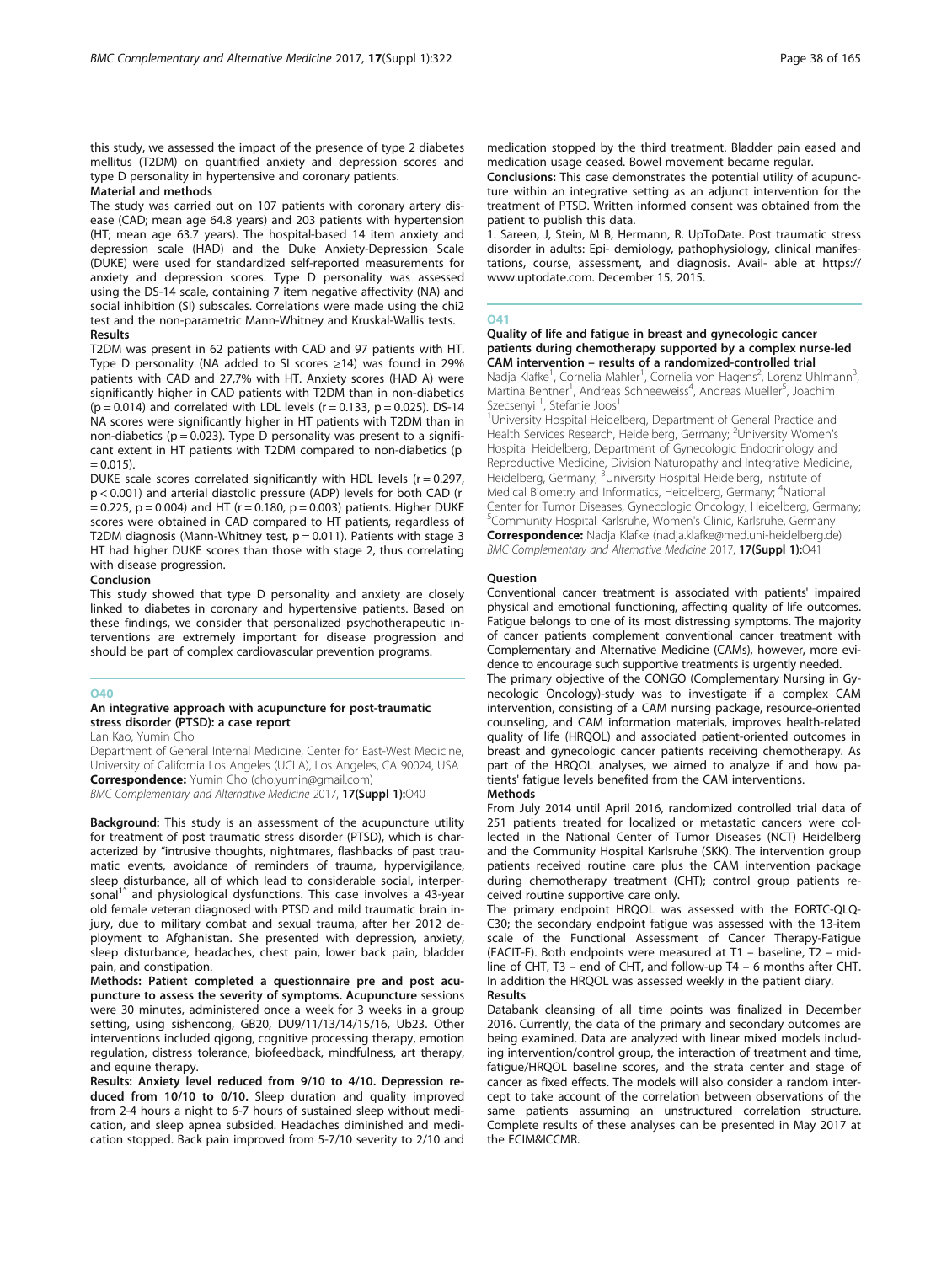The CONGO-study evaluates if cancer patients' supportive therapy can be improved by a CAM intervention delivered by trained oncology nurses. Due to patients' increasing uptake of holistic practices and products, it is essential that healthcare professionals know how to respond to patients' needs, and that evidence-based CAM programs are further integrated into oncology healthcare services.

## O<sub>42</sub>

## Acupuncture in post-date pregnancy

Isabella Neri (isabella.neri@unimore.it)

Ob-Gyn, University of Modena, Modena, 41125, Italy

BMC Complementary and Alternative Medicine 2017, 17(Suppl 1):042

## **Ouestion**

Pharmacological labor induction is obtained through intracervical/vaginal prostaglandins and/or oxytocin infusion; however, the use of these agents produces fetal and maternal side effects. Traditional Chinese medicine advocates the use of acupuncture to soften the cervix and induce uterine contractions. The aim of the present study is to investigate the effect of acupuncture to induce labor onset. Acupuncture was applied in post-date pregnancies and the primary outcome was the rate of women submitted to labor induction for prolonged pregnancy at week 41 5.

## Methods

After informed consent, 375 undelivered women after 40 2 gestational age were considered eligible for the study and 112 women treated with acupuncture and 263 in the observation group. The acupuncture sessions were planned up to a maximum of 4 sessions up to 41st week plus 4 days. At 41 5 week a pharmacological induction of labor was planned.

#### Results

Acupuncture and observation groups showed a similar rate of nulliparous women (66.1% vs 55.9%) pre-labor rupture of membranes (32.1% versus 31.2%), gestational age to hospitalization  $(287.7 \pm 3.1$  versus  $287.1 \pm 2.9$  days), blood loss  $(470.9 \pm 331.6$  versus  $400.9 \pm 321.5$  ml),) rate of caesarean section (12.5% versus 14.8%) and birth weight  $(3532.7 \pm 375.8$  versus  $3537.1 \pm 399$ gr). The rate of operative delivery is lower in women treated with acupuncture in respect to control (6.3% versus 11.4%). The total rate of labor induction significantly differed between acupuncture and control groups (19.6% versus 38.0%). In particular the labour induction indicated for "prolonged pregnancy" was lower in women submitted to acupuncture(6/112 versus 23/263). Conclusion

The present study demonstrated that acupuncture applied a term of delivery seems effective in reducing the rate of labor induction performed for prolonged pregnancy at 41 5 weeks.

#### O43

## Complementary and integrative medicine in nursing homes results of a prospective, exploratory, comparative, two-armed cohort study from the residents' perspective

Miriam Ortiz, Katharina Schnabel, Michael Teut, Gabriele Rotter, Sylvia Binting, Margit Cree, Fabian Lotz, Ralf Suhr, Benno Brinkhaus Institute for Social Medicine, Epidemiology and Health Economics, Charité Universitätsmedizin – Berlin, Berlin, 12209, Germany Correspondence: Miriam Ortiz (Miriam.oritz@charite.de)

BMC Complementary and Alternative Medicine 2017, 17(Suppl 1):043

## **Question**

"Kneipp Therapy" (KT) is a form of Complementary and Integrative Medicine (CIM) that includes a combination of hydrotherapy, herbal medicine, mind-body medicine, physical activities and healthy nutrition. Since 2007 nursing homes (NH) in Germany started to integrate KT in daily care. The aim was to investigate the long-term impact of KT on NH residents.

## Methods

We conducted a prospective, exploratory, two-armed cohort study to compare NH with (KT group) and without KT (but with routine health preventive interventions (HPI); control group) over 12 months. Each NH with KT was matched to a control NH. Outcomes included frequency of received KT resp. HPI, a quality of life (QUALIDEM) and a multidimensional global impression scale (NOSGER).

## Results

We included  $n = 105$  residents from 7 NH (KT group) and  $n = 69$  residents from 6 NH (control group). 82% of the residents were female (BMI 28.3  $\pm$  5.9; age: 83.4  $\pm$  7.7 years). There were no major differences between the groups in the QUALIDEM items. KT group residents had significantly better values for the NOSGER dimension "challenging behaviour" ( $p = 0.003$ ) after 6 months and "memory capacities" after 12 months ( $p = 0.040$ ). In a post hoc sensitivity analysis residents of both groups who had received more than 30 times KT resp. HPI per month showed significantly better values in social and well-being items of the QUALIDEM and NOSGER.

## Conclusions

The study showed only few significant differences between both NH groups in favour for KT. The frequency of KT or HPI applications seems to influence social aspects and well-being. Trial Registration: DRKS-ID: DRKS00005049

#### O44

#### Integrative oncology in the region of Tuscany: a successful integration

Elio Rossi<sup>1</sup>, Sonia Baccetti<sup>2</sup>, Fabio Firenzuoli<sup>2</sup>, Maria V. Monechi<sup>2</sup>, Mariella Di Stefano<sup>2</sup>, Gianni Amunni<sup>3</sup>

<sup>1</sup> Homeopatic Clinic ASL Tuscany North West Lucca, Tuscan network for Integrative Medicine, Lucca, 55100, Italy; <sup>2</sup> Tuscan Network of Integrative Medicine, Florence, 50139, Italy; <sup>3</sup> ISPO, Tuscan Tumor Institute, Florence, 50139, Italy

Correspondence: Elio Rossi (e.rossi@mednat.it)

BMC Complementary and Alternative Medicine 2017, 17(Suppl 1):044

#### Purpose

To describe the process of integration of complementary medicine (CM) in the network of Cancer Departments of Tuscan public healthcare which is ongoing since 2009.

## Methods

In 2009 the Tuscan Tumor Institute and the Tuscan Network of Integrative Medicine (TNIM) established a working group composed of experts in CM and oncologists to review the literature on the use of CM in cancer care. Later in 2013 the TNIM participated in the European Partnership for Action Against Cancer-EPAAC (7th Framework Programme), with the purpose of collecting evidence on the use of CM in cancer and mapping the European centers offering integrative oncology.

#### Results

In 2015 a Resolution of the Tuscan Regional Government ratified to develop the use of some CM as treatment of cancer-related symptoms, and side effects of conventional cancer therapy (acupuncture for nausea and post-chemotherapy and post-surgery vomiting, pain, hot flushes of iatrogenic menopause, xerostomia; homeopathy for hot flushes of iatrogenic menopause and the side-effects of radiotherapy; herbal medicine for anxiety, depression, cancer-related fatigue, mucositis, nausea, vomiting and pain). A Commission of CM experts and oncologists will define how to apply this resolution. The role of CM in cancer care has been recently strengthened within the reform of Public Health Service ongoing in Tuscany.

## Conclusions

The integration of evidence-based complementary treatments as a part of a Comprehensive Cancer Care Network allows to respond safely and effectively to the demand coming from cancer patients and combine safety and equity of access in public health systems.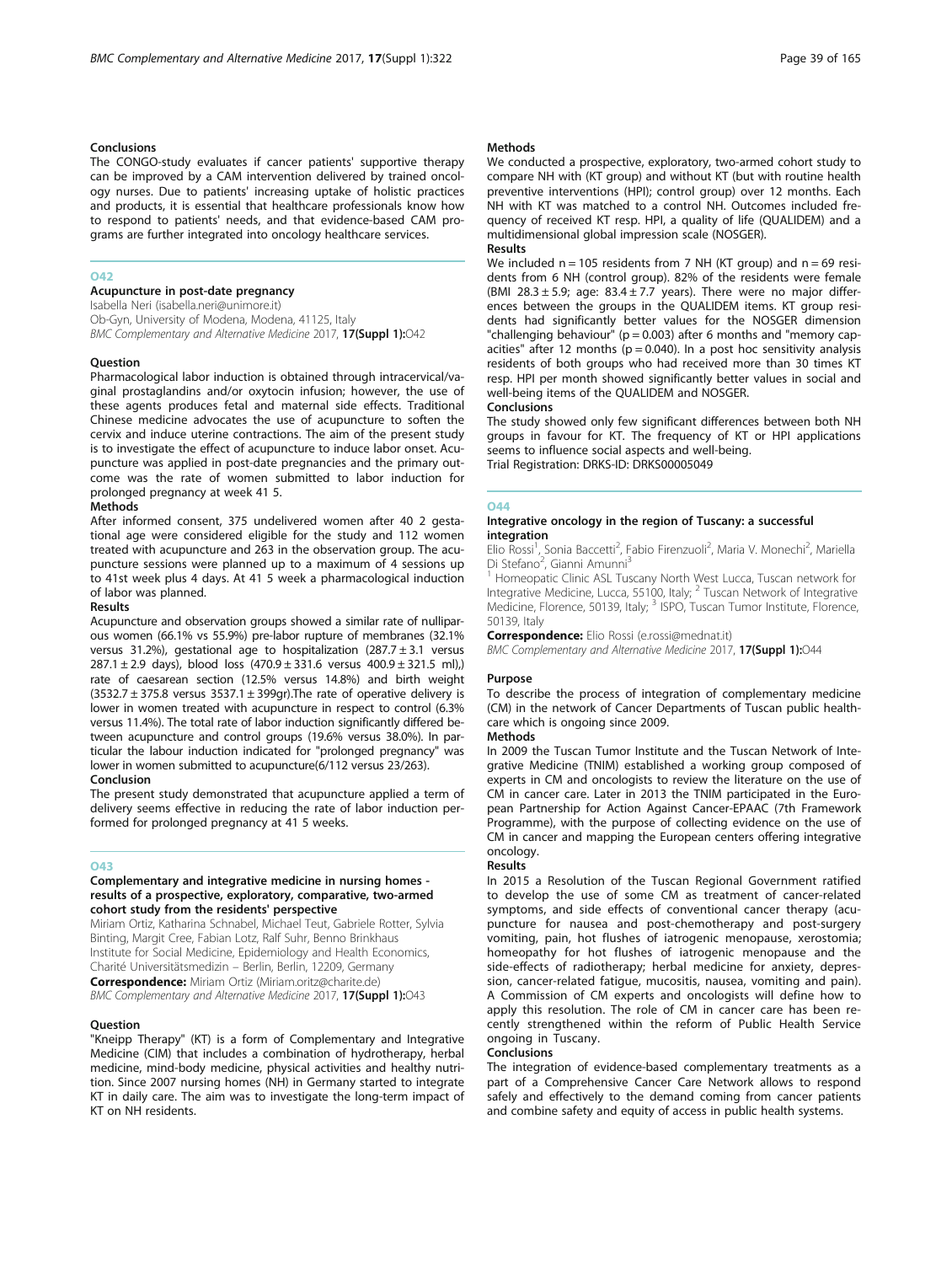## O45

## Increasing the survival of pancreatic cancers by Chinese Herbal Medicine

Wendy Wong, Bingzhong Chen, Justin Wu Chinese University of Hong Kong, Hong Kong Institute of Integrative Medicine, School of Chinese Medicine, Hong Kong, Hong Kong Correspondence: Wendy Wong (wendy.wong@cuhk.edu.hk) BMC Complementary and Alternative Medicine 2017, 17(Suppl 1):045

With advance diagnosis of health care system, pancreatic cancer has the lowest overall 5-years overall survival among all other cancers. Systematic review or meta-analysis have concluded that the radiotherapy or chemotherapy are least effective. Chinese Herbal Medicine (CHM) is being commonly used among patients for cancer treatments. The concurrent use of CHM for cancer treatment remain controversial since herbs were found to be interfering with the efficacy of chemotherapy or leading to potential associated toxicities.

In this study, we proposed a retrospective case series study to investigate the survival gain for pancreatic cancer patients who had different treatment regimens across their patients journeys. With Hong Kong the best location for bridging both Chinese and Conventional Medicine, the outcomes will be able to advance global interdisplinary medical industry for recommendation. This study aims at identifying the benefits and safety of CHM for cancer patients in terms of survival, safety, adverse effect, drug-related symptoms. With the global trend of Integrative Medicine, this study could facilitate interprofessional communication for improving the clinical management of pancreatic cancer patients in Chinese.

## Methods

A retrospective case series was conducted on 182 patients diagnosed with pancreatic cancer from 2005 to 2015 who consulted for Chinese Medicine Practitioner for CHM treatment at Central of Hong Kong. Primary outcome was the overall survival after the diagnosis of cancer. Results

## With mean age of 56 (range of 30-87), 6 patients had only taken only CHM and refusing surgery, chemo- or radiotherapies. All other 176 patients had taken in parallel of CHM and conventional treatment of any combination of sugery, radio- or chemotherapy. The range of survival was 4 months to 9 years with mean of 29.6 months. The median of survival was 15.2 months. More than 76% patients can sustain the 1-year survival.

#### Conclusion

These illustrated a superior clinical outcomes than solely intake of conventional medications. The specific herbs in playing of the role of prolonging survival of pancreatic cancer should be investigated for wider application. This will help in identifying benefits and safety of CHM in pancreatic cancer patients. The results will help guide strategies to improve patient-centered actions relating to pancreatic cancer treatment and survivorship.

## Education

#### O46

## Graduate Masters of Science Degree Program in Complementary and Integrative Medicine: opportunity to inform, cultivate and develop future healthcare leaders

Hakima Amri, Aviad Haramati, Lucy Kotlyanskaya

Biochemistry and Cellular and Molecular Biology, Georgetown University Medical Center, Washington, DC 20007, United States

Correspondence: Hakima Amri (amrih@georgetown.edu)

BMC Complementary and Alternative Medicine 2017, 17(Suppl 1):046

Offering Integrative Medicine (IM) content, as a course of study prior to entering medical school or other health professions, can enhance a students awareness about values relevant to their future career and practice. In this presentation, we intend to describe the curriculum for a unique Masters Degree Program, now in its 14th year, in the integrative biomedical sciences at Georgetown University.

The program is designed to be completed in 11 months. The curriculum includes three tracks: Science-based courses: such as Biochemistry, Physiology, Pharmacology, CIM-based courses such as Survey of CAM Disciplines addressing Traditional Medical Systems (TCM, Ayurveda, Unani, Naturopathy, etc.), Physiology of Mind-Body Medicine, CAM in Pathophysiological States, Nutrition, Botanicals and Supplements, and courses aimed at Skills to Assess Evidence, such as Evidence-based Medicine, Critical Reading, Biostatistics, as well as series of elective courses. In addition, students are required to participate in an 8-week practicum during the summer, in which they are immersed in some aspect of integrative medicine (from bench lab to clinic or government office).

We plan to share experiences from our educational model where our graduates contributed to and led a number of initiatives, that impacted their schools and careers. Thus, emphasizing the importance of teaching CIM and how it promotes inter-professional education, creativity, and leadership skills. Over the years, we have also found that our graduates go on to demonstrate other desirable skills such as: 1) creative communication skills about IM; 2) community-building, 3) assuming leadership roles, 4) developing networking skills, and 5) fostering inter-professional collaborations.

## O47

## Attitudes and beliefs about evidence-based and integrative medicine within the Chinese medicine profession

Belinda Anderson<sup>1</sup>, Roni Evans<sup>2</sup>, Ben Kligler<sup>3</sup>, Paul Marantz<sup>1</sup>

<sup>1</sup> Pacific College of Oriental Medicine; Albert Einstein College of Medicine, New York, NY 10038, United States; <sup>2</sup> University of Minnesota, Minneapolis, MN, United States; <sup>3</sup> Beth Israel/Mount Sinai, New York, NY, United States

Correspondence: Belinda Anderson (banderson@pacificcollege.edu) BMC Complementary and Alternative Medicine 2017, 17(Suppl 1):047

#### Purpose

Attitudes and beliefs have profound impacts upon behavior and learning. However, with regard to evidence-based medicine (EBM) education, little attention has been given to exploring the attitudes and beliefs of complementary healthcare students, faculty and clinicians. Methods

At the Pacific College of Medicine (New York campus) surveys (containing close-ended and open-ended questions) of Chinese medicine students and faculty, and an ethnographic qualitative study of acupuncturists (via an online forum) were undertaken to explore perspectives on research, evidence-based and integrative medicine. Results

The survey response rates for students and faculty were 42 and 89%, respectively. Faculty and students indicated high degrees of interest in, and support for, the value of research and EBM. However, this declined as students progressed through their degree programs. Responses to the open-ended survey questions, and the qualitative study, indicate that there is concern about paradigm differences, relevance of the scientific method, power dynamics in the healthcare system, and a preference for pluralism over integration. The relevance and impact of these outcomes upon learning and clinical practice is discussed.

#### Conclusions

Motivating clinicians to seek out and use the latest evidence to inform patient treatment requires an understanding of the barriers. Some of these have been shown to be practical, like lack of time or access to relevant databases and full text articles, but there is also evidence that significant cultural issues should be considered.

## O48

## T90/R90 Building Research across Inter-Disciplinary Gaps (BRIDG) Clinical Research Training Program in Complementary and Integrative Health

Ryan Bradley<sup>1</sup>, Cathryn Booth-LaForce<sup>2</sup>, Heather Zwickey<sup>1</sup> <sup>1</sup>National University of Natural Medicine, Helfgott Research Institute, Portland, OR, United States; <sup>2</sup>University of Washington, Seattle, WA, United States

Correspondence: Ryan Bradley (rbradley@nunm.edu) BMC Complementary and Alternative Medicine 2017, 17(Suppl 1):048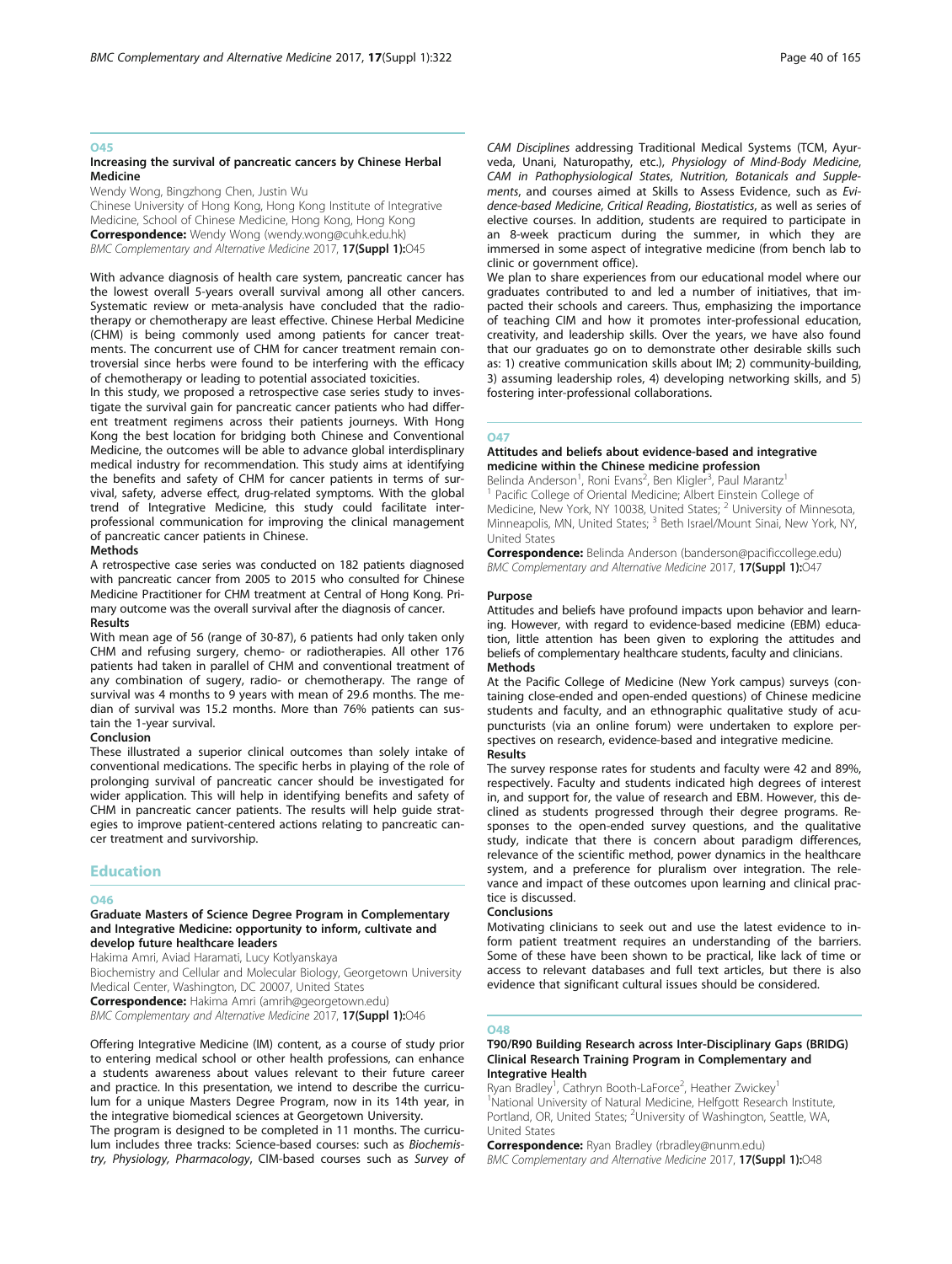## Question

Questions remain regarding the optimal approach for clinical research training, i.e., training conventionally trained researchers in CIH clinical research or training CIH clinicians in clinical research methodologies.

## Methods

Supported by a five-year grant from the National Center for Complementary and Integrative Health (NCCIH), the University of Washington (UW) in Seattle, WA and the National University of Natural Medicine (NUNM) in Portland, OR developed the T90/R90 Building Research across Inter-Disciplinary Gaps (BRIDG) Clinical Research Training Program in Complementary and Integrative Health. The T90 trains doctoral-level CIH providers in clinical research activities at the research-intensive University of Washington. The R90 trains conventionally trained researchers in the clinical practices of CIH at the clinic-intensive NUNM. The Translational Research Spectrum provides a conceptual framework for both programs. Program elements include: didactic training in clinical research (T90 & R90) and in CIH disciplines (R90), placement with active clinical research mentors (T90 & R90), placement with active clinical mentors in CIH disciplines (R90), plus shared (T90) and independent (R90) research project development. T90 trainees and R90 participants also co-train on a collaborative team science project, i.e., a "Implementation of Clinical Research" practicum, hosted at both training sites. Program evaluation includes semi-annual completion of the Clinical Research Assessment Inventory (CRAI) which queries confidence in research skills and methods on a 0-10 scale; periodic evaluation of programmatic elements using the Supplemental Kellogg Logic –WHO (SKL/WHO) model, which emphasizes relevance, adequacy, efficiency, effectiveness, process, impact, equity and sustainability; and mentor evaluations. Trainee progress is also evaluated using Individualized Development Plans (IDPs).

#### Results

T90 clinical backgrounds include Doctors of Acupuncture and Oriental Medicine (DAOM;  $n = 3$ ) and Naturopathic Medicine (ND;  $n = 1$ ). R90 research backgrounds include Doctors of Philosophy in Toxicology ( $n = 1$ ) and Nutrition and Food Science ( $n = 1$ ). Mean results of baseline CRAI assessments suggest moderate confidence in choosing a research topic (7.3), refining a study question (7.5), providing a scientific rationale (7.7) and expressing the idea in writing (7.7). Mean results suggest less confidence in choosing appropriate research methods (5.6), choosing an appropriate population (5), designing a statistical analysis plan (5), choosing an appropriate funding source for their research (4.5) and analyzing data (4).

#### Conclusions

By combining clinical research methodologies with immersive mentorship in the context of complementary and integrative health, the UW-NUNM BRIDG program exemplifies a new standard for training clinical researchers in CIH.

## O49

## The National Center for Integrative Primary Healthcare - Enhancing Interprofessional Integrative Health Education

Benjamin Kligler<sup>1</sup>, Audrey Brooks<sup>2</sup>, Mary J Kreitzer<sup>3</sup>, Patricia Lebensohn<sup>2</sup> , Elisabeth Goldblatt<sup>4</sup>

<sup>1</sup>Icahn School of Medicine at Mount Sinai, Family and Community Medicine, Brooklyn, New York, NY, United States; <sup>2</sup>University of Arizona, Center for Integrative Medicine, Tucson, AR, United States; <sup>3</sup>University of Minnesota, Center for Spirituality & Healing, Minneapolis, MN, United States; <sup>4</sup>Academic Collaborative for Integrative Health, Mercer Island, WA, United States

Correspondence: Benjamin Kligler (bkligler@chpnet.org) BMC Complementary and Alternative Medicine 2017, 17(Suppl 1):049

Evidence is accruing for the clinical and cost-effectiveness of integrative healthcare (IH); however, there is a knowledge gap for primary care professionals, which has hindered widespread adoption of IH into healthcare systems. The University of Arizona Center for Integrative Medicine received a HRSA grant to establish the National Center for Integrative Primary Healthcare (NCIPH) to address this need. Based on a coordinated set of IH competencies across primary care professions and needs assessment, a 45-hour online interprofesssional IH course, Foundations in Integrative Health (FIH), was developed and pilot-tested in primary care training programs, e.g., family medicine, internal medicine residencies, nursing, pharmacy, behavioral health, oriental medicine, chiropractic. Units include: Introduction to IH; Prevention and Lifestyle; Healthcare Professional Wellbeing; Addressing Patients through an Integrative Lens; Integrative Interventions; and Community Settings and Systems. A unit evaluation survey assesses met objectives, educational depth, clinical utility, helpfulness of resources and reflections, and ease of technology. A final evaluation assesses interest in applying IH principles in clinical practice, desire to seek additional IH education, course enhanced educational experience, recommend course, incorporation of self-care practices, and site leader support for completing and relating course to training. Items are rated on a 5-point scale. Measures of resiliency and gratitude were completed at the start of the Wellbeing unit and following a two-week daily self-care practice.

677 trainees completed the course. Units were highly rated: met objectives (4.4), technology (4.2), clinical utility (4.1), resources helpful (3.8), reflections helpful (3.8), educational depth (3.7) and sharing reflections helpful (3.2). A majority (60-73%) recommended incorporating the units into required training. Final survey ratings were also positive: interest in applying in practice (4.5), seek additional IH education (4.3), course enhanced educational experience (4.3), recommend to others (4.2), and leader support for course completion (3.8) and integrating material (3.7). Two-thirds reported incorporating new self-care practices based on what they learned in the course. Prepost improvements (p < 0.001) were observed for the resiliency and gratitude measures.

The goal of NCIPH is to transform primary care health professional education to include an emphasis on providing an integrative approach to patient care utilizing an interprofessional collaborative team. The FIH course can serve as a foundation in this effort. An online course addresses the challenges of time, cost, and curriculum consistency and can be widely disseminated to the entire spectrum of primary care training programs.

#### O50

## Integrative nursing: reflexology effects of a teaching program on nursing students

Neus Esmel-Esmel<sup>1,2</sup>, Maria Jiménez-Herrera<sup>1</sup>

<sup>1</sup> Faculty of Nursing, Nurding, Tarragona, Spain; <sup>2</sup> Nursing, Integrative Therapy Center, Tarragona, Spain

Correspondence: Neus Esmel-Esmel (neus.esmel@urv.cat) BMC Complementary and Alternative Medicine 2017, 17(Suppl 1):O50

Background

Reflexology, as a modality of Integrative Medicine, recognizes the importance of the person from a comprehensive and non-invasive care, enhancing the search for a physical, emotional and spiritual balance. The aim of this study was to evaluate the effects of a teaching program that introduces reflexology as an integrative modality in university nursing education.

#### Methods

A descriptive observational study was carried out, in which 85 students participated. The students responded by initiating and completing the teaching program, the health questionnaire (SF12v2) and the emotional intelligence questionnaire (TMMS24). The perceived effects during and between sessions were collected on a records grid and their vivid experience were also collected by personal stories.

Analysis. Data were analyzed qualitatively and quantitatively with the SSPS v.10 program. Results

The results showed an improvement in the quality of life and emotional well-being, mainly in regulation and emotional understanding. Relaxation and well-being were the most perceived effects. No adverse effects were observed. The analysis of the stories revealed a new concept in the understanding of integrative care, as well as the discovery of a new way of understanding the body. The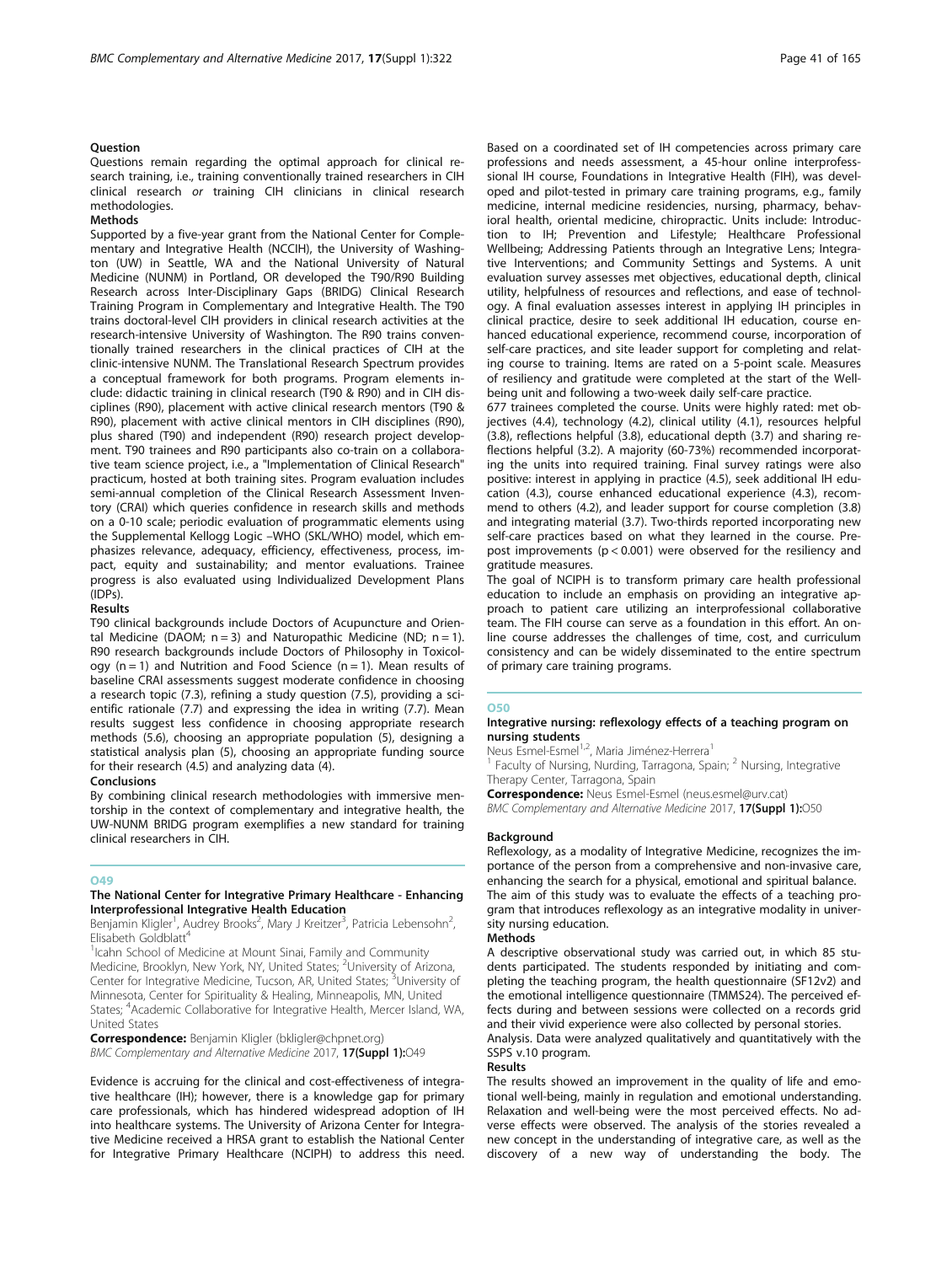methodology used was shown to be effective in health education. The students identified the potential of the reflexology within the new paradigm of integrative medicine.

#### Conclusions

Reflexology promotes physical and emotional well-being, facilitating an integrative understanding of the body and health. Students affirm the need to include this knowledge in the training nursing program of an integrative and holistic care.

#### O51

## Addressing the international acupuncture standards gap for physiotherapists and chiropractors: a comparative review Nadine Ijaz, Heather Boon

University of Toronto, Toronto, L4A1T3, Canada

Correspondence: Nadine Ijaz (nadine.ijaz@mail.utoronto.ca) BMC Complementary and Alternative Medicine 2017, 17(Suppl 1):O51

#### Purpose

Physiotherapists and chiropractors across North America, the United Kingdom, Australia and New Zealand perform a range of therapeutic needling practices to treat musculoskeletal disorders, including traditional East Asian acupuncture, traditional acupuncture techniques performed in line with biomedical diagnostic principles, and'dry needling' based on the biomedical hypodermic "trigger point wet needling" research of Dr. Janet Travell. In this work we review and evaluate the range of regulatory and certification standards for these professionals' needling practices across the aforementioned jurisdictions.

## **Methods**

Drawing on the scholarly literature as well as a range of public documents (in particular those published by regulatory bodies), we collected data pertaining to regulatory needling standards for all chiropractic and physiotherapy professionals across the United States, Australia, and Canada, where regulations govern acupuncture practitioners. We also collected standards-related data from documents published by several voluntary certification bodies for these same professionals performing therapeutic needling in the United Kingdom and New Zealand, where acupuncture has not been regulated. To gain insight into the rationale behind the identified standards, we critically analysed the standards-related discourses across these documents.

## Results

Certification and regulatory standards for these needling practices – where such exist – vary widely; and in many cases fall below the internationally-recognized 1999 World Health Organization acupuncture training standards recommended for biomedical physicians (200 hours). To justify their comparatively low standards for therapeutic needling, physiotherapy and chiropractic groups discursively differentiate their professional needling activities from those used by other professions; and characterize their core professional trainings as providing the substantive requirements necessary for safe needling practice.

#### Conclusions

There is an urgent need for the development of independent, international training and certification standards for non-physician practitioners of biomedical acupuncture, to serve as a consensus document for adoption by physiotherapy and chiropractic regulators across the jurisdictions under study.

## O52

## Why do students in German medical universities select elective courses on acupuncture and homeopathy? – a survey

Alexandra Jocham<sup>1</sup>, Beate Stock-Schröer<sup>2</sup>, Pascal O Berberat<sup>1</sup>, Antonius Schneider<sup>1</sup>, Klaus Linde<sup>1</sup>

Technical University of Munich, München, 81675, Germany; <sup>2</sup> Carstens-Foundation, Essen, 45276, Germany

Correspondence: Beate Stock-Schröer (b.stock-schroeer@carstensstiftung.de)

BMC Complementary and Alternative Medicine 2017, 17(Suppl 1):052

#### **Ouestion**

Aim of the survey was to investigate what motives students at German medical universities specify when attending elective courses on homeopathy or acupuncture. Main focus in this piece of work is the qualitative part of the survey.

## **Methods**

A cross – sectional survey throughout Germany was conducted. Medical students participating in courses on homeopathy or acupuncture during the academic half-year 2013/14 were asked to take part. A questionnaire was developed consisting of four parts. The first nineteen items were about attitudes towards complementary medicine and science, care and status orientation. The second part (Big-Five-Inventory-10) recorded personal characteristics. Part three asked for biographical, study- and career-related data. In the last part, students were asked about personal experience and environment, scientific and opportunistic aspects and the role of the therapy as a complement to conventional medicine. In a free text section they could describe their personal motivation in detail.

#### Results

Medical students in 16 of 18 acupuncture courses ( $n = 220$ ) and in 12 of 13 homeopathy courses ( $n = 113$ ) participated. As personal statements in the free text section 191 acupuncture and 109 homeopathy students described the most crucial motivation for their interest in acupuncture or homeopathy.

Personal experiences, way of working with patients, dissatisfaction with conventional medicine, developing a coherent approach for oneself and also scepticism with acupuncture or homeopathy were recurrent motives. There were differences between the two groups. Conclusion

Medical students interested in acupuncture or homeopathy are motivated by personal experiences and a desire for a complement to conventional treatment.

## O53

## On behalf of an ethical encounter: the influence of health professionals' training on cowling on the quality of health communicational process

Morgana Masetti (morgana.ops@terra.com.br) Psychology, Pontificia Universidade Católica de Sao Paulo, Rio de Janeiro, 22430, Brazil

BMC Complementary and Alternative Medicine 2017, 17(Suppl 1):O53

Medicine is, above all, a social science, a process that involves not only technical but human relationships. It"s a place through which we can live experiences related to life, death, suffering and loss. However, the current structure of medicine impedes the of "flowing" this process. Medical training gives major focus to procedures, symptoms and technical knowledge, and everything that cannot be named under this knowledge framework is not incorporated in health professionals" education. In an attempt to reverse this situation, several groups of health students in Brazil include in their training - via university extension programs - preparatory courses to act as clowns in hospitals. Through this endeavor, the students are claiming for one important goal: go beyond the university"s learning experiences; thru immersive and grounding experiences on the physical senses (to look, hear, touch) as well as on the reflection about issues such as health, illness and healing. In this communication, the author share the training intervention that was developed (from 1998 to 2014) in Doutores da Alegria Training Center, Brazil. By the use of games, promptness, and music improvisation, these workshops aim to encourage the quality of health professionals" communication processes. The researchaction process developed around this formative experience will be the focus of reflection. Evidence collected over 14 years of intervention and research (based on systematic records of lessons and evaluations conducted during this period) show the need to create care experiences for health caregivers, and to generate channels of communication, joint reflection and preparation for the use of these fundamental skills.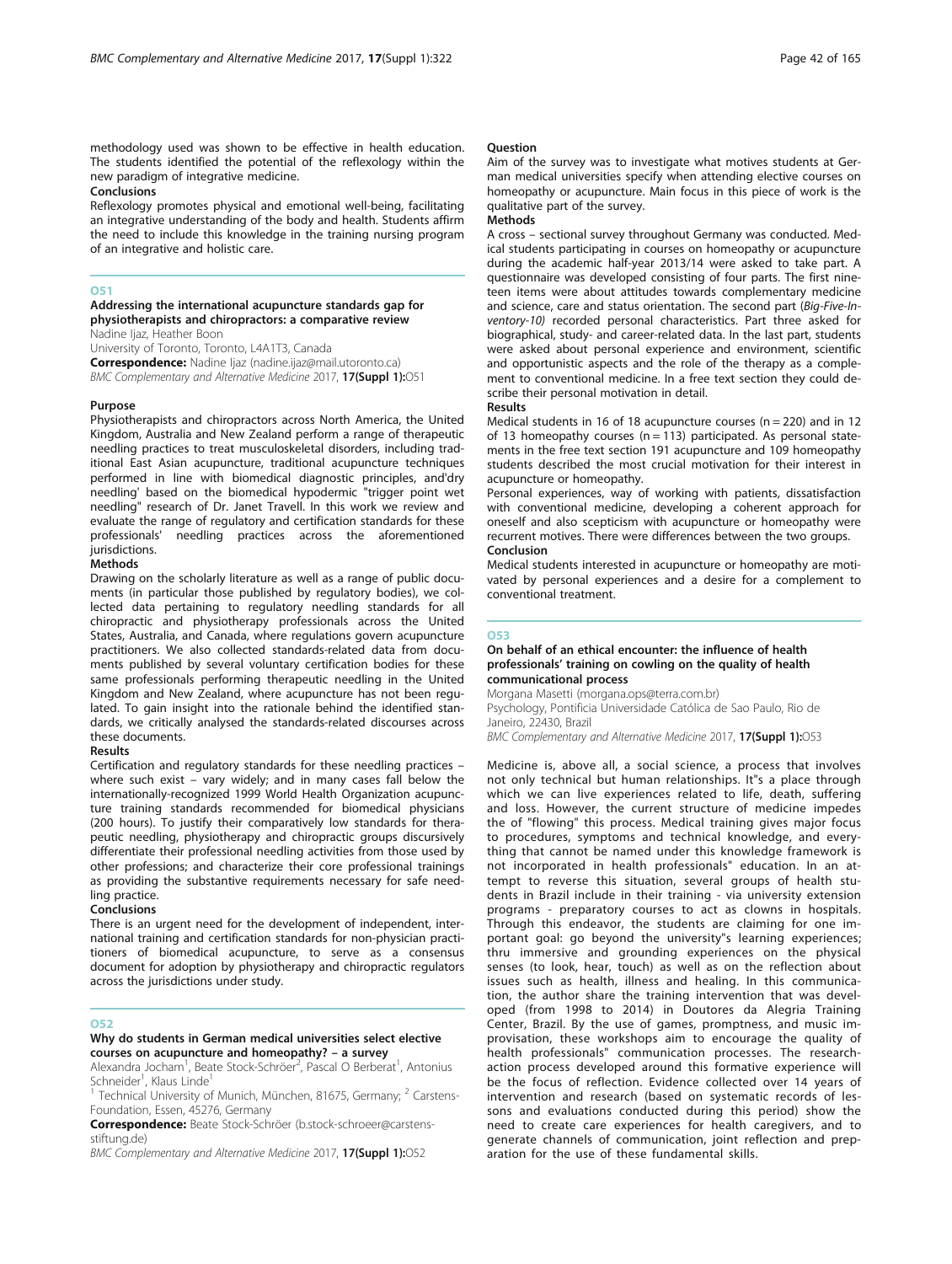## Education with MeSaCoSa concept for healthy living and coping with chronic pain syndromes

Henriette Murakozy (drmurakozy\_henriette@yahoo.de) Rheumaklinik Dr. Lauven Bad Oeynhausen, Rheumatolgy, Bad Oeynhausen, Germany

BMC Complementary and Alternative Medicine 2017, 17(Suppl 1):054

#### **Ouestion**

Cognitive behaviour and educative methods can play a central role in healthy living and coping with negative stress related conditions like chronic pain syndromes and may prevent early death. Our innovative, integrative, educative, holistic MeSaCoSa (mens sana in corpore sano) medical concept for an active and conscious health management can be an important option for coping with these circumstances in the modern medicine. The aim of the study was to investigate the efficiency of our concept for these reasons.

## Methods

Clinical prospective, long-time follow up study of effectiveness of the MeSaCoSa concept, at the beginning and at the end of each indoor therapy cycle and at the long-time tight control follow up ambulant control investigations. Statistical analysis: Student T probe of pain relief, quality of life, down-regulation of inflammation and reduction of impairment of motion of the inpatients at the beginning and at the end of each indoor therapy cycle and at the ambulant re-evaluations. Results

Improvement and significant alleviation of pain, and inflammatory signs and symptoms, capability for better relaxation, better life quality HAQ with lower medicine consumption and fewer local corticosteroid infiltration, effective, long lasting, analgesic and antiinflammatory potential, relaxing to 6,6 months after emission ( $p <$ 0,05), long-time change of life-style & prevention.

## Conclusions

Beneficial role of behavioural education for healthy living with MeSa-CoSa concept, completed with a complex physical therapy regime and acupuncture (as a part of TCM) on negative stress related conditions and chronic pain disorders. Our concept is recommended to prevent or to treat these circumstances, generally for conserve and preserve health, enhance life quality, acquisition capability and maybe for preventing early death as well.

## O55

## Mind-Body Medicine as a pathway for an improved connection with self and the world around: results from a phenomenological study among medical and nursing students

Marja Van Vliet<sup>1</sup>, Mats Jong<sup>2</sup>, Miek Jong<sup>3</sup>

<sup>1</sup> Department of Health Sciences, Mid Sweden University, Sundsvall, SE-85170, Sweden; <sup>2</sup> Department of Nursing, Mid Sweden University, Sundsvall, Sweden; <sup>3</sup> Department of Healthcare and Nutrition, Louis Bolk Institute, Driebergen, Netherlands

Correspondence: Marja Van Vliet (marjavanvliet@gmail.com) BMC Complementary and Alternative Medicine 2017, 17(Suppl 1):055

#### Purpose

To obtain an in-depth understanding of the meaning of participation in a Mind-Body Medicine Skills (MBM) course in personal and professional lives of medical and nursing students.

## Method

The MBM course was adapted from the program developed at Georgetown University and included experiential sessions of various mind-body techniques, such as mindfulness meditation, guided imagery, bio-feedback. Eleven medical and fourteen nursing students shared their lived experiences with the course in in-depth interviews which were analyzed using a hermeneutical phenomenological method. The study was conducted next to an intervention study that evaluated the effects on stress, empathy and self-reflection. Results

The essential meaning was that participation in the MBM course was a pathway to inner awareness and supported in connecting with the surrounding world. Students described that the course gave them

the opportunity to experience calmness and that they gained the ability to be more present in their personal and professional lives. The course led to an increased awareness of themselves and their emotions and was a barrier opener for further personal growth. Increased perception of their inner world made them more conscious of the impact of their behavior on others. Sharing of personal stories fostered them to connect on a deeper level with others, which they regarded helpful to better understand their patients. Conclusion

Participation in the MBM course fostered medical and nursing students' perception of themselves and made them more connected to the world around. This experience stimulated participants for further personal growth in their personal and professional lives.

## Traditional healing systems

## O56

## Energy healing for cancer patient - does their perception of cancer change

Rita Agdal (riag@hib.no)

Health and social sciences, Bergen University College, Bergen, 5020, **Norway** 

BMC Complementary and Alternative Medicine 2017, 17(Suppl 1):056

#### Purpose

Firstly, to investigate energy healers` (spiritual healers) perception of cancer, illness and health. Secondly, how they might influence their patients perception of cancer, illness and health. Methods

I used a cultural phenomenological methodology for interviews and analysis. 25 energy healers were interviewed (semi-structured) to identify key metaphors in their description of illness, health and cancer. 32 patients diagnosed with cancer were interviewed four times (30 minutes to three hours) to identify changes in perception: before the first treatment with energy healing, after the first treatment, after one and three months. The patient interviews were analysed to identify key metaphors and changes in their description of their illness, health and cancer, and compared to the metaphors used by the energy healers.

## Results

Energy healers have distinct perceptions of cancer, illness and health that involve a focus on the energy body, as well as causes and cures for cancer. The patients started to use the key metaphors used by energy healers to describe illness, health and cancer, after several visits to the energy healers. Some patients thought about this as a process of learning and some changed their health behavior. Conclusions

The patients perception of illness and health in general, and cancer in particular, changed as the energy healers treated them. Further, these changes in perception lead to changes in health behavior. In some cases the changes in perception influenced the way patients interpreted their own health condition and what would be considered symptoms of cancer from a biomedical perspective.

## O57

#### Traditional Persian herbal remedies for asthma

Fatemeh Atarzadeh, Amir M. Jaladat, Leila Hoseini, Fatemeh Amini Department of Traditional Medicine, Shiraz University of Medical Sciences, Shiraz, 7134845794, Iran, Islamic Republic of Correspondence: Fatemeh Atarzadeh (dr.atarzadeh@gmail.com) BMC Complementary and Alternative Medicine 2017, 17(Suppl 1):057

#### Purpose

The increasing prevalence of asthma and lack of strong prevention and curative treatment for it has increased seeking for complementary and alternative medicine therapies including Traditional Persian Medicine (TPM). In this study, through investigation of TPM references, we aimed to identify medicinal plants for treatment of asthma.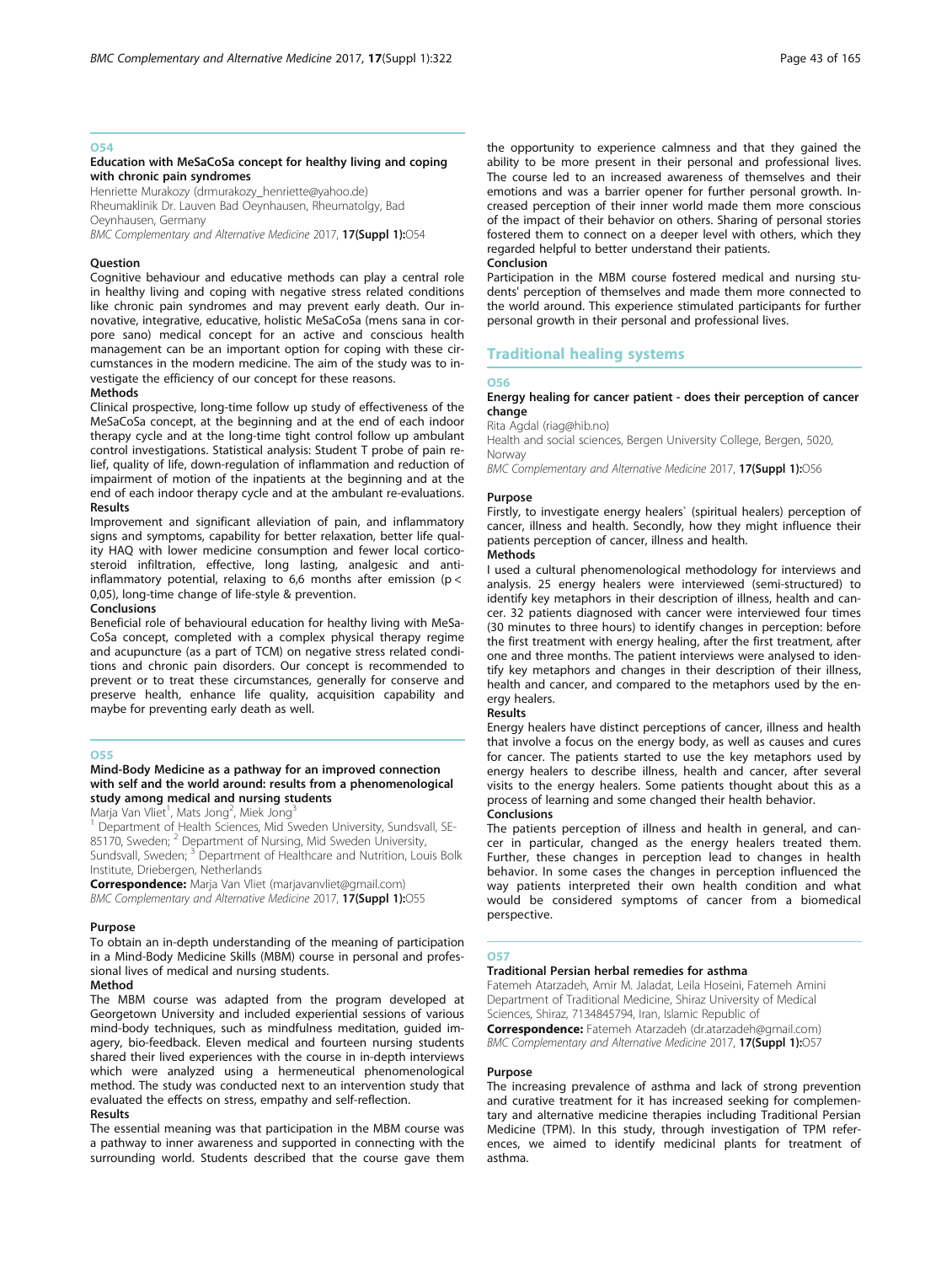## Methods

In this qualitative study, entities about asthma were checked under reliable sources of traditional Persian medicine, and recommended medicinal plants were extracted from the books. Likewise, for investigating the pharmacological properties of offered herbs electronic databases such as PubMed, Scopus, Google Scholar and some Iranian databases like SID and IranMedex were employed.

#### Results

Ancient Iranian scholars, including Avicenna have discussed asthma in their books in a chapter entitled Rabv. It has been defined as a chronic disabling dyspnea with periodic attacks like epilepsy. Mucous accumulation in the lung is the main etiologic factor, although in rare cases depending on patient symptoms and trigger factors lung dryness is considered as the cause with different therapeutic approach. Honey, and medicinal herbs such as Hyssopus officinalis, Ficus carica, Drimia maritima, Nigella sativa, and Glycyrrhiza glabra are among the most common remedies in the management of mucous based disease, while Goat milk, Barley, Cydonia oblonga, Astragalus sp., and Violette odorante are prescribed for dry cases.

#### Conclusions

TPM prescribes medicinal plants for asthma based on each patients symptoms and trigger factors. This review will provide new research ideas based on TPM for herbal anagement of asthma.

#### O58

Analysis on clinical symptom regularity and medication rules of herbal prescriptions for pneumonia in preschool children treated by traditional Chinese medicine based on apriori and clustering algorithm

Chen Bai, Tiegang Liu, Zian Zheng, Yuxiang Wan, Jingnan Xu, Xuan Wang, He Yu, Xiaohong Gu

Beijing University of Chinese Medicine, Beijing, 100029, China Correspondence: Xiaohong Gu (GUXH1003@126.com)

BMC Complementary and Alternative Medicine 2017, 17(Suppl 1):O58

#### Purpose

To analyze the clinicalsymptom regularity and medication rules in herbal prescriptions for pneumonia in preschool children treated by traditional Chinese medicine (TCM) on the basis of using traditional Chinese medicine inheritance support system (TCMISS).

#### Methods

The clinicalsymptoms and herbal prescriptions for pneumonia in preschool children treated by TCM were collected from the literatures in China National Knowledge Internet (CNKI), and then the data were entered into TCMISS. And the symptom regularity and medication rules were analyzed by the unsupervised data mining methods such as apriori algorithm and complex system entropy clustering in order to find the core symptom profile and new symptom as well as the core medication profile and new prescriptions. Moreover, there was the network association among the symptoms, syndrome and Chinese medications.

#### Results

Based on the analysis of 136 medicalrecords and 133 herbal prescriptions from 59 cases, the occurrence frequency of each symptom and the association rules among the symptoms were determined. There were 12 core symptom profiles and 6 new symptoms with the cardinal symptoms as follows: 1. Yellow sticky phlegm; 2. Dry lips and crimson tongue; 3. Fever and asthma; 4. Nasal obstruction and whitegreasythicktonguefur; 5. Scanty sputum; 6. Sputum hard to expectorate and paroxysmal cough. As for the medications, there were 12 core medication profiles and 6 new prescriptions with the main herbs as followings: 1. Maidong (Radix Ophiopogonis); 2. Mahuang (Herba Ephedrae); 3. Zhuru (Caulis Bambusae in Taenia); 4. Ziyuan (Radix Asteris); 5. Taoren (Semen Persicae); 6. Pugongying (Herba Taraxaci).

#### Conclusion

For the preschool children with pneumonia, respiratory infection symptoms with damp-heat nature are with the highest occurrence frequency. And the commonly used traditional Chinese medicines were the exterior-releasing medications, the heat-clearing

medications, the yin-nourishing medications and the phlegmresolving and asthma-relieving medications.

#### O59

## Insomnia in traditional Persian medicine

Babak Daneshfard<sup>1</sup>, Majid Nimrouzi<sup>2</sup>, Vahid Tafazoli<sup>2</sup> Student Research Committee,Shiraz University of Medical Sciences, Shiraz, Iran, Islamic Republic of; <sup>2</sup> Traditional Persian Medicine, Shiraz University of Medical Sciences, Shiraz, Iran, Islamic Republic of Correspondence: Babak Daneshfard (babakdaneshfard@gmail.com) BMC Complementary and Alternative Medicine 2017, 17(Suppl 1):059

Insomnia is a commom complaint in out-patient clinics. It usually affects quality of life negatively specially in severe cases. Nowadays, routine medical interventions comprise pharmacological approaches and cognitive behavioural therapy. Commonly used medications for the afflicted patients are not competent enough beside their annoying side effects. It would naturally denotes the need for considering novel strategies for treating insomniac patients. Approach to insomnia in traditional Persian medicine (TPM) has been cited in a scrutinized manner focusing on its main causes. Accordingly, its treatment is tailored based on the constitution of the patient, intensity of the disease, and type of the cause. This study aimed at defining the causes of insomnia, diagnostic approach, and various medical interventions proposed in valid sources of TPM.

#### O60

## Assessment of the impact of traditional Persian medicine lifestyle recommendations in the treatment of chronic constipation, a randomized controlled clinical trial

Seyed M Emami Alorizi, Seyed A Saghebi, Mohammad R Fattahi, Alireza Salehi, Hossein Rezaeizadeh, Mohammad M. Zarshenas, Majid Nimrouzi Traditional Persian Medicine, Shiraz University of medical sciences, Shiraz, 71348457, Iran, Islamic Republic of

Correspondence: Seyed M Emami Alorizi (smemami@sums.ac.ir) BMC Complementary and Alternative Medicine 2017, 17(Suppl 1):060

#### **Background**

To manage chronic constipation, numerous lifestyle modification schemes and recommendations as well as applications of natural medicaments have been mentioned in manuscripts of traditional Persian medicine (TPM). This study was aimed to compare the impacts of some of those recommendations with lactulose, on functional chronic constipation.

## **Methods**

Via a blocked randomization, 100 patients were enrolled. Schemes and recommendations from TPM as intervention group were evaluated versus lactulose as control by weekly follow-ups with standard questionnaire for 3 months. Stool frequency, hard stool, painful defecation, incomplete evacuation sensation, anorectal obstruction sensation and manual maneuvers were considered as outcome measures.

#### Results

Eighty-six patients (42 in schemes and 44 in lactulose groups) completed the study. Median weekly stool frequency in 0, 4, 8 and 12 weeks of treatment was 1.76\_1.79, 2.88\_0.89, 2.95\_1.05 and 2.93\_1.11 in the schemes and 2.41\_1.67, 2.57\_0.90, 2.84\_0.91 and 2.77\_1.00 in lactulose groups, respectively (p = 0.10, 0.11, 0.60, 0.51). Thirty-two (76.2%) patients in schemes and 24 (54.5%) patients in lactulose groups were treated at the end of the protocol as they did not meet the Rome III criteria for constipation ( $p = 0.04$ ). In schemes group, patients reported no undesirable effects, whereas seven (15.9%) in lactulose group reported flatulence ( $p = 0.02$ ).

## Conclusions

Studied schemes were as effective as lactulose, a gold standard to manage constipation. Results demonstrated that TPM schemes and recommendations, as lifestyle modification, for at least 3 months can be introduced as cheap, available and accessible approaches for the management of constipation.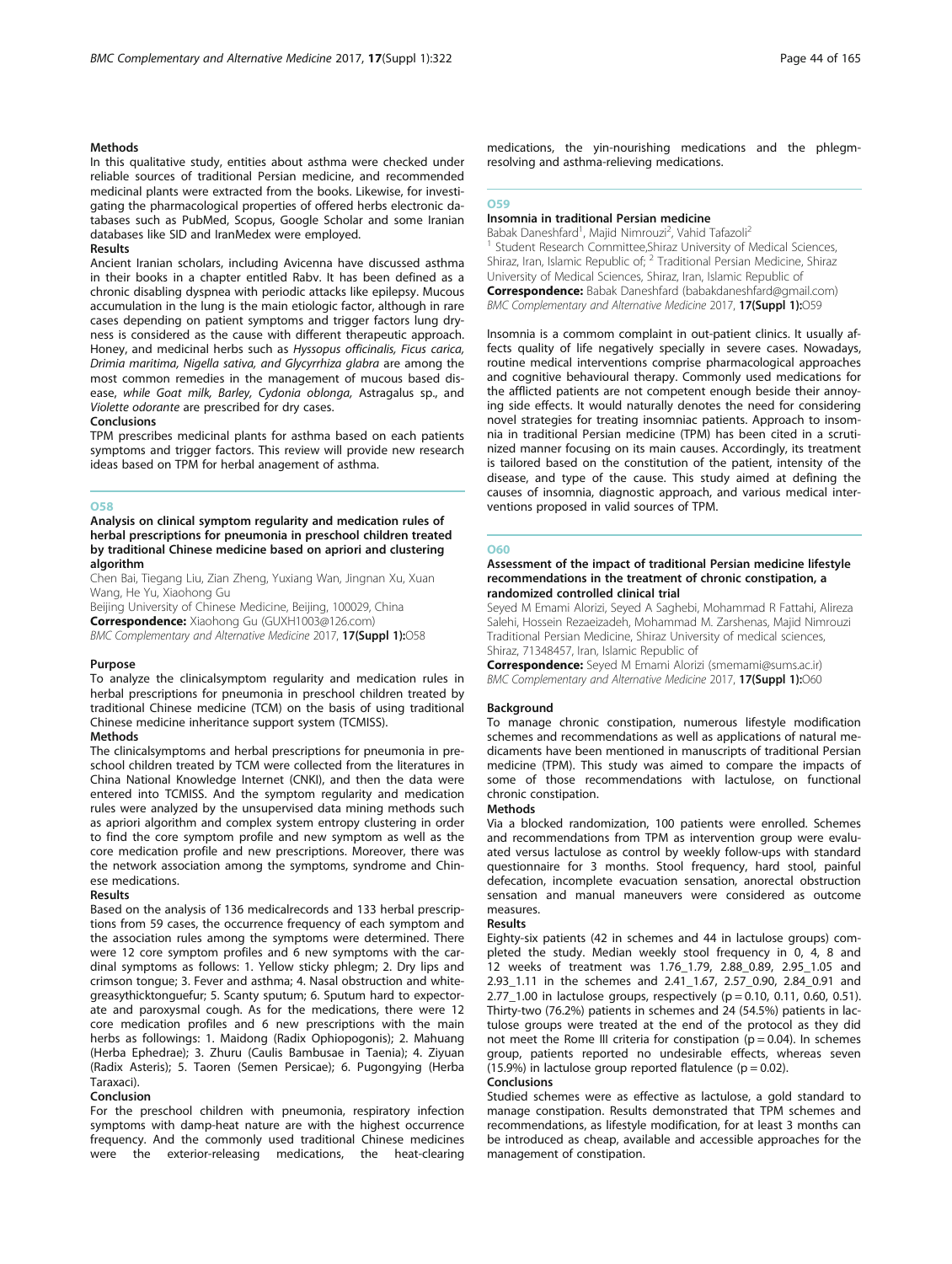Keywords: clinical trial, constipation, lactulose, lifestyle modifications, Persian, traditional medicine.

#### O61

## Kūkulu Ola Hou. Reconstructing the native Hawaiian medical inventory based on traditional and contemporary Kānaka ʻŌiwi perceptions of illness and disease

Kealoha Fox (kealohaf@oha.org)

John A Burns School of Medicine, Office of Hawaiian Affairs & University of Hawaii at Manoa, Honolulu, 96817, Hawaii, United States BMC Complementary and Alternative Medicine 2017, 17(Suppl 1):061

## Purpose

Medical ethnohistories suggest a deep and rich philosophy of health and sciences ancestral to the ancient practices of Kānaka ʻŌiwi (Native Hawaiians (NH)). The objective of this exploratory qualitative health study examines the customs, rituals, and practices relating to Hawaiian maʻi, or NH conceptualizations of illness, sickness and disease, and produced an inventory of findings. This research is motivated by the desire to apply traditional Hawaiian systems of health and medicine to the analysis and resolution of clinical questions.

#### **Methods**

Hawaiian research processes were developed to conduct this mixed method study across eight arms before validating both traditional and contemporary knowledge and beliefs. An inductive qualitative method based on in-depth open-ended interviews was undertaken. Primary data collection consisted of key informant interviews ( $N = 26$ ) and one focus group ( $N = 27$ ). The key informant sample was selected by snowball sampling of men and women aged 40–85 years with expert practice in traditional Hawaiian medicine. The data were analyzed according to grounded theory. Additionally, we conducted one focus group from a cohort sample of intermediate level practitioners of traditional Hawaiian medicine. The data were analyzed according to phenomenology procedures. Secondary data collection, synthesis and analyses were conducted in English and ʻŌlelo Hawaiʻi (Hawaiian Language) utilizing over 100,000 records in multiple Hawaiian kingdom era archives  $(N = 11)$ .

## Results

Study significance indicates the first comprehensive manual documenting knowledge of Hawaiian maʻi. Comparative analysis from the primary participants confirmed ma'i from secondary sources through novel collections. Using robust data analysis techniques, we systematically coded more than 1,000 unique Hawaiian maʻi based on the ancestral taxonomy unique to the traditional Hawaiian health system. Several specific maʻi will be shared to illustrate the etiological context to these findings. Preliminary analysis of qualitative feedback demonstrated enthusiasm for the project across the study contributors and stakeholders.

## Conclusion

This unprecedented study documents the etiology and diagnostics of ailments, illness, sickness and disease from a traditional system of mauli ola loa. Hawaiian ma'i provide an epistemological framework of pathologies which are culturally shaped and enable us to examine the links between culture, history, and biological disease, which together generate lāhui (population-based) imbalance. Qualitative findings suggest this integrative medical inventory can inform diagnostic process and improve diagnosis procedures for NH health care. Further, it can create new quality standards for culturally and linguistically appropriate services for NH health.[University of Hawaii Human Subjects Protection review approved CHS#23530]

## O62

## Europe-wide pilot field testing the Traditional Medicine (TM) Chapter of the ICD-11

John Hughes<sup>1</sup>, Nenad Kostanjsek<sup>2</sup>, Stéphane Espinosa<sup>2</sup>, George Lewith<sup>3</sup> Peter Fisher<sup>1</sup>

Royal London Hospital for Integrated Medicine, UCLH NHS Trust, London, WC1N 3HR, United Kingdom; <sup>2</sup> World Health Organization, Geneva, Switzerland; <sup>3</sup> University of Southhampton, Southhampton, United Kingdom

Correspondence: John Hughes (john.hughes@uclh.nhs.uk) BMC Complementary and Alternative Medicine 2017, 17(Suppl 1):062

#### Purpose

The World Health Organisation recently developed International Classification of Diseases codes for Traditional Medicine (TM ICD-11). The TM ICD-11 codes are based on a unified set of traditional medicine disorders and patterns based on national classifications from China, Japan and Korea. The primary objective of the study was to pilot field test the TM ICD-11 codes.

## Methods

Mixed methods approach including, online European survey of practitioner views on TM ICD-11 codes; coding process of case study vignettes to establish inter-rater reliability; and survey of coders experiences of using TM ICD-11 codes.

## Results

127 online survey questionnaires completed. Key findings included, the majority of participants agreed the TM ICD-11 codes provide a meaningful way to classify TM disorders and patterns (76%); believed their patients diagnosis can be represented within the TM ICD-11 codes (73%); believed the distinction between TM disorders and patterns was clear (77%); and did not feel any categories were misplaced (93%). 15 European acupuncturists coded 5 case study vignettes and provided details on their experiences of using the TM ICD-11 codes. Key findings included, participants perceived the TM ICD-11 codes as being of greatest use for communicating with colleagues/professionals; the main added value of the TM ICD-11 codes could be an increase in the appreciation, acceptance and integration of TM within conventional medical systems. A first attempt at assessing the inter-rater reliability of diagnoses of case study vignettes showed a low level of agreement.

## Conclusions

The findings indicate European TM practitioners perceive the TM ICD-11 codes as valuable, conceptually accurate, and easy to learn.

#### O63

## Principles & factors of safest use of Unani drugs in the light of pharmacoviglance

Abdul Latif (abdullatifamu@gmail.com) Aligarh Muslim University, Department of Ilmuladvia (Unani Phamacology), Aligarh, India BMC Complementary and Alternative Medicine 2017, 17(Suppl 1):O63

Unānī Medicine is said to have a holistic approach; it refers to the whole knowledge as a total recognition of the patients condition. Is there any rationality in its principles, is the first question to answer? Looking at the concept and principles of Unānī Medicine, it is clear that it does not interfere with physiologically inherent forces of medicatrix naturae, that is of self-preservation. The purpose of Unānī Medicine is to assist natural recuperative power and thus eradicate the disease from the human body.

Factors associated with preventable adverse drug reactions (ADRs) in a Unani Medicine hospital patient population are well documented. The data were collected by concurrent review of all ADRs reported by Unani Physician in their literature as patient details, ADR variables,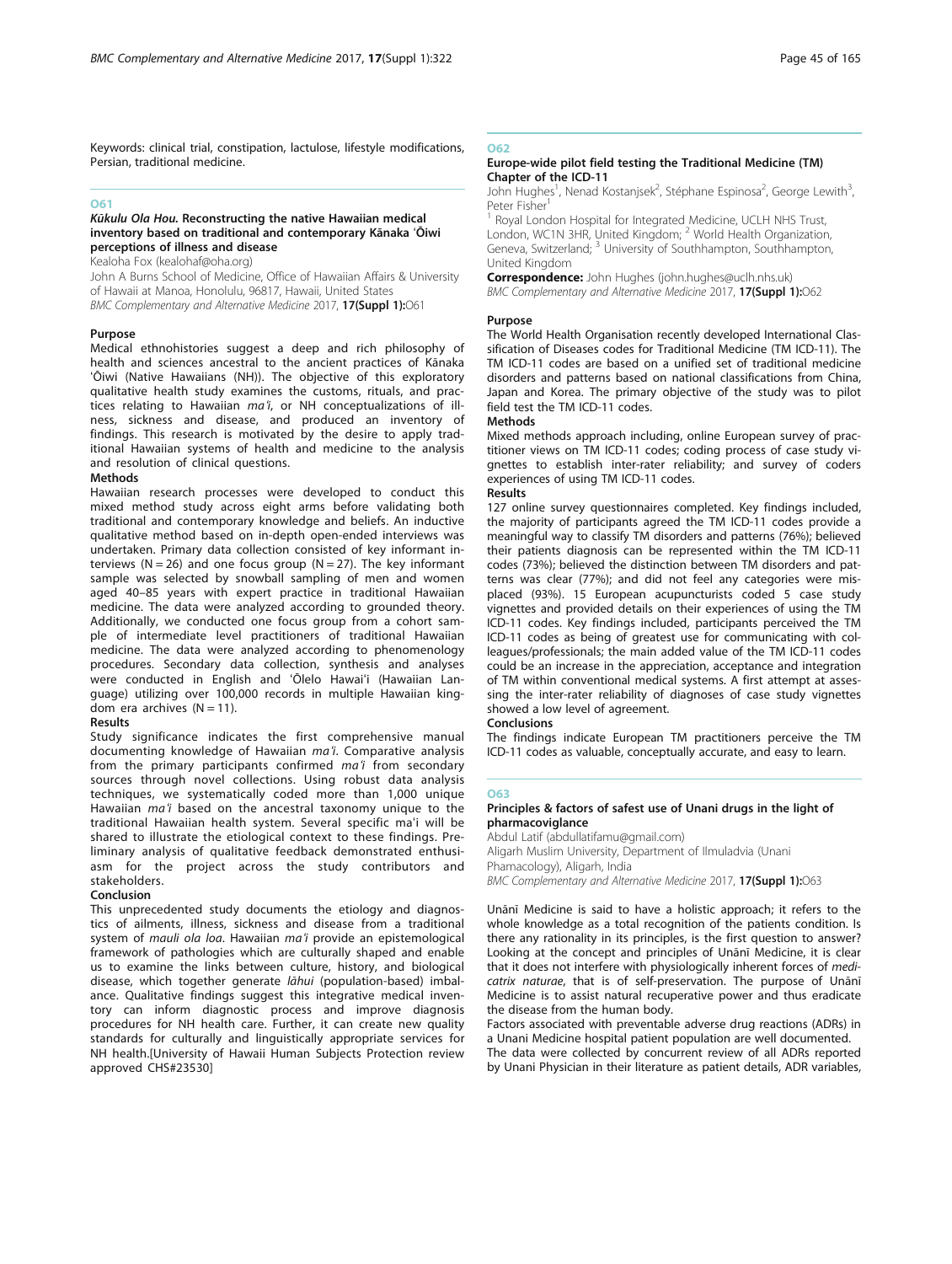length of stay, and preventability of ADR. These ADRs are identified as preventable and developed based on these factors.

Principles of safety evaluation carried out on the basis of Medical Ethics and Pharmacovigilance of Unani System of Medicine.

However, Unānī Drugs can also produce some harmful effect, but lots of *in-vitro* and *in-vivo* techniques for detoxification of Unani drugs that are followed along with precautions for minimizing the harmful effects.

## O64

#### Acupuncture Evidence Based Medicine Practice for Stroke Rehabilitation

Donald Lefeber, William Paske

Memorial Hermann/Community Medical Foundation for Patient Safety, Bellaire, TX, United States

Correspondence: Donald Lefeber (djlefeber@comofcom.com) BMC Complementary and Alternative Medicine 2017, 17(Suppl 1):064

#### **Ouestion**

Research has been done to assess efficacy and effectiveness of acupuncture, however, there is still much to learn about its mechanisms and treatment effects for stroke rehabilitation [1,2].

An exploratory research study using RU-FitTM [3,4] medical device tested; is it possible to obtain physical measurements of Fine Motor Control (FMC) that directly correlate to acupuncture treatment and protocol and perhaps coincide with treatment outcomes?

A case is presented—70 year-old male that suffered from stroke 3 years ago—hemorrhagic infarction left thalamus.

#### Methods

Throughout three months of acupuncture treatments subject was tested before and after acupuncture with FDA-approved medical instrument RU-Fit™, to obtain measurements based on FMC, reaction time, hand strength and coordination variation.

#### Results

Right hand FMC measurements originated at 48% (Normal Probability) and fluctuated between 34%-86% through first 5 weeks. In last month, FMC measurements appeared in upper 80-90 percentile. Left hand FMC measurements originated at 77%. Within first 4 treatments increased to 98% and maintained in high 90th percentile for duration of acupuncture treatment period. Observed treatment outcomes during treatment period were slightly improved gait, increased coordination and grip in both hands.

#### Conclusion

Difficulty exists to track improvements and/or changes for stroke rehabilitation. FMC physical measurements are attributable to acupuncture. Data indicates treatment outcomes are a function of acupuncture point selection, treatment frequency. Having a device to objectively measure changes in FMC may aid in: producing more optimal treatment protocol and outcomes for patients, inspiring increased treatment compliance, understanding the effectiveness/efficacy of acupuncture for stroke rehabilitation.

## **Citations**

1. Yang, A., HM Wu, JL Tang, L. Xu, M. Yang, and GJ Liu. "Acupuncture for Stroke Rehabilitation." (2016). Cochrane Database of Systematic Reviews.

2. Li, Li, Hong Zhang, Shu-Qing Meng, and Hai-Zhou Qian. "An Updated Meta-Analysis of the Efficacy and Safety of Acupuncture Treatment for Cerebral Infarction." PLoS ONE 9.12(2014).

3. Mireles C, Paske WC. mTBI Screening Based on Functional Assessment of Fine Motor Control. In: Brain Injury Association of Texas 25th Annual Conference; 2009; Austin.

4. Paske WC, Metzger CL, Sutherland JM. Biomechanical Hand-Functionality Measurement System. Review of Scientific Instruments. 2005;76:054301(1-9).

## Medicine and arts

#### O65

## The inherent relationship of Yamamoto New Scalp Acupuncture (YNSA) with Awareness Under Conscious Hypnosis (AUCH©) method

Ali Ö Öztürk, Gizemnur Öztürk

The Society of Medical Hypnosis (THD), Istanbul, Turkey Correspondence: Ali Ö Öztürk (auchozturk@gmail.com) BMC Complementary and Alternative Medicine 2017, 17(Suppl 1):065

#### Purpose

To elaborate the inherent relationship of Yamamoto New Scalp Acupuncture (YNSA) microsystem with a conscious hypnosis method named "Awareness Under Conscious Hypnosis (AUCH©)".

## **Methods**

AUCH© is a state of consciousness created by specific induction techniques and suggestions; and it aims to make changes in attention, perception, memory, emotions and senses of the patient. To create these aimed changes; AUCH© has a treatment protocol consisting of three steps: "1) MAYA© (Making Acceptance with Your Awareness), 2) Induction and 3) Autohypnosis". On the other hand, AUCH© can be used integratively in different fields of medicine including acupuncture. To be more precise, there is a great similarity and relationship with YNSA microsystem zones & points and the various body areas induced spontaneously during hypnotic rituals as a part of the "Eye-to-Eye Fixation and Giving Suggestions Technique", the main induction technique of AUCH© Method. In other words, various points and zones stimulated via the active use of "hand passes, touchings and tapings" during hypnotic induction coincide inherently with YNSA microsystem.

#### Results

The inherent relationship of YNSA with AUCH© Method is analyzed by mapping YNSA zones & points coinciding with the hypnotic application areas induced spontaneously during hypnotic induction. Conclusions

The mapping illustrating the inherent relationship of various YNSA acupuncture zones & points with hypnotic application areas summarizes the similarities of YNSA microsystem and AUCH© Method comprehensively.

Keywords: Microsystems acupuncture, Yamamoto New Scalp Acupuncture (YNSA), Awareness Under Conscious Hypnosis (AUCH©), Medical Hypnosis, Integrative Medicine.

## Various topics

#### O66

## The development of an evidence-based decision aid concerning Complementary and Alternative Medicine (CAM) for parents of children with cancer

Inge Boers<sup>1</sup>, Wim Tissing<sup>2</sup>, Marianne Naafs<sup>3</sup>, Martine Busch<sup>4</sup>, Miek Jong<sup>1,5</sup> Healthcare & Nutrition, Louis Bolk Institute, Driebergen, 3972 LA, Netherlands; <sup>2</sup> Pediatric Oncology, University Medical Center Groningen, University of Groningen, Groningen, Netherlands; <sup>3</sup> Netherlands Childhood Cancer Parent Organization VOKK, Nieuwegein, Netherlands; <sup>4</sup> Van Praag Institute, Utrecht, Netherlands; <sup>5</sup> Nursing, Mid-Sweden University, Sundsvall, Sweden

Correspondence: Inge Boers (i.boers@louisbolk.nl)

BMC Complementary and Alternative Medicine 2017, 17(Suppl 1):066

#### Question

CAM is often used by parents of children with cancer to reduce sideeffects of regular treatment or to improve quality of life. Support is needed for making well-informed decisions, essential for selfmanagement, communication and shared decision making. The objective of this project was to develop and implement an evidence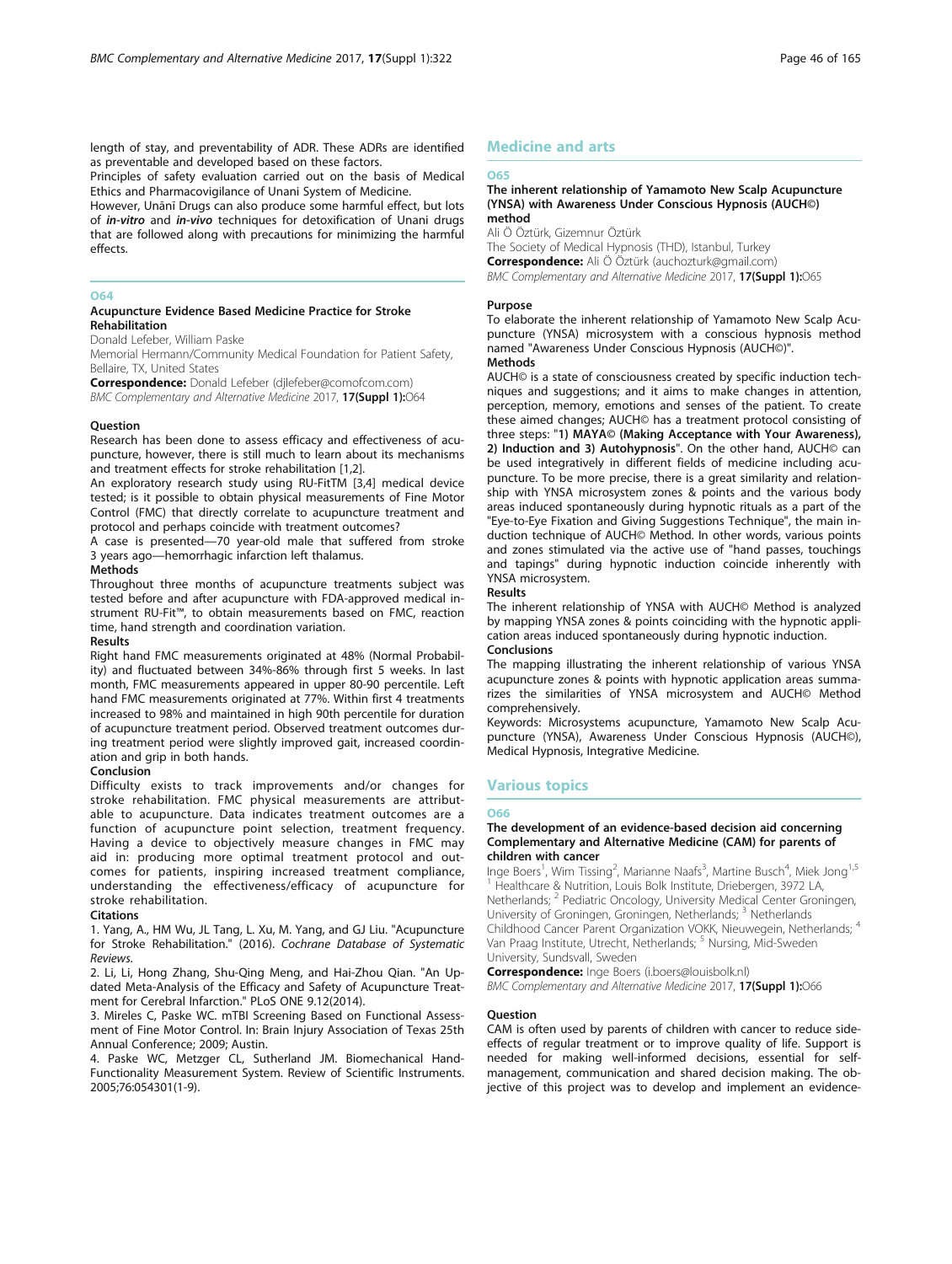based decision aid concerning CAM for parents of children with cancer, which is widely accepted by future users.

## Methods

The project consisted of four phases. During phase 1 an inventory was made on the current state of information and needs of parents. Literature and internet searches, questionnaires and focus group discussions with parents and healthcare professionals were used. During phase 2 content of evidence was gathered based on a GRADE analysis including systemic literature search and expert opinion. In the 3rd and 4th phase an informative website was developed, implemented and evaluated.

## Results

Little information sources were found for parents concerning CAM and pediatric oncology in the Netherlands. Parents underlined the importance of reliable information, especially focused on communication and complaints as: fatigue, anxiety, pain and sleeping problems. A GRADE analysis was performed to investigate the effectiveness and safety of CAM for pain. Evidence of good quality was found for hypnotherapy in contrast to moderate to low quality for other CAM. Chosen form of decision aid was an informative website for parents, embedded in regular care.

## Conclusion

A start was made on the development of an evidence-based informative website for parents, focused on the complaint pain. Next steps will be to extend the website with evidence for CAM on other cancer-related complaints. This project was a unique collaboration of patients, healthcare professionals and researchers.

#### O<sub>67</sub>

## From virtuality to repeatable patterns: consciousness as the governing software

Babak Daneshfard<sup>1</sup>, Mohammad R Sanaye<sup>2</sup>

<sup>1</sup>Shiraz University of Medical Sciences, Student Research Committee, Shiraz, Iran, Islamic Republic of; <sup>2</sup>Shiraz University of Medical Sciences, Essence of Parsiyan Wisdom Institute, Phytopharmaceutical Technology and Traditional Medicine Incubator, Shiraz, Iran, Islamic Republic of Correspondence: Babak Daneshfard (babakdaneshfard@gmail.com) BMC Complementary and Alternative Medicine 2017, 17(Suppl 1):067

The consciousness field as manifested through a series of treatments not normally obtainable by conventional methods, has been the pivot of so many papers, articles, and reviews by the Iranian tradition of mind-body healing (most recently named: Faradarmani). The approach in this methodology would be the mending of "software structuration" rather than making attempts to focus on merely material hardware. Accordingly, consciousness is described to be the differential field of constant repeatability by means of which not only the blueprints of living entities are provided, but also the mannerism of their probable repairing is to be set down.

In addition, immunity could also be elucidated by means of the same field(s) that are present to return likely abnormalities back to their original natural state. The very fact that not all vectors of pathogens fall victims to varieties of diseases, might be evidence to the novel theory of "consciousness immunity". There is, of course, the capacity to link on to such consciousness field(s) for purposes of activating so many potentialities including repair, fractal correction, and medical treatment.

Room is undoubtedly extant for basic and applied multidisciplinary investigation when it comes to scientifically expanding upon the repeatable patterns of existence and curing throughout the cosmos of entities —be they of the animal kingdom, plant kingdom, human beings, or even non-living materials.

## O68

## Induction of coherent fields in osteopathic treatment proposes to be potential by influencing the genetic field

Kilian Dräger (draeger@daego.de) DÄGOsteopathy, Hamburg, Germany

BMC Complementary and Alternative Medicine 2017, 17(Suppl 1):068

The genetic code was seen as stable reference of the body that guarantees cell identity and health. Now the genetic code shows up with much higher variability, more like a genetic mosaic. The genome differs even from conception to birth, with every cell division.

Transposons take an important part in that process and they are regulated by some molecules. How does a molecule make its decision of building in or keeping out a tranposon? Where does the body rely on?

The body expresses itself in motion, analyzed in direction, force and frequency. Micro- and macromotion can be described as multidimensional coherent oscillation via molecules, cells, tissues and functional organs.

E.g. connective tissue has this physiologic steady circle of decline and reconstruction with various processes such as signal transduction, metabolic function and mechanisms for compensation and stabilization of body integrity [1, 2, 3, 4, 5, 6, 7]. All functions can be seen as motion, as change from one state to another.

Physiologic motions are going to be synchronized. Dysfunction occurs by divergence and incoherence.

The decision of assimilation or separation of a transposon or any part of the body could be made by identifying a divergence in a coherent oscillation field, like identifying a divergent instrument in an playing orchestra. It isnt able for coherent oscillation.

Osteopathic treatment is aiming for reintegration of divergent zones into the coherent field(s) of the body. This is implemented by balanced-techniques, which use a simple general physical option of synchronization: connection and freedom of movement.

#### References

- 1. Langevin, Helene/Cornbrooks, Carson/Taatjes, Douglas (2004):Fibroblasts form a body-wide cellular network, Histochem Cell Biol 122: 7-15
- 2. Langevin, Helene (2005): Dynamic fibroblast cytoskeletal response to subcutaneous tissue stretch ex vivo and in vivo, Am J Physiol Cell Physiol 288: C747-C756; first published October 20, 2004
- 3. Langevin, Helene et al. (2006): Fibroblast spreading induced by connective tissue stretch involves intracellular redistribution of α- and βactin, Histochem Cell Biol 125: 487-495
- 4. Iatridis, James et al. (2003): Subcutaneous tissue mechanical behaviour is linear and viscoelastic under uniaxial tension, Connective Tissue Research, 44: 208-217
- 5. Ingber, D.E. et al.(1994): Cellular tensegrity: exploring how mechanical changes in the cytoskeletton regulate cell growth, migration and tissue pattern during morphogenesis, Int. Rev. Cytol. 150, 173-224
- Ingber, D.E. (2006): Mechanical control of tissue morphogenesis during embryological development. Int J Dev Biol, 50, 255-266
- 7. Dräger, Kilian/Heede, Patrick van den/Kleßen, Henry (2011): Osteopathie Architektur der Balance, Elsevier Urban Fischer Verlag, München

## O69

## The implications of the World Health Organization Traditional Medicine Strategy 2014-2023 for integrative medicine

Peter Fisher (peter.fisher@uclh.nhs.uk)

Royal London Hospital for Integrated Medicine, London, WC1N 3HR, United Kingdom

BMC Complementary and Alternative Medicine 2017, 17(Suppl 1):069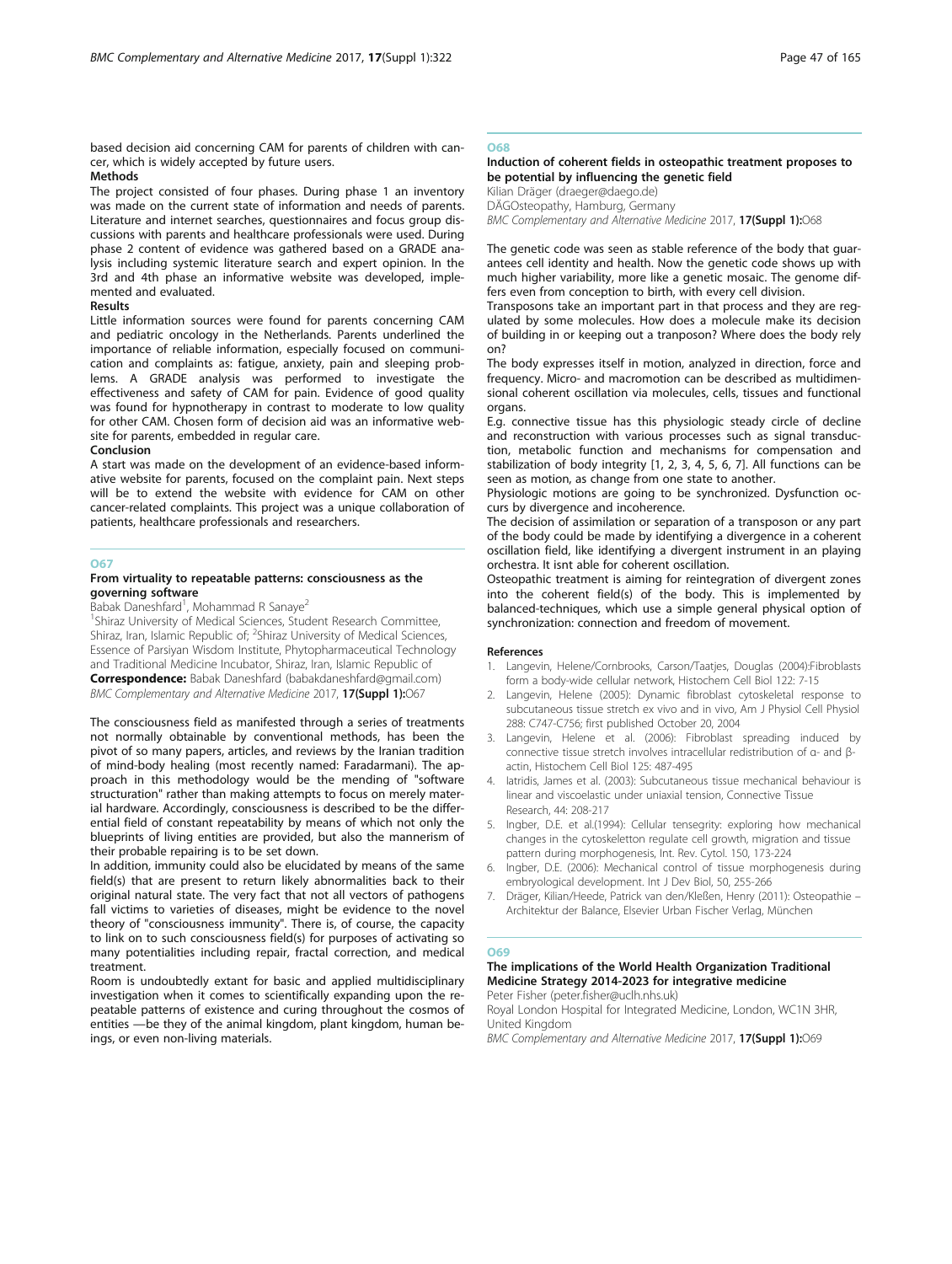## **Ouestion**

What are the implications of the WHO Traditional Medicine Strategy for integrative medicine?

## Results

The WHO Traditional Medicine Strategy was adopted at the World Health Assembly in May 2014. It has important implications for integrative medicine. The terms "Traditional Medicine" (TM) and "Traditional and Complementary Medicine" (T&CM) are used interchangeably. It has strong support from Director-General Dr Margaret Chan who said that T&CM is an important and often underestimated part of health care; there is a need for a cohesive and integrative approach that allows governments, practitioners and users to access T&CM in a safe and effective manner; and that proactive policy towards this important often vibrant and expanding part of health care is required.

The goals of the strategy are to harness the potential contribution of T&CM and to promote its safe and effective use. The objectives are in terms of policy: integrating T&CM into national health care systems; safety, efficacy and quality; access to increase availability and affordability; rational use by practitioners and consumers. Challenges include integration of T&CM into universal health coverage (UHC) and primary health care (PHC), lack of research, communication, and reliable information for consumers. The integrative medicine community is a key stakeholder in this strategy. Actions recommended for stakeholders include: establishing best practice; recommending research priorities; advising on risks and benefit; promoting a culture of communication, evaluation, education and innovation; increasing the availability of literature, database and other knowledge resources; developing research methods consistent with T&CM concepts; building research capacity and promoting international collaboration including protection of intellectual property.

WHO has developed ICD-11 codes for oriental TM diagnoses. It is reviewing the safety of T&CM practices, starting with acupuncture. Conclusions

The WHO TM strategy is an important opportunity to encourage official and funding bodies to support integration in UHC and PHC and research. We should emphasise our strengths including effective, safe, popular, economical, eco-friendly treatments which harness natural healing; continue to strengthen the knowledge base; promote communication; develop and disseminate effective models of integration in UHC and PHC. Establishing accessible databases to inform evidence-based policy on integration particularly in middle and low income countries is a high priority.

#### O70

# Food literacy and attitudes in a healthy population of US adults

Mary J Kreitzer, Roni Evans, Brent Leininger, Kate Shafto, Jenny Breen Center for Spirituality & Healing, University of Minnesota, Minneapolis, MN 55455, United States

Correspondence: Mary J Kreitzer (kreit003@umn.edu)

BMC Complementary and Alternative Medicine 2017, 17(Suppl 1):070

#### Question

This study focused on factors related to food literacy and healthy eating behaviors in adults including individuals knowledge of healthy food choices; confidence related to food choices and preparation; and preferences for education. Obesity is one of the most serious public health challenges of the 21st century and is among the leading causes of deaths globally.

#### Methods

The population surveyed included a convenience sample of adults (18 of age and over) who agreed to complete a survey on an iPad while attending a large public event.

## Results

659 adults who participated in the study were primarily female (69%), well educated (62% with 4 year college degree or above, and healthy (66% described themselves as healthy or very healthy). Despite being confident in their ability to chose healthy food (70%), scores revealed a lack of food literacy. For example, less than 1/2 knew the USDA Healthy Plate recommendation around the percent of food that should be fruit and vegetables and that transfat is the least healthy fat to consume. Slightly over a 1/3 reported that they cook food daily for themselves. Factors preventing them from eating healthy foods include lack of time, willpower and a demanding work or travel schdedule. The sources of information that most influenced eating were family and friends (81%), followed by health professionals (45%) and TV cooking shows (35%).

## Conclusion

Consumer food literacy and reported barriers to healthy eating likely contribute to unhealthy eating and the public health problems associated with obesity and chronic disease.

## O71

## HCT (Holistic Clinical Trials) and ICT (Integrative Clinical Trials) Mohammad R Sanaye<sup>1</sup>, Babak Daneshfard<sup>2</sup>

<sup>1</sup>Shiraz University of Medical Sciences, Essence of Parsiyan Wisdom Institute, Phytopharmaceutical Technology and Traditional Medicine Incubator, Shiraz, Iran, Islamic Republic of; <sup>2</sup>Shiraz University of Medical Sciences, Traditional Persian Medicine, Shiraz, Iran, Islamic Republic of Correspondence: Babak Daneshfard (babakdaneshfard@gmail.com) BMC Complementary and Alternative Medicine 2017, 17(Suppl 1):071

Any holistic medicine, if it is to be truly holistic, cannot possibly take the policy of escapism from Clinical Trials. The intention to design experimental trials on animals before coming over to humankind has been focused on to procreate the most state-of-the-art clinical trials for human holistic medicine. Thus, split-plots [and even: split-split plots] are brought at work to employ the full efficiency of Bayesian statistics for purposes of holistically infer posterior likelihood in cases of predictions based on priors. This spells that on the on the one hand clinical trials are not necessarily to be of randomized nature. On the other hand, the basic ideas of HCT [Holistic Clinical Trials] and ICT [Integrative Clinical Trials] by means of incorporating Algebraic-Topologic notions (rather than simple numerically crunched data analysis) into the main body of any trial of clinical essence, thence, emerges to be the most applicable handy clinical trials of near-future medicine.

#### O72

Organic food consumption during pregnancy and its association with health-related characteristics: the KOALA Birth Cohort Study Ana P Simões-Wüst<sup>1,2</sup>, Carolina Moltó-Puigmartí<sup>3</sup>, Martien van Dongen<sup>3</sup> ,

Pieter Dagnelie<sup>3</sup>, Carel Thijs<sup>3</sup> Obstetrics, University Hospital Zurich, Zurich, 8091, Switzerland; <sup>2</sup>

Research, Clinic Arlesheim, Arlesheim, Switzerland; Epidemiology,CAPHRI School for Public Health and Primary Care,

Maastricht University, Maastricht, Netherlands

Correspondence: Ana P Simões-Wüst (anapaula.simoes-wuest@usz.ch) BMC Complementary and Alternative Medicine 2017, 17(Suppl 1):072

While evidence for health-related benefits of consuming organic foods is scarce, their consumption has been shown to be often accompanied by specific food patterns. The aim of the present study was to investigate whether the consumption of organic food during pregnancy and accompanying food pattern are associated with selected health-related characteristics and biomarkers.

Blood from 1339 pregnant women participating in the KOALA Birth Cohort Study as well as information on demographic, lifestyle, health-related and diet characteristics was collected and analysed. Participants were grouped depending on whether none (reference group), less than 50%, between 50% and 90%, or more than 90% of the consumed food was of organic origin.

Consumption of organic food was associated with a more favourable pre-pregnancy BMI and a lower prevalence of gestational diabetes. Plasma levels of ferritin, homocysteine, 25-hydroxyvitamin D and plasma triglycerides were lower in the organic groups than in the reference group. Plasma phospholipid levels of several fatty acids differed among the various groups. Compared with the reference group, markers of the intake of trans fatty acids from natural origin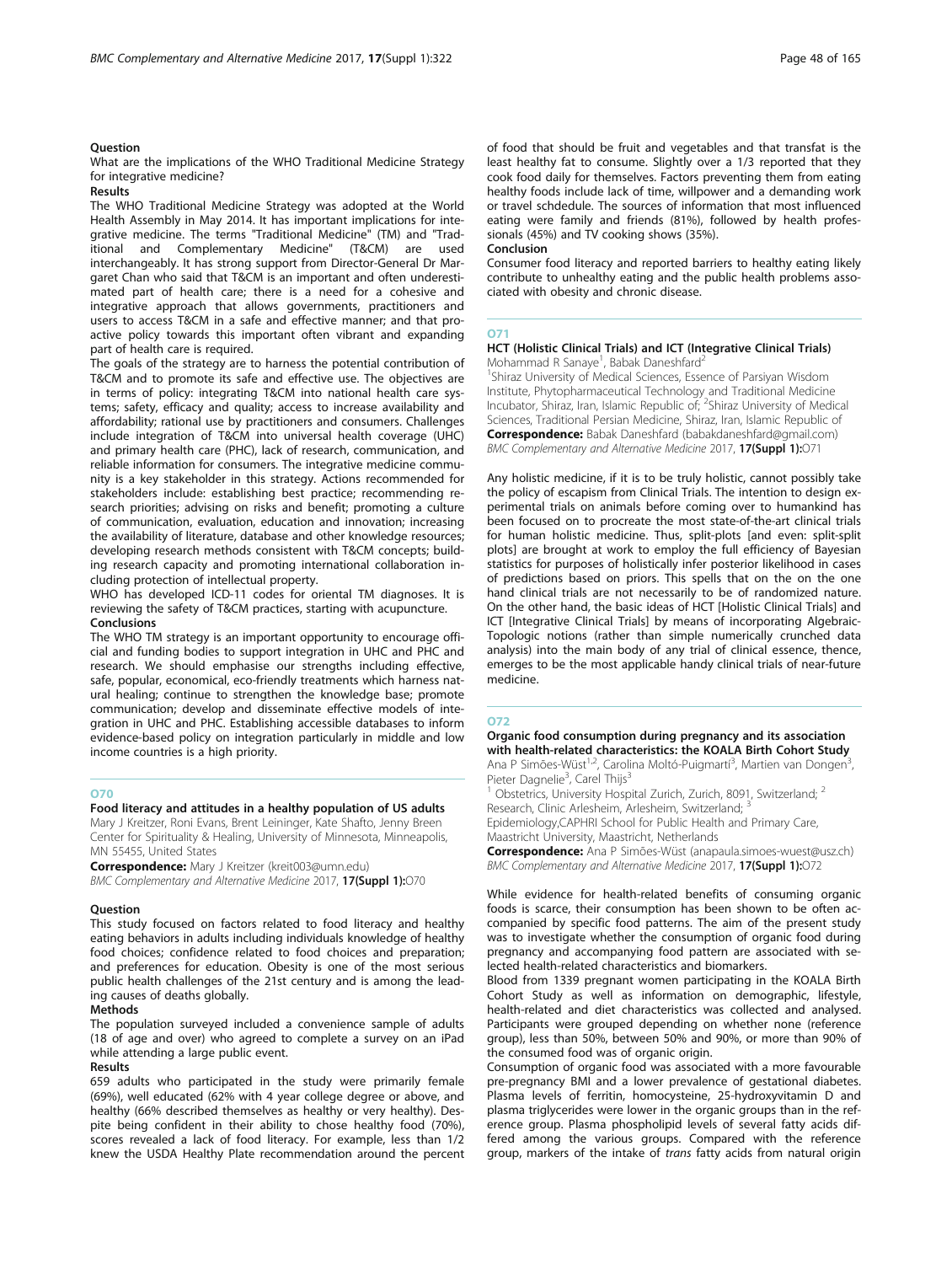(e.g. vaccenic and rumenic acid) were higher in the organic groups, whereas elaidic acid, a marker of the intake of trans fatty acids found in industrially hydrogenated fats was lower.

The lower intake of animal products previously observed in the organic groups is likely to play a role in the differences found in biomarker levels. Potential health-related effects of a diet associated with the consumption of organic food are discussed.

#### O73

## 101: practical strategies for creating a successful integrative medicine and health program

Shelley White (shelley.white@hci.utah.edu)

Huntsman Cancer Institute/University of Utah, Wellness and Integrative Health Center, Salt Lake City, UT, United States BMC Complementary and Alternative Medicine 2017, 17(Suppl 1):O73

Since many presentations evaluate integrative program offerings through scientific abstracts, this presentation will offer practical strategies and instruction on how to set up successful program services. This session will provide descriptive details about how the presenter was able to increase integrative health and medicine services at the Huntsman Cancer Institute, an NCI Comprehensive Cancer Center, at the University of Utah from five program offerings to forty program offerings for patients, caregivers, and staff within a five-year period. Total visits increased by nearly 800% from 2,310 in 2013 to 18,375 in 2016.

The Wellness and Integrative Health Center at the Huntsman Cancer Institute offers forty services to people affected by cancer. Uniquely, therapeutic services are offered on site, within our clinical medical setting. Services include: acupuncture, art, bone health/osteoporosis, clinical hypnosis, cooking demonstration classes, core & stretch, creative and expressive writing, cranial sacral therapy, dance, energy medicine, cancer exercise fitness therapy, group circuit training, integrative oncology consultations, Jin Shin Jyutsu, Laugh/Live out Loud, Look Good-Feel Better, massage therapy, mind-body medical interventions (meditation, mindfulness-based practices), music therapy, narrative therapy (life story recordings), nutritional counseling, osteopathic manipulation treatments, Pilates mat, Physiatrist visits, Qigong, resistance training, road-biking, rowing, running, snow-shoeing, Tai-Chi, weight reduction, yoga, yogalates, and Zumba®

The presenter is currently working with the Chief Wellness Officer, the Associate Vice President for Health Equity and Inclusion, the Medical Director for Supportive Oncology and Survivorship, a Distinguished Professor in the College of Nursing and investigator and coleader of Cancer Control and Population Sciences at the Huntsman Cancer Institute, the Director of Nursing and Patient Care Services, the Associate Dean of Research for the Graduate School of Social Work, the Associate Vice President for the Art, and the Associate Dean of Research for the Arts to bring campus clinical programs into additional health care and community settings to provide additional clinical, educational, and research opportunities. The community space will offer arts, wellness, psychosocial service as well all of the integrative health services we currently offer on-site with the addition of an arts installation space; performance space; a counseling center (for psychosocial services); a recording studio for music therapy, spoken word, and life stories; group fitness and dance space; additional exercise and research space, and medical follow-up clinic space for patients who need post-treatment follow-up. The presenter also managed Patient and Family Support (emotional, spiritual, and practical services).

## O74

## The broken link! Combining conventional and complementary medicine in a safe health care delivery chain

Solveig Wiesener, Anita Salamonsen, Trine Stub, Vinjar Fønnebø Faculty of health care sciences, NAFKAM, Tromsø, 9037, Norway Correspondence: Solveig Wiesener (solveig.wiesener@uit.no) BMC Complementary and Alternative Medicine 2017, 17(Suppl 1):074

#### **Ouestion**

The aim of the study is to analyze how a combination of conventional medicine and CAM (complementary and alternative medicine) may affect patient safety, and investigate whether the concurrent use of CAM threatens patient safety in conventional health care services.

#### Methods

We have reanalyzed the EU FP7 CAMbrella data collected on regulation of CAM in 39 countries in Europe and the European Union (EU), and supplemented this with recent emerging knowledge in the area. Results

The World Health Organization (WHO) and the EU have both given priority to safety and patients" right to choose treatment. Consequently, the regulation of national health care services in many countries focuses on strengthening patient safety and highlights patients" right to choose safe and suitable treatment. Moreover, public patient safety strategies, especially within cancer treatment, highlight "a safe pathway of treatment". About 40% of Norwegian patients combine CAM and conventional treatment, and surveys conducted in Europe demonstrate the same trend.

We found, however, insufficient documentation on safety and risk aspects when patients combine CAM and conventional medicine. The risks and safety challenges include lack of communication between health personnel, patients and CAM providers, negative interactions between herbal and medicinal products and insufficient patient information. Further, there are challenges with regard to supervision, claims and reimbursement.

## Conclusions

Combining CAM and conventional medicine may influence patient safety. There are risk and safety challenges due to disharmonized regulation, unclear treatment standards, insufficient patient information and lack of communication between health care professionals and CAM providers.

## Posters

## Research

## P1

## Cobalamin (vitamin B12) functional status is not correctly assessed by common biomarkers being used: 2 case reports and a review of the literature

Sergio Abanades<sup>1</sup>, Mar Blanco<sup>2</sup>, Laia Masllorens<sup>1</sup>, Roser Sala<sup>3</sup>

<sup>1</sup> Research, Human Nutrition and Functional Medicine, Barcelona, 08391, Spain; <sup>2</sup> Nutrition, COFB, Barcelona, 08009, Spain; <sup>3</sup> Synlab diagnósticos globales, Clinical Analysis, Barcelona, Spain

Correspondence: Sergio Abanades (s.abanades@gmail.com) BMC Complementary and Alternative Medicine 2017, 17(Suppl 1):P1

#### **Ouestion**

Main biomarkers of cobalamin status include blood concentrations of cobalamin, holoTranscobalamin (holoTC), methylmalonic-acid(MMA) and homocysteine (tHcy). However, only cobalamin blood concentrations are usually measured.

## Methods

High plasma cobalamin levels in spite of suspected low cobalamin functional status were found in 2 clinical cases. Clinical symptoms and additional biomarkers of cobalamin low status were assessed. Intestinal dysbiosis was also tested by the KyberKompaktPRO test. Review of the literature included the European Food Safety Authoritys position document on reference values for cobalamin. PubMed database was also reviewed (September 2016). Key words included cobalamin, holotranscobalamin, vitamin b12, dysbiosis and Smallintestinal-bacterial-overgrowth.

## Results

Standard serum cobalamin concentration comprises both the functional and the inert fractions of cobalamin and refers typically only to standardised cyanocobalamin levels. Cut-off values have not yet been clearly defined and are not correlated with functional status. In the 2 patients described, in spite abnormally high levels, clinical signs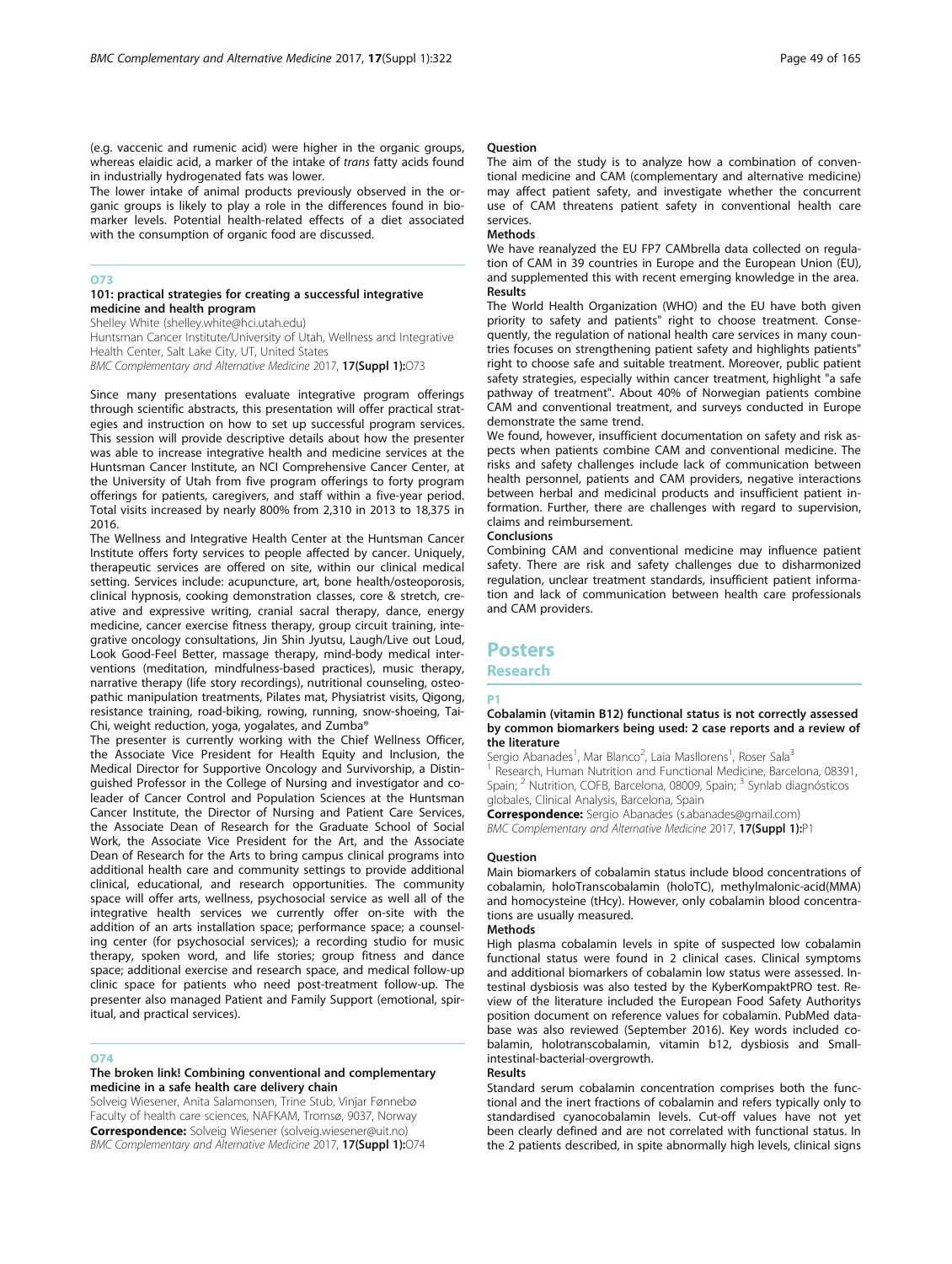of cobalamin low-status were found in conjunction with tHcy abnormal high values. Intestinal dysbiosis was also present. Resolution of dysbiosis and administration of methyl-cobalamin normalised cobalamin levels and improved clinical status in the 2 cases reported. Conclusions

Measurement of serum cobalamin levels alone is not an adequate method to assess cobalamin functional status. A combination of biomarkers including HoloTC is more suitable for assessing functional cobalamin status. Cobalamin plasma concentrations could be falsely raised in several medical conditions where low cobalamin functional status is present. Correct treatment of intestinal dysbiosis could lead to improvements in cobalamin functional status.

Written informed consent for the publication of these details was previously obtained from the participants.

## D<sub>2</sub>

## Factors influencing self-care behaviors (Khat use) among type II diabetes mellitus patients in Yemen

Shafekah Al-Ahnoumy<sup>1</sup>, Dongwoon Han<sup>2</sup>, Luzhu He<sup>1</sup>, Ha Yun Kim<sup>2</sup>, Da In Choi

<sup>1</sup> Hanyang University, College of Medicine, Seoul, 133-791, South Korea; <sup>2</sup> Global Health and Development, Hanyang University, College of

Medicine, Seoul, 04763, South Korea

Correspondence: Shafekah Al-Ahnoumy

BMC Complementary and Alternative Medicine 2017, 17(Suppl 1):P2

#### Purpose

Worldwide, diabetes Mellitus (DM) is becoming a big challenge, particularly the prevalence of DM is higher in Arab regions than global average with predominance of type II DM. Self-care as a costeffective intervention was presented as a solution of diabetes prevention and management by WHO and AADE. Diabetic individuals independently make decision and different life activities to maintain their health condition, prevent DM related complications and improve life quality. Good diabetes self-care behaviors can be affected by many factors, including social, cultural, financial and health care system. However, to our best knowledge, factors influencing diabetes self-care behaviors hasnt been investigated among Yemeni diabetic patients.The Aim of this study wasto provide an overview of self-care behaviors among type II DM Yemeni patients, and expound the affect factors and barriers of self-care behaviors among them.

## Methodology

A descriptive cross-sectional study was designed. 350 participants were out-patients, who were approached in 4 major public governmental hospital (Al-Gumhouri, Al-Thawra and Al-Kuwait hospital and the University of Science & Technology Hospital) and 1 major private hospital in Sanaa City(capital city), during 5th October to 10th November, 2015. A questionnaire was developed with 5 parts, including Self-care Behaviors, Diabetic Characteristics, Barriers of Self-care Behaviors, Knowledge level of DM and social- demographic characteristics. Data collected through face to face interview survey, then coded and analyzed with Excel and SPSS software 21. Chi-square was used to test association between self-care behaviors and independents variables.

#### Results

Only 28.5% of patients had good self-care behavior score, most of them had fair to poor self-care. Taking medicine, general diet and exercise were the most taking self-care behaviors among good selfcare behavior patients. Specifically, over half of patients reported they were chewing Khat, among them 41.9% take Khat every day. The biggest barriers of self-care behaviors was insecure situation, following were lack of transportation and lack of electricity. Analyzing with Chi-square, house-hold income, whether having Glucometer, Meal plan, snacks per day and DM duration were factors influencing the self-care behaviors.

#### Conclusion

Type II diabetes patients in Yemeni have not good self-care behaviors. Taking medicine is the most self-care behavior, but testing blood glucose was the lowest. It emphasizes the role of health care workers to support patients with required knowledge and skills to improve their health outcome.

## P3

## «Everyone with a chronic disease should be offered this program» - participants experience with an integrative medicine group program

 $\mathsf{T}$ erje $\mathsf{Alræk}^1$ , Trine Stub $^1$ , Agnete Kristoffersen $^1$ , Christel von Sceidt $^2$ Andreas Michalsen<sup>3</sup>, Stig Bruset<sup>4</sup>, Frauke Musial<sup>1</sup>

<sup>1</sup> Department of Community Medicine, National Research Center in Complementary and Alternative Medicine, NAFKAM, UiT, The Arctic University of Norway, Tromsø, 9037, Norway; <sup>2</sup> Mind Body Medicine, Immanuel Krankehnhaus, Berlin, Germany; <sup>3</sup> Institute for Social Medicine Epidemiology and Health Economics, Charité University Hospital, Berlin, Germany; <sup>4</sup> Regnbuen helsesenter, Lierskogen, Norway

Correspondence: Terje Alræk

BMC Complementary and Alternative Medicine 2017, 17(Suppl 1):P3

#### Background

The Integrated Medical Care Rehabilitation (IMCR) program was designed for patients with amalgam-attributed health complaints. Special emphasis was placed on patient participation and patient empowerment. The aim of this qualitative study was to describe personal feedback on mental, emotional, and bodily experiences with the program.

#### **Methods**

Qualitative data were drawn from the study participants ( $n = 18$ ) from the three intervention groups. Four open questions were asked as part of a anonymized questionnaire, which presented a possibility to describe personal experiences with the IMCR program. The questionnaires were sent back to the research team in sealed envelopes. Analysis method was systematic text condensation.

## Results

Most participants were very satisfied with the program. They appreciated the resource oriented focus of the program. After completion of the training, many participants integrated relaxation and breathing exercises into their daily lives and reported calmness and a more positive view on life.

Conclusion

Data from this qualitative study suggests that a program with several modalities such as life style advices, complementary therapies, relaxation exercises and stress management tools is beneficial for chronically ill patients with amalgam attributed health complaints. Beyond that, we conclude that the IMCR program can be useful for chronically ill patients with a similar symptom profile.

## P4

## Systematic review and meta-analysis of herbal medicine in children with respiratory tract infection

Dennis Anheyer<sup>1</sup>, Holger Cramer<sup>1</sup>, Romy Lauche<sup>2</sup>, Felix J Saha<sup>1</sup>, Gustav Dobos

<sup>1</sup> Department of complementary and integrative medicine, Kliniken Essen Mitte, University of Duisburg-Essen, Essen, 45276, Germany; <sup>2</sup> University of Technology Sydney, Australian Research Centre in Complementary and Integrative Medicine (ARCCIM), Sydney, Australia Correspondence: Holger Cramer

BMC Complementary and Alternative Medicine 2017, 17(Suppl 1):P4

#### **Ouestion**

Herbal medicines are particularly regarded as an alternative or complement to conventional pharmaceuticals in the treatment and prevention of respiratory tract infections (RTI). The purpose of this review was to identify evidence for herbal therapy in the treatment of RTI concerning effectiveness and safety.

#### Methods

Medline/PubMed, Scopus and the Cochrane Library were searched through 12 February 2015.Only randomized controlled trials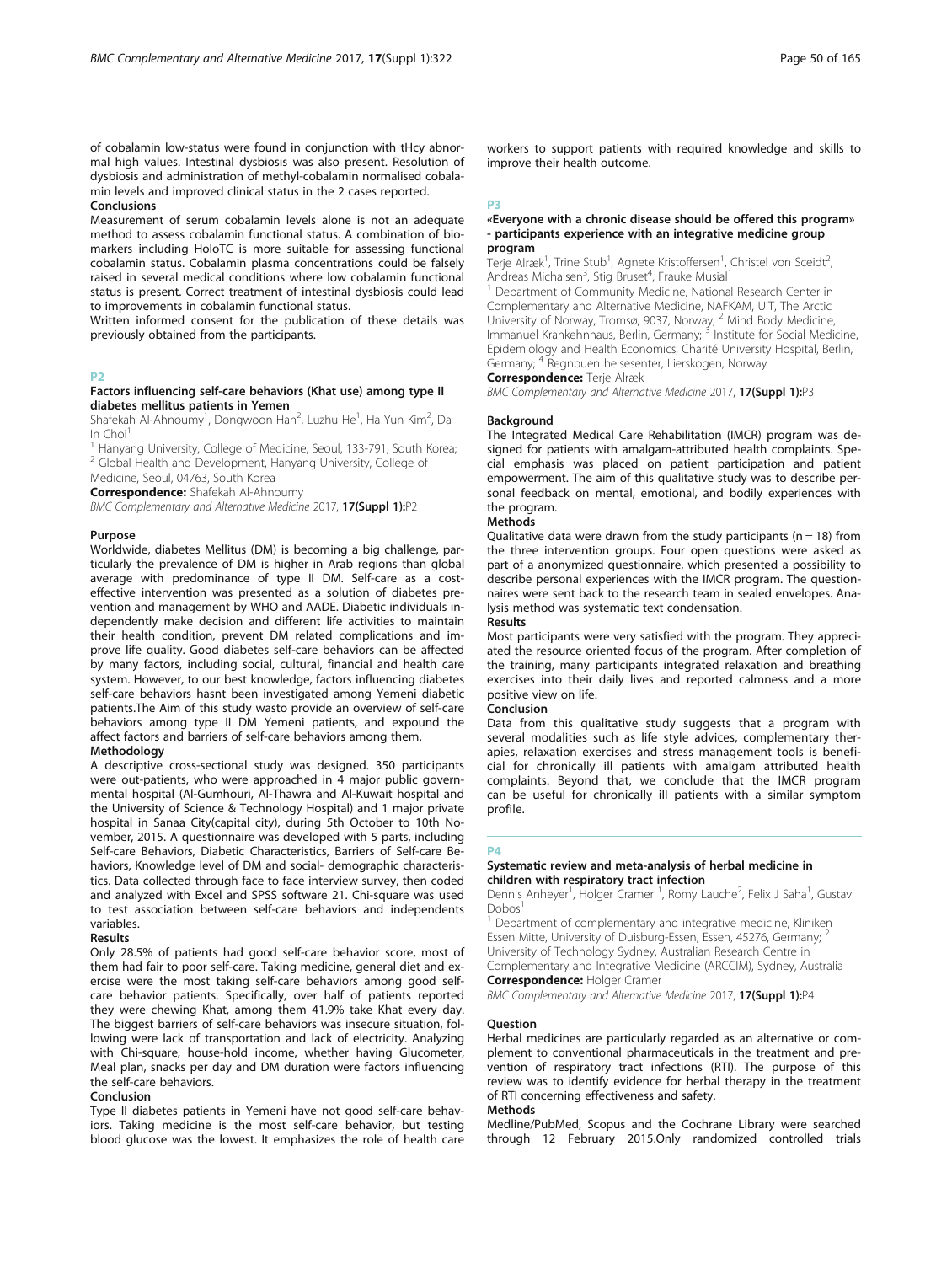comparing herbal therapy with no treatment, placebo or any pharmaceutical medication in children and adolescents (age 0 to 18 years) with RTI were considered to be eligible.

## Results

Eleven trials with 2.181 participants were included. No clear evidence for Echinacea (4 trials) or an herbal compound preparation (1 trial) in preventing RTI symptoms was found. Metaanalysis revealed evidence for efficacy (responder rates: risk ratio  $[RR] = 2.56$ ; 95% confidence interval  $[CI]$ , 1.54 to 4.26; P < 0.01; heterogeneity:  $l^2 = 38\%$ ;  $\chi^2 = 9.63$ ; P = 0.14) and safety (patients with adverse events:  $RR = 1.06$ ; 95% CI, 0.42 to 2.66;  $P = 0.9$ ; heterogeneity:  $l^2 = 72\%$ ;  $\chi^2 = 10.64$ ; P = 0.01) of Pelargonium sidoides in treating respiratory tract infection symptoms compared to placebo (6 trials).

## Conclusion

Due to the heterogeneity of the included studies no concrete conclusion on preventive effects of Echinacea could be drawn so far. In case of pelargonium sidoides a performed meta-analysis revealed moderate evidence for efficacy and safety in the treatment of respiratory tract infections in children.

## P5

## A systematic review and meta-analysis of mindfulness-based stress reduction for treating low back pain

Dennis Anheyer<sup>1</sup>, Heidemarie Haller<sup>1</sup>, Romy Lauche<sup>2</sup>, Gustav Dobos<sup>1</sup> , Holger Cramer<sup>1</sup>

Department of complementary and integrative medicine, Kliniken Essen Mitte, University of Duisburg-Essen, Essen, 45276, Germany; <sup>2</sup> University of Technology Sydney, Australian Research Centre in Complementary and Integrative Medicine (ARCCIM), Sydney, Australia Correspondence: Holger Cramer

BMC Complementary and Alternative Medicine 2017, 17(Suppl 1):P5

## **Ouestion**

Mindfulness-based stress reduction (MBSR) is frequently used in treating pain conditions. While meta-analyses on MBSR for chronic pain have been conducted, no meta-analysis specifically for low back pain is available.

#### Methods

Medline/PubMed, Scopus, the Cochrane Library, and PsycINFO were screened through June 2016. Only randomized controlled trials (RCTs) were included when they assessed the effects of MBSR in patients with a diagnosis of low back pain. Usual care (no specific treatment) or any active treatments were acceptable as control interventions. For each outcome, standardized mean differences (SMD) and 95% confidence intervals (CI) were calculated. Risk of bias was assessed using the Cochrane risk of bias tool. Primary outcome measures were pain intensity and pain disability. Health-related quality of life, pain acceptance, mindfulness, and safety were defined as secondary outcomes.

## Results

Seven RCTs, involving 864 low back pain patients, proved eligible for review. Compared to usual care, MBSR was associated with short-term improvements in pain intensity (4 RCTs; Mean Difference (MD) = -0.96 points on a numeric rating scale; 95%CI = -1.64,-0.34; Standardized Mean Difference (SMD) = -0.48 95%CI = -0.82,-0.14) and physical functioning (2 RCTs; MD = 2.50; 95%CI  $= 0.90, 4.10$ ; SMD  $= 0.25$  95%CI  $= 0.09, 0.41$ ) that were not sustained long-term. Between-group differences in disability, mental health, pain acceptance and mindfulness were not significant at short- or long-term follow-up. Compared to an active comparator, MBSR was not associated with any significant differences in short- or long-term outcomes. No serious adverse events were reported.

### Conclusions

There is promising evidence of short-term efficacy and safety of MBSR in low back pain patients. While further RCTs with larger sample sizes and longer follow-up periods are needed to underpin these results, MBSR can be recommended as an adjunct intervention for patients with chronic low back pain.

### P6

## Chinese herbal therapy compared with cryotherapy in the treatment of chronic cervicitis and cervical erosion: a randomized controlled trial

Hoda Azizi<sup>1</sup>, Nayereh Khadem<sup>1</sup>, Malihe Hassanzadeh<sup>1</sup>, Nazanin Estiri<sup>1</sup> , Hamideh Azizi<sup>1</sup>, Fatemeh Tavassoli<sup>1</sup>, Marzieh Lotfalizadeh<sup>1</sup>, Reza Zabihi<sup>1</sup> , Habibollah Esmaily<sup>1,2,3</sup>

<sup>1</sup> Department of Complementary Medicine, Mashhad University of Medical Sciences, Mashhad, 91359135, Iran, Islamic Republic of; <sup>2</sup> Department of Medical Imaging, Razavi Hospital, Mashhad, 9187195786, Iran, Islamic Republic of; <sup>3</sup> Mashhad University of Medical Sciences, Department of Biostatistics, Mashhad, Iran, Islamic Republic of Correspondence: Hoda Azizi

BMC Complementary and Alternative Medicine 2017, 17(Suppl 1):P6

#### Background

Chronic cervicitis is one of the common disorders in daily practice. We aimed to compare the effectiveness and safety of Chinese herbal medicine in comparison with cryotherapy in the treatment of chronic cervicitis and cervical erosion.

## Materials and methods

Seventy women with cervicovaginal smears class I or II without a papilloma or Cervical intraepithelial neoplasia who referred to gynecology clinic of Imam Reza Hospital and Qaem Hospital, Mashhad, Iran entered the study. The experimental group received Chinese herbal treatment and the control group received cryotherapy. The main outcome measures were the number of treated patients, the time of recovery and side effects. All subjects were evaluated for study outcomes at 48 hours after treatment, week 1, 3 days after the end of menstruation, weeks 6 and 12.

Results

Seventeen and 9 patients were treated in experimental group at days 2 and 7 after intervention while none of the control group showed treatment at those times. The number of treated patients were 29 vs 5 in experimental and control groups 3 days after next menstruation (P < 0.001); 31 vs. 12, 6 weeks after treatment (P < 0.001); and 34 vs. 24, 12 weeks after treatment ( $P < 0.001$ ). One patient in the experimental group vs. 11 patients in the control group did not answer to the treatment (P < 0.001). The median (interquartile range) for time to treatment response was 3 (4) days in the experimental group and 35 (48) in the control group  $(P = 0.015)$ .

Side effects including spotting, hypogastric pain, fever and yellow vaginal discharge were observed in 15 patients in the experimental group vs. 24 patients in the control group ( $P = 0.03$ ). The complete cure was observed in 97.1% of patients in the experimental group vs. 68.5% in the control group ( $P < 0.001$ ).

## Conclusions

Chinese herbal therapy is suggested to be better tolerated and more successful with less side effects comparing to cryotherapy for women with chronic cervicitis.

Trial registration: IRCT201512107265N4

## P7

## The effect of acupuncture on refractory chest pain of patients with patent coronary angiogram: a randomized controlled trial

Hoda Azizi<sup>1</sup>, Mahmoud Mohammadzadeh Shabestari<sup>2</sup>, Reza Paeizi<sup>3</sup> , Masoumeh Alvandi Azari<sup>4</sup>, Hamidreza Bahrami-Taghanaki<sup>1</sup>, Reza Zabihi<sup>4</sup> , Hamideh Azizi<sup>5</sup>, Habibollah Esmaily<sup>6</sup>

<sup>1</sup> Department of Complementary Medicine, Mashhad University of Medical Sciences, Mashhad, 91359135, Iran, Islamic Republic of; <sup>2</sup> Department of Cardiology, Mashhad University of Medical Sciences, Mashhad, Iran, Islamic Republic of; <sup>3</sup> School of Medicine, Mashhad University of Medical Sciences, Mashhad, Iran, Islamic Republic of; <sup>4</sup> Department of Medical Imaging, Razavi Hospital, Mashhad, 9187195786, Iran, Islamic Republic of; <sup>5</sup> Department of Gynecology, Mashhad University of Medical Sciences, Mashhad, Iran, Islamic Republic of; <sup>6</sup> Department of Biostatistics, Mashhad University of Medical Sciences, Mashhad, Iran, Islamic Republic of

### Correspondence: Hoda Azizi

BMC Complementary and Alternative Medicine 2017, 17(Suppl 1):P7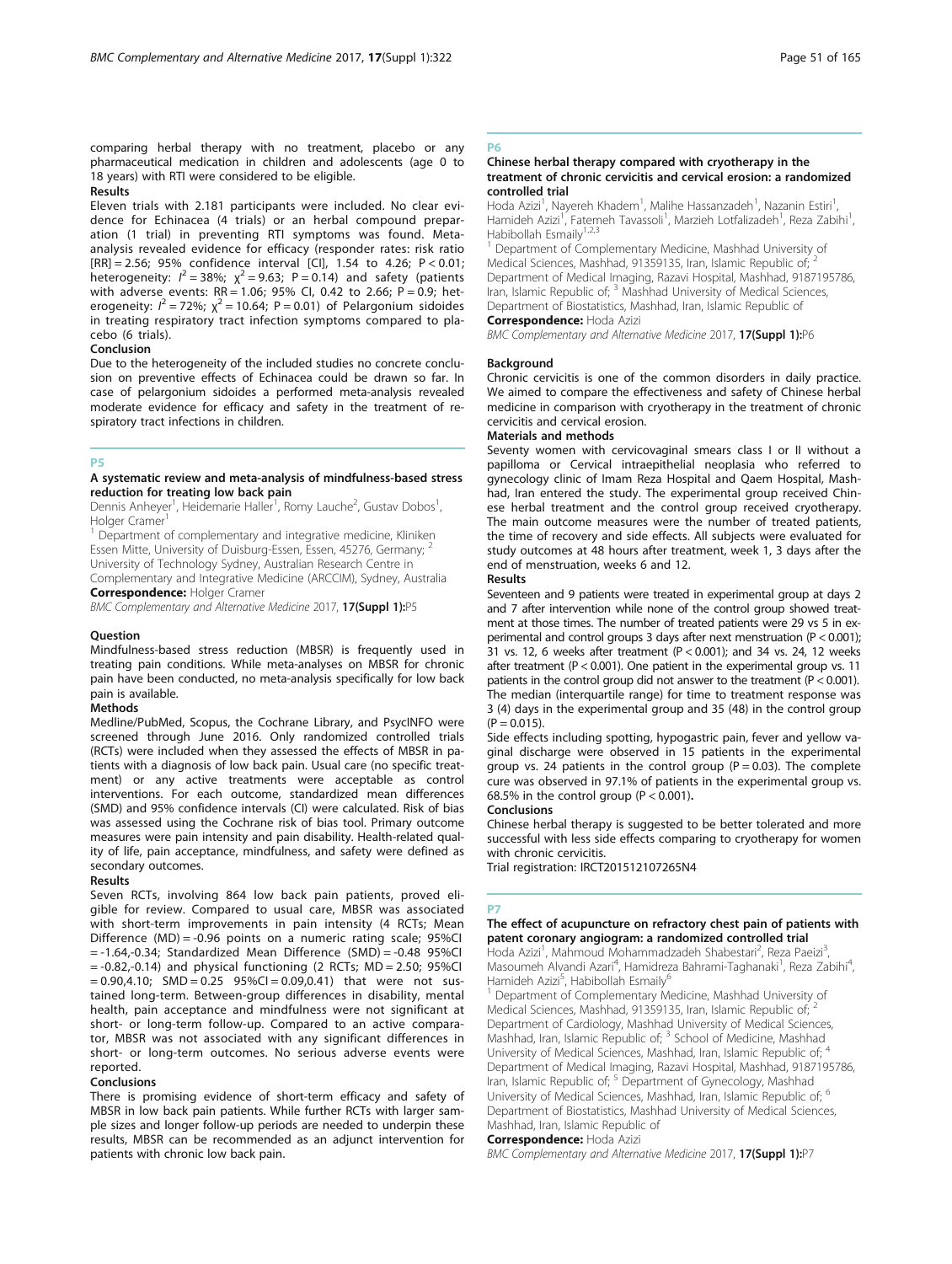## Background

Five percent of patients with acute coronary syndrome and 15% of patients with stable angina suffer from refractory chest pain while their angiogram is patent which indicates no need for invasive interventions such as percutaneous coronary intervention or coronary artery bypass grafting. We aimed to investigate the effect of acupuncture on the chest pain of those patients.

#### Materials and methods

Forty patients with typical angina pectoris and patent coronary angiogram, whose chest pain was persistent despite medical treatment in maximum dosage, entered the study. They were randomly assigned in 2 groups. The experimental group received acupuncture treatment 3 times a week plus medication, while the control group received medication alone for 4 weeks. All patients were fallowed up 4 weeks after the end of intervention. The intensity of chest pain according to Visual Analogue Scale (VAS) and Canadian Cardiovascular Society Grading System (CCS), the number of weekly episodes of chest pain, the length of each pain episode and changes in ST-T segment of electrocardiography were recorded at baseline, week 4 and week 8.

#### Results

The mean (SD) of VAS score decreased from 7.2(1.4) pre-treatment to 3.1(1.4), 1.6(1.1) and 0.2(0.7) at week 2, 4 and 8 in the experimental group vs. 6.1(1.5) pre-treatment to 3.9(1.1), 3.1(0.7) and 2.3(1.5) in week 2, 4 and 8 in the control group (P < 0.001). The CCS score decreased in 14 patients in experimental group vs. 7 patients in control group at week  $2(P = 0.03)$ , 16 vs. 10 at week  $4(P = 0.01)$ , and 18 vs. 15 at week  $8(P = 0.008)$ . The mean (SD) of the number of weekly episodes of chest pain decreased from 21.9(20.9) pre-treatment to 3.2(3.0), 0.1(0.8), and 0.1(0.3) at week 2, 4 and 8 in the experimental group vs. 30.8(19.5) pre-treatment to 20(17.8), 16.7(18.5) and 11.7(19.3) in week 2, 4 and 8 in the control group (P = 0.001). The mean (SD) of the length of each pain episode decreased from 17.9(14.2) minutes pre-treatment to 3.8(4.2), 1.3(2.5), and 0.3(1.2) minutes at week 2, 4 and 8 in the experimental group vs. 7.5(7.6) minutes pre-treatment to 3(3.01), 2.3(2.2) and 1.5(1.8) minutes in week 2, 4 and 8 in the control group  $(P = 0.001)$ . No change was seen in the ST-T segments of patients" electrocardiographs in both groups. The mean (SD) of systolic blood pressure changed from 130(17.3) pre-treatment to 111.3(18.3), 111.9(11.6) and 116.6(12.9) at week 2, 4 and 8 in the experimental groups vs. 139.3(12.6) pre-treatment to 134.9(12.9), 131.5(12.5) and 132.8(12.3) at week 2, 4 and 8 in the control group ( $P < 0.001$ ).

## Conclusion

The intensity of chest pain, the number of weekly episodes of chest pain and the length of each pain episode decreased significantly by acupuncture treatment. Results of this study suggests that acupuncture could help as an adjuvant therapy in the management of chest pain of patients with patent coronary angiogram. Trial registration: IRCT201512037265N2

#### P8

## Methodological issues regarding the development of individualizing whole medical system interventions

Erik Baars, Anja De Bruin, Anne Ponstein

University of Applied Sciences Leiden, Leiden, 2333CK, Netherlands Correspondence: Erik Baars

BMC Complementary and Alternative Medicine 2017, 17(Suppl 1):P8

#### Purpose

In conventional medicine evidence-based, group-oriented protocols and guidelines are considered to guarantee the quality of interventions for conventional indications. However, whole medical system (WMS) approaches lack this group-oriented focus and are characterized by a highly individualized diagnostic and therapeutic approach. Thus, other instruments than the group-oriented protocols and guidelines are requested to allow for guideline developments and quality assurance.

## Methods

The development of two WMS (Anthroposophic Medicine) healthcare programs for patients with cancer and depression, and the literature on WMSs, complex interventions and individualization in therapeutic processes was analyzed.

## **Results**

The core elements of the WMS individualizing interventions are: (1) a set of consensus and evidence-based treatment phases, treatment goals per phase and therapies per goal; (2) professionals with trained system thinking and reflection skills who are able to judge the whole, complex and unique situation of the patient leading to individualization in diagnostics and treatments. Additionally they are able to reflect on therapy progress and steer the therapy process accordingly.

#### Conclusions

The quality of individualizing WMS interventions cannot be guaranteed by the same approach as used in group-oriented protocols and guidelines. They require identification of a set of treatment phases and related goals and therapies, and specifically trained professional who are able to rationally choose the best option from the redundant set of treatment options. Individualization of WMS interventions thus largely depends on professional clinical reasoning.

#### P9

## Complementary medicine and lifestyles in Tuscany: a comparative study

Sonia Baccetti<sup>1</sup>, Mariella Di Stefano<sup>2</sup>, Elio Rossi<sup>2</sup>, Fabio Firenzuoli<sup>2</sup>, Sergio Segantini<sup>2</sup>, Maria Valeria Monechi<sup>2</sup>, Fabio Voller<sup>3</sup>

<sup>1</sup> Centre of Acupuncture and Traditional Chinese Medicine, Tuscan network for Integrative Medicine, Florence, 50133, Italy; <sup>2</sup> Tuscan Network of Integrative Medicine- Region of Tuscany, Florence, Italy; 3 Regional Health Agency of Tuscany, Florence, Italy

**Correspondence:** Sonia Baccetti

BMC Complementary and Alternative Medicine 2017, 17(Suppl 1):P9

#### Background

According to international literature, users of CM are more active, less overweight and have healthier lifestyles.

#### Aim

To evaluate the lifestyle of patients of CM public clinics in Tuscany and compare it with general data of the surveillance system Multiscopo in Tuscan population (Istat 2013) adjusted for sex and age. Methods

In 2014 the Tuscan Network of Integrative Medicine in co-operation with the Regional Health Agency of Tuscany has distributed to 1,064 patients (age >18) in public clinics of CM, anonymous questionnaires on lifestyles, that included questions on exercise, smoking, diet, alcohol.

## Results

The sample was divided according to educational level (mediumhigh and medium-low). All the subjects who used CM had less sedentary habits (statistically significant) compared to controls in both groups (19% versus 26.9% medium-high educational level, 32.1% versus 48% medium-low educational level). Also the consumption of fruit and/or vegetables was significantly higher in 2 groups who used CM (41,2% versus 7,5% medium-high and 35,4% versus 4,5% medium-low). In the subjects with low educational level, smoking was significantly lower (15,6% versus 23,2%) and obesity was higher (18.3% versus 11.7%) compared to the control group. Finally, in the subjects with low education who used CM prevalence of drinkers at risk was higher compared to Tuscan population (21,6% versus 11,9%).

## Conclusions

Contrary to what literature reports, lifestyles of our sample were not better in alcohol consumption and obesity. CM patients ate more fruit and vegetables, were moderately less sedentary than Tuscan population and smoked less compared to the control group.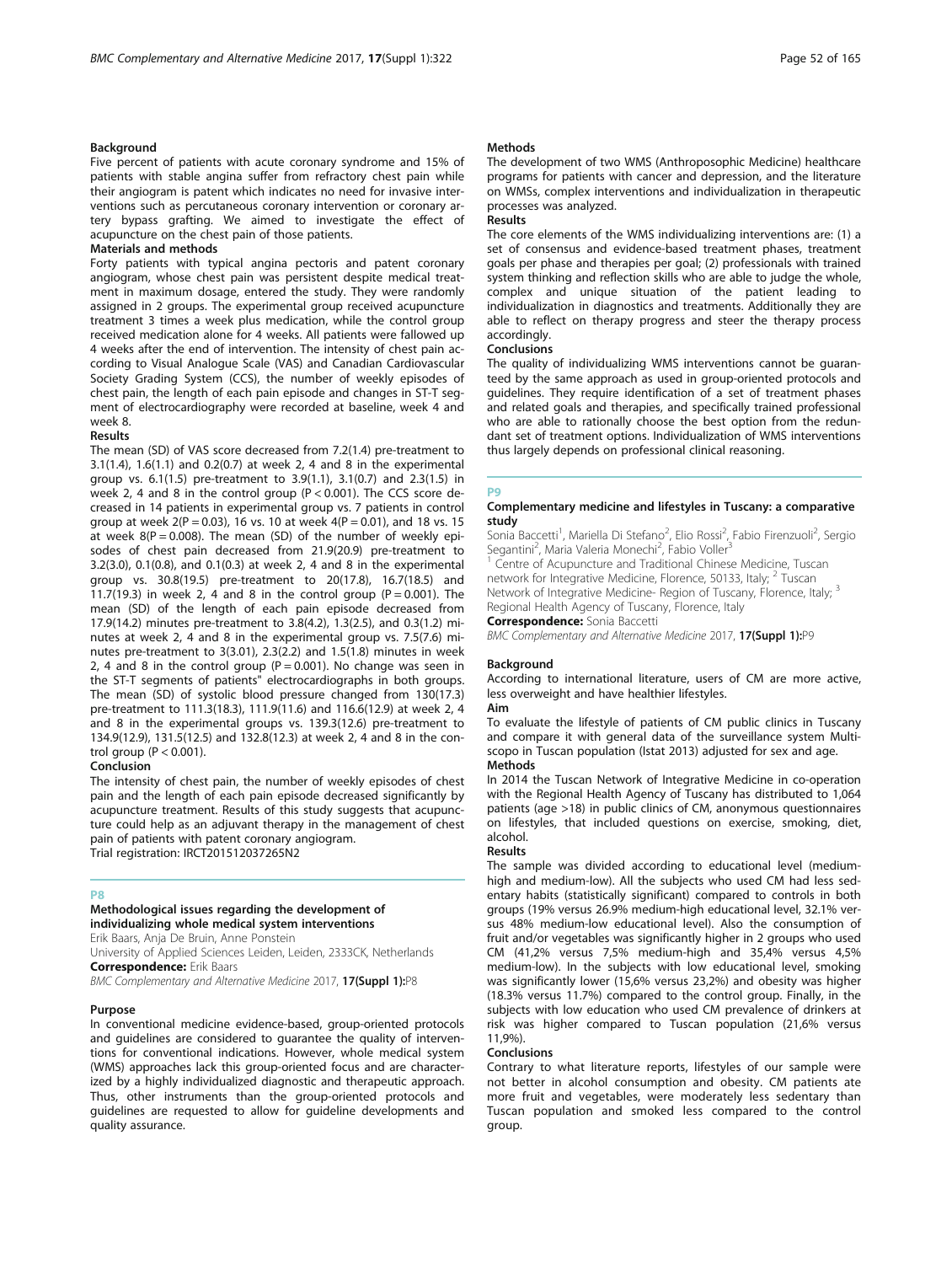Keywords: Lifestyles; Complementary Medicine (CM); Public Regional Healthcare System

## P10

## Expectation for acupuncture treatment (EAT): scale development and performance

Jürgen Barth, Alexandra Kern, Sebastian Lüthi, Claudia Witt Institute for Complementary and Integrative Medicine, University Hospital Zurich, Zurich, 8006, Switzerland Correspondence: Jürgen Barth

BMC Complementary and Alternative Medicine 2017, 17(Suppl 1):P10

## **Background**

High expectations about acupuncture might contribute to larger treatment effects (Prady et al., 2015). However, problems in the assessment are well known: 1) floor or ceiling effects lower variance; 2) expectation measures include general beliefs about complementary medicine; 3) construct validity of expectation measures remains unclear since assessment strategies were often ad hoc developed. We aimed to develop an expectation scale for acupuncture with good reliability, convergent validity (other expectation scales) and distinctness to more general constructs (like optimism).

## **Methods**

In this web based survey we included 110 participants with pain. All participants filled in nine statements on expectations of which five were used for the final version of the Expectation for Acupuncture Treatment scale (EAT). Convergent validity was tested against the Acupuncture Expectation Scale (AES), Life Orientation Test (LOT), Patient Health Questionnaire (PHQ), Sensitivity to Medication (BMQ-D), and other measures.

### Results

Factor analysis showed a one factor solution of the EAT items and reliability was high (alpha = 0.902). The correlation with another measure of patient expectation (AES) was high. Moderate correlation of 0.20 to .30 were found for LOT, PHQ and BMQ-D. No association was present for the personality characteristics neuroticism and openness to experience. Re-test reliability after one week was good (ICC > .70). Conclusion

The EAT seems to be a reliable, valid and very feasible measure for assessing acupuncture expectations in pain patients. The items can be adapted for other treatments and an English version is available to be tested.

## P11

## Changing expectation for acupuncture treatment (CHEAT)

Jürgen Barth, Anja Zieger, Fabius Otto, Claudia Witt Institute for Complementary and Integrative Medicine, University Hospital Zurich, Zurich, 8006, Switzerland

Correspondence: Jürgen Barth

BMC Complementary and Alternative Medicine 2017, 17(Suppl 1):P11

#### Background

Changing expectations by verbal suggestions might improve acupuncture effects (Suarez-Almazor et al., 2010). However, designing appropriate communication for verbal suggestions might be a difficult task. Web based experiments can be a tool to develop effective suggestions to change expectations.

#### Methods

In this web based study we randomly informed subjects in two different ways with visual and written materials about the benefits of acupuncture: In the high expectation group (HE) the subjects were told that acupuncture leads to a substantial decrease in symptoms in about 50% of cases. In the low expectation group (LE) the participants were told, that about half of the patients get better but the specific effect of acupuncture is still unclear. We included subjects with an adequate information processing (memory task and a minimum reading time of 25 seconds). The strength of the message was tested with a manipulation check and the Expectation for Acupuncture Treatment (EAT) scale was the primary outcome.

#### Results

Of 369 subjects 244 were included in the analysis (having pain  $n =$ 78; HE  $n = 33$ , LE  $n = 45$ , having no pain  $n = 166$ ; HE  $n = 86$ , LE  $n =$ 80). Manipulation check was positive. For pain patients the expectations did not differ between HE and LE ( $p > .60$ ). For no pain subjects expectation differed between HE and LE ( $p = .02$ ). This effect was robust effect after controlling for sex, age, earlier acupuncture experience, and health status.

#### Conclusion

Web experiments can help to make empirically based decisions on how to create persuasive messages for verbal suggestions on expectations. High dose communication including audio visual information about acupuncture might be needed for patients to have similar effects like in healthy subjects.

## D<sub>12</sub>

## Mind-body therapies for eating disorder prevention: a systematic review and meta-analysis

Ariel Beccia, Corina Dunlap, Brendan Courneene National University of Natural Medicine, Helfgott Research Institute, Portland, OR, United States

**Correspondence: Ariel Beccia** 

BMC Complementary and Alternative Medicine 2017, 17(Suppl 1):P12

#### **Ouestion**

Eating disorders represent a significant public health concern. The challenges associated with treatment highlight the importance of prevention. Calls for increased efficacy of such programs have led to the development of novel approaches, including those incorporating mind-body therapies. The purpose of this review is thus to assess the effectiveness of mind-body therapies in promoting protective factors and reducing risk factors associated with eating disorders.

Methods

MEDLINE, PsychINFO, CINAHL, Scopus, and AMED were screened through November 2016. Randomized controlled trials (RCTs) comparing mind-body therapies to dissonance-based or assessment-only controls were analyzed. Outcome measures included standardized measures of protective and risk factors associated with eating disorder development. For each outcome, standardized mean differences (SMD) and 95% confidence intervals (CI) were calculated, if at least 2 studies assessing this outcome were available. As a measure of heterogeneity,  $I^2$  was calculated. Data synthesis was completed using RevMan software and risk of bias was assessed using the Cochrane risk of bias tool. Controlled before-and-after and pre-post studies were also eligible, although were not included in the metaanalysis.

#### Results

Out of 1675 identified studies, 15 trials (1368 participants) were included in the meta-analysis, evaluating meditation and/or mindfulness-based therapies (10 trials), mirror-exposure therapy (2 trials,) yoga (2 trials), and autogenic training (1 trial). Mind-body therapies may significantly reduce body image concern (SMD -0.36; 95% CI -0.66 to -0.06), negative affect (SMD -0.40; 95% CI -0.76 to -0.03), and improve body appreciation (SMD 0.58; 95% CI 0.35 to 0.81) as compared to assessment-only control, and may significantly improve self-esteem (SMD 0.80; 95% CI 0.37 to 1.23) as compared to dissonance-based controls. No significant differences were found for any other outcome measure. 5 non-randomized studies (519 participants) were identified; interventions included mindfulness-based therapies and yoga, and all reported significant changes on included outcome measures.

## Conclusions

Mind-body therapies may be an effective form of eating disorder prevention. Based the combined data from 15 RCTs, there is moderate evidence for the effectiveness of mind-body therapies in reducing risk factors and promoting protective factors associated with eating disorders. The main limitations of the studies were the lack of blinding and the variations in included interventions. A meta-analysis of outcome measures assessed at 1-month follow-up is currently being conducted.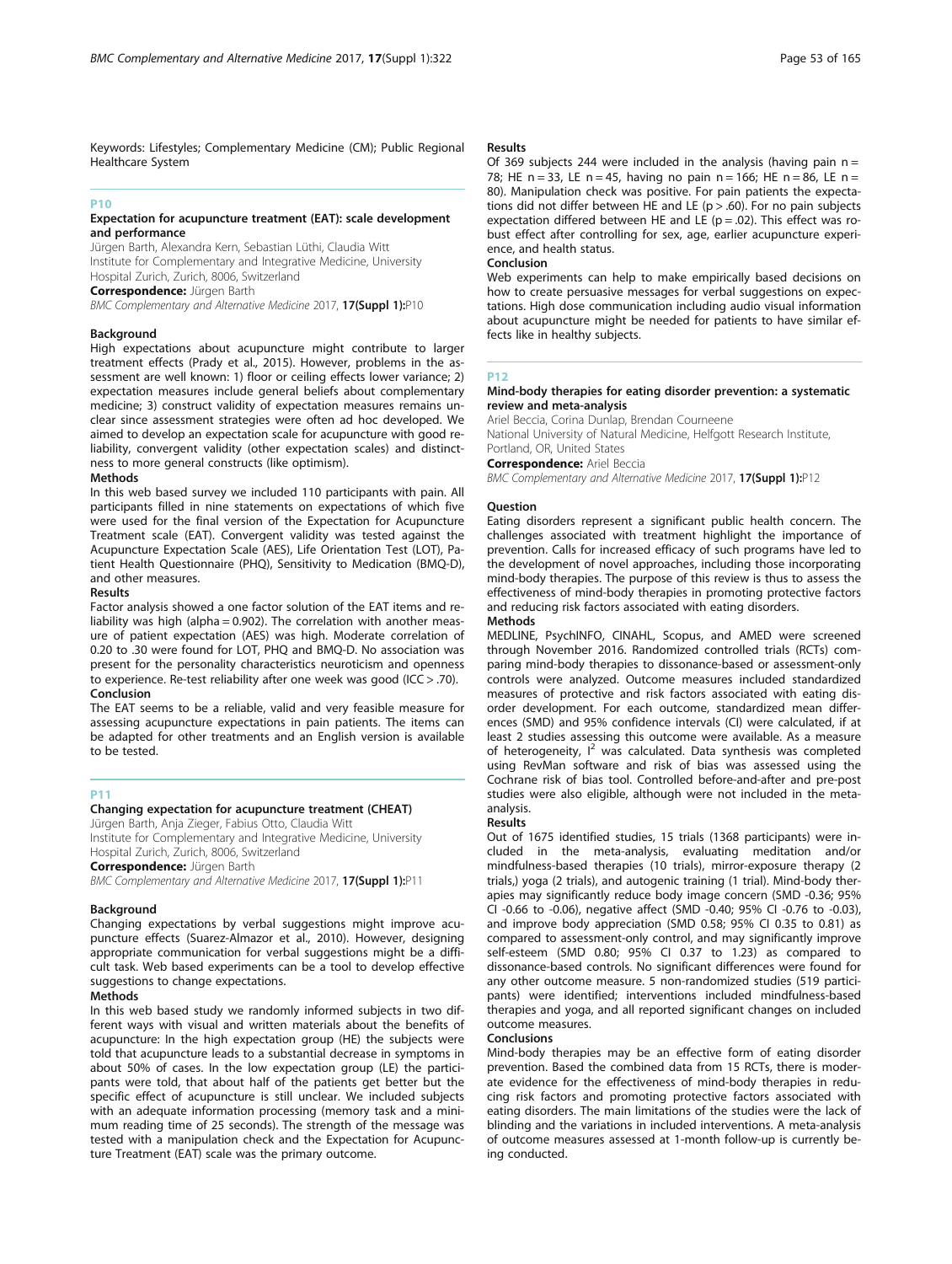## P13

#### Chilean National Health Survey 2010-2011: chronic pain in adults and the use of complementary and alternative therapies (CAM) Paula Bedregal<sup>1</sup>, Alvaro Passi<sup>1</sup>, Alfredo Rodríguez<sup>2</sup>, Mayling Chang<sup>3</sup> , Soledad Gutiérrez<sup>4</sup>

<sup>1</sup> Public Health. Unit of Integrative Medicine and Health, Pontificia Universidad Catolica de Chile, Santiago, 8330077, Chile; <sup>2</sup> Family Medicine, Pontificia Universidad Catolica de Chile, Santiago, 8330077, Chile; <sup>3</sup> Unit of Integrative Medicine and Health, Pontificia Universidad Catolica de Chile, Santiago, 8330077, Chile; <sup>4</sup> Integrative Medicine Unit. CASR, Hospital Dr. Sótero del Río, Santiago, Chile

**Correspondence: Paula Bedregal** 

BMC Complementary and Alternative Medicine 2017, 17(Suppl 1):P13

Chronic pain is a public health problem. About 43.5% (95% CIs 38.4% to 48.6%) of population is estimated to have this condition. One third of Chilean population use CAM. There is no current data about use of CAM in people with chronic pain and its perceived benefits neither in Chile nor in Latin America.

## Methods

A cross-sectional representative national survey of 5285 adults (≥18 years old) was interviewed directly about their use of CAM. We analyzed the frequency of CAM use, the types of CAM used, the perceived efficacy and factors influencing its use.

#### Results

Prevalence of chronic pain in Chile is 39.7% (95% CIs: 38.4-41.0%). Prevalence of CAM use in those with chronic pain is 42.6%, in those without chronic pain is  $36.1\%$  (p = 0.0001). The most common type of CAM used is herbal therapies (34.7%), followed by homeopathy (12.5%). The use of CAM in those with chronic pain is associated with better educational level (>12 years of studies); women (44.6% vs 38.3%; p = 0.004); being elderly  $(49.5 \pm 19.0 \text{ vs } 52.1 \pm 17.3 \text{ years old})$ p = 0.002); and perception of poor health. Perceived efficacyis better with Herbal therapies (92%), Reiki (79.2%) and Bach's Flowers (75%). Adjusted by educational level, only gender and age is associated to use of CAM among adult Chilean population with chronic pain.

Conclusion

The use of CAM in chronic pain patients is higher than the general population. Most felt that it improved their pain. CAM may have a role in the management of chronic pain in particular herbal therapies.

#### P14

## Therapeutic sensations show high similarity between different body-oriented therapies

Florian Beissner

Somatosensory and Autonomic Therapy Research, Hannover Medical School, Hannover, 30625, Germany

BMC Complementary and Alternative Medicine 2017, 17(Suppl 1):P14

## Question

Complex bodily sensations that patients experience during therapeutic interventions are a common phenomenon in many bodyoriented therapies. Despite the striking similarity of sensations across different therapy systems, no attempt has been made so far to understand their characteristics and clinical relevance from a perspective that transcends the borders between these systems.

## Methods

We searched the pubmed database for the terms therapeutic sensation, deqi, needling sensation, enhanced touch sensation, acupuncture sensation, propagated sensation, and alternative spellings thereof. We identified 311 studies of which we included those that reported verbal descriptors together with their relative frequencies, i.e. information on how often each descriptor had been used by subjects to describe their TS. To reflect both within- and between-study variance we first calculated relative frequencies for each of the descriptors used in the single studies. We then multiplied these frequencies by the weighting factor n/27, where n was the number of studies reporting the descriptor at least once. The results were transformed into a word cloud.

#### Results

Our final sample consisted of 27 studies which comprised different acupuncture modalities (manual, electric, auricular, laser), tactile stimulation, focused ultrasound as well as various sham or placebo interventions. We found that the terms which are most frequently used to describes therapeutic sensations across various fields were numbness (37.6), tingling (36.4), and soreness (31.4), followed by heaviness (24.0), dull pain (23.4), aching (22.1), fullness (21.1), sharp pain (18.6), pressure (15.1), distention (13.7), warmth (13.3), throbbing (10.6) and spreading (7.4), where the numbers in brackets denote the product of mean and weighting factor.

#### Conclusions

Sensations experienced during therapeutic interventions are highly similar in their qualitative nature across different modes of stimulation and therapies. Since no generally accepted scientific term exists for this phenomenon, we propose the term therapeutic sensations (TS) for it. TS may be a thread linking seemingly unrelated therapy systems and even explain some pre-scientific concepts, like the meridians of Chinese medicine or the idea of some form of energy exchange between practitioner and patient.

#### P15

## Acupuncture-enhanced psychotherapy for painful endometriosis: the role of anxiety and the anterior hippocampus

Florian Beissner<sup>1</sup>, Christine Preibisch<sup>2</sup>, Annemarie Schweizer-Arau<sup>3</sup> , Roxana Popovici<sup>4</sup>, Karin Meissner<sup>5</sup>

<sup>1</sup> Somatosensory and Autonomic Therapy Research, Hannover Medical School, Hannover, 30625, Germany; <sup>2</sup> Department of Neuroradiology, Technische Universität München, Munich, Germany; <sup>3</sup> Practice for Psychotherapeutic Medicine, Diessen, Germany; <sup>4</sup> Department of Gynecologic Endocrinology and Fertility Disorders, Heidelberg University Women's Hospital, Heidelberg, Germany; <sup>5</sup> Institute of Medical Psychology, Ludwig-Maximilians-University, Munich, Germany **Correspondence: Florian Beissner** 

BMC Complementary and Alternative Medicine 2017, 17(Suppl 1):P15

## **Ouestion**

Endometriosis is a gynecological disorder affecting 6-10% of all women in their reproductive age. Previous studies have shown an association between pelvic pain and trauma. We wanted to know if patients with painful endometriosis may benefit from a treatment combining psychotherapy for trauma release with acupuncture and related techniques.

## Methods

67 patients with severe painful endometriosis (maximum pain:  $7.6 \pm$ 2.0, average pain:  $4.5 \pm 2.0$  on a 10-point numeric rating scale) were included in the study. Resting-state functional magnetic resonance imaging was used to assess brain connectivity of these patients at baseline, after three months of therapy and after six months. The analysis was focused on the hippocampus.

#### Results

We identified a cortical network comprising of the right anterolateral hippocampus – a region modulating the hypothalamic-pituitaryadrenal (HPA) axis – and somatosensory, viscerosensory and interoceptive brain regions. Regression analysis showed that reduction in connectivity of this network predicted therapy-induced improvement in patients' anxiety in the treatment group, but not in the control group. After six months, when controls had received delayed intervention, both groups showed this association.

## Conclusions

Patients with a history of endometriosis, who suffer from pelvic pain, can obtain substantial benefit from acupuncture-enhanced psychotherapy. We have identified a putative mechanism underlying this potent combination of therapies in treating symptoms of endometriosis. Our results emphasize the importance of trauma as a central factor in the etiology of pelvic pain and endometriosis.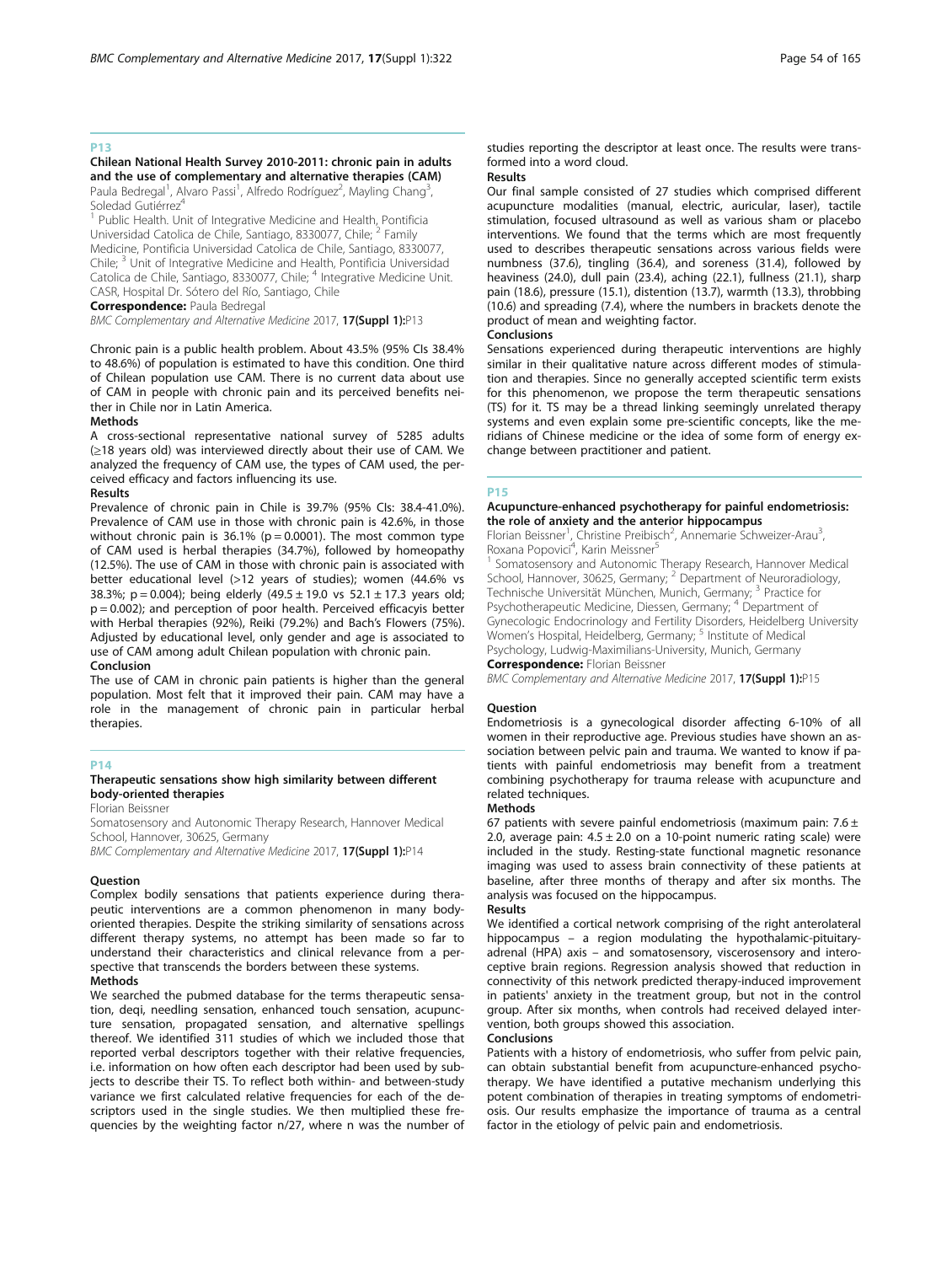## P16

## DNA targeted therapy for prostate, ovarian and pancreatic cancers Sylvie Beljanski

The Beljanski Foundation, New York, NY 10017, United States BMC Complementary and Alternative Medicine 2017, 17(Suppl 1):P16

#### Purpose

Research from M. Beljanski and D. Malins, has demonstrated that virtually all cancers are associated with physical damage to cellular DNA caused by the binding of carcinogens in our environment. This damage involves destabilization of the DNA double helix (breakage of the hydrogen bonds that hold the two strands together) and disorder in the chemical integrity of the DNA building blocks (breakage of covalent bonds).

Despite being well established scientifically, DNA damage associated with destabilization and disorder is not widely appreciated. This is remarkable because these physical changes are found in virtually all types of cancer from all individuals. Destabilization and disorder appear to be the underlying causes of cancer that precede mutations and indeed enable the accumulation of mutations. This is a powerful contribution to our understanding of carcinogenesis, but Beljanski went a step further. He identified compounds in plant extracts that specifically target destabilized DNA and prevent proliferation of cancer cells by disrupting DNA duplication (Pao pereira and Rauwolfia vomitoria).

#### Methods

MTT assays for inhibition of cell proliferation, PARP cleavage for apoptosis, orthotopic grafts for tumors, and bioluminescence for assessing inhibition of tumor growth in vivo.

## Results

The extracts are active against prostate, ovarian and pancreatic cancers in vitro and in vivo. They are effective alone and are synergistic with chemotherapy drugs, providing a dose reduction effect. The extracts do not induce negative side effects of their own.

## Conclusions

The discovery of DNA destabilization is presented and the activity of the extracts against three cancers is described.

#### P17

## Music listening to reduce anxiety among older adults in the emergency department

Laura Belland<sup>1</sup>, Laura Rivera-Reyes<sup>2</sup>, Ula Hwang<sup>2</sup>

Family Medicine, NewYork-Presbyterian, New York, NY 10032, United States; <sup>2</sup> Emergency Medicine, Icahn School of Medicine at Mount Sinai, New York, NY, United States

## **Correspondence:** Laura Belland

BMC Complementary and Alternative Medicine 2017, 17(Suppl 1):P17

## Background

A visit to the emergency department (ED) may be distressing and anxiety-provoking for older adults (age 65). The objective of this pilot study was to evaluate the effect of music listening on anxiety levels in older adults in the ED.

## Methods

This was a pilot study at the Mount Sinai Hospital during April and May 2015. Inclusion criteria were English-speaking adults 65 who were not deaf. Subjects were randomly assigned to standard care (control) or standard care with 30-60 minutes of music listening that commenced immediately after enrollment. Intervention subjects were provided headphones and an iPad with pre-downloaded music (choice of classical, jazz, new age, Chinese traditional, or Latin guitar). Anxiety levels were measured by the Spielberger State Trait Anxiety Inventory (STAI) which was conducted at enrollment and after one hour.

### Results

A total of 317 patients were screened during study hours; of these patients, a total of 35 (11%) were enrolled. When comparing control  $(n = 16)$  vs. intervention subjects  $(n = 16)$ , there were no significant differences in initial STAI scores  $(43.0 \pm 15.0 \text{ vs } 40.3 \pm 12.8, \text{ p} = 0.57)$ . However, when comparing scores one hour after enrollment, the mean reduction in STAI scores of the intervention subjects was significantly greater than those of the control subjects  $(-10.0 \pm 12.29 \text{ vs.})$  $-1.88 \pm 7.97$ , p = 0.034).

## Conclusions

These pilot results suggest that music listening may be an effective, non-invasive tool for reducing anxiety among older adults in the ED.

#### P18

## Is an anthroposophic curriculum for children with Type 1 Diabetes mellitus (T1DM) different from usual care?

Bettina Berger<sup>1,2</sup>, Dominik Sethe<sup>1,2</sup>, Dörte Hilgard<sup>3</sup>, Peter Heusser<sup>1,2</sup> Theory of Medicine, Integrative and Anthroposophic Medicine, Witten/ Herdecke University, Herdecke, Germany; <sup>2</sup> Institute of Integrative Medicine, Witten/Herdecke University, Herdecke, Germany;<sup>3</sup> Community Hospital, Herdecke, Germany

Correspondence: Bettina Berger (bettina.berger9@googlemail.com) BMC Complementary and Alternative Medicine 2017, 17(Suppl 1):P18

#### Aim

Development of the curriculum as first part of a complex evaluation of an anthroposophic education programme for children between 6 and 12 years with T1DM.

#### **Background**

T1DM is the most common metabolic disease in childhood. Patients have to substitute insulin by daily injections or insulin-pump. The standard of diabetes treatment includes educational programmes to enable patients to self-manage their insulin-substitution. However, these programmes are focused on blood-sugar management only, and therefore might miss the developmental needs of the children (f.e. growing independency from parents). The anthroposophic educational programme of Herdecke (HeKiDi) focus on these needs of children to enable them to manage their T1DM. The training programme at the Community-Hospital Herdecke has been approved by the German Diabetes Association as a therapy and training facility for stage 2 pediatrics and treats 400 children in various school formats per year [1]. To compare this programme to others, anthroposophicaspects of curriculum have to be described.

## **Methods**

Hospitations, interviews with most people responsible for the programme and content analysis of interviews and teaching materials to identify intended learning aims, contents and methods of the curriculum, following the guidelines of TiDieR [2]. Definition of main learning aims and finalisation of the curriculum with the person responsible for the programme.

#### Results

The curriculum of HeKiDi can be presented. It follows the standard curriculum in Germany [3], but the learning aims for children within HeKiDi differ, they might also learn to:

- feel accepted in their personal developmental or diabetesrelated needs, consented as an individual treatment aim between doctors, parents and themselves
- develop self-efficacy in diabetes-related but although other fields
- understand their T1DM as life-long consciouness-related task
- develop their motoric abilities f.e. to foster their will
- develop their artistic and communicative abilities to perceive and express emotions
- develop their social competencies f.e. to use the social network as support.

The curriculum focus on individualised treatment, through the establishment of adult mentors, suffering on T1DM themselves, serving as role model, supporting the children in their daily tasks. Conclusion

The HeKiDi-Programm differs from standard programmes. How far the HeKiDi programme is better to foster self-efficacy of children has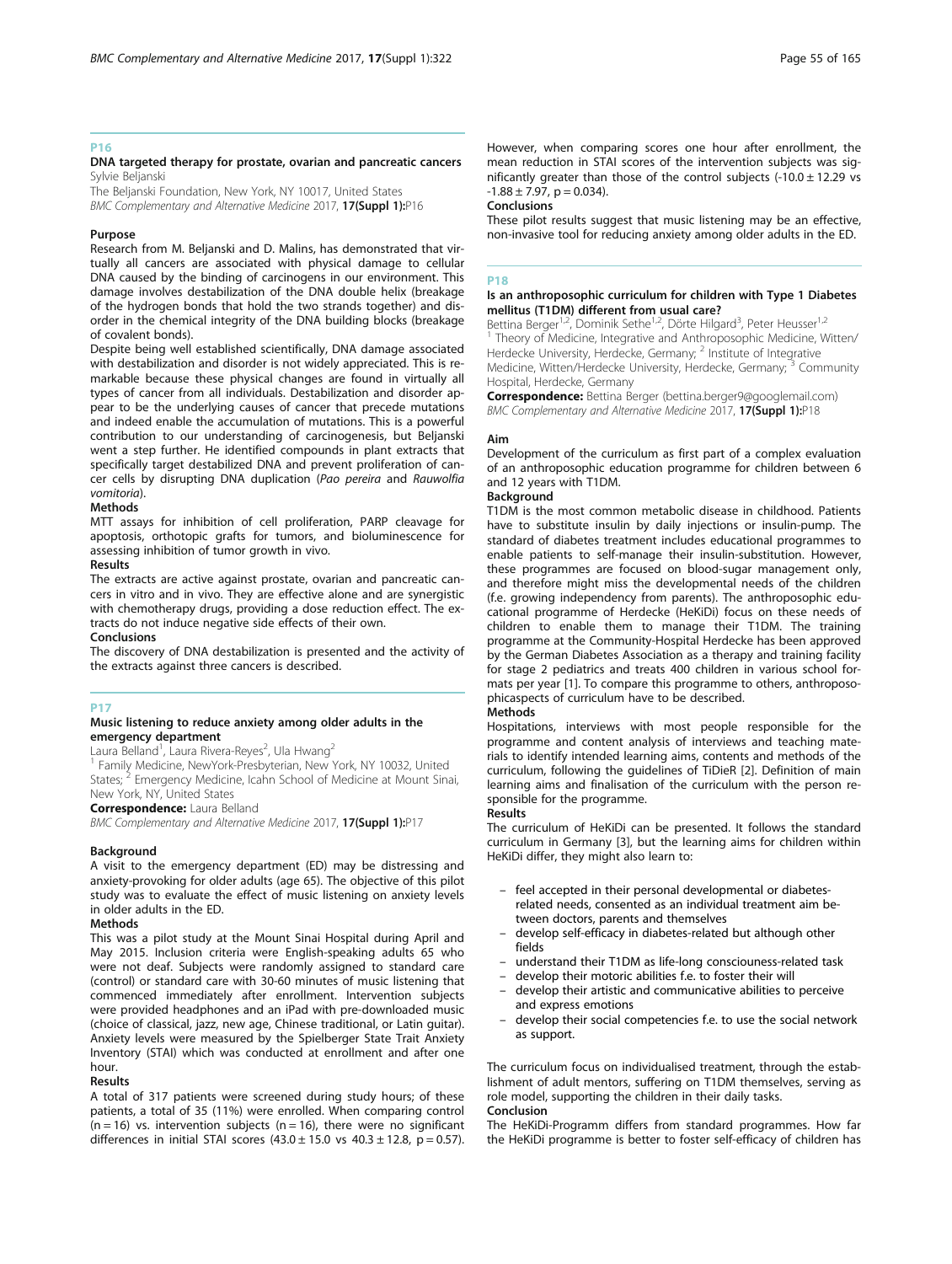## to be investigated in an interventional study.

## References

- 1. Kienle GS, Meusers M, Quecke B, Hilgard D. Patient-centered Diabetes Care in Children: An Integrated, Individualized, Systems-oriented, and Multidisciplinary Approach. Glob Adv Health Med. 2013 Mar;2(2):12-9
- 2. Hoffmann TC, et al. (2014). Better reporting of interventions: template for intervention description and replication (TIDieR) checklist and guide. BMJ 348:1687.
- 3. Lange K,Swift P, Pankowska E,Danne T (2014). Diabetes education in children and adolescents. Pediatric Diabetes 2014a; 15:77-85

#### P19

### Non-specific mechanisms in orthodox and complementary/ alternative management of back pain: recruitment rates and baseline data

Felicity Bishop<sup>1</sup>, Miznah Al-Abbadey<sup>1</sup>, Katherine Bradbury<sup>1</sup>, Dawn Carnes<sup>2</sup>, Borislav Dimitrov<sup>3</sup>, Carol Fawkes<sup>2</sup>, Jo Foster<sup>1</sup>, Hugh<br>MacPherson<sup>4</sup>, Lisa Roberts<sup>3</sup>, Lucy Yardley<sup>1</sup>, George Lewith<sup>3</sup>

<sup>1</sup> University of Southampton, Psychology, Southampton, United Kingdom; <sup>2</sup> Queen Mary University of London, Blizard Institute, London, United Kingdom; <sup>3</sup> University of Southampton, Southampton, United Kingdom; <sup>4</sup> University of York, Health Sciences, York, United Kingdom **Correspondence: Felicity Bishop** 

BMC Complementary and Alternative Medicine 2017, 17(Suppl 1):P19

## **Ouestion**

Five domains of non-specific treatment components may influence patient outcomes: therapeutic relationship, healthcare environment, incidental treatment characteristics, patients" beliefs and practitioners" beliefs. This study investigates the relationship between non-specific treatment components and low back pain (LBP) outcomes in physiotherapy, osteopathy, and acupuncture.

## **Methods**

In a major prospective questionnaire-based study, public (NHS) and private-sector practitioners were recruited by UK-wide mailshots; practitioners then give invitation packs to eligible adult patients. Practitioners and patients complete validated, reliable, questionnaires measuring non-specific treatment components, mediators and outcomes at: baseline (after first consultation for new episode of LBP), during treatment (2-weeks post-baseline) and outcome (3-months post-baseline). Recruitment is ongoing; rates and preliminary baseline data from the first 15 months were analysed descriptively.

## Results

3% of invited acupuncturists have enrolled ( $n = 51$ ), 6% of osteopaths  $(n = 54)$ , 8% of physiotherapists  $(n = 84)$ . More acupuncturists and osteopaths have been recruited from private settings; more physiotherapists have been recruited from the NHS. Acupuncturists have recruited on average 1 patient each, osteopaths 4, and physiotherapists 2. Patient recruitment rates are higher in NHS than private settings. Patients' baseline disability is comparable across therapies (Roland Morris Questionnaire scores: acupuncture M = 10.0, osteopathy  $M = 9.4$ , physiotherapy  $M = 10.3$ , p = .23). Baseline disability is higher in NHS patients (M = 10.7) than private patients (M = 9.6, p  $= .03$ ).

## Conclusions

Recruiting practitioners has been challenging, particularly acupuncturists and NHS-based CAM practitioners. This may be because acupuncturists treat fewer LBP patients than previously and NHS commissioning of these therapies has decreased. Higher patient recruitment rates in NHS settings may reflect different patient populations across sectors.

## P20

## Exploring change processes in acupuncture for back pain: a qualitative thematic analysis

Felicity Bishop<sup>1</sup>, Michelle Holmes<sup>1</sup>, George Lewith<sup>2</sup>, Lucy Yardley<sup>1</sup>, Paul Little<sup>2</sup>, Cyrus Cooper<sup>2</sup>

<sup>1</sup> Department of Psychology, University of Southampton, Southampton, SO171BJ, United Kingdom; <sup>2</sup> Department of Medicine, University of Southampton, Southampton, SO171BJ, United Kingdom **Correspondence: Felicity Bishop** 

BMC Complementary and Alternative Medicine 2017, 17(Suppl 1):P20

#### Purpose

To explore patients' experiences of acupuncture for back pain and identify psychosocial processes that might support clinical changes. Methods

We conducted a qualitative study using semi-structured interviews and thematic analysis. 23 interviewees were purposively sampled from a nationwide longitudinal questionnaire study ( $n = 485$ ). We deliberately interviewed men  $(n = 8)$  and women  $(n = 15)$ , of varying ages (29 – 82 years), receiving acupuncture in diverse settings (7 acupuncture clinics; 5 physiotherapy; 9 pain clinic; 1 general practice), with different adherence levels (17 attended all appointments). We also sampled for diversity in outcomes (positive/negative/no change in disability/pain/wellbeing).

#### Results

Participants described how, on starting treatment, they were desperately hoping that acupuncture would improve their ability to function and enjoy their lives despite back pain, and so they typically cared little about how it might work. They expressed concerns about acupuncture needles and side-effects, and trusted acupuncturists who made them feel safe, explained the treatment clearly, and made them feel special and listened to. Participants felt more in control when acupuncturists created space for dialogue and this was important because they perceived little control over pain and conventional treatment options. Some but not all participants experienced benefits including: pain relief, better functioning, and feeling happier or less depressed. As a result of their experiences, they described believing that acupuncture can work to produce real, if short-term, benefits.

#### Conclusions

Clinical changes in back pain as a result of acupuncture may be supported by therapeutic relationships that empower patients and attend to their concerns.

## P21

## Biotechnological approaches for studying the interaction between endophytic bacteria and Echinacea spp.

Patrizia Bogani, Valentina Maggini, Eugenia Gallo, Elisangela Miceli, Sauro Biffi, Alessio Mengoni, Renato Fani, Fabio Firenzuoli

Department of Biology, University of Florence, Sesto Fiorentino, Florence, 50019, Italy

Correspondence: Patrizia Bogani

BMC Complementary and Alternative Medicine 2017, 17(Suppl 1):P21

## Purpose

Present work aimed to understand if distinct bacterial communities could account for the differences in the medicinal properties of two Echinacea plant species by affecting their physiology and metabolism.

#### Methods

Axenic E. purpurea and E. angustifolia plants were infected with E. purpurea endophytes and examined for the presence of bacteria and for different physiological parameters. VAP assays were performed to test bacteria effect on primary root elongation and morphology. Dual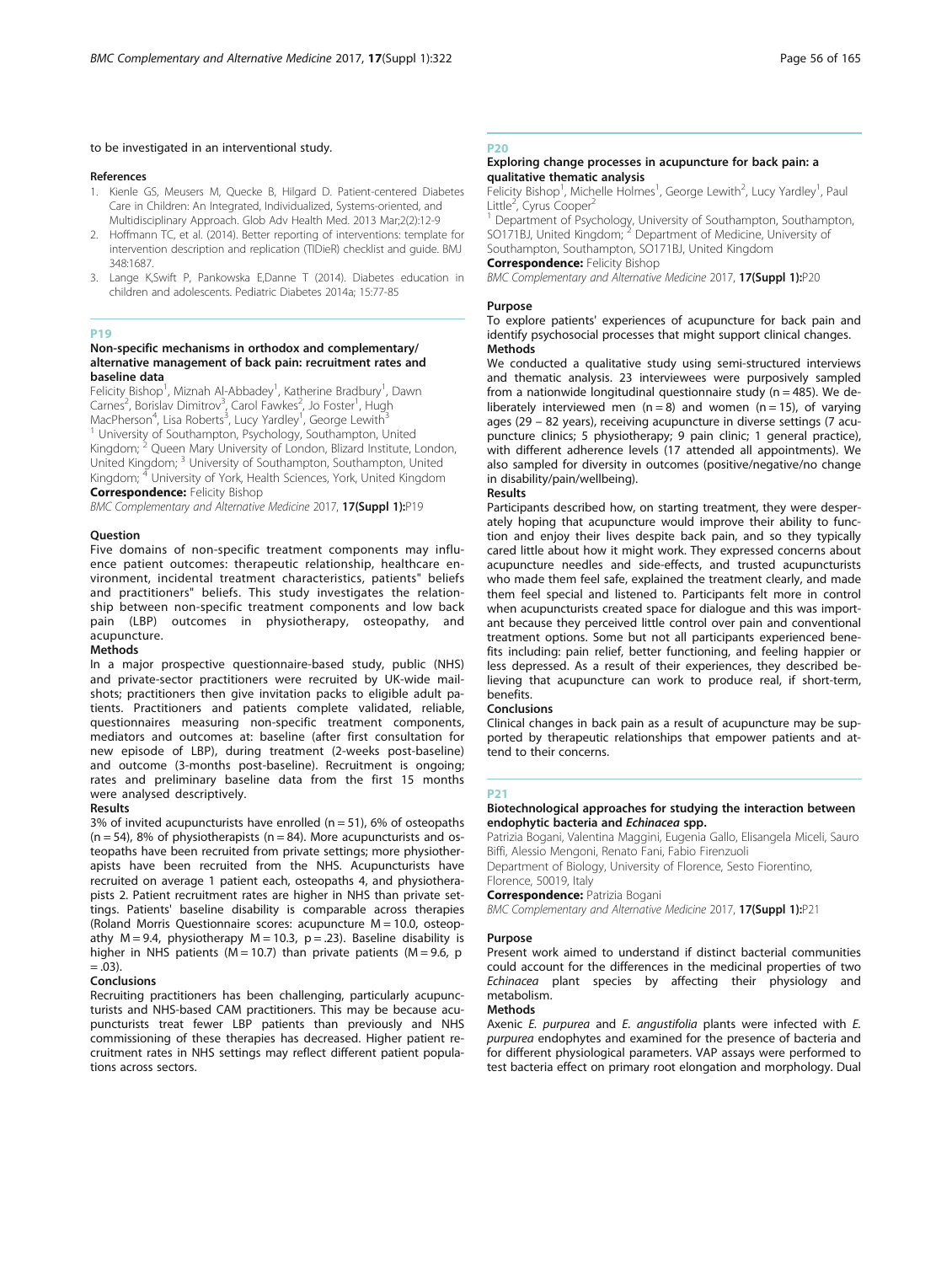cultures experiments between Echinacea cell cultures and different bacteria were established to test the influence on both plant and bacterial cells growth.

## Results

Endophytic strains tended to recolonize the host plant native niche, endophytes from stem/leaves increasing the number of leaves, or the plant weight if coming from roots. In vitro morphogenetic behaviour indicated that the two Echinacea species had a different content of endogenous plant hormones. E. purpurea was able to regenerate new shoots in culture media enriched with high content of cytokinins while E. angustifolia produced only clusters of undifferentiated cells (callus). VAP analyses showed effects on plant root elongation and morphology depending on differences in IAA production by different bacteria. Dual cultures experiments showed that plant cells promote the growth of endophytes, these latter affecting the plant growth itself.

#### Conclusions

In vitro colonization of endophytes is divergent according to their native in vivo compartment. Different composition in plant primary metabolism in the two Echinacea species affect the plant-bacteria interaction modulating the production of plant metabolites, key compounds for colonization strictly related to the Echinacea therapeutic properties.

#### P22

# Equipment-based movement therapy in stroke rehabilitation

Nadine Brands-Guendling, Peter W Guendling

Complementary Medicine, Hochschule Fresenius, Bad Camberg, 65520, Germany

**Correspondence: Nadine Brands-Guendling** 

BMC Complementary and Alternative Medicine 2017, 17(Suppl 1):P22

#### Background

Stroke is the third leading cause of death in Germany, a leading cause of disability and a considerable cost factor in the health care system. Despite a variety of specific therapies available, a recovery of impaired motor functions after a stroke is in most instances incomplete. Hence, complementary therapeutic strategies of neurological rehabilitation are needed to improve the recovery of impaired persons.

#### **Objectives**

The aim of this study is to depict the general importance of an electrically driven exercise machine for arms and legs for mobility training in the neurological rehabilitation.

#### Methods

20 stroke patients randomized into an intervention group (ten subjects, arm and leg training) and a control group (ten subjects, physiotherapy gait training), are treated for four weeks, five times a week. In week zero and four, the patients are tested on motor performance, walking ability, physical and mental quality of life, endurance and rough movement skills.

#### Results

The test of motor performance with the Rivermead Motor Assessment ( $p = 0.006$ ) and the test of rough movement skills of the arms with the Box and Block Test ( $p = 0.042$ ) indicate significant main effects. The quality of life, which is measured by the SF-36, points out a significant main effect for the physical health score ( $p = 0.008$ ). The measurement of endurance with the 6-Minute Walk Test ( $p = 0.000$ ) and the walking ability with the Dynamic Gait Index ( $p = 0.033$ ) indicate significant differences between both groups. No noticeable outcomes appear from the testing of the walking ability with the Functional Ambulation Categories and the mental health score of the SF-36.

#### Conclusion

An equipment-based mobility training seems to be beneficial for stroke patients with hemiparesis. The significance of the test series is to some extent limited due to the small sample size. The positive results, however, might provide thought-provoking impulses for neurological therapies.

## P23

## Spinal manipulation and exercise for adolescent low back pain

Gert Bronfort<sup>1</sup>, Roni Evans<sup>1</sup>, Mitch Haas<sup>2</sup>, Brent Leininger<sup>1</sup>, Craig Schulz<sup>3</sup> <sup>1</sup> University of Minnesota, Minneapolis, MN 55455, United States;<sup>2</sup> University of Western States, Portland, OR, United States; <sup>3</sup> Children's Hospital and Clinics of Minnesota, Minneapolis, MN, United States Correspondence: Gert Bronfort

BMC Complementary and Alternative Medicine 2017, 17(Suppl 1):P23

## **Ouestion**

Low back pain (LBP) is a leading cause of disability worldwide. While there is a growing recognition that LBP in adolescents approximates that of adults, there has been very little research to guide therapeutic management. This trial is one of the firstto determine whether spinal manipulative therapy (SMT), a commonly used complementary health approach combined with exercise therapy (ET) compares with ET alone, to reduce chronic LBP in the short and long term in adolescents.

#### **Methods**

We conducted a controlled pragmatic trial with random allocation by minimization from 2010 to 2013 in two research centers (Minnesota and Oregon, USA). The primary outcome was participant-rated LBP at 12, 26, and 52 weeks. Secondary outcomes included patient-rated disability, quality of life (PedsQL), medication use, patient and caregiver rated improvement and satisfaction. Objective biomechanical outcomes were collected at baseline, 12, and 26 weeks post enrollment by blinded examiners.

## Results

Participantswere 185 adolescents aged 12-18 years with chronic LBP, who received 12 weeks (8-16 sessions) of SMT ET or ET alone.Of the 185 enrolled patients, 179 (97%) provided follow-up data at 12 weeks and 174 (94%) at 26 and 52 weeks. For LBP, SMT ET compared to ET had a small advantage of 5 percentage points ([95% CI, 0 to 11],  $P =$ 0.08) at the end of treatment (12 weeks). Larger, clinically important advantages of 11 percentage points at 26 weeks ([95% CI, 5 to 17]; P  $= 0.001$ ) and 8 percentage points at week 52 ([95% Cl, 2 to 14], P = 0.009) for SMT ET were also observed. At 26 weeks only, SMT ET performed better than ET alone in terms of low back disability ( $P = 0.04$ ) and global improvement (P = 0.02). The SMT ET group also experienced significantly greater satisfaction with care than ET alone at weeks 12, 26, and 52 ( $P \le 0.02$ ). There were no serious treatmentrelated adverse events.

#### Conclusions

For adolescents with chronic LBP, adding spinal manipulation to exercise was more effective than exercise alone in the long-term but not the short-term.

## P24

## Effect of Chinese herbal decoction Qinlingye extract on the PGC-1α/RANTES inflammatory metabolic signaling pathway in rats with uric acid-induced renal injury

Xiangwei Bu<sup>1</sup>, J Wang<sup>1</sup>, T Fang<sup>2</sup>, Z Shen<sup>3</sup>, Y He<sup>1</sup>, X. Zhang<sup>1</sup>, Zhengju Zhang<sup>1</sup>, Dali Wang<sup>1</sup>, Fengxian Meng<sup>1</sup>

<sup>1</sup> Dongfang Hospital, Beijing University of Chinese Medicine,

Rheumatology, Beijing, China; <sup>2</sup> Community Health Service Center of Yangsong Town, Traditional Chinese Medicine, Beijing, China; <sup>3</sup> Jingzhou

Central Hospital of Hubei Province, Traditional Chinese Medicine, Beijing, China

BMC Complementary and Alternative Medicine 2017, 17(Suppl 1):P24

#### Purpose

To explore the effect of Chinese herbal decoction Qinlingye extract(QLYE) on gene transcription and expression of PGC-1α, RANTES, IL-1β in rats with uric acid-induced renal injury(UAIRI).

#### Methods

69 SPF male SD rats (200  $\pm$  10 g) aged 6 weeks were acclimated for 1 week, 6 of which were selected randomly as Normal Control Group(NCG).63 rats were fed with yeast feed and adenine gavage to establish UAIRI model. Successful models  $(n = 60)$  were randomized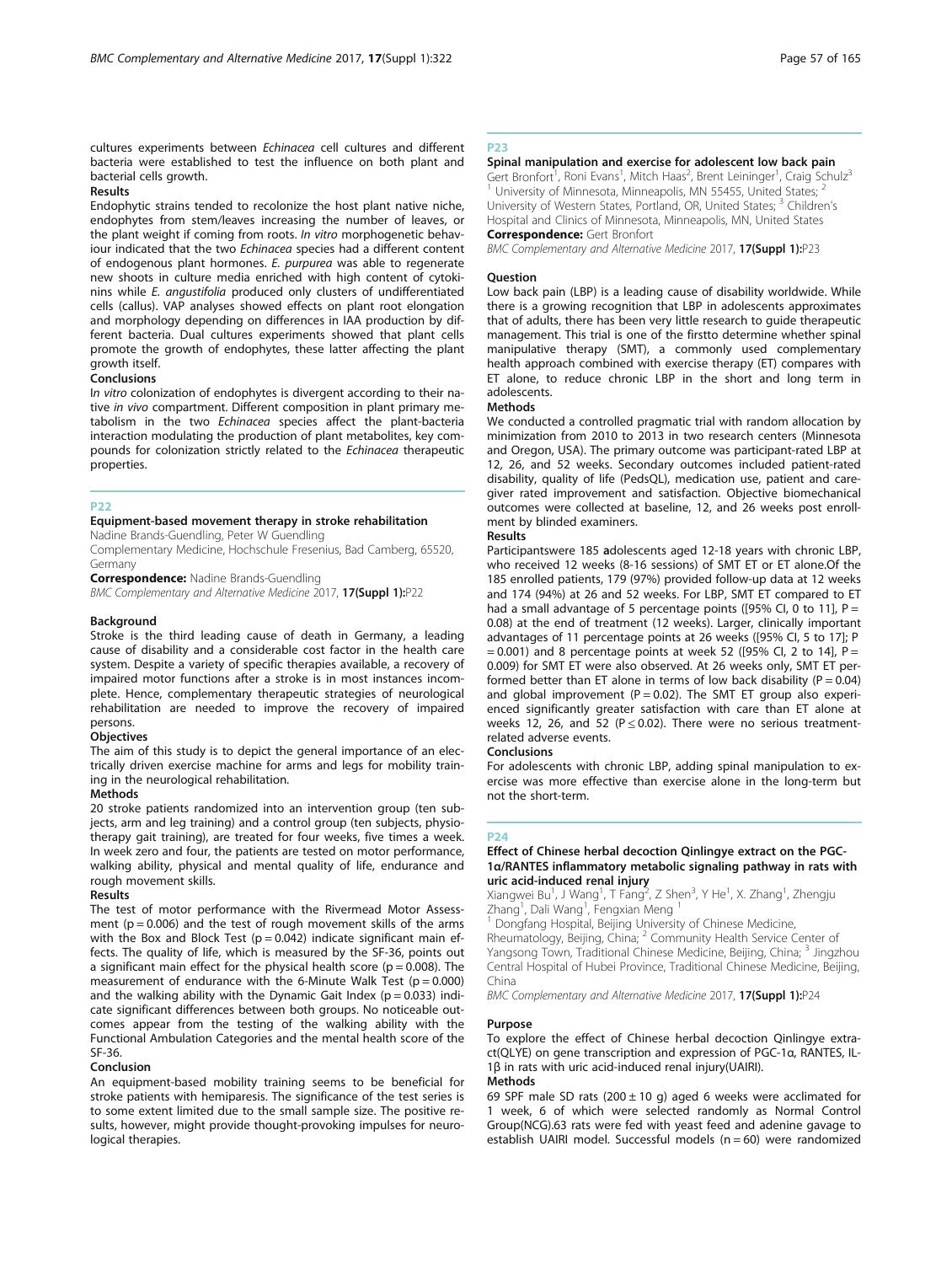into model, positive drug and high-, medium-, low-dose of QLYE group ( $n = 12$  per group), given gavage administration of distilled water(10 ml.kg<sup>-1</sup>), allopurinol(23.33 mg.kg<sup>-1</sup>) and QLYE(7.46 g.kg<sup>-1</sup>) 3.73 g.kg $^{-1}$ , 1.87 g.kg $^{-1}$ ) everyday. After 6 and 8 weeks, half rats of every group were sacrificed. We used RT-PCR to detect mRNA transcription of IL-1β,PGC-1α,RANTES in renal tissue, ELISA to measure protein expression of IL-1βand RANTES in serum, Western blot and immunohistochemistry to analyze protein expression of PGC-1α in renal tissue.

#### Results

Compared with NCG, the mRNA transcription and protein expression of PGC-1α in model group were lower at 6th and 8th weeks (P < 0.05, P < 0.01), while RANTES and IL-1 $\beta$  were higher (P < 0.05, P < 0.01).Compared with model group, protein expression of PGC-1α in 3 QLYE groups was higher(P < 0.01), protein expression of RANTES in medium-,low-dose groups was lower(P < 0.05),and mRNA transcription and protein expression of IL-1β in 3 QLYE groups were lower(P < 0.05,P < 0.01) at the 6th week. At the 8th week, mRNA transcription and protein expression of PGC-1α were higher (P < 0.05,P < 0.01), whereas those of RANTES were lower(P < 0.05,P < 0.01) in 3 QLYE groups,and protein expression of IL-1β in high-, medium-dose groups was lower(P < 0.05,P < 0.01).

#### Conclusion

The mechanism of QLYE ameliorating UAIRI may be related to regulation of PGC-1α signaling pathway and inhibition of inflammatory metabolic injury.

## P25

## Sense of coherence and perception of the transcendent as contributors of Catholic priests' life satisfaction

Arndt Büssing<sup>1</sup>, Klaus Baumann<sup>2</sup>, Eckhard Frick<sup>3</sup>, Christoph Jacobs<sup>4</sup> <sup>1</sup> Quality of Life, Spirituality and Coping, Witten/Herdecke University, Herdecke, 58313, Germany; <sup>2</sup> Faculty of Theology, Caritas Science and Christian Social Work, Albert-Ludwig University, Freiburg, Germany; <sup>3</sup> Department of Psychosomatic Medicine and Psychotherapy, Klinikum rechts der Isar, Technische Universität München, Munich, Germany; <sup>4</sup> Pastoral Psychology and Sociology, Faculty of Theology Paderborn, Paderborn, Germany

#### Correspondence: Arndt Büssing

BMC Complementary and Alternative Medicine 2017, 17(Suppl 1):P25

#### **Background**

Aaron Antonovsky"s salutogenetic model has become one of the most important conceptual frameworks in health sciences in recent decades. Less is known about Catholic priests who's global life orientation is their religious faith. We thus intended to analyze the influence of SOC, transcendence perception as a measure of (affective) spirituality, spiritual dryness as a phase of a spiritual crisis on their life satisfaction, and social support.

#### Methods

This study is part of the German Pastoral Ministry Study, an anonymous survey among Catholic priests from 22 out of 27 German dioceses using standardized questionnaires (i.e., SOC-13, DSES-6, SDS, FSozU, SWLS). For this analysis we relied on data of 4,157 priests with a predominantly age range from 45 to 85 years, and performed first correlation analyses and then regression analyses to define which of these variables may predict their life satisfaction.

## Results

The SOC correlated positively with life satisfaction (SWLS,  $r = .49$ ), transcendence perception (DSES, r = .33), and social support (FSozU,  $r = .30$ ), and negatively with spiritual dryness (SDS,  $r = -.49$ ). SOC explains only 14% of DSES's variance, and DSES 14% of SOC's variance. Stepwise regression analyses indicated that priests' life satisfaction was predicted best by SOC (Beta = .37,  $T = 23.1$ ,  $p < .0001$ ) explaining 28% of variance. Transcendence perception (Beta = .29,  $T = 17.9$ , p < .0001) would add further 9% of explained variance, while social support (Beta = .09;  $T = 6.6$ ;  $p < .0001$ ) and spiritual dryness (Beta  $=$  -.04, T = -2.4, p = .018) would add both < 1% of further variance explanation, and are thus of minor relevance.

## **Conclusions**

For Catholic priests having a meaningful life and perceiving the sacred in their life are relevant sources contributing to their life satisfaction, while social support was of minor relevance.

#### P26

## Validation of the Affected Body Image questionnaire in people with limb amputations – not satisfaction with themselves and their appearance was of relevance but dissatisfaction with living circumstances

Arndt Büssing<sup>1</sup>, Ralph-Achim Grünther<sup>2</sup>, Désirée Lötzke<sup>1</sup>

<sup>1</sup> Quality of Life, Spirituality and Coping, Witten/Herdecke University, Herdecke, 58313, Germany; <sup>2</sup> Helios Rehazentrum Bad Berleburg, Baumrainklinik, Bad Berleburg, Germany

Correspondence: Arndt Büssing

BMC Complementary and Alternative Medicine 2017, 17(Suppl 1):P26

#### Purpose

Having an amputated limb represents a relevant turning point in life. For individuals the amputation is interference in the personal physical and psychological integrity. Body image changes are an important consequence to be considered with regard to the adjustment process and rehabilitation after a limp amputation. This paper presents the findings of the validation of the Affected Body Image (ABI) questionnaire in a sample of older patients with amputated limbs with and without phantom pain.

#### **Methods**

Cross-sectional, anonymous survey among 112 individuals with an amputated limb using standardized questionnaires (i.e., GCPS, HADS, SF-12, BMLSS, etc.).

#### Results

The mean age of the sample (66% men) is  $63 \pm 10$  years; phantom pain is present on 58% of the cases. Exploratory factor analysis of the 14 item ABI questionnaire indicated four sub-constructs explaining 65% of the total variance in the data, i.e., Distance to own body; (intention to) Change own body; (perception of being) Avoided by others; Dislike own body. The internal reliability of the instrument is good (Cronbach's alpha = 0.86). The ABI scores correlated strongly with depressive states (Escape from illness/affection, dissatisfaction with living situation, depressive symptoms), and moderately with disability scores and low mental quality of life and life satisfaction. Escape and dissatisfaction with living situation were the best predictors of patients' ABI scores, explaining 51% of variance. Interestingly, it was not patients' satisfaction with themselves and their appearance, or whether they mind the look of their body at all, which showed significant differences for the ABI perceptions, but their dissatisfaction with their living circumstances. The prevalence of phantom pain had no relevant influence on ABI scores. While most amputees enrolled in this study did not perceive relevant ABI, Distance from the own body was perceived with high scores by 9%, while the intention to Change their body was scored high by 24%.

## Conclusions

The 14-item instrument is a practical instrument with good internal consistency and plausible associations with external measures. It measures how individuals feel about their changed body image and how they deal with the situation after an amputation. The scale may have an important strength to address more closely the attitude and the living conditions of amputees and their complex adjustment process following an amputation.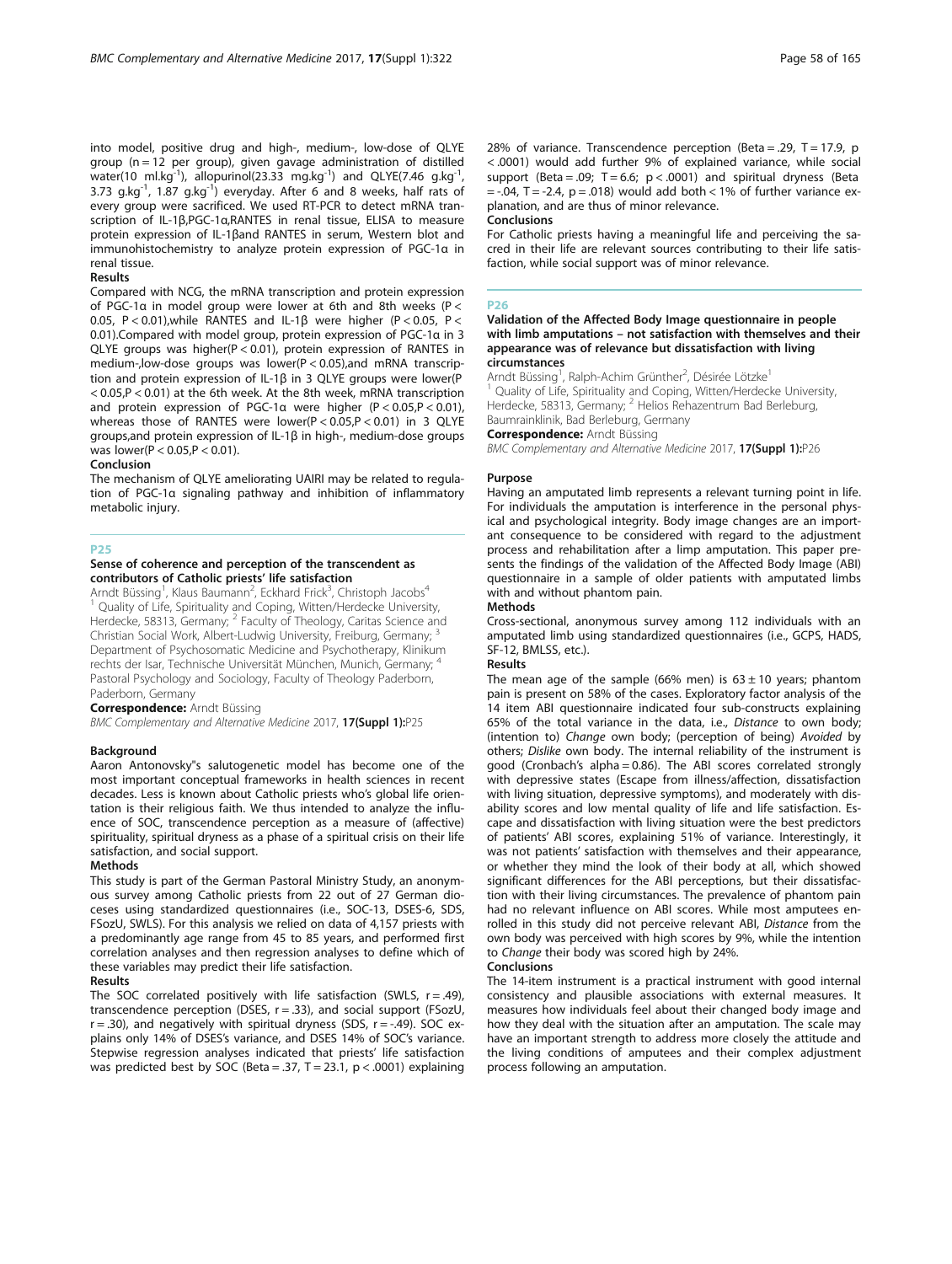## P27

## Randomized clinical trial to treat patients with chronic back pain: a comparison of the efficacy of Yoga, Eurythmy therapy and standard physiotherapy

Arndt Büssing<sup>1</sup>, Sonny Jung<sup>1</sup>, Désirée Lötzke<sup>1</sup>, Daniela R. Recchia<sup>1</sup>, Sibylle Robens<sup>2</sup>, Thomas Ostermann<sup>2,3</sup>, Bettina Berger<sup>3</sup>, Josephin Stankewitz<sup>4</sup> , Matthias Kröz<sup>3,4,5</sup>, Mika Jeitler<sup>6,7</sup>, Christian Kessler<sup>6,7</sup>, Andreas Michalsen<br><sup>6,7</sup>

<sup>1</sup> Quality of Life, Spirituality and Coping, Witten/Herdecke University, Herdecke, 58313, Germany; <sup>2</sup> Research Methodology and Statistics in Psychology, Witten/Herdecke University, Witten, Germany; <sup>3</sup> Institute of Integrative Medicine, Witten/Herdecke University, Herdecke, Germany; ' Research Institute Havelhöhe, Berlin, Germany; <sup>5</sup> Internal Medicine, Havelhöhe Hospital, Berlin, Germany; <sup>6</sup> Clinical Naturopathy, Institute for Social Medicine, Epidemiology and Health Economy, Charité – University Medicine, Berlin, 10117, Germany; <sup>7</sup> Internal and Complementary Medicine, Immanuel Hospital Berlin, Berlin, Germany

## Correspondence: Arndt Büssing

BMC Complementary and Alternative Medicine 2017, 17(Suppl 1):P27

#### Purpose

To treat patients with chronic low back pain, multimodal approaches are seen as essential. While particularly physical training is increasingly recommended, there are several other important interventions which might be effective, too. We thus aimed to compare the effectiveness of yoga, eurythmy therapy (EuT) and physiotherapeutic exercises (PhyE).

#### Methods

In a three-arm multicenter RCT we treated patients with chronic low back pain for 8 weeks in group sessions (90 minutes once per week), with a further 8 week follow-up phase. Additionally, 15 min. daily home exercises were recommended. Primary outcome was patients' physical disability (RMDS); secondary outcome variables were pain intensity, health-related quality of life (SF-12), life satisfaction (BMLSS), positive mood (ASTS), stress perception (PSS), depression (CES-D), Self-Regulation (SR), mindfulness (FMI), Inner Coherence (ICS), and Inner Correspondence and Peaceful Harmony (ICPH).

## Results

After multiple imputations of missing data, data of 270 patients were used for statistical analyses (Yoga,  $n = 96$ ; EuT,  $n = 88$ ; PhyE,  $n = 86$ ). There were no significant baseline differences. In all groups, RMDS and pain intensity scores decreased significantly within the 16 weeks, while quality of life increased. There were no significant differences between the three groups for the pain variables, while for SF-12's mental health component EuT had a significant benefit compared to PhyE ( $\beta = 4.6$ ,  $p = 0.008$ ). Within the groups, we see significant improvements of BMLSS, ASTS, PSS, CES-D, ICS and ICPH scores for Yoga and EuT, but not for PhyE, while there were no significant improvements for FMI and SR.

#### Conclusions

Compared to the 'gold standard' PhyE, the two rather "meditative" interventions EuT and yoga were similar effective to reduce painassociated affections. However, there was a significant benefit for EuT to improve SF-12's mental health component compared to yoga and PhyT.

## P28

## Influence of lifestyle on hypertension, diabetes, and dyslipidemia based on Korea Community Health Survey

Chunhoo Cheon, Bo H Jang, Seong G Ko, Ching W Huang, Yui Sasaki, Youme Ko

Kyung Hee University, Seoul, 02447, South Korea

**Correspondence:** Chunhoo Cheon

BMC Complementary and Alternative Medicine 2017, 17(Suppl 1):P28

## Background

These days, non-communicable diseases have received increasing attention. Hypertension, diabetes mellitus, and dyslipidemia which are known to be closely related to lifestyle were defined lifestyle related disease. The present study was designed to investigate the influence of lifestyle on hypertension, diabetes, and dyslipidemia.

## Methods

Each determinants of lifestyle related disease include following risk factors. Lifestyle determinants: alcohol consumption, smoking, physical activities, dietary patterns. Sociodemographic determinants: age, sex, residential area, household income, education. Psychological determinants: subjective perception of stress. Comorbidity determinants: obesity, hypertension, diabetes mellitus, dyslipidemia. The associations between diagnosis of hypertension, diabetes mellitus, dyslipidemia and lifestyle factors were analyzed using simple and multiple logistic regression analysis.

## **Results**

More than 4 hours of sedentary time, eating food bland showed significant association with hypertension. Smoking and more than 9 hours of sleep showed significant association with diabetes. Dyslipidemia was significantly associated with more than 4 hours of sedentary time. High risk drinking showed positive correlation with hypertension and negative correlation with diabetes. Pack years of smoking had negative correlation with hypertension. Breakfast skipping showed negative correlation with hypertension and diabetes, and positive correlation with dyslipidemia in 16-44 years. More than 4 hours of sedentary time were positively correlated with hypertension, diabetes, and dyslipidemia.

## Conclusions

Lifestyle has considerable influence on hypertension, diabetes and dyslipidemia, and these are also risk factors for other disease. Therefore, it is important to manage lifestyle for preventing lifestyle disease. Further studies will be required to clearly define the causal relationship between lifestyle and diseases.

#### P29

## The personal is political: influences on GP coping and resilience

Anna Cheshire<sup>1</sup>, Damien Ridge<sup>1</sup>, John Hughes<sup>2</sup>, David Peters<sup>1</sup>, Maria Panagioti<sup>3</sup>, Chantal Simon<sup>4,5</sup>, George Lewith<sup>1, 6</sup>

<sup>1</sup> University of Westminster, London, W1W6UW, United Kingdom;  $2$  Royal London Hospital for Integrated Medicine, London, United Kingdom; <sup>3</sup> Institute of Population Health, Manchester, United Kingdom; <sup>4</sup> The Banks and Bearwood Medical Centres, Bournemouth, United Kingdom; <sup>5</sup> Royal College of General Practitioners, London, United Kingdom; <sup>6</sup> University of Southampton, Southampton, United Kingdom

**Correspondence: Anna Cheshire** 

BMC Complementary and Alternative Medicine 2017, 17(Suppl 1):P29

#### **Background**

Neoliberal work policies, austerity, NHS restructuring and increased GP consultation rates, provide the backdrop against increasing reports of GP burnout and a looming shortage of GPs. Aim

To explore GPs experiences of workplace challenges and stresses and their coping strategies, particularly focusing on understanding the impact of NHS workplace change. Design

Study design was qualitative, with data collected from two focus groups and seven one-to-one telephone interviews.

#### Method

Focus groups ( $n = 15$ ) and interviews ( $n = 7$ ) explored the experiences of currently practicing GPs in England, recruited through convenience sampling. Data were collected using a semi-structured interview approach and analysed using thematic analysis.

## Results

Interviewees understood GPs to be under intense and historically unprecedented pressures, which were tied to the contexts in which they work; with important moral implications for good doctoring. Many reported that being a full-time GP was too stressful: workrelated stress led to mood change, sleep disruption, increases in anxiety and tensions with loved ones. Some had subsequently sought ways to downsize their clinical workload. Workplace change resulted in little time for the things that helped GP resilience: a good work life balance and better contact with colleagues. Whilst some GPs were coping better than others, GPs acknowledged that there was only so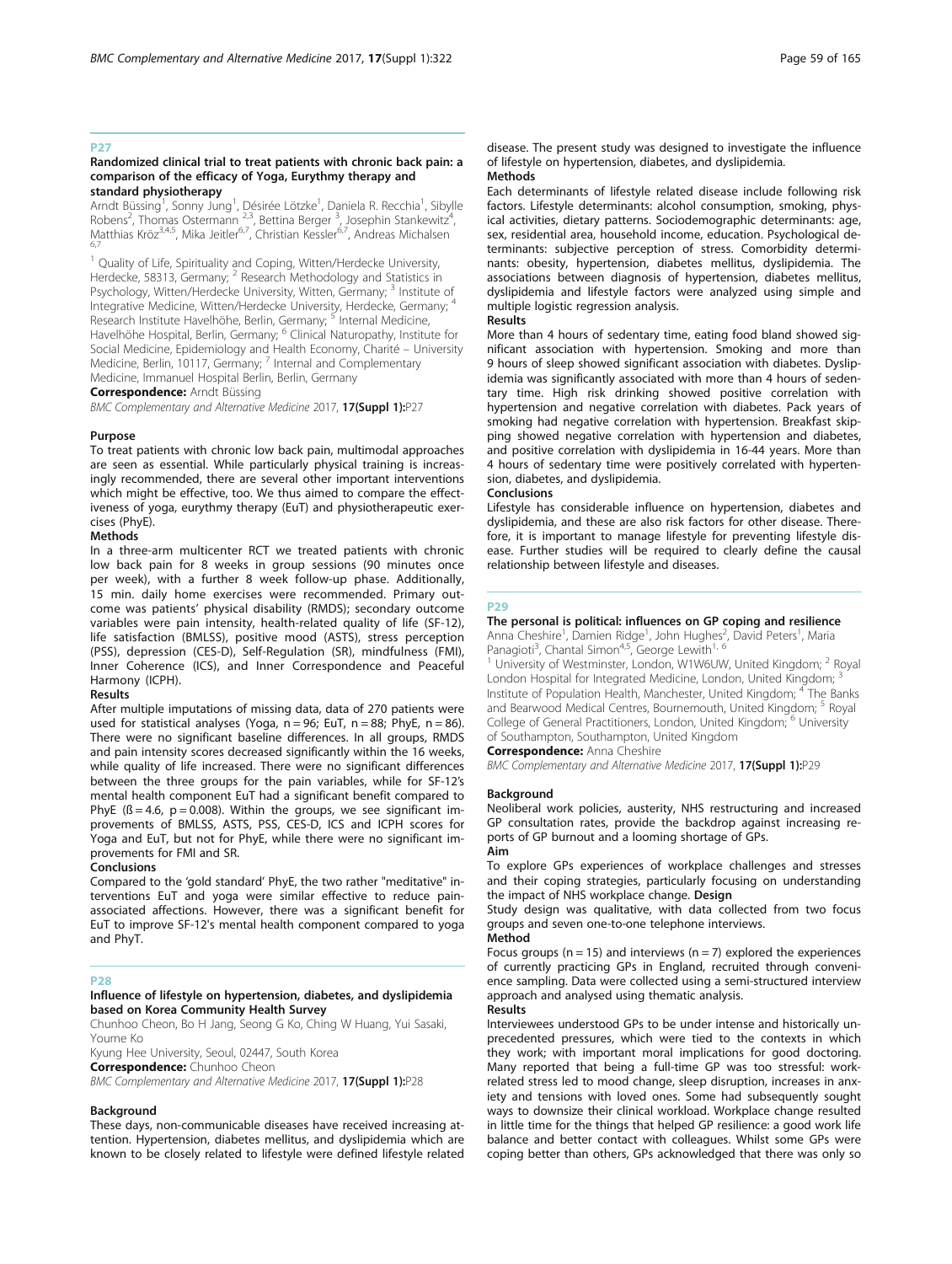much an individual GP could do to manage their stress, given the external work issues they faced.

## Conclusion

GPs grasp their emotional lives and stresses as being meaningfully shaped by NHS factors; resilience building should move beyond the individual to include systemic work issues.

#### P30

#### Use of complementary and alternative medicine during an outbreak of MERS among community people

Hyun J Cho, Dongwoon Han, Soo J Choi, Young S Jung, Hyea B Im Global Health and Development, Hanyang University, College of Medicine, Seoul, 133-791, South Korea **Correspondence: Hyun J Cho** 

BMC Complementary and Alternative Medicine 2017, 17(Suppl 1):P30

#### Purpose

To obtain information on the use of complementary and alternative medicine (CAM) among community people during MERS outbreak in Korea.

#### Methods

To collect data, we conduct a cross sectional study using semistructured questionnaire during 26th November to 2nd December 2015. The sample size of participants was 331(response rate 82.75%). Respondents were asked questions about their use of CAM in the past 12 months, perception on CAM and outbreak, reasons for the use of CAM and so on, as well as general socio-demographics

## Results

During the 2015 MERS outbreak, the percentage of participants who had used at least one CAM therapy was 76.1%. The most popular CAM used was vitamins (51.6%). The most common reason participant gave for using CAM was to "stimulate an immune response" (63.1%). The higher level of concern on no available treatment method for MERS was associated with greater use of CAM, that is statically significant. The predictors on the use of CAM were: gender, age, perception on government policy on MERS outbreak, subjective health status.

#### Conclusions

CAM was popular among community people during 2015 MERS outbreak in Korea. The results of this study show that community people currently lack the knowledge, confidence, and information to provide proper guidance to the increasing number of people being using CAM modalities. Central and local government, academia, healthcare professionals should responsibly advise community people and patients about the use of CAM. And further studies are required to important sources of guidance with respect to providing community people and patient counseling.

#### P31

## Attitudes and knowledge towards interprofessionalism among naturopathic students

Kieran Cooley<sup>1,2</sup>, Laura Tummon-Simmons<sup>1</sup>

Canadian College of Naturopathic Medicine, Department of research and clinical epidemiology, Toronto, Canada; <sup>2</sup> University of Technology Sydney, ARCCIM, Faculty of Health, Sydney, Australia **Correspondence: Kieran Cooley** 

BMC Complementary and Alternative Medicine 2017, 17(Suppl 1):P31

## Background

Attitudes among health care practitioners have been shown to impact their effectiveness in collaborative practice. Naturopaths have scope and interest in collaboration, however there is a lack of quantitative evidence evaluating their attitudes towards interprofessional collaboration (IPC). Understanding these attitudes and those of cooperating practitioners may assist in future integrative practice. Methods

All Naturopathic Interns (NIs) from the Canadian College of Naturopathic Medicine ( $n = 131$ ) were surveyed using the validated Attitudes to Health Professionals Questionnaire (AHPQ) following informed consent. Responses were anonymous, scales were scored in duplicate to enhance accuracy. Demographic information (age, gender, self-rated experience in interprofessional settings), and knowledge and attitudes towards nine healthcare professions (medical doctors, nurses/nurse practitioners, pharmacists, naturopathic doctors/interns, chiropractors, registered massage therapists, physiotherapists, traditional Chinese medical practitioners, registered dieticians) were assessed. Results were summarized as 2 aggregate subscales, "caring" and "subservient". Two-tailed students t test, and linear regression tests were to used to assess differences across healthcare professionals and examine correlations.

#### Results

88 responses (67.2% response rate) were collected from initial general survey of NIs with 58 of these responses being completed effectively. The majority of participants were female (87.9%), with less than 1 year of experience as a part of a regulated health care profession (75.9%); 29.6% indicated they had 0 or no expertise in integrative health care models (29.6%). By NIs, NDs were seen as the most "caring."; a statistically significant difference compared to NI"s views of other professions (p < 0.05). R.Phs and MDs were rated lowest on the "caring" subscale in comparison to other professions. NDs, RN/NPs, RMTs, TCMs, and RDs were found to have non-statistically significant, but higher "subservience" attributed to their professions while. MDs, DCs, and PTs were rated lowest in terms of "subservience" in comparison to other professions ( $p < 0.05$ ).

## Conclusion

It is feasible to assess knowledge and attitudes of NIs. NIs view themselves differently than other health care professionals. Further understanding of NDs attitudes towards interprofessional collaboration would inform educational competencies, professional development and IPC.

#### P32

## Abbreviated mindfulness-based cognitive therapy intervention for hospital employees: feasibility, acceptability and preliminary effectiveness

Sian Cotton<sup>1</sup>, Christina M Luberto<sup>2</sup>, Rachel Wasson<sup>3</sup>, Kristen Kraemer<sup>4</sup> , Richard Sears<sup>5</sup>, Carly Hueber<sup>6</sup>

<sup>1</sup> Family and Community Medicine, University of Cincinnati College of Medicine, Cincinnati, OH 45267, United States; <sup>2</sup> Psychiatry, Harvard Medical School, Boston, MA, United States; <sup>3</sup> Psychology, Bowling Green State University, Bowling Green, OH, United States; <sup>4</sup> Pyschology, Medical University of South Carolina, Charleston, SC, United States; <sup>5</sup> University of Cincinnati, Cincinnati, OH 45242, United States; <sup>6</sup> Integrative Medicine, UC Health, Cincinnati, OH, United States Correspondence: Sian Cotton (sian.cotton@uc.edu)

BMC Complementary and Alternative Medicine 2017, 17(Suppl 1):P32

## Background

Hospital employees may experience occupational stress and burnout, negatively impacting both quality of life and job performance. Evidence-based interventions implemented within hospitals are needed to promote employees well-being. Mindfulness-Based Cognitive Therapy (MBCT) is an 8-week evidence-based group intervention for reducing stress and improving well-being. No research has explored the use of an abbreviated MBCT protocol specifically for hospital employees that would be feasible and practical. The purpose of this study was to explore the feasibility/acceptability, and preliminary effectiveness of a 4-week MBCT intervention for hospital employees. Methods/Results

Participants were 65 employees (Mage = 45.22; 85% White; 86% female) who participated in the intervention between September 2015-January 2016. Participants completed self-report measures of stress and burnout pre and post intervention, and answered openended satisfaction questions post-intervention. Four rounds of the 4 week group were completed, each one enrolling at least 10 participants, but with attendance rates declining across sessions (60% at session 2 vs. 49% at session 4) due to work-related schedule conflicts. Intervention content was acceptable as evidenced by high perceived value ( $M = 9.18$  out of 10), homework compliance (51% practicing at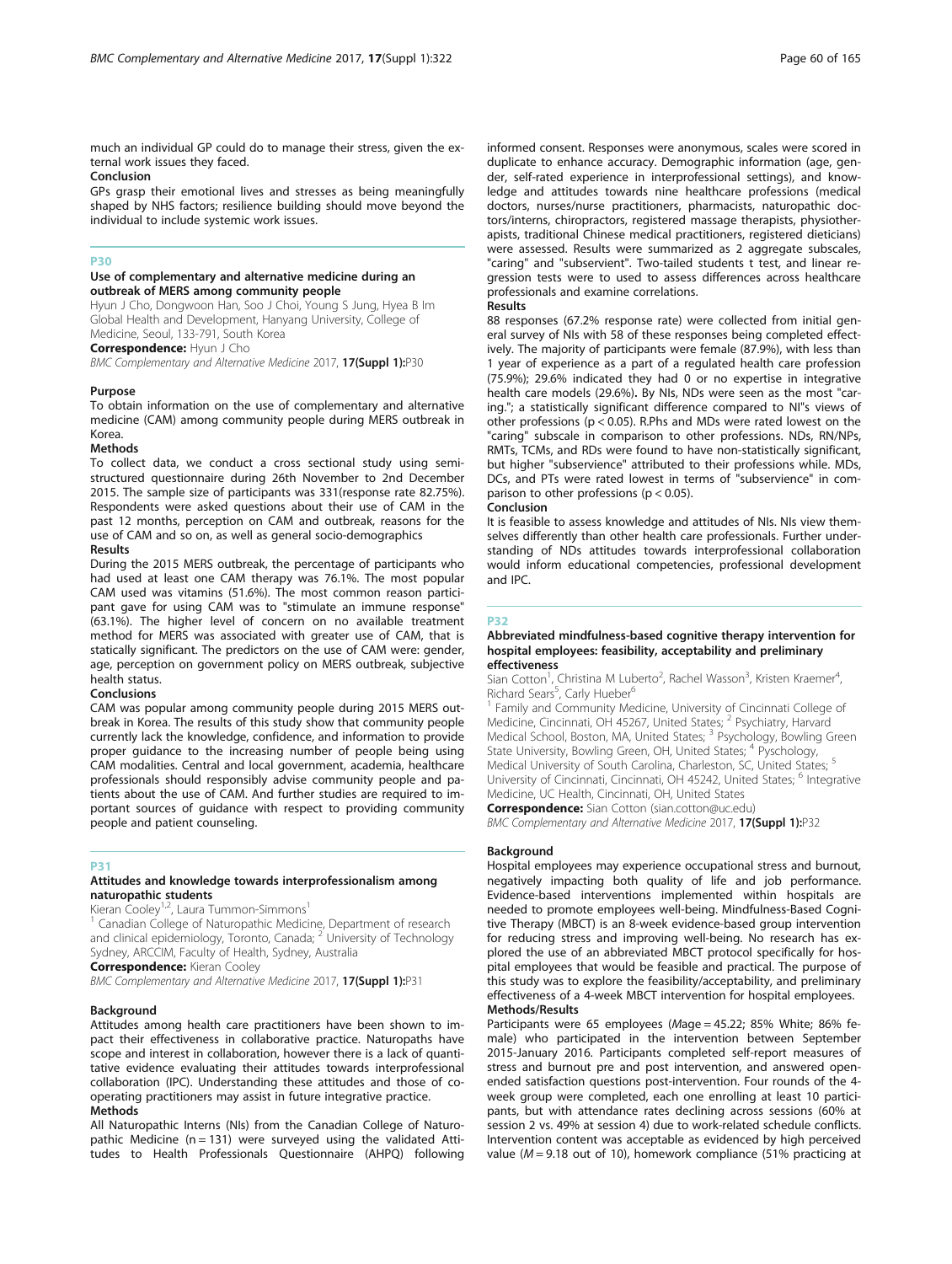least 3 times/week), and unanimous requests for the intervention to expand. There were large, statistically significant decreases in stress  $(\Delta M = 2.1, p < .001, d = 1.23)$  and burnout  $(\Delta M = .46, p = .01, d = .62)$ , which were supported by qualitative themes of improved selfregulation, mindfulness, stress reduction, and work productivity.

## Conclusions

It is feasible to implement an abbreviated MBCT intervention for hospital employees within busy hospital settings. This intervention is both acceptable and useful for improving employees health-related outcomes.

## P33

## Iyengar Yoga Therapy: seventeen years of experience at a single yoga center

Gwendolyn Derk<sup>1,2</sup>, JR Lill<sup>1,2</sup>, Ruopeng An<sup>1</sup>, Lois Steinberg<sup>2</sup>

<sup>1</sup> Kinesiology and Community Health, University of Illinois, College of Medicine, Urbana-Champaign, 61801, United States; <sup>2</sup> Iyengar Yoga Center, Urbana, 61801, United States

**Correspondence:** Gwendolyn Derk

BMC Complementary and Alternative Medicine 2017, 17(Suppl 1):P33

#### Purpose

To retrospectively analyze data collected at the Iyengar Yoga Center of Champaign-Urbana (IYCU) between 1999-2016, in order to quantify the types of patient conditions and change in self-rated health status

## Methods

IYCU yoga therapy students fill out a survey before and after every class, ranking their physical and mental status. The scale ranges from 1 (completely good) to 7 (completely bad) with a neutral point. Students also fill out a detailed patient history form at their first session. Students without the history form were excluded from analysis. Survey values were normalized to values between 0 and 1. A repeated measures mixed effect model was created for analysis.

## Results

There were 200 eligible students ( $n = 200$ ) with ages ranging from 14-80 years and a mean age of  $45.9 \pm 15.0$  years. Participants were 77% ( $n = 154$ ) female and 22.5% ( $n = 45$ ) male. The top five chief complaints include low back pain ( $n = 40$ , 19.0%), hips ( $n = 18$ , 9.0%), menstrual problems ( $n = 16$ , 8.00%), cancer ( $n = 14$ , 7.00%), and neck pain ( $n = 12$ , 6.0%). The median number of classes attended is 9. The median ratio of length of practice to the number of classes attended is 9.33 days per class. The repeated measures mixed effect model (n = 4126) showed statistically significant improvements in both physical status (0.148  $\pm$  0.007, p = 0.00, 95% CI [0.164, 0.132]) and mental status (0.126 ± 0.007, p = 0.00, 95% CI [0.140, 0.112]) after a yoga therapy session.

#### Conclusions

Iyengar yoga therapy is an effective complementary therapy for a wide variety of patients, including those with multiple comorbidities. This project was reviewed by the University of Illinois Institutional Review Board and determined to meet the criteria for exemption at 45CFR46.101(b)(4).

#### P34

## Enhancing cardiac balance in high-burden caregivers after a Reiki training program

Lourdes Diaz Rodriguez<sup>1</sup>, Francisca García-de la Fuente<sup>2</sup>, Miguel De la Vega<sup>3</sup>, Keyla Vargas-Román<sup>1</sup>, Jonatan Fernández-Ruiz<sup>1</sup>, Irene Cantarero-Villanueva

<sup>1</sup> Nursing, Faculty of Health Sciences/University of Granada, Granada, 18971, Spain; <sup>2</sup> Emergency Unit, University Hospital San Cecilio, Granada, Spain; <sup>3</sup> Sol y Luna center, Granada, Spain

**Correspondence:** Lourdes Diaz Rodriguez

BMC Complementary and Alternative Medicine 2017, 17(Suppl 1):P34

#### Purpose

The aim of this study was to compare the effects of a Reiki training program during 1 month 5 hours per week (Experimental group n = 19) versus no treatment (control group  $n = 18$ ) in high-burden caregivers.

## **Methods**

A controlled repeated-measures single-blind trial was conducted in 37 volunteer caregivers 24.3% male and 75.7% female with a mean (SD) age of 44.03 (7.30) years. The inclusion criteria were: parents caring for sick children with a caregiver burden of more than 55 points in Zarit Burden Scale and live with the child in the same home for at least 2 years before the study. They were recruited from associations in Granada city and its province and through word and mouth.

Heart rate variability, blood pressure and resting heart rate were assessed as outcomes and were measured before and after the program (0,1 month).

#### Results

We found no significant between-group differences in descriptive characteristics or in any pre-intervention outcome measure. A repeated measured analysis revealed significant increases in HRV Index  $(F = 8.4, p = 0.006)$ , SDNN  $(F = 13.59, p = 0.001)$ , RMSSD  $(F = 10.72, p = 1.59)$ 0.002) and significant decreases in systolic blood pressure ( $F = 16.23$ ,  $p = 0.000$ ), diastolic blood pressure (F = 34.39,  $p = 0.000$ ) and in rest heart rate ( $F = 17.90$ ,  $p = 0.000$ ) in experimental group in comparison to the control group.

#### Conclusions

A Reiki training program improves the cardiac balance in high burden caregivers across enhancing heart rate variability and diminishing blood pressure.

## P35

## Effects of a Reiki program on psychological state and happiness in high-burden caregivers

Lourdes Diaz Rodriguez<sup>1</sup>, Francisca García-De la Fuente<sup>2</sup>, Fanny Jiménez-Guerrero<sup>3</sup>, Keyla Vargas-Román<sup>1</sup>, Jonatan Fernández-Ruiz<sup>1</sup>, Noelia Galiano-Castillo<sup>1</sup>

<sup>1</sup> Nursing, Faculty of Health Sciences/University of Granada, Granada,

18971, Spain; <sup>2</sup> Emergency Unit, University Hospital San Cecilio, Granada, Spain; <sup>3</sup> Reiki Center, Granada, Spain

**Correspondence:** Lourdes Diaz Rodriguez

BMC Complementary and Alternative Medicine 2017, 17(Suppl 1):P35

## Purpose

The aim of this study was to compare the effects of a Reiki training program during 1 month 5 hours per week (Experimental group n = 19) versus no treatment (control group  $n = 18$ ) in high-burden caregivers.

#### Methods

A controlled repeated-measures single-blind trial was conducted in 37 volunteer caregivers 24.3% male and 75.7% female with a mean (SD) age of 44.03 (7.30) years. The inclusión criteria were: parents caring for sick children with a caregiver burden of more than 55 points in Zarit Burden Scale and live with the child in the same home for at least 2 years before the study. They were recruited from associations in Granada city and its province and through word and mouth. Participants completed the Lima Scale Happiness and the Hospital Anxiety and Depression Scale before and after the program (0, 4 weeks). Results

We found no significant between-group differences in descriptive characteristics or in any pre-intervention outcome measure. A repeated measured analysis revealed significant increases in global score of happiness (F = 297.42,  $p = 0.000$ ) and in all subscales: positive sense of the life (F = 74.61,  $p = 0.000$ ), satisfaction with the life (F  $= 111.62$ ,  $p = 0.000$ ), personal realization (F = 41.64,  $p = 0.000$ ) and happiness of living (F = 234.57,  $p = 0.000$ ); and also diminished anxiety levels (F = 24.92,  $p = 0.000$ ) in experimental group in comparison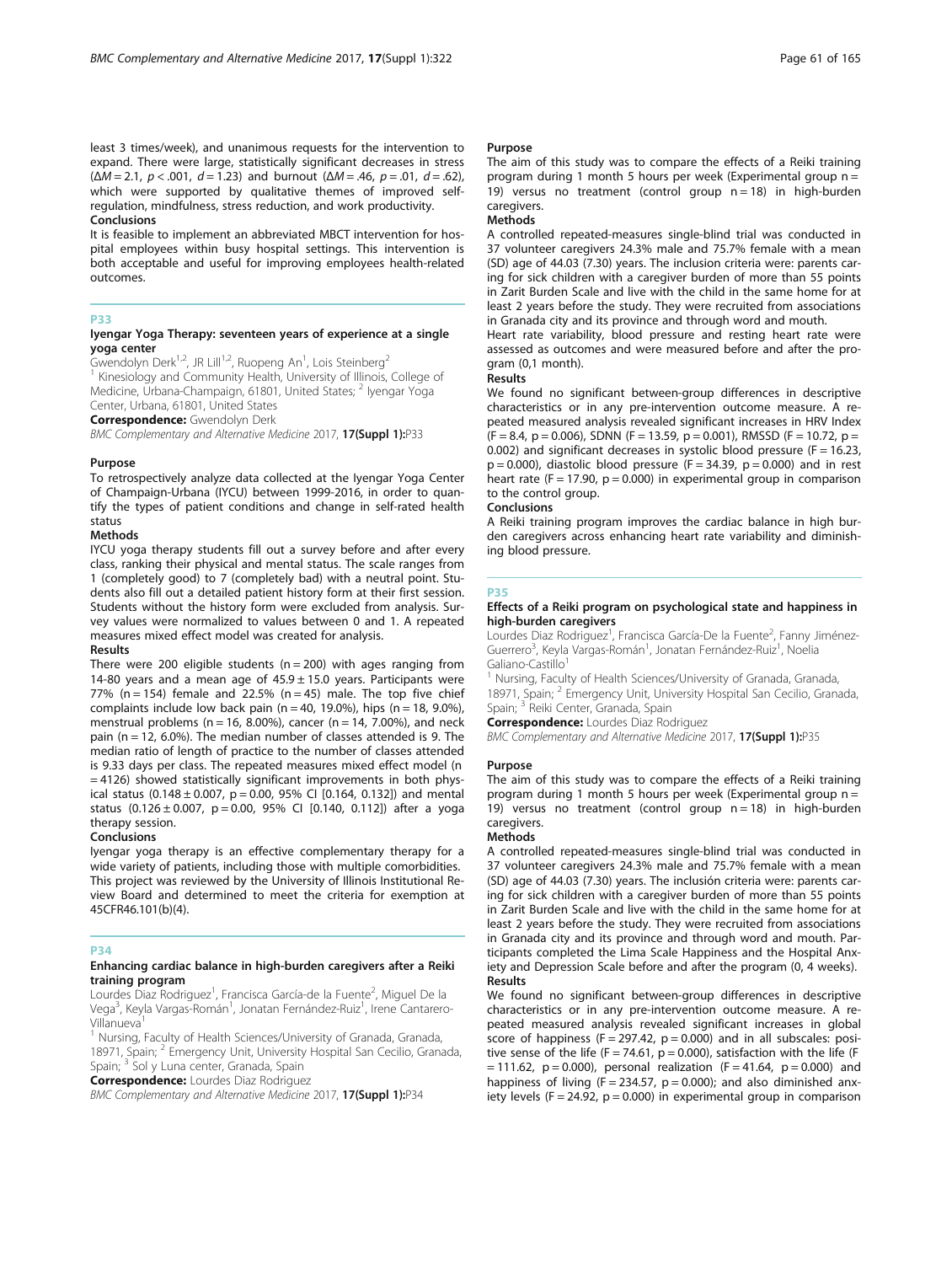to the control group. There were not significant differences in depression levels between groups ( $F = 1.75$ ,  $p = 0.19$ ).

## Conclusions

A Reiki training program during one month improves the psychological state and happiness in high burden caregivers.

## P36

#### Retrospective study on the use of homeopathy in a public primary care setting

Gualberto Diaz-Saez<sup>1,2</sup>, José I Torres-Jimenez<sup>2,3</sup>, Olga Garcia-Gomez<sup>2,4</sup>, Luis Hortal-Muñoz<sup>2,5</sup>, Camino Diaz-Diez<sup>6,2</sup> <sup>1</sup>IMOHE (IOB), Integrative Oncology, Madrid, Spain; <sup>2</sup>SEMERGEN, Homeopathy, Madrid, Spain; <sup>3</sup>Centro de Salud Dr Castroviejo, Madrid, Spain; <sup>4</sup>MD Anderson, Homeopathy, Madrid, Spain; <sup>5</sup>Centro de Salud Gandhi, Madrid, Spain; <sup>6</sup>Clinica de Medicina Integrativa - CMI,

## Homeopathy, Madrid, Spain

Correspondence: Gualberto Diaz-Saez (diazgual@yahoo.es) BMC Complementary and Alternative Medicine 2017, 17(Suppl 1):P36

## **Objectives**

Describe the frequency of use of homeopathic treatments in a public primary care outpatient clinic, the diseases treated and the clinical outcome.

## Methods

A retrospective observational study of the patients of a general practice unit was performed. 142 medical records were randomly selected. The variables were: use of homeopathy, diagnosis; kind of illness (acute or chronic), prescribed treatment, role of homeopathy and clinical outcome.

## Results

63,4% of the patients had used homeopathy at least once, which was independent form gender and age. Of them, 55,6% were treated for chronic conditions. Homeopathy was the only prescription in 46,7% of cases (main in 89% and adjuvant in 44,4%). Most frequently treated complaints were musculoskeletal (289%), respiratory (178%), psychic (167%), cardiovascular (78%) and cutaneous (67%).

The clinical outcome was favourable (improved or cured) in 578% of cases, 60% of the acute and 56% of the chronic. No adverse reactions were recorded.

## Conclusions

Homeopathy can be a useful therapeutical option in a public primary care setting. The study points out the feasibility of its implantation and the effectiveness and safety of the homeopathic prescription. Keywords: Homeopathy; Primary care; Pharmacoepidemiology; Retrospective study.

## P37

## Assessing and promoting the use of integrative medicine in the medically-underserved and uninsured community of Anaheim through crescent clinic of Orange County

Demijon Dicen

University of California, Irvine, Huntington Beach, 92647, CA, United States

BMC Complementary and Alternative Medicine 2017, 17(Suppl 1):P37

## **Background**

While it is evident that the use of Integrative Medicine (IM) amongst Americans has increased, there has been a clear separation of those who can and cannot gain access to integrative health. Since there has been limited knowledge of IM-use in minorities, more research on patient attitudes of IM, including nutritional and lifestyle medicine, is critical to explore its role amongst the underserved community.

## Purpose

The goal of this study is to understand the position of integrative medicine (IM) in the low income and underserved population of Anaheim and how IM can be incorporated into the quality improvement of outpatient primary health care amongst minorities.

## Methods

A survey was administered for eight weeks to patients at Crescent Clinic, a non-profit, free clinic for the uninsured located in Anaheim. The 14-question survey assessed patient attitudes and knowledge of IM, interest of IM health fairs and workshops, and the overall role of IM in health care in terms of disease prevention and treatment. The data was stored in Microsoft Excel and analyzed with RedCAP. Results

Of the 48 Crescent Clinic patients surveyed, 72.0% of patients had little to no knowledge about IM, but 95.8% of patients would consider IM if his or her physician recommended it. Additionally, 92.0% of the patients were willing to learn more about IM if there were accessible workshops in the community. While 89.5% of Crescent Clinic patients believed that IM should be a treatment option, 97.0% of the patients believed IM can be used as preventative medicine. Conclusion

Overall, the study greatly supports the role of IM amongst the uninsured and underserved community of Anaheim through more education and intervention. There is also a high demand in IM prevention and treatment from healthcare providers. This may suggest implementing intervention programs on nutritional medicine and lifestyle medicine to improve wellness and manage blood pressure amongst Crescent Clinic patients, which can be made available to all under-

## P38

## Measuring complementary medicine in Australian conventional healthcare education

Helene Diezel<sup>1,2</sup>, Jon Adams<sup>2</sup>, Amie Steel<sup>1,2</sup>, Jon Wardle<sup>2</sup> <sup>1</sup> Office of Research, Endeavour College of Natural Health, Fortitude

served and uninsured patients of Anaheim, CA.

Valley, 4006, Australia; <sup>2</sup> Australian Research Centre in Complementary and Integrative Health (ARCCIM), University of Technology Sydney (UTS), Sydney, Australia

## Correspondence: Helene Diezel

BMC Complementary and Alternative Medicine 2017, 17(Suppl 1):P38

## Background

Complementary medicine (CM) is being accessed at a high rate in developing countries. Little is understood about how much conventional medicine practitioner learn about CM, so this study aimed to develop a quantitative tool to enable the CM content in Australian conventional healthcare courses to be mapped.

## **Methods**

A questionnaire was developed to investigate the level of inclusion in CM content in CHC and the attitudes and beliefs of the faculty responsible for determining curriculum CM content in the form of the Curriculum in Integrative Medicine Questionnaire (CIMQ). This including consideration of cognitive and communicative processing and was then pre-tested through cognitive and linguistic interviewing with a convenience sample of conventional healthcare course content decision makers ( $n = 5$ ). The pre-validated tools CAM Health Belief Questionnaire (CHBQ) and Integrative Medicine Attitude Questionnaire (IMAQ) were included in the attitudes and perceptions construct of the CIMQ.

## Results

Non-standardised incorporation of CM inclusion in nursing and midwifery courses meant the general course characteristics construct required significant refinement to allow for variability in CM inclusion. CM content delivery in courses was another CIMQ construct that had to reflect this flexibility in CM presence within conventional healthcare higher education.

## Conclusions

Variability of CM inclusion means measuring CM presence in discrete health professionals education courses is difficult so knowing what exposure to complementary healthcare exists is very problematic. The CIMQ is the first step forward in understanding the level of familiarity conventional healthcare has of CM and furthering the possibility of interprofessional communication and eventually collaboration.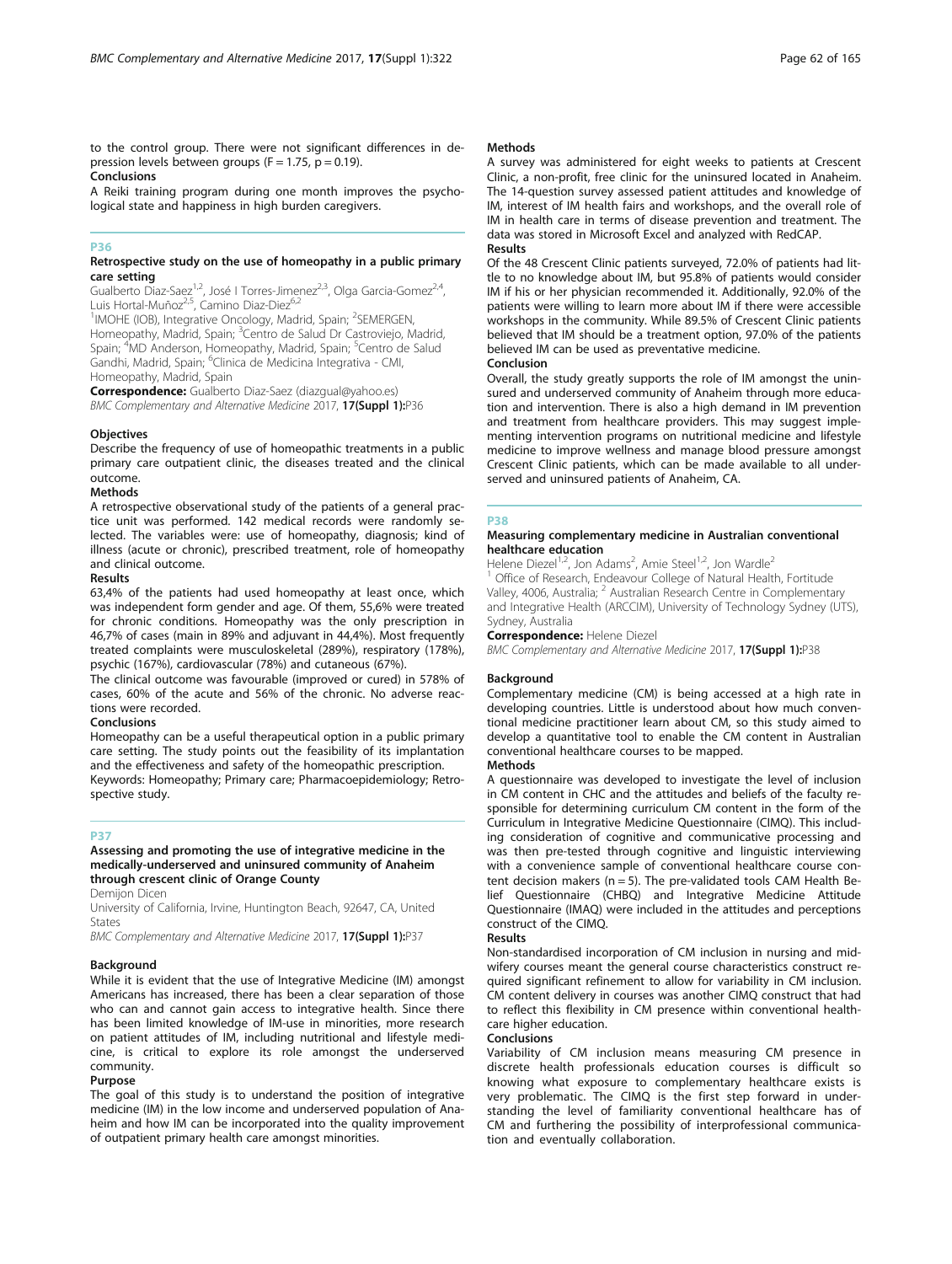## P39

## Providing maternity care in a silo: experiences of Complementary Medicine practitioners in Australia

Helene Diezel<sup>1,2</sup>, Amie Steel<sup>1,2</sup>, Jane Frawley<sup>2</sup>, Jon Wardle<sup>2</sup>, Alex Broom<sup>3</sup> , Jon Adams<sup>2</sup>

Office of Research, Endeavour College of Natural Health, Fortitude Valley, 4006, Australia; <sup>2</sup> Australian Research Centre in Complementary and Integrative Health (ARCCIM), University of Technology Sydney (UTS), Sydney, Australia; <sup>3</sup> Sociology, University of New South Wales, Sydney, Australia

## Correspondence: Helene Diezel

BMC Complementary and Alternative Medicine 2017, 17(Suppl 1):P39

## **Background**

Women's use of Complementary Medicine (CM) during pregnancy is reported as high in developed countries but little is known about the experiences of providers of this care and how this care is occurring in contemporary healthcare.CM practitioners are involved in maternity care at an increasing rate where patient centred care and interprofessional collaboration are paramount to ensure the effective and safe health provision for mothers and babies. Despite this, complementary healthcare providers are not currently included in the mainstream category of services providing maternity care in most developed countries. The study presents the perspectives and experiences of CM practitioners providing care to pregnant and birthing women from outside of the established maternity care system.

## Methods

Semi-structured interviews were conducted using an interview guide, which had been piloted with a CM practitioner known to the researcher. Thematic data analysis was undertaken from the interview transcripts after importing into NVIVO qualitative data analysis program.

#### Results

Practitioners from a variety of CM disciplines were interviewed ( $n =$ 23) and a semi-structured approach was employed. Fieldwork was also designed to remain sensitive to participants" own telling and concerns. Themes emerged around professional practice of CM practitioners falling outside of the maternity "system" and how this was reported to negatively impact CM practitioner's experiences of working with other maternity care providers.

#### Conclusions

CM practitioners experiences of appear to experience a lack of interprofessional collaboration when providing maternity care to women and do not feel supported by mainstream healthcare systems in their provision of maternity services.

## P40

## Exploring diet-related factors associated with gastrointestinal heat retention syndrome in children: a cross-sectional study

Fei Dong, He Yu, Tiegang Liu, Xueyan Ma, Liyi Yan, Yuxiang Wan, Zian Zheng, Xiaohong Gu

Beijing University of Chinese Medicine, Beijing, 100029, China

Correspondence: He Yu (yuhe221@126.com) BMC Complementary and Alternative Medicine 2017, 17(Suppl 1):P40

## Background

Gastrointestinal heat retention syndrome (GHRS) is a syndrome that is associated with increased gastrointestinal heat caused by a metabolic block in energy. This study aim to explore the diet-related factors which may be associated with GHRS.

#### Methods

A cross-sectional study has been conducted in pediatric clinic department of Beijing Dongfang Hospital from October 2014 to January2016.Children who were eligible for inclusion criterion in our study were those with age  $\geq$ 1 year old and  $\leq$ 18 years old and with a history of 3 or more RTI episodes in the past 12 months. TCM symptoms, demographic and physiological characteristics were recorded by using semi-structured questionnaire. Participants were enrolled into group with GHRS and group without GHRS according to whether they had GHRS or not. Logistic regression model was used to screen diet-related independent variables.

## Results

275 (50.46%) children with GHRS and 270 (49.54%) without GHRS were enrolled and finished questionnaire survey. Beef eating frequency moderate POR = 1.26(0.85-1.85), beef eating frequency more- $POR = 3.48(1.13-10.71)$ , duck eating frequency moderate $POR =$ 1.66(1.11-2.48), duck eating frequency morePOR = 1.84(0.82-4.10), eating other convenience foods(sesame paste, snack gruel et al)  $POR =$ 2.18(1.07-4.41),engorgementPOR = 2.21(1.47-3.32]), eating preferences POR = 1.49(1.02-2.17) were positively correlated with GHRS; vegetables eating quantity moderate POR = 0.59(0.39-0.88),vegetables eating quantity more  $POR = 0.89$  (0.49-1.60), fruit eating frequency moderate  $POR = 0.71(0.40-1.26)$ , fruit eating frequency more  $POR =$ 0.29(0.10-0.81), bean curd eating frequency moderate  $POR =$ 0.61(0.42-0.88), bean curd eating frequency more POR = 0.49(0.17- 1.42) were negatively correlated with GHRS in our logistic regression model.

#### Conclusions

Beef eating frequency, duck eating frequency, eating other convenience foods(sesame paste, snack gruel et al), engorgement, eating preferences were positively associated with GHRS. Vegetables eating quantity, fruit eating frequency, bean curd eating frequency were negatively correlated with GHRS.

## P41

## Exploring association between gastrointestinal heat retention syndrome and pneumonia in children: a prospective cohort study

Fei Dong, He Yu, Liqun Wu, Tiegang Liu, Xueyan Ma, Jiaju Ma, Liyi Yan, Yuxiang Wan, Zian Zheng, Jianhua Zhen, Xiaohong Gu Beijing University of Chinese Medicine, Beijing, 100029, China Correspondence: Xiaohong Gu (guxh1003@126.com) BMC Complementary and Alternative Medicine 2017, 17(Suppl 1):P41

#### Aim

#### To explore the association between gastrointestinal heat retention syndrome (GHRS) and pneumonia in children. Methods

A prospective cohort study has been conducted in pediatric clinic department of Beijing Dongfang Hospital from October to December in 2014.TCM symptoms, demographic and physiological characteristics were recorded by using semi-structured questionnaire. GHRS was considered as a predisposing factor. Children participants were followed up for next 12 months. We contacted with their parents by using a face-to-face questionnaire interview, via email or phone every 6 months. Episodes of pneumonia and RTIs were recorded in detail.

#### Results

420 children were enrolled and 370(88.10%) followed up for 12 months. The incidence of RTI was 5.37 (5.14-5.60)episodes per child-year. The risk ratio (RR) value of pneumonia occurrence in 6 months follow-up visit was 1.58 (0.94-2.65), RR value of pneumonia occurrence in 12 months follow-up visit was 1.54(0.91-2.59). Swift digestion with increased appetite ( $P = 0.069$ ), excess head sweating (P  $= 0.006$ ), foul breath (P = 0.085), and fingerprint red or purple (P = 0.021) were positively correlated with pneumonia occurrence in 12 months follow-up visit in linear regression model. Severe swift digestion with increased appetite OR = 15.69(1.21-203.46), severe foul breath OR = 1.76(0.97-3.22), mild dry stool OR = 1.94(1.01-3.71), and